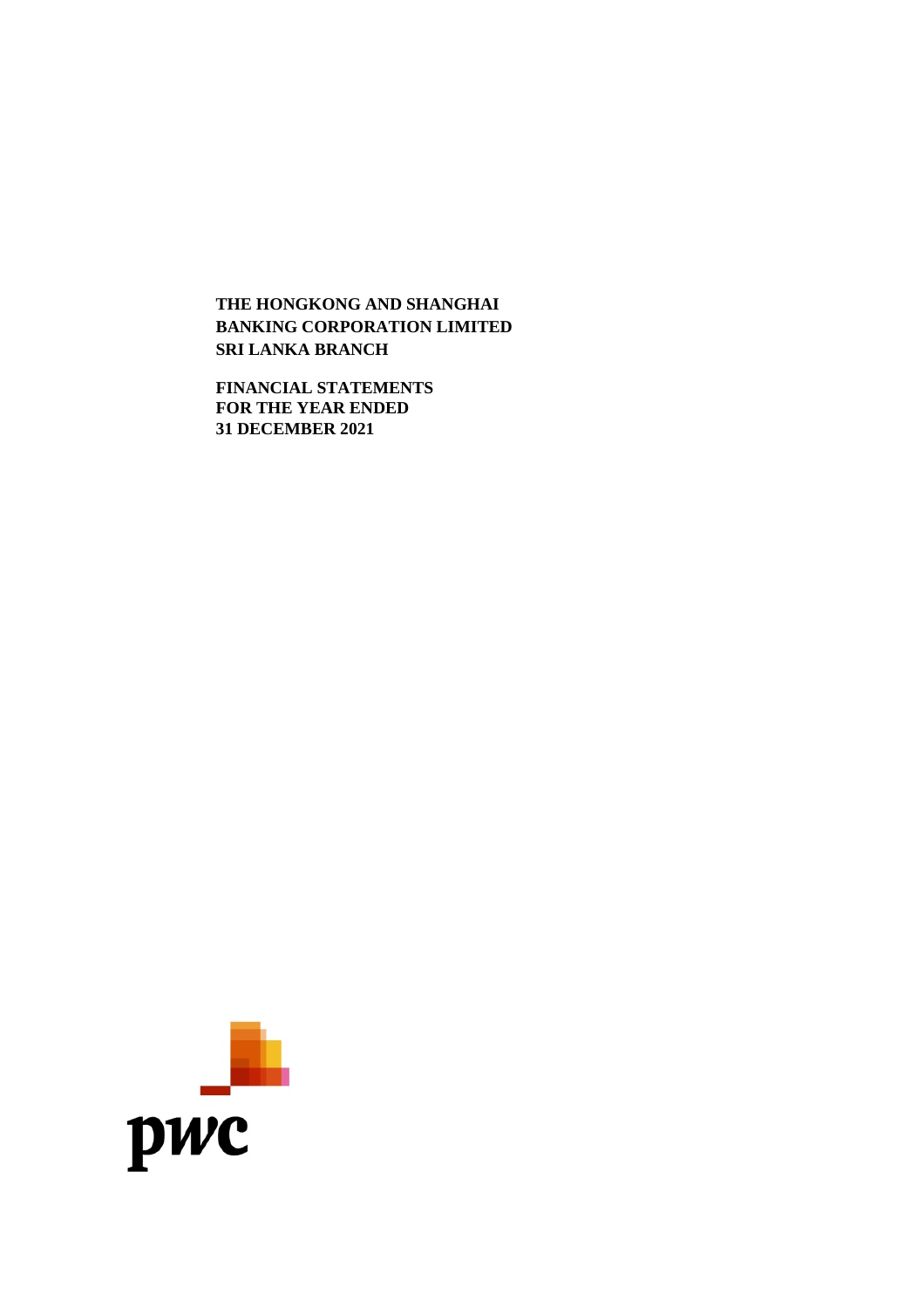# **THE HONGKONG AND SHANGHAI BANKING CORPORATION LIMITED SRI LANKA BRANCH**

# **FOR THE YEAR ENDED 31 DECEMBER 2021**

| <b>CONTENTS</b>                     |                  |  |  |
|-------------------------------------|------------------|--|--|
|                                     | Page             |  |  |
| Independent auditor's report        | $1 - 3$          |  |  |
| Income statement                    | $\overline{4}$   |  |  |
| Statement of comprehensive income   | 5                |  |  |
| Statement of financial position     | $\sqrt{6}$       |  |  |
| Statement of changes in equity      | $\boldsymbol{7}$ |  |  |
| Cash flow statement                 | $8\,$            |  |  |
| Notes to the financial statements   | $9 - 92$         |  |  |
| Supplementary Basel III disclosures | 93-101           |  |  |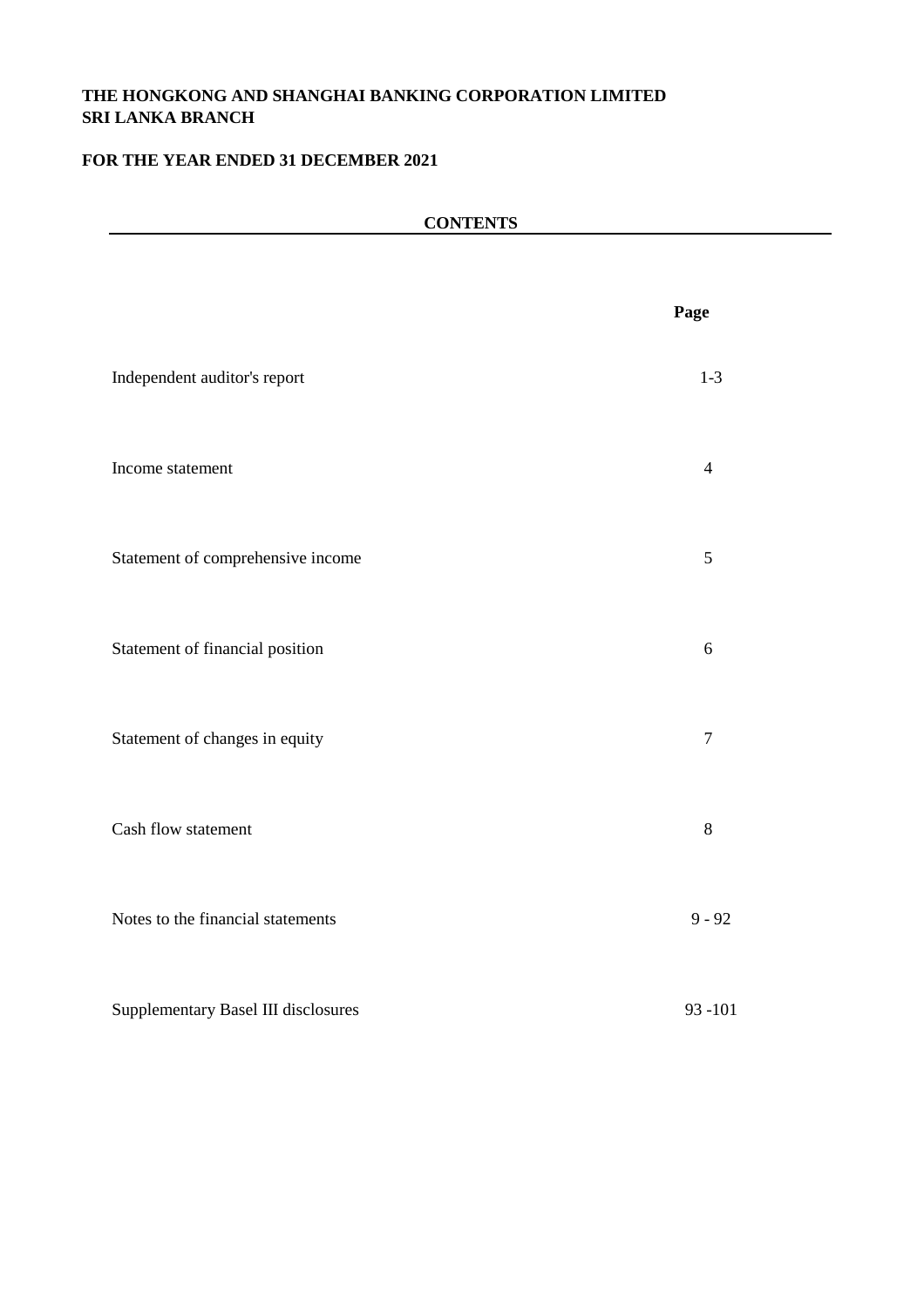

# *Independent auditor's report*

To the head office management of Hongkong and Shanghai Banking Corporation Limited Sri Lanka Branch

# *Report on the audit of the financial statements*

# *Our opinion*

In our opinion, the financial statements give a true and fair view of the financial position of Hongkong and Shanghai Banking Corporation Limited Sri Lanka Branch ("the Branch") as at 31 December 2021, and of its financial performance and its cash flows for the year then ended in accordance with Sri Lanka Accounting Standards.

# **What we have audited**

The Branch's financial statements comprise:

- the statement of financial position as at 31 December 2021;
- the income statement for the year then ended;
- the statement of comprehensive income for the year then ended;
- the statement of changes in equity for the year then ended;
- the cash flow statement for the year then ended; and
- the notes to the financial statements, which include significant accounting policies and other explanatory information.

# *Basis for opinion*

We conducted our audit in accordance with Sri Lanka Auditing Standards (SLAuSs). Our responsibilities under those standards are further described in the *Auditor's responsibilities for the audit of the financial statements* section of our report.

We believe that the audit evidence we have obtained is sufficient and appropriate to provide a basis for our opinion.

#### **Independence**

We are independent of the Branch in accordance with the Code of Ethics for Professional Accountants issued by the Institute of Chartered Accountants of Sri Lanka ("CA Sri Lanka Code of Ethics"). We have fulfilled our other ethical responsibilities in accordance with the CA Sri Lanka Code of Ethics.

# *Other information*

Management is responsible for the other information. The other information comprises the supplemental Basel III disclosures, but does not include the financial statements and our auditor's report thereon.

Our opinion on the financial statements does not cover the other information and we do not express any form of assurance conclusion thereon.

*PricewaterhouseCoopers, P. O. Box 918, 100 Braybrooke Place, Colombo 2, Sri Lanka T: +94 (11) 771 9700, 771 9838, F: +94 (11) 230 3197, www.pwc.com/lk*

**Partners D T S H Mudalige FCA, C S Manoharan FCA, Ms S Hadgie FCA, Ms S Perera ACA, N R Gunasekera FCA T U Jayasinghe FCA, H P V Lakdeva FCA, M D B Boyagoda FCA, Ms W D A S U Perera ACA**

PricewaterhouseCoopers is a member firm of PricewaterhouseCoopers International Limited, each member firm of which is a separate legal entity.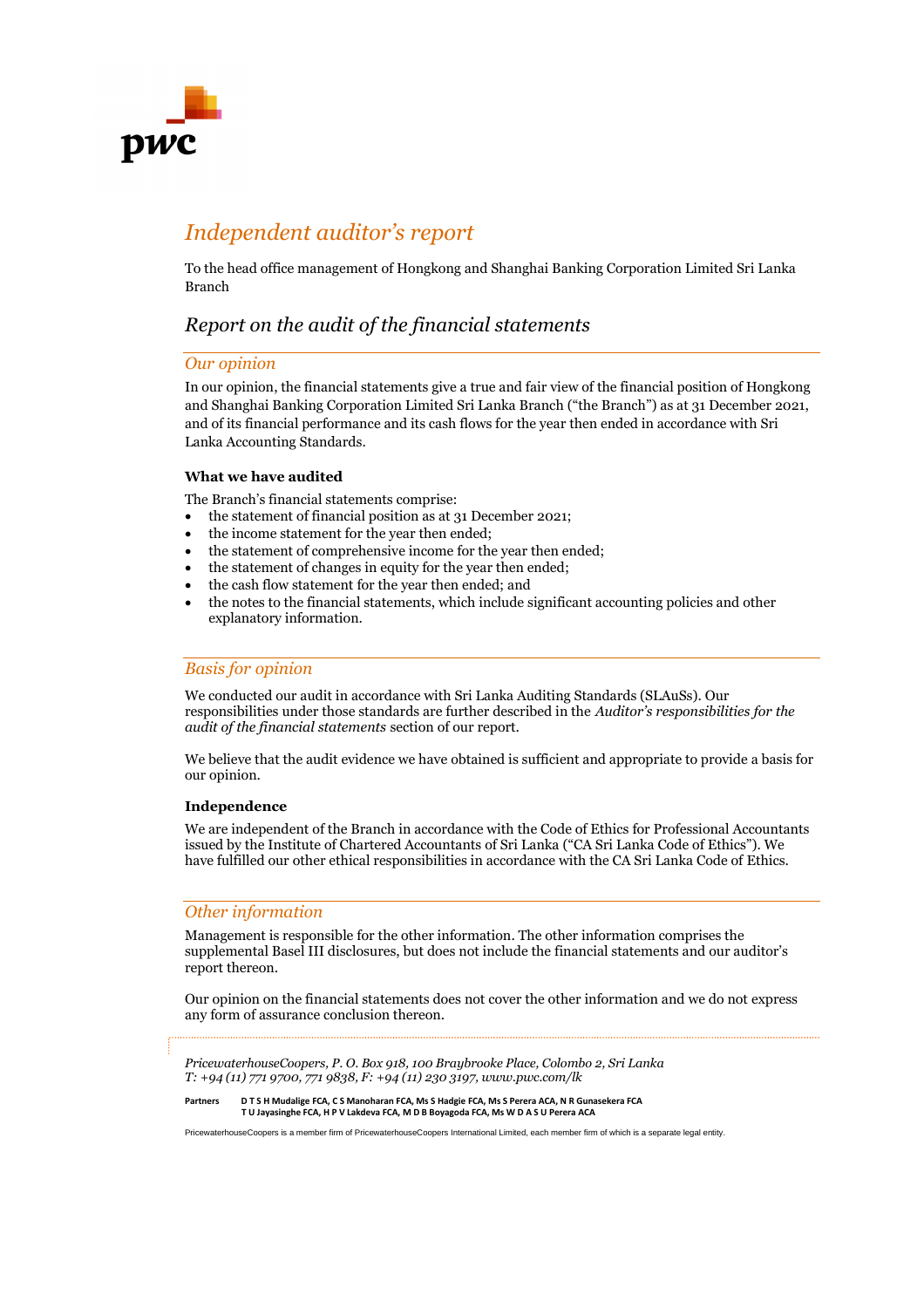

# *Independent auditor's report*

To the head office management of Hongkong and Shanghai Banking Corporation Limited Sri Lanka Branch (Contd.)

# *Report on the audit of the financial statements (Contd.)*

# *Other information (Contd.)*

In connection with our audit of the financial statements, our responsibility is to read the other information and, in doing so, consider whether the other information is materially inconsistent with the financial statements or our knowledge obtained in the audit, or otherwise appears to be materially misstated.

If, based on the work we have performed, we conclude that there is a material misstatement of this other information, we are required to report that fact. We have nothing to report in this regard.

# *Responsibilities of management and those charged with governance for the financial statements*

Management is responsible for the preparation of financial statements that give a true and fair view in accordance with Sri Lanka Accounting Standards and for such internal control as management determines is necessary to enable the preparation of financial statements that are free from material misstatement, whether due to fraud or error.

In preparing the financial statements, management is responsible for assessing the Branch's ability to continue as a going concern, disclosing, as applicable, matters related to going concern and using the going concern basis of accounting unless management either intends to liquidate the Branch or to cease operations, or has no realistic alternative but to do so.

Those charged with governance are responsible for overseeing the Branch's financial reporting process.

# *Auditor's responsibilities for the audit of the financial statements*

Our objectives are to obtain reasonable assurance about whether the financial statements as a whole are free from material misstatement, whether due to fraud or error, and to issue an auditor's report that includes our opinion. Reasonable assurance is a high level of assurance, but is not a guarantee that an audit conducted in accordance with SLAuSs will always detect a material misstatement when it exists. Misstatements can arise from fraud or error and are considered material if, individually or in the aggregate, they could reasonably be expected to influence the economic decisions of users taken on the basis of these financial statements.

As part of an audit in accordance with SLAuSs, we exercise professional judgment and maintain professional scepticism throughout the audit. We also: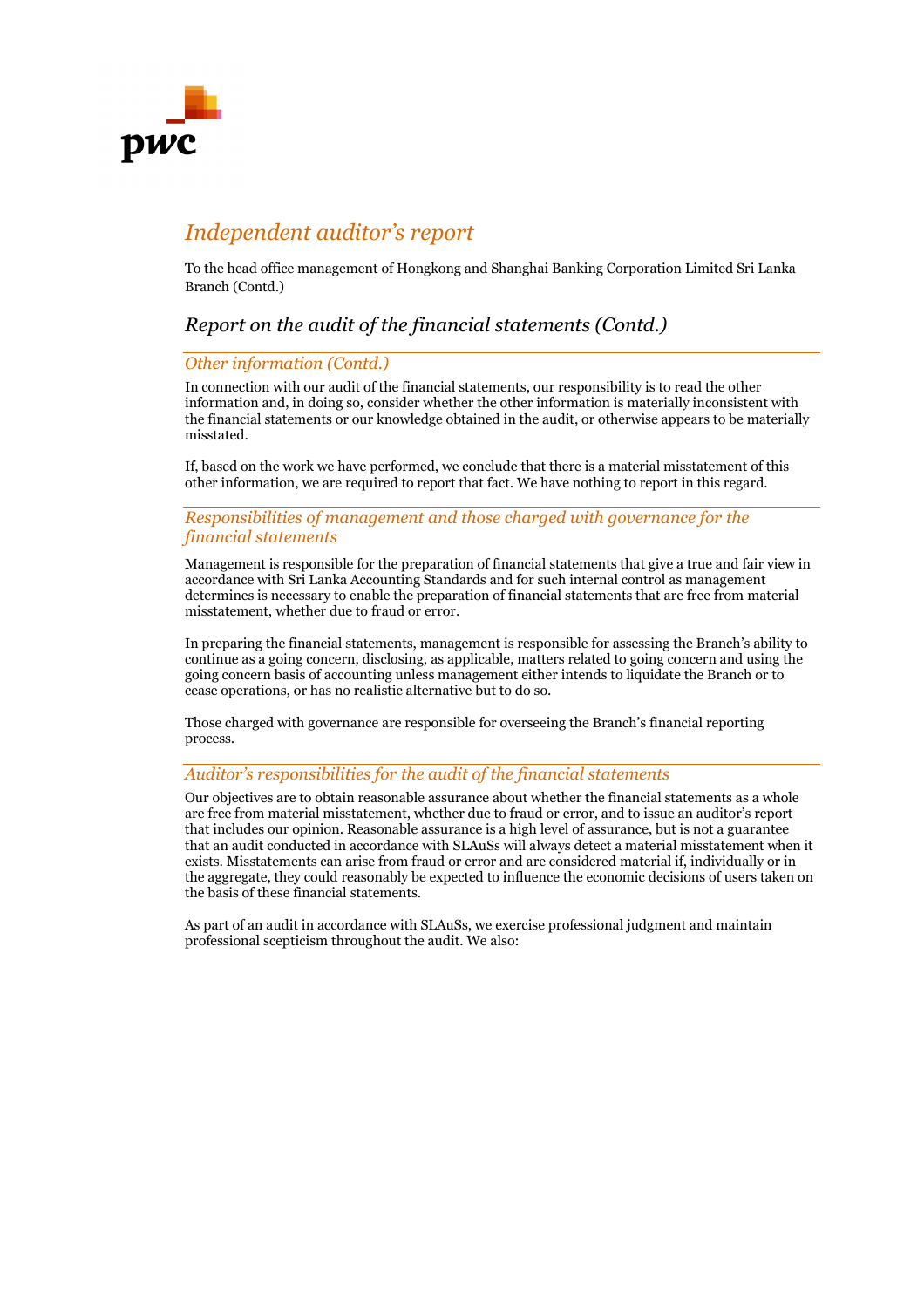

# *Independent auditor's report*

To the head office management of Hongkong and Shanghai Banking Corporation Limited Sri Lanka Branch (Contd.)

# *Report on the audit of the financial statements (Contd.)*

- Identify and assess the risks of material misstatement of the financial statements, whether due to fraud or error, design and perform audit procedures responsive to those risks, and obtain audit evidence that is sufficient and appropriate to provide a basis for our opinion. The risk of not detecting a material misstatement resulting from fraud is higher than for one resulting from error, as fraud may involve collusion, forgery, intentional omissions, misrepresentations, or the override of internal control.
- Obtain an understanding of internal control relevant to the audit in order to design audit procedures that are appropriate in the circumstances, but not for the purpose of expressing an opinion on the effectiveness of the Company's internal control.
- Evaluate the appropriateness of accounting policies used and the reasonableness of accounting estimates and related disclosures made by management.
- Conclude on the appropriateness of management's use of the going concern basis of accounting and, based on the audit evidence obtained, whether a material uncertainty exists related to events or conditions that may cast significant doubt on the Company's ability to continue as a going concern. If we conclude that a material uncertainty exists, we are required to draw attention in our auditor's report to the related disclosures in the financial statements or, if such disclosures are inadequate, to modify our opinion. Our conclusions are based on the audit evidence obtained up to the date of our auditor's report. However, future events or conditions may cause the Company to cease to continue as a going concern.
- Evaluate the overall presentation, structure and content of the financial statements, including the disclosures, and whether the financial statements represent the underlying transactions and events in a manner that achieves fair presentation.

We communicate with those charged with governance regarding, among other matters, the planned scope and timing of the audit and significant audit findings, including any significant deficiencies in internal control that we identify during our audit.

[Signed] **CHARTERED ACCOUNTANTS**

**COLOMBO**

*29 March 2022*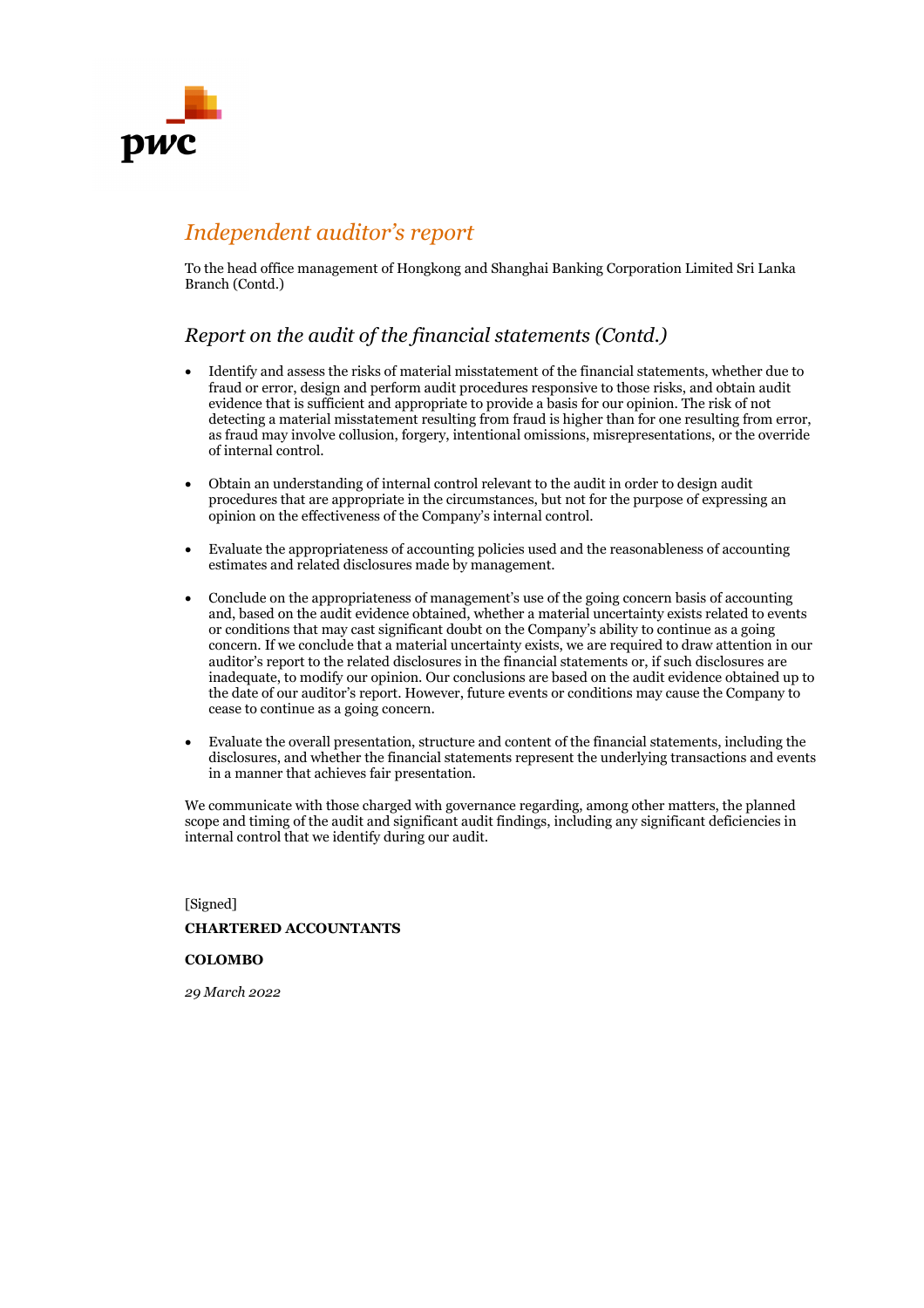# **THE HONGKONG AND SHANGHAI BANKING CORPORATION LIMITED SRI LANKA BRANCH INCOME STATEMENT**

| FOR THE YEAR ENDED 31 DECEMBER                                  |             | 2021           | 2020        |
|-----------------------------------------------------------------|-------------|----------------|-------------|
|                                                                 | <b>Note</b> | <b>Rs.'000</b> | Rs.'000     |
| Interest income                                                 |             | 19,920,338     | 25,672,774  |
| Interest expenses                                               |             | (6,775,485)    | (9,000,911) |
| Net interest income                                             | 6           | 13,144,853     | 16,671,863  |
| Fee and commission income                                       |             | 4,608,736      | 3,169,313   |
| Fee and commission expenses                                     |             | (1,269,212)    | (1,004,341) |
| Net fee and commission income                                   | 7           | 3,339,524      | 2,164,972   |
| Net gain from trading                                           | 8           | 2,660,128      | 1,092,253   |
| Net fair value gains from financial instruments at fair value   |             |                |             |
| thorugh other comprehensive income                              | 9           |                | 748,023     |
| Other operating income (net)                                    | 10          | 60,778         | 48,780      |
| <b>Total operating income</b>                                   |             | 19,205,283     | 20,725,891  |
| Impairment (charge) / reversal for loans and other losses       | 11          | 748,700        | (3,581,277) |
| Net operating income                                            |             | 19,953,983     | 17,144,614  |
| Personnel expenses                                              | 12          | (3,681,634)    | (3,904,434) |
| Other expenses                                                  | 13          | (8, 406, 282)  | (8,568,472) |
| <b>Operating profit before Value Added Tax, Nation Building</b> |             |                |             |
| <b>Tax and Other Taxes on Financials Services</b>               |             | 7,866,067      | 4,671,708   |
| Value Added Tax, Nation Building Tax and Other Taxes on         |             |                |             |
| <b>Financial Services</b>                                       | 14.4        | (2,221,506)    | (846, 736)  |
| Profit before tax                                               |             | 5,644,561      | 3,824,972   |
| Income tax expense                                              | 14.1        | (2,361,307)    | (1,437,432) |
| Profit for the year                                             |             | 3,283,254      | 2,387,540   |

Figures in brackets indicate deductions.

The financial statements are to be read in conjunction with the related notes as set out on pages 9 to 92, which form an integral part of the financial statements of the Branch. The Report of the Auditors is given on pages 1 to 3.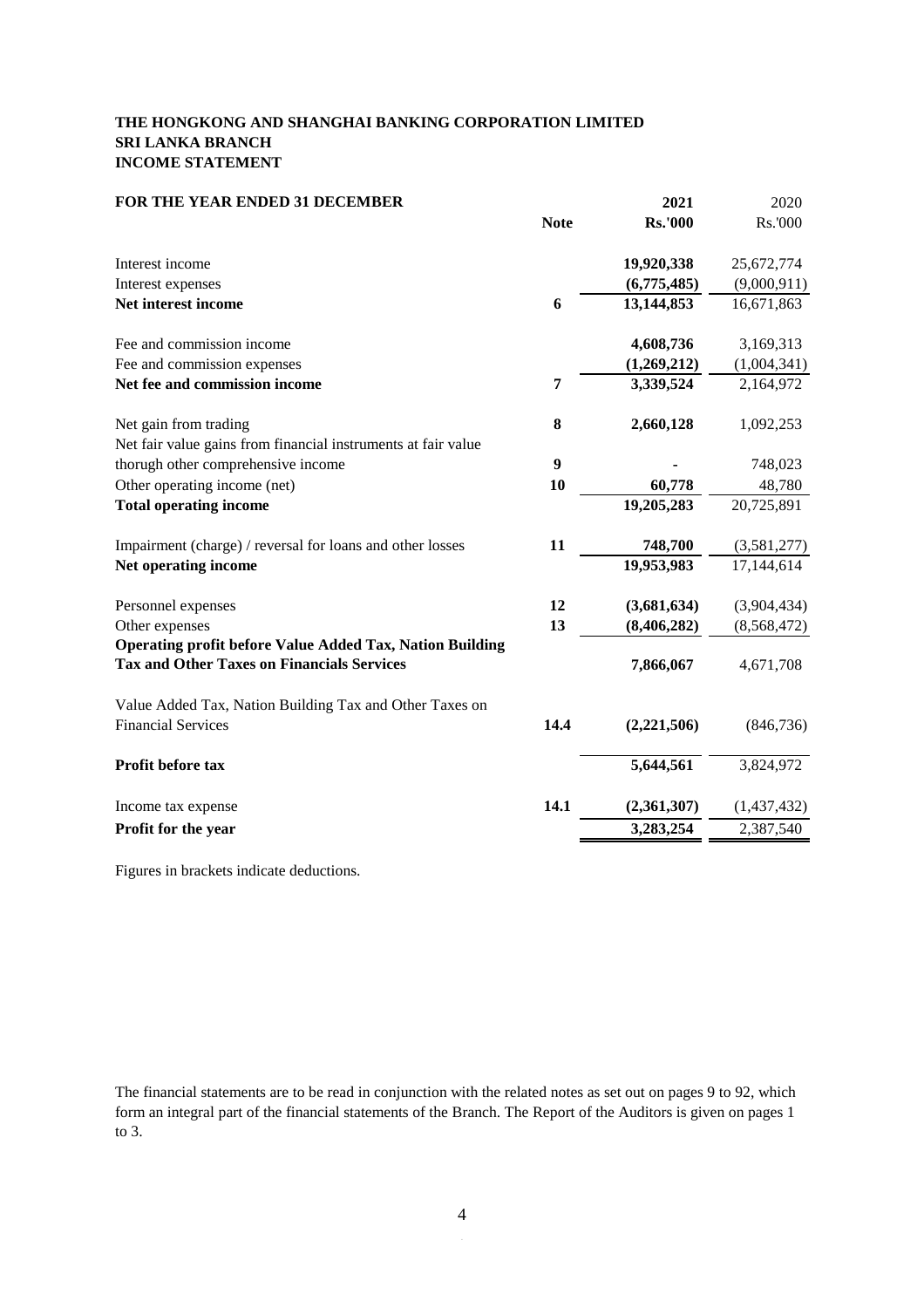# **THE HONGKONG AND SHANGHAI BANKING CORPORATION LIMITED SRI LANKA BRANCH STATEMENT OF COMPREHENSIVE INCOME**

|                                                                   | 2021                                                                                                                                                                                                                                                                                                                                                                          | 2020      |
|-------------------------------------------------------------------|-------------------------------------------------------------------------------------------------------------------------------------------------------------------------------------------------------------------------------------------------------------------------------------------------------------------------------------------------------------------------------|-----------|
| <b>Note</b>                                                       | <b>Rs.'000</b>                                                                                                                                                                                                                                                                                                                                                                | Rs.'000   |
|                                                                   | 3,283,254                                                                                                                                                                                                                                                                                                                                                                     | 2,387,540 |
|                                                                   |                                                                                                                                                                                                                                                                                                                                                                               |           |
|                                                                   |                                                                                                                                                                                                                                                                                                                                                                               |           |
|                                                                   |                                                                                                                                                                                                                                                                                                                                                                               |           |
|                                                                   | (2,600,316)                                                                                                                                                                                                                                                                                                                                                                   | (659,980) |
|                                                                   | 2,194,237                                                                                                                                                                                                                                                                                                                                                                     | 1,413,753 |
|                                                                   | 447,815                                                                                                                                                                                                                                                                                                                                                                       | 186,500   |
|                                                                   |                                                                                                                                                                                                                                                                                                                                                                               |           |
|                                                                   | 41,736                                                                                                                                                                                                                                                                                                                                                                        | 940,273   |
|                                                                   |                                                                                                                                                                                                                                                                                                                                                                               |           |
|                                                                   | 405,750                                                                                                                                                                                                                                                                                                                                                                       | (242,073) |
|                                                                   | 413,071                                                                                                                                                                                                                                                                                                                                                                       | 50,989    |
|                                                                   | (176,091)                                                                                                                                                                                                                                                                                                                                                                     | 99,426    |
|                                                                   |                                                                                                                                                                                                                                                                                                                                                                               |           |
|                                                                   | 642,730                                                                                                                                                                                                                                                                                                                                                                       | (91, 658) |
|                                                                   | 684,466                                                                                                                                                                                                                                                                                                                                                                       | 848,615   |
|                                                                   | 3,967,720                                                                                                                                                                                                                                                                                                                                                                     | 3,236,155 |
| Gains from the financial statements of foreign currency operation | Items that may be reclassified to profit or loss in subsequent periods<br>Net losses on investments in debt instruments measured at fair value<br>Net other comprehensive income that may be reclassified to profit or<br>Items that may not be reclassified to profit or loss in subsequent periods<br>Net other comprehensive gain / (loss) that may not be reclassified to |           |

Figures in brackets indicate deductions.

The financial statements are to be read in conjunction with the related notes as set out on pages 9 to 92, which form an integral part of the financial statements of the Branch. The Report of the Auditors is given on pages 1 to 3.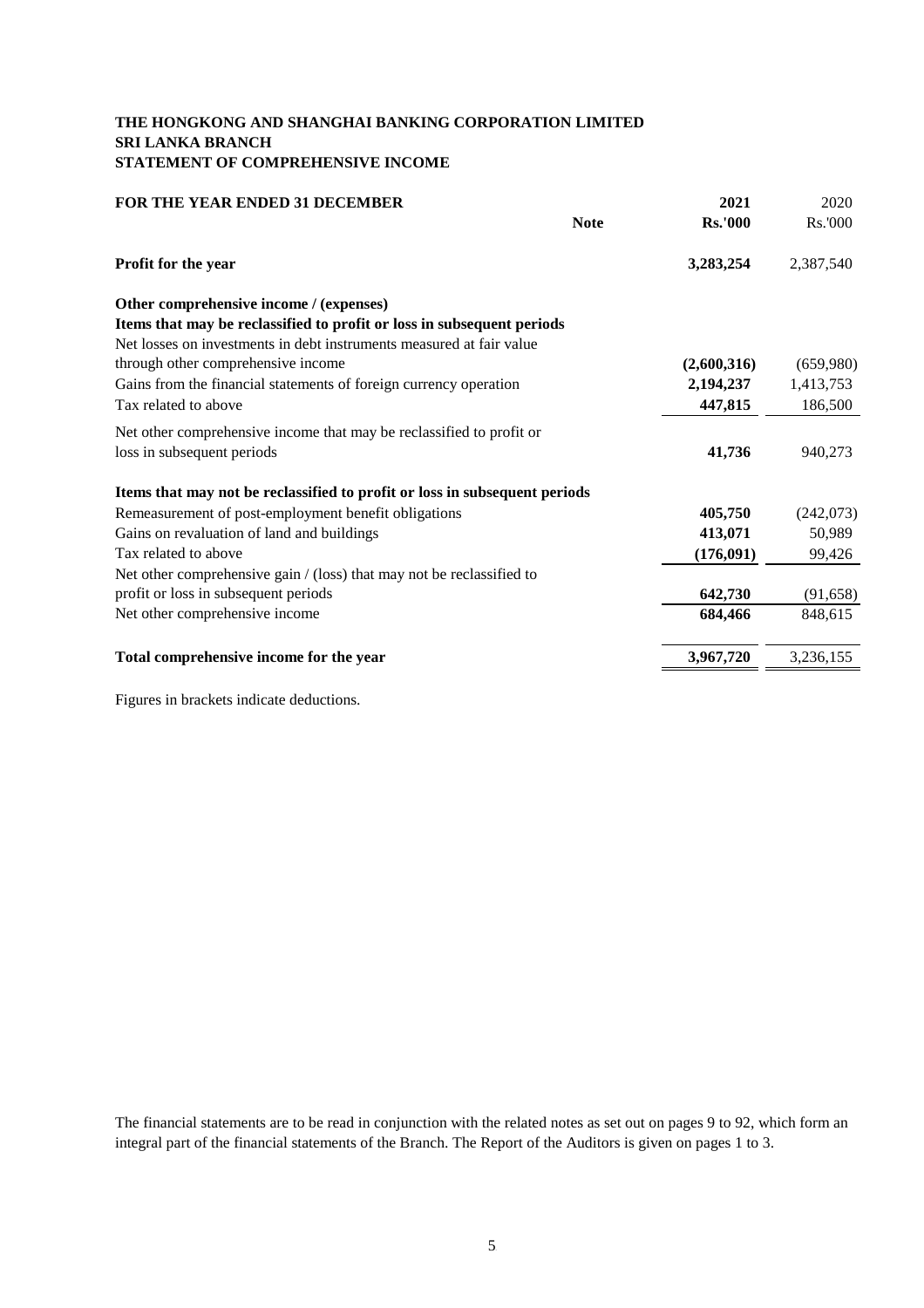# **THE HONGKONG AND SHANGHAI BANKING CORPORATION LIMITED SRI LANKA BRANCH STATEMENT OF FINANCIAL POSITION**

| <b>AS AT 31 DECEMBER</b>                                       |             | 2021           | 2020          |
|----------------------------------------------------------------|-------------|----------------|---------------|
|                                                                | <b>Note</b> | <b>Rs.'000</b> | Rs.'000       |
| <b>ASSETS</b>                                                  |             |                |               |
| Cash and cash equivalents                                      | 16          | 35,459,758     | 20,411,976    |
| Balances with the Central Bank of Sri Lanka                    | 17          | 31,059,227     | 18,453,574    |
| Placements with banks                                          | 18          |                |               |
| Derivative financial instruments                               | 19          | 38,552         | 656,466       |
| Financial assets measured at fair value through profit or loss | 20          | 151,989        | 334,968       |
| Financial assets at amortised cost - Loans and advances        | 21          | 223,667,772    | 219,123,466   |
| Financial assets measured at fair value through other          |             |                |               |
| comprehensive income                                           | 22          | 137,684,067    | 136,631,512   |
| Financial assets at amortised cost - debt instruments          | 23          | 592,611        | 3,118,017     |
| Retirement benefit obligations surplus                         | 30          | 223,570        |               |
| Property, plant and equipment                                  | 24          | 5,342,466      | 4,836,206     |
| Deferred tax asset                                             | 25          | 189,348        | 367,616       |
| Other assets                                                   | 26          | 23,817,869     | 20,717,448    |
| <b>Total assets</b>                                            |             | 458,227,229    | 424,651,249   |
| <b>LIABILITIES</b>                                             |             |                |               |
| Due to banks                                                   | 27          | 60,784,793     | 88,302,330    |
| Derivative financial instruments                               | 28          | 286,459        | 508,372       |
| Financial liabilities at amortised cost - due to depositors    | 29          | 290,010,108    | 237, 257, 573 |
| Current tax liabilities                                        | 14          | 2,617,115      | 125,919       |
| Retirement benefit obligations deficit                         | 30          |                | 245,976       |
| Other liabilities                                              | 31          | 33,865,823     | 27,905,922    |
| <b>Total liabilities</b>                                       |             | 387,564,298    | 354,346,092   |
| <b>EQUITY</b>                                                  |             |                |               |
| Assigned capital                                               | 32          | 3,152,358      | 3,152,358     |
| Statutory reserve fund                                         | 33          | 2,782,644      | 2,649,711     |
| Other reserves                                                 | 34          | 15,323,868     | 17,289,818    |
| Retained earnings                                              |             | 49,404,061     | 47,213,270    |
| <b>Total equity</b>                                            |             | 70,662,931     | 70,305,157    |
| <b>Total equity and liabilities</b>                            |             | 458,227,229    | 424,651,249   |
| <b>Contingent liabilities and commitments</b>                  | 37          | 391,233,798    | 530,833,967   |
| <b>Memorandum Information</b>                                  |             |                |               |
| Number of employees                                            |             | 972            | 1,020         |
| Number of branches                                             |             | 13             | 13            |

The financial statements are to be read in conjunction with the related notes as set out on pages 9 to 92, which form an integral part of the financial statements of the Branch. The Report of the Auditors is given on pages 1 to 3. The Management is responsible for the preparation and presentation of these financial statements. The financial statements have been prepared in compliance with the requirements of the Central Bank of Sri Lanka regulations and guidelines.

Approved and signed for and on behalf of the Management.

| [Signed]                              | [Signed]                       |  |  |
|---------------------------------------|--------------------------------|--|--|
| <b>Kelum Edirisinghe</b>              | Angelo Pillai                  |  |  |
| <b>Acting Chief Executive Officer</b> | <b>Chief Financial Officer</b> |  |  |
| $29th$ March 2022                     |                                |  |  |
| Colombo                               |                                |  |  |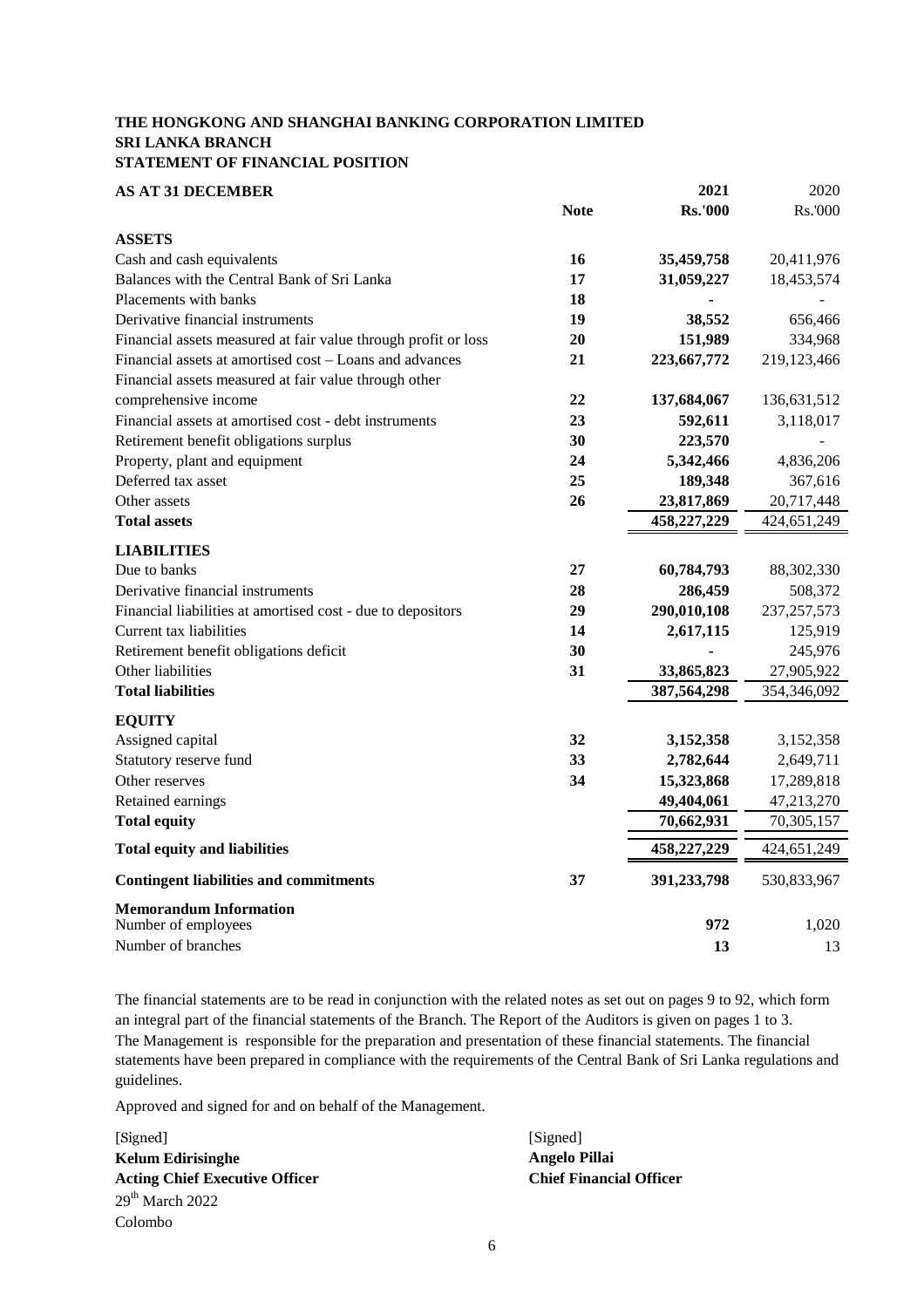#### **THE HONGKONG AND SHANGHAI BANKING CORPORATION LIMITED SRI LANKA BRANCH STATEMENT OF CHANGES IN EQUITY**

| FOR THE YEAR ENDED 31 DECEMBER 2021                                 | <b>Assigned</b><br>Capital | <b>Exchange</b><br><b>Equalisation</b><br><b>Reserve</b> | <b>IFA</b><br><b>Reserve</b> | <b>FVOCI</b><br><b>Reserve</b> | <b>SBP</b><br><b>Reserve</b> | <b>Statutory</b><br><b>Reserve</b><br>Fund | <b>Revaluation</b><br><b>Reserve</b> | <b>Retained</b><br><b>Earnings</b> | <b>Total</b><br><b>Equity</b> |
|---------------------------------------------------------------------|----------------------------|----------------------------------------------------------|------------------------------|--------------------------------|------------------------------|--------------------------------------------|--------------------------------------|------------------------------------|-------------------------------|
|                                                                     | <b>Rs.'000</b>             | <b>Rs.'000</b>                                           | <b>Rs.'000</b>               | <b>Rs.'000</b>                 | <b>Rs.'000</b>               | <b>Rs.'000</b>                             | <b>Rs.'000</b>                       | <b>Rs.'000</b>                     | <b>Rs.'000</b>                |
| <b>Balance as at 1 January 2020</b>                                 | 3,152,358                  | 9,362,367                                                | 2,970,075                    | 807,371                        | 168,501                      | 2,598,158                                  | 2,462,088                            | 45, 105, 352                       | 66,626,270                    |
| Restated balance as at 1 January 2020                               | 3,152,358                  | 9,362,367                                                | 2,970,075                    | 807,371                        | 168,501                      | 2,598,158                                  | 2,462,088                            | 45,105,352                         | 66,626,270                    |
| Total comprehensive income for the year                             |                            |                                                          |                              |                                |                              |                                            |                                      |                                    |                               |
| Profit for the year                                                 |                            |                                                          |                              |                                |                              |                                            |                                      | 2,387,540                          | 2,387,540                     |
| Other comprehensive income (net of tax)                             |                            | 1,413,753                                                |                              | (473, 480)                     |                              |                                            | 145,953                              | (237,611)                          | 848,615                       |
| Total comprehensive income for the year                             | $\bar{a}$                  | 1,413,753                                                | $\sim$                       | (473, 480)                     | ٠                            | $\bar{a}$                                  | 145,953                              | 2,149,929                          | 3,236,155                     |
| Transactions with non equity holders, recognised directly in equity |                            |                                                          |                              |                                |                              |                                            |                                      |                                    |                               |
| Depreciation on revaluation reserve                                 |                            |                                                          |                              |                                |                              |                                            | (7,182)                              | 7,182                              |                               |
| Deferred tax on revaluation                                         |                            |                                                          |                              |                                |                              |                                            | 2,011                                | (2,011)                            |                               |
| Transactions with equity holders, recognised directly in equity     |                            |                                                          |                              |                                |                              |                                            |                                      |                                    |                               |
| Transfers to reserves during the year                               |                            |                                                          |                              |                                | 7,290                        | 51,553                                     |                                      | (51, 553)                          | 7,290                         |
| Restricted shares                                                   |                            |                                                          |                              |                                |                              |                                            |                                      | 4,371                              | 4,371                         |
| Transfer to IFA reserve                                             |                            |                                                          |                              |                                |                              |                                            |                                      |                                    |                               |
| Impairment on FVOCI                                                 |                            |                                                          |                              | 431,071                        |                              |                                            |                                      |                                    | 431,071                       |
| <b>Total transactions with equity holders</b>                       |                            |                                                          | ÷.                           | 431,071                        | 7,290                        | 51,553                                     | (5,171)                              | (42, 011)                          | 442,732                       |
| <b>Balance as at 31 December 2020</b>                               | 3,152,358                  | 10,776,120                                               | 2,970,075                    | 764,962                        | 175,791                      | 2,649,711                                  | 2,602,870                            | 47,213,270                         | 70,305,157                    |
| Balance as at 1 January 2021                                        | 3,152,358                  | 10,776,120                                               | 2,970,075                    | 764,962                        | 175,791                      | 2,649,711                                  | 2,602,870                            | 47,213,270                         | 70,305,157                    |
| Profit for the year                                                 |                            |                                                          |                              |                                |                              |                                            |                                      | 3,283,254                          | 3,283,254                     |
| Other comprehensive income (net of tax)                             | ٠                          | 2,194,237                                                |                              | (2,152,501)                    |                              | $\blacksquare$                             | 343,154                              | 299,576                            | 684,466                       |
| Total comprehensive income for the year                             |                            | 2,194,237                                                | $\blacksquare$               | (2, 152, 501)                  |                              | $\blacksquare$                             | 343,154                              | 3,582,830                          | 3,967,720                     |
| <b>Transactions recognised directly in equity</b>                   |                            |                                                          |                              |                                |                              |                                            |                                      |                                    |                               |
| Depreciation on revaluation reserve                                 |                            |                                                          |                              |                                |                              |                                            | (1, 837)                             | 1,837                              |                               |
| Deferred tax on revaluation reserve                                 |                            |                                                          |                              |                                |                              |                                            | 514                                  | (514)                              |                               |
| Transactions with equity holders, recognised directly in equity     |                            |                                                          |                              |                                |                              |                                            |                                      |                                    |                               |
| Transfers to reserves during the year                               |                            |                                                          |                              |                                | 17,591                       | 132,933                                    |                                      | (132, 933)                         | 17,591                        |
| Profit transferred to head office                                   |                            |                                                          |                              |                                |                              |                                            |                                      | (3,627,537)                        | (3,627,537)                   |
| Transfer from IFA reserve                                           |                            |                                                          | (2,367,108)                  |                                |                              |                                            |                                      | 2,367,108                          |                               |
| <b>Total transactions with equity holders</b>                       |                            |                                                          | (2,367,108)                  |                                | 17,591                       | 132,933                                    | (1, 323)                             | (1,392,039)                        | (3,609,946)                   |
| <b>Balance as at 31 December 2021</b>                               | 3,152,358                  | 12,970,357                                               | 602,967                      | (1,387,539)                    | 193,382                      | 2,782,644                                  | 2,944,701                            | 49,404,061                         | 70,662,931                    |

Figures in brackets indicate deductions.

Note: With effect from financial year ended 2021, impairment on FVOCI is recognized through the statement of comprehensive income.

The financial statements are to be read in conjunction with the related notes as set out on pages 9 to 92, which form an integral part of the financial statements of the Branch. The Report of the Auditors is given on pages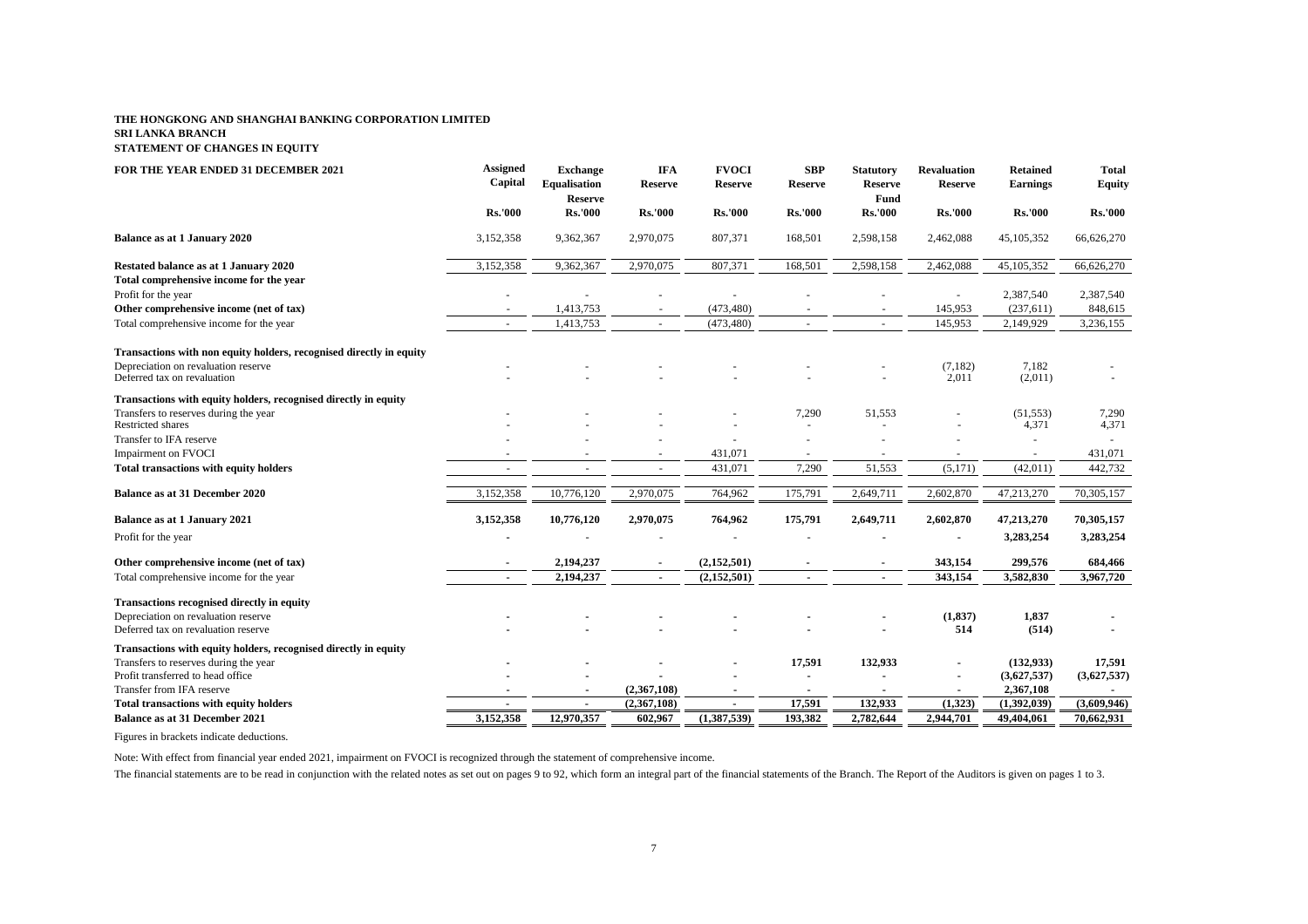# **THE HONGKONG AND SHANGHAI BANKING CORPORATION LIMITED SRI LANKA BRANCH CASH FLOW STATEMENT**

| FOR THE YEAR ENDED 31 DECEMBER                                      |             | 2021           | 2020           |
|---------------------------------------------------------------------|-------------|----------------|----------------|
|                                                                     | <b>Note</b> | <b>Rs.'000</b> | Rs.'000        |
| <b>Cash flow from operating activities</b>                          |             |                |                |
| Interest received                                                   |             | 18,530,179     | 26,342,990     |
| Interest paid                                                       |             | (6,208,961)    | (8,653,052)    |
| Fees and commission received                                        |             | 3,339,525      | 2,164,972      |
| Net receipts from trading activities                                |             | 2,660,128      | 1,092,253      |
| Payments to employees                                               |             | (3,652,310)    | (3,861,675)    |
| VAT and NBT on financial services                                   |             | (905, 068)     | (747, 620)     |
| Receipts from other operating activities                            |             | 535,362        | 1,139,527      |
| Payments to other operating activities                              |             | (8,084,178)    | (7,414,784)    |
| Operating profit before changes in operating assets and liabilities |             | 6,214,677      | 10,062,611     |
| (Increase) / decrease in operating assets                           |             |                |                |
| Balances with Central Bank of Sri Lanka                             |             | (12,605,653)   | (8,713,429)    |
| Financial assets at amortised cost - loans and advances             |             | (5,364,946)    | 54,433,451     |
| Treasury bills and bonds                                            |             | 797,619        | (25,040,230)   |
| Other assets                                                        |             | (421, 038)     | 3,283,630      |
|                                                                     |             | (17,594,018)   | 23,963,422     |
| Increase / (decrease) in operating liabilities                      |             |                |                |
| Financial liabilities at amortised cost - due to depositors         |             | 52,752,536     | 27,452,451     |
| Financial liabilities at amortised cost - due to other borrowers    |             | (27, 517, 537) | (82, 297, 567) |
| Other liabilities                                                   |             | 4,356,596      | 8,157,576      |
|                                                                     |             | 29,591,595     | (46,687,540)   |
| Net cash generated from operating activities before income tax      |             | 18,212,254     | (12, 661, 507) |
| Income tax paid                                                     |             | (2,436,481)    | (2,212,133)    |
| Net cash generated from operating activities                        |             | 15,775,773     | (14, 873, 640) |
|                                                                     |             |                |                |
| <b>Cash flow from investing activities</b>                          |             |                |                |
| Proceeds from disposal of property, plant and equipment             |             |                | 24,945         |
| Acquisition of property, plant and equipment                        |             | (92, 962)      | (233,964)      |
| Net cash used in investing activities                               |             | (92, 962)      | (209, 019)     |
| <b>Cash flow from financing activities</b>                          |             |                |                |
| Profit transferred to Head Office                                   |             | (3,627,537)    |                |
| Net cash used in financing activities                               |             | (3,627,537)    |                |
| Net increase in cash and cash equivalents                           |             | 12,055,274     | (15,082,659)   |
| Cash and cash equivalents at the beginning of period                | 16          | 20,411,976     | 33,986,285     |
| Exchange difference in respect of cash and cash equivalents         |             | 2,992,508      | 1,508,350      |
| Cash and cash equivalents at the end of the period                  | 16          | 35,459,758     | 20,411,976     |

Figures in brackets indicate deductions.

The financial statements are to be read in conjunction with the related notes as set out on pages 9 to 92, which form an integral part of the financial statements of the Branch. The Report of the Auditors is given on pages 1 to 3.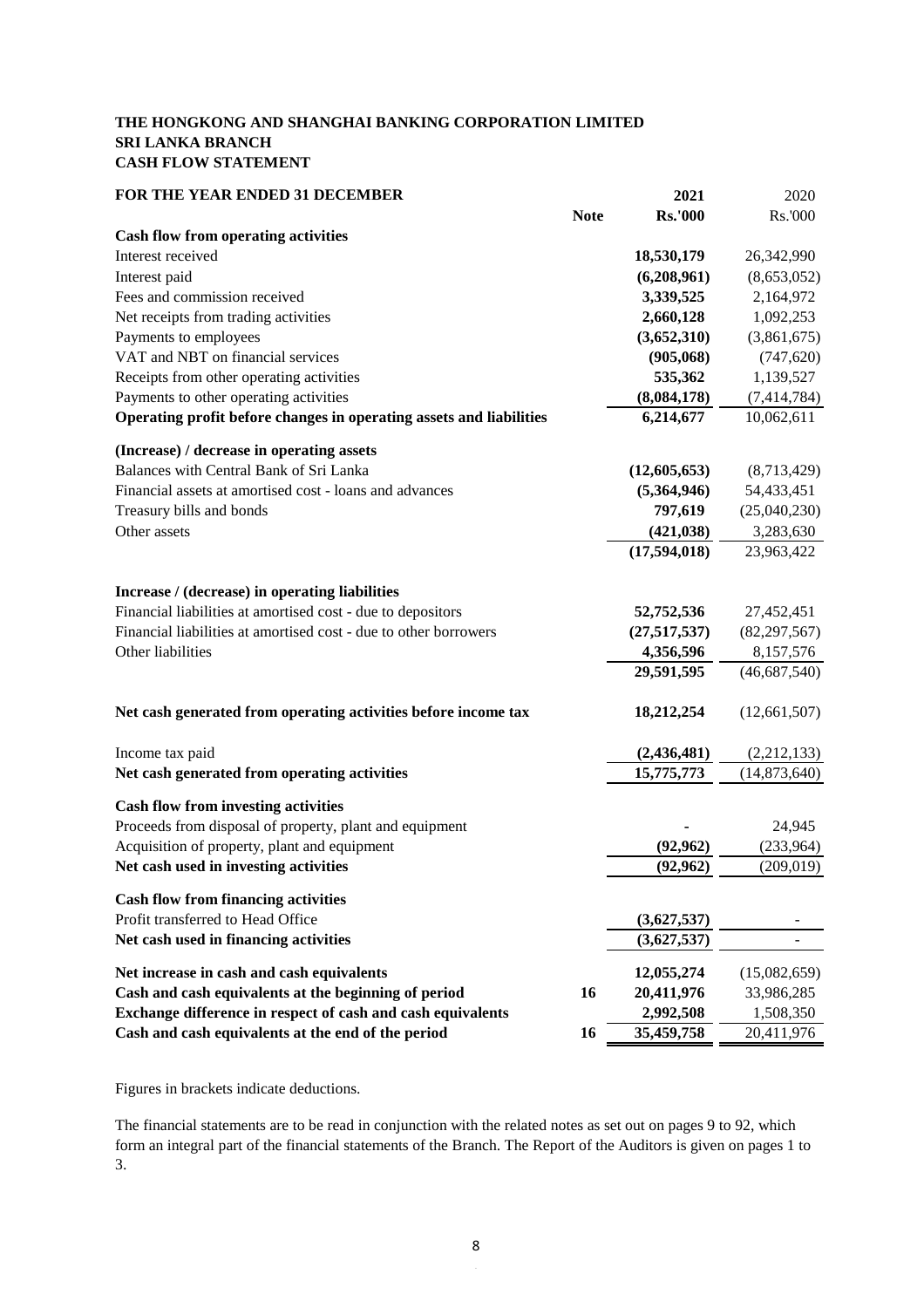# **1. CORPORATE INFORMATION**

#### **1.1 Domicile and legal form**

The Hongkong and Shanghai Banking Corporation Limited is a public limited liability company incorporated in Hong Kong SAR. It carries out banking activities in Sri Lanka through HSBC Sri Lanka Branch ("the Branch"/ "HSBC") a licensed commercial bank registered under the Banking Act No 30 of 1988 as amended by the Banking Amendment Act No 33 of 1995. The registered office of HSBC Sri Lanka Branch is located at No. 24, Sir Baron Jayatilaka Mawatha, Colombo 1.

#### **1.2 Principal activities and nature of operations**

The principal activities of the Branch, which is carrying out banking activities through its branches remained unchanged during the year. The primary banking services include Wholesale Banking (WSB) including Global Trade Receivable Finance (GTRF), Wealth and Personal Banking (WPB) and Global Banking and Markets (GBM).

## **1.3 Parent company and ultimate parent company**

The immediate parent entity is the Hongkong and Shanghai Banking Corporation Limited incorporated in Hongkong and the ultimate parent entity is HSBC Holding plc. (Incorporated in Great Britain and registered in England and Wales). The ultimate parent is listed and shares are traded under the following stock markets:

- London Stock Exchange
- Hong Kong Stock Exchange
- New York Stock Exchange
- Bermuda Stock Exchange

# **2. SUMMARY OF SIGNIFICANT ACCOUNTING POLICIES**

This note provides a list of the significant accounting policies adopted in the preparation of these financial statements. These policies have been consistently applied in all years presented, unless otherwise stated.

# **2.1 Basis of preparation**

#### **2.1.1 Statement of compliance**

The financial statements of the Bank have been prepared in accordance with Sri Lanka Accounting Standards, which comprise Sri Lanka Financial Reporting Standards ("SLFRS"s), Sri Lanka Accounting Standards ("LKAS"s), relevant interpretations of the Standing Interpretations Committee ("SIC") and International Financial Reporting Interpretations Committee ("IFRIC"). Sri Lanka Accounting Standards further comprises of Statements of Recommended Practices (SoRPs), Statements of Alternate Treatments (SoATs) and Financial Reporting Guidelines issued by the Institute of Chartered Accountants of Sri Lanka. These financial statements have been prepared under the historical cost convention except for financial assets and liabilities which are measured at fair value. The preparation of financial statements in conformity with Sri Lanka Accounting Standards requires the use of certain critical accounting estimates. It also requires Branch management to exercise its judgment in the process of applying the Bank's accounting policies. The areas involving a higher degree of judgment or complexity, or areas where assumptions and estimates are significant to the Bank's financial statements are disclosed in note 4 to the financial statements.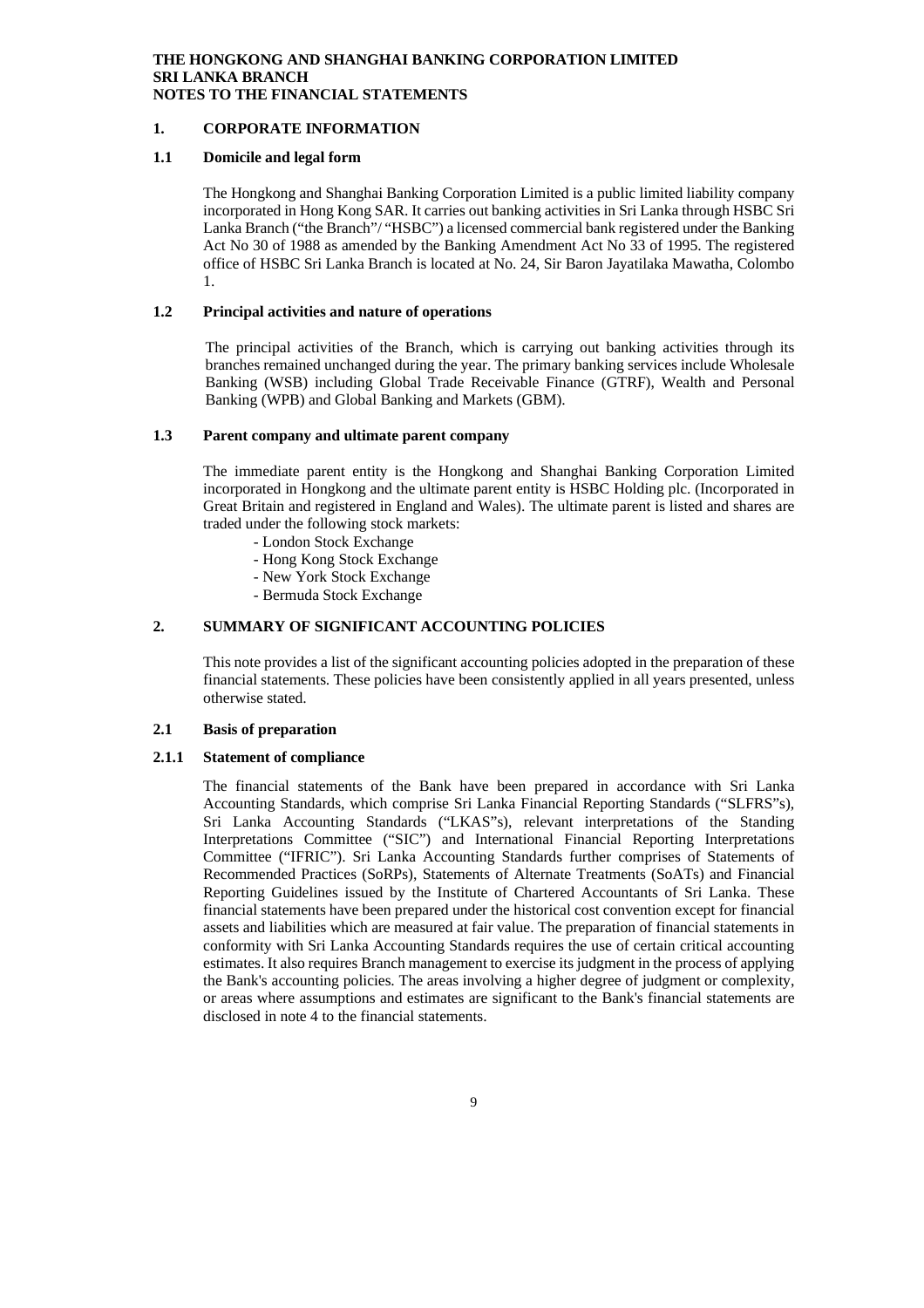# **2.1 Basis of preparation (contd)**

#### **2.1.2 Basis of measurement**

The financial statements have been prepared on the historical cost basis and applied consistently with no adjustments being made for inflationary factors affecting the financial statements, except for the following;

- Financial instruments measured at fair value through profit or loss, including derivative financial instruments;
- Financial instruments measured at fair value through other comprehensive income;
- Defined benefit obligations and the related Plan assets are measured at fair value;
- Freehold land and buildings are measured at fair value.

# **2.1.3 Use of estimates and judgement**

The preparation of financial statements in conformity with Sri Lanka Accounting Standards require the use of certain critical accounting estimates. It also requires the management to exercise its judgement in the process of applying the Branch's accounting policies.

Estimates and underlying assumptions are reviewed on an ongoing basis. Revisions to accounting estimates are recognised in the period of which the estimate is revised and in any future period affected. The areas involving a higher degree of judgement or complexity, or areas where assumptions are significant to the Branch financial statements are disclosed in note 4.

## **2.1.4 Changes in accounting standards**

The following amendments to the Sri Lanka Accounting Standards that are relevant for the preparation of the Group's financial statements have been adopted by the Group (a) new standards and amendments that are effective for the first time for periods commencing on or after 1 January 2021 (ie year ending 31 December 2021) and (b) forthcoming requirements, being standards and amendments that will become effective on or after 1 January 2022.

#### **(a) New accounting standards, amendments and interpretations – applicable 1 January 2021**

The Branch has applied the following standards and amendments for the first time for their financial reporting periods commencing 1 January 2021:

- i. Amendment to IFRS 16, 'Leases' COVID-19 related rent concessions Extension of the practical expedient
- ii. Amendments to IFRS 7 and IFRS 16 Interest Rate Benchmark Reform Phase 2

Most of the amendments listed above did not have any impact on the amounts recognised in prior periods and are not expected to significantly affect the current or future periods.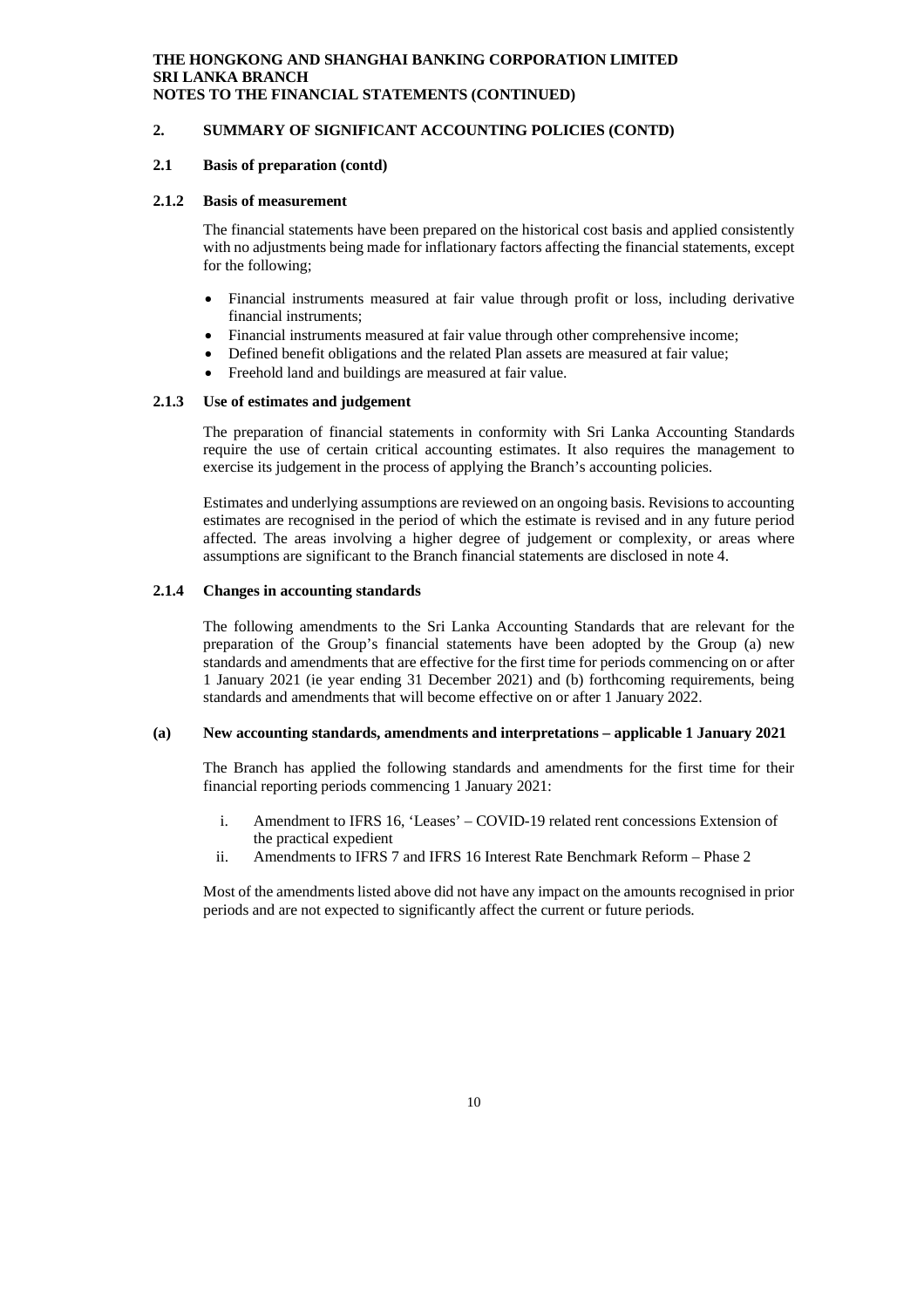# **2.1 Basis of preparation (contd)**

# **(i) Amendment to IFRS 16, 'Leases' – COVID-19 related rent concessions Extension of the practical expedient**

As a result of the coronavirus (COVID-19) pandemic, rent concessions have been granted to lessees. In May 2020, the IASB published an amendment to IFRS 16 that provided an optional practical expedient for lessees from assessing whether a rent concession related to COVID-19 is a lease modification. On 31 March 2021, the IASB published an additional amendment to extend the date of the practical expedient from 30 June 2021 to 30 June 2022. Lessees can elect to account for such rent concessions in the same way as they would if they were not lease modifications. In many cases, this will result in accounting for the concession as variable lease payments in the period(s) in which the event or condition that triggers the reduced payment occurs.

This amendment is effective for the annual periods beginning on or after 1 April 2021.

#### **(ii) IBOR Reform and its Effects on Financial Reporting—Phase 2: Amendments to IFRS 7 and IFRS 16**

The IASB has issued amendments to IFRS 9, IAS 39, IFRS 7 and IFRS 16 that address issues arising during the reform of benchmark interest rates including the replacement of one benchmark rate with an alternative one. Given the pervasive nature of IBOR-based contracts, the amendments could affect companies in all industries. This publication provides guidance on how to apply the Phase 2 amendments to various contracts and hedge accounting relationships, including the interaction with the Phase 1 reliefs for hedge accounting.

This amendment is effective for the annual periods beginning on or after 1 January 2021.

#### **(b) New standards and amendments but not adopted in 2021**

The following standards and interpretations had been issued by IASB (not yet adopted by CA Sri Lanka except for Amendments to IAS 16, Amendments to IFRS 3, Amendments to IAS 37, Amendments to IFRS 9, Amendments to IFRS 1 and Amendments to IAS 41) but not mandatory for annual reporting periods ending 31 December 2021.

# **(i) Classification of Liabilities as Current or Non-current – Amendments to IAS 1**

The narrow-scope amendments to IAS 1 Presentation of Financial Statements clarify that liabilities are classified as either current or non-current, depending on the rights that exist at the end of the reporting period. Classification is unaffected by the expectations of the entity or events after the reporting date (eg the receipt of a waver or a breach of covenant). The amendments also clarify what IAS 1 means when it refers to the 'settlement' of a liability.

The amendments could affect the classification of liabilities, particularly for entities that previously considered management's intentions to determine classification and for some liabilities that can be converted into equity.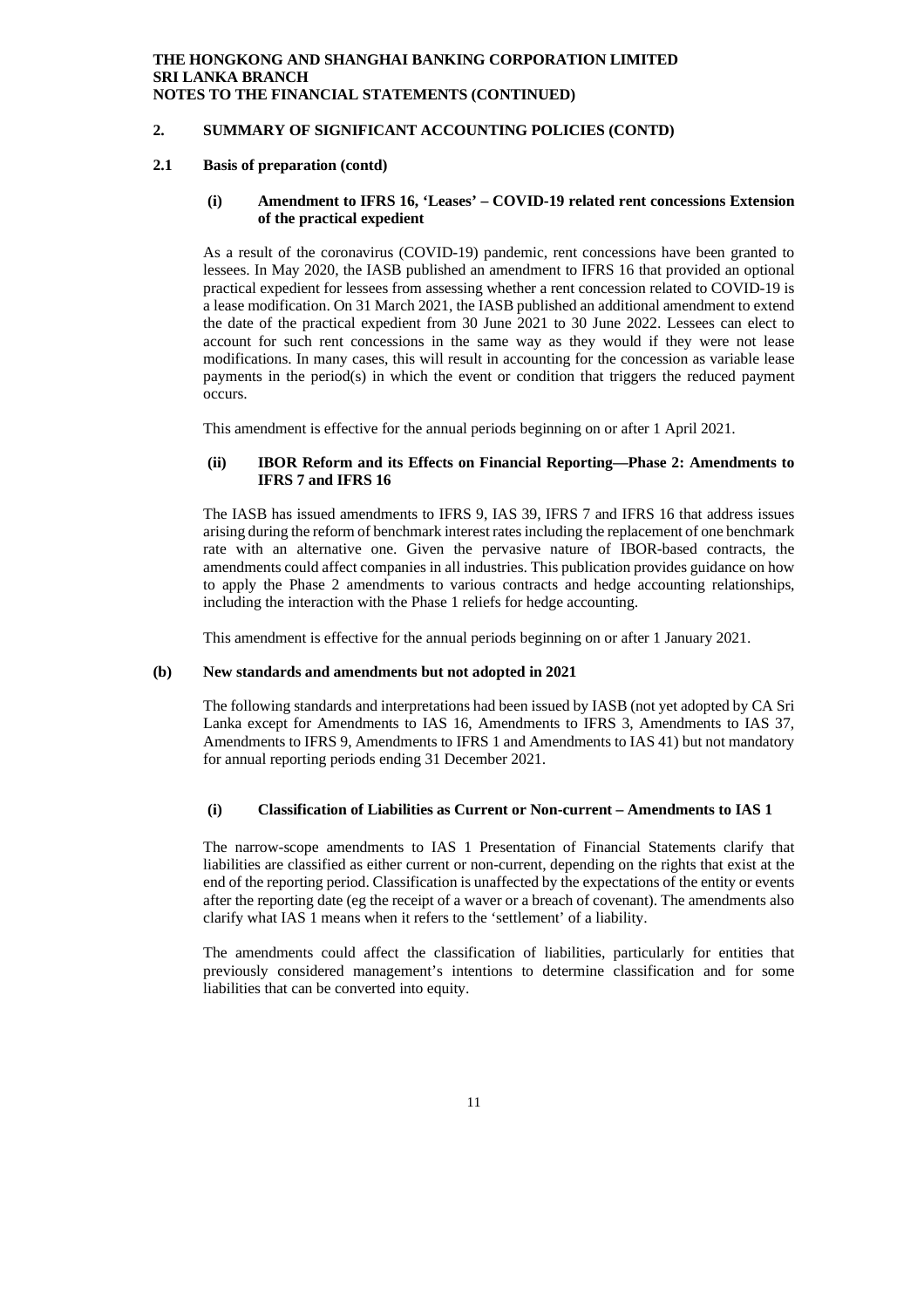# **2.1 Basis of preparation (contd)**

#### **(b) New standards and amendments but not adopted in 2021 (contd)**

# **(ii) Classification of Liabilities as Current or Non-current – Amendments to IAS 1 (contd)**

They must be applied retrospectively in accordance with the normal requirements in IAS 8 Accounting Policies, Changes in Accounting Estimates and Errors.

In May 2020, the IASB issued an Exposure Draft proposing to defer the effective date of the amendments to 1 January 2023. This amendment is not yet adopted in Sri Lanka.

# **(iii) Property, Plant and Equipment: Proceeds before intended use – Amendments to IAS 16**

The amendment to IAS 16 Property, Plant and Equipment (PP&E) prohibits an entity from deducting from the cost of an item of PP&E any proceeds received from selling items produced while the entity is preparing the asset for its intended use. It also clarifies that an entity is 'testing whether the asset is functioning properly' when it assesses the technical and physical performance of the asset. The financial performance of the asset is not relevant to this assessment. Entities must disclose separately the amounts of proceeds and costs relating to items produced that are not an output of the entity's ordinary activities.

This amendment is effective for the annual periods beginning on or after 1 January 2022.

# **(iv) Reference to the Conceptual Framework – Amendments to IFRS 3**

Minor amendments were made to IFRS 3 Business Combinations to update the references to the Conceptual Framework for Financial Reporting and add an exception for the recognition of liabilities and contingent liabilities within the scope of IAS 37 Provisions, Contingent Liabilities and Contingent Assets and Interpretation 21 Levies. The amendments also confirm that contingent assets should not be recognised at the acquisition date.

This amendment is effective for the annual periods beginning on or after 1 January 2022.

## **(v) Onerous Contracts – Cost of Fulfilling a Contract Amendments to IAS 37**

The amendment to IAS 37 clarifies that the direct costs of fulfilling a contract include both the incremental costs of fulfilling the contract and an allocation of other costs directly related to fulfilling contracts. Before recognising a separate provision for an onerous contract, the entity recognises any impairment loss that has occurred on assets used in fulfilling the contract.

This amendment is effective for the annual periods beginning on or after 1 January 2022.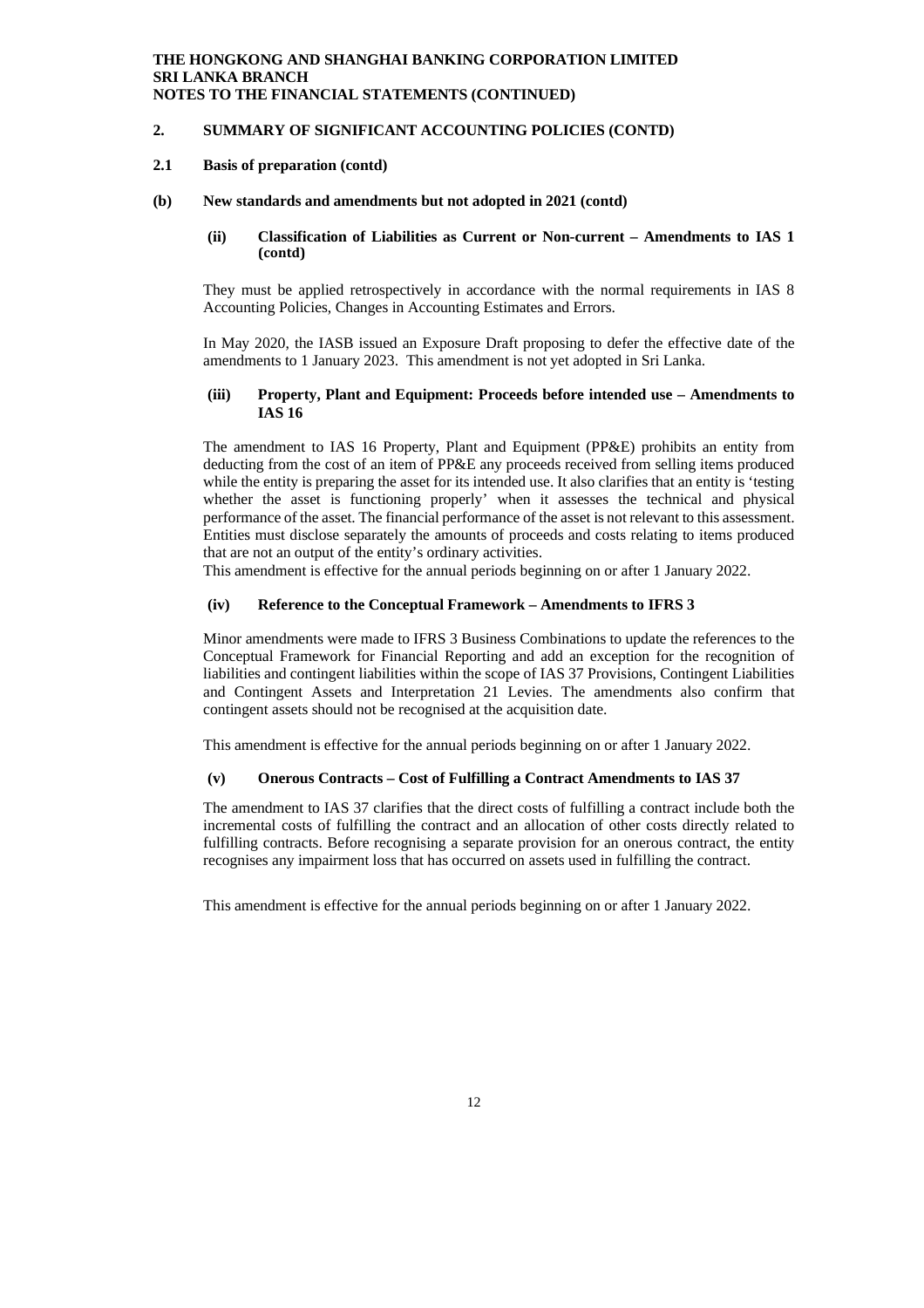# **2.1 Basis of preparation (contd)**

#### **(b) New standards and amendments but not adopted in 2021 (contd)**

#### **(vi) Annual Improvements to IFRS Standards 2018–2020**

The following improvements were finalised in May 2020:

- IFRS 9 Financial Instruments clarifies which fees should be included in the 10% test for derecognition of financial liabilities.
- IFRS 16 Leases amendment of illustrative example 13 to remove the illustration of payments from the lessor relating to leasehold improvements, to remove any confusion about the treatment of lease incentives.
- IFRS 1 First-time Adoption of International Financial Reporting Standards allows entities that have measured their assets and liabilities at carrying amounts recorded in their parent's books to also measure any cumulative translation differences using the amounts reported by the parent. This amendment will also apply to associates and joint ventures that have taken the same IFRS 1 exemption.
- IAS 41 Agriculture removal of the requirement for entities to exclude cash flows for taxation when measuring fair value under IAS 41. This amendment is intended to align with the requirement in the standard to discount cash flows on a post-tax basis.

These amendments are effective for the annual periods beginning on or after 1 January 2022 except for the amendment to IFRS 16.

# **(vii) Disclosure Initiative: Accounting Policies - Amendments to IAS 1 and IFRS Practice Statement 2**

The amendments to IAS 1 require companies to disclose their material accounting policy information rather than their significant accounting policies. The amendments to IFRS Practice Statement 2 provide guidance on how to apply the concept of materiality to accounting policy disclosures.

The amendments to IAS 1 will be effective for annual reporting periods beginning on or after 1 January 2023. This amendment is not yet adopted in Sri Lanka.

# **(viii) Amendment to IAS 12 – Deferred tax related to assets and liabilities arising from a single transaction**

IAS 12 Income Taxes specifies how a company accounts for income tax, including deferred tax, which represents tax payable or recoverable in the future. In specified circumstances, companies are exempt from recognising deferred tax when they recognise assets or liabilities for the first time. Previously, there had been some uncertainty about whether the exemption applied to transactions such as leases and decommissioning obligations—transactions for which companies recognise both an asset and a liability.

The amendments clarify that the exemption does not apply and that companies are required to recognise deferred tax on such transactions. The aim of the amendments is to reduce diversity in the reporting of deferred tax on leases and decommissioning obligations.

The amendments are effective for annual reporting periods beginning on or after 1 January 2023. This amendment is not yet adopted in Sri Lanka.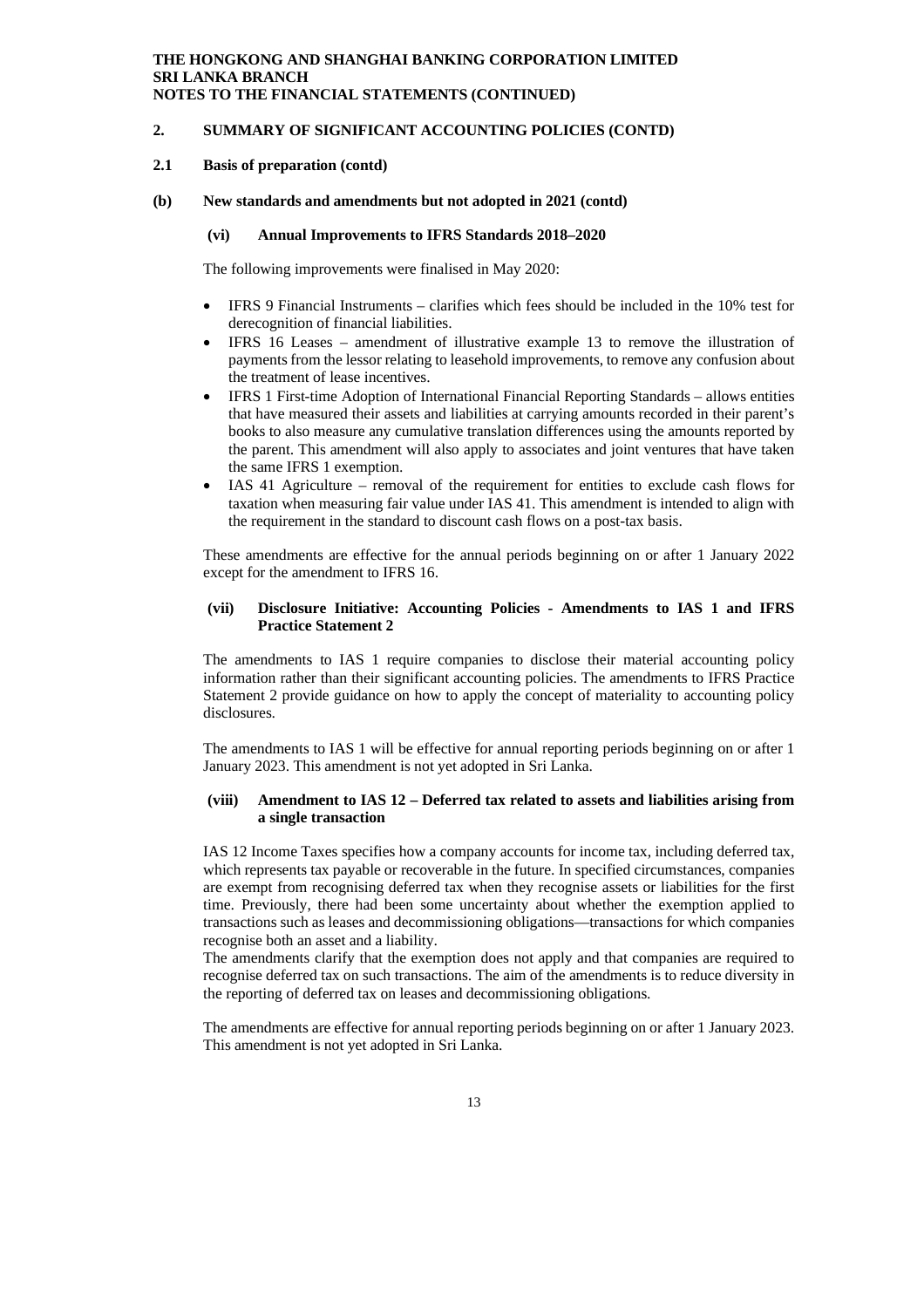# **2.1 Basis of preparation (contd)**

#### **(b) New standards and amendments but not adopted in 2021 (contd)**

#### **(ix) Definition of Accounting Estimates (Amendments to IAS 8)**

The amendments introduced the definition of accounting estimates and included other amendments to IAS 8 to help entities distinguish changes in accounting estimates from changes in accounting policies. The amendments are effective for annual periods beginning on or after 1 January 2023. This amendment is not yet adopted in Sri Lanka.

# **(x) Initial Application of IFRS 17 and IFRS 9―Comparative Information (Amendment to IFRS 17)**

The amendment is a transition option relating to comparative information about financial assets presented on initial application of IFRS 17. The amendment is aimed at helping entities to avoid temporary accounting mismatches between financial assets and insurance contract liabilities, and therefore improve the usefulness of comparative information for users of financial statements.

IFRS 17 incorporating the amendment is effective for annual reporting periods beginning on or after 1 January 2023. This amendment is not yet adopted in Sri Lanka.

#### **2.1.5 Rounding of amounts**

All amounts disclosed in the financial statements and notes have been rounded off to the nearest thousand Sri Lankan Rupees unless otherwise stated.

# **3. SIGNIFICANT ACCOUNTING POLICIES**

The accounting policies set out below have been applied consistently to all periods presented in these financial statements.

# **3.1 Foreign currency translation**

#### **(i) Functional and presentation currency**

Items included in the financial statements are measured using the currency of the primary environment in which the Branch operates. The financial statements are presented in Sri Lankan Rupees, which is the Branch's functional and presentation currency.

#### **(ii) Transactions and balances**

Foreign currency transactions are translated into the functional currency using the exchange rates at the dates of the transactions. Foreign exchange gains and losses resulting from the settlement of such transactions and from the translation of monetary assets and liabilities denominated in foreign currencies at year end exchange rates are generally recognised in income statement.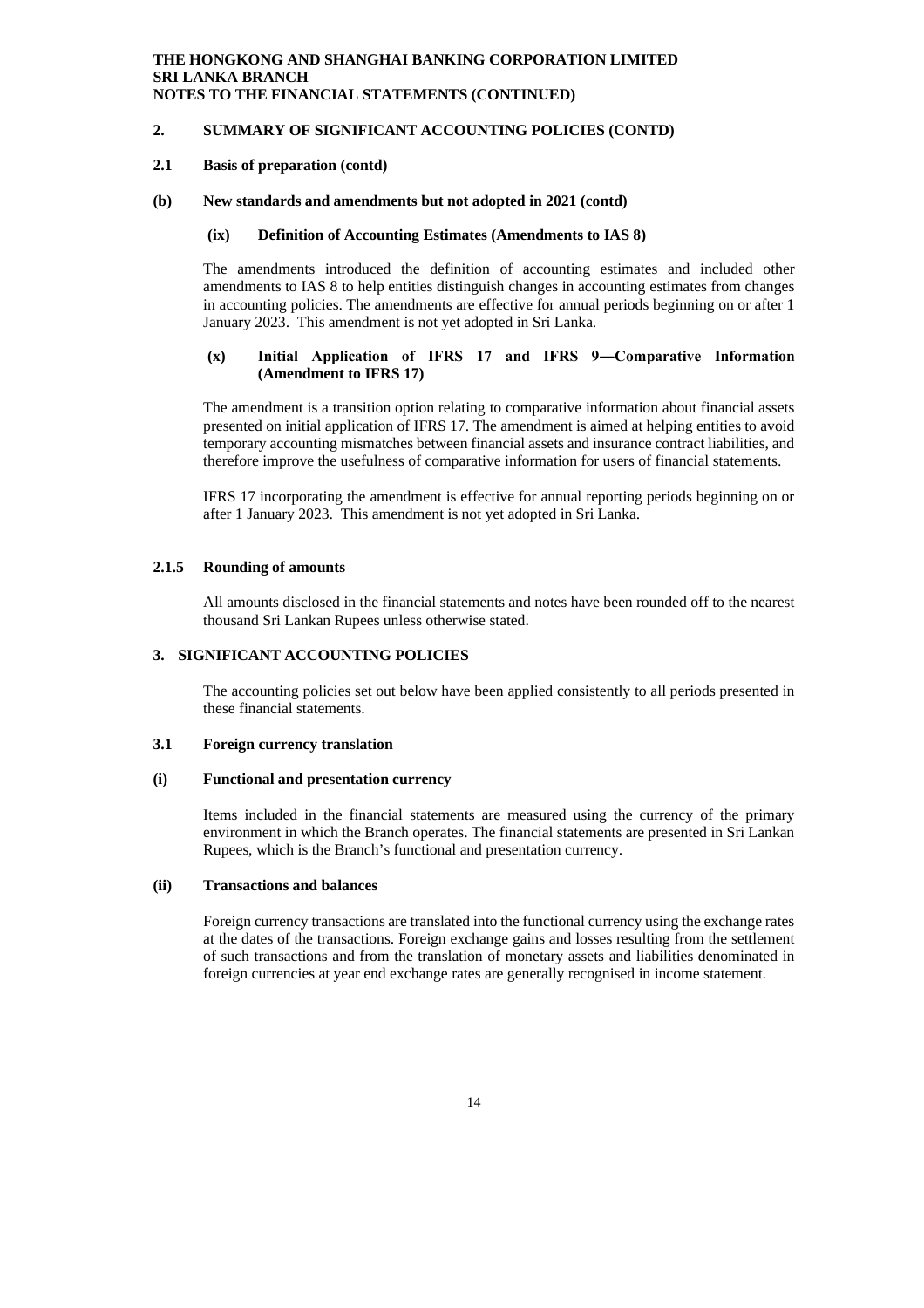## **3.1 Foreign currency translation (contd)**

#### **(ii) Transactions and balances (contd)**

Foreign exchange gains and losses are presented in the income statement under net gains from trading with customers and others.

The results and financial position of foreign currency operation (Foreign Currency Banking Unit) that have a functional currency different from the presentation currency are translated into the presentation currency as follows;

- assets and liabilities for each statement of financial position presented are translated at the closing rate at the date of that statement of financial position;
- income and expenses for each income statement and statement of comprehensive income are translated at spot exchange rates; and
- all resulting exchange differences are recognised in other comprehensive income.

Forward exchange contracts are valued at the forward market rates ruling on the reporting date. Both unrealised losses and gains are reflected in the income statement.

#### **3.2 Revenue recognition**

#### **(i) Interest**

Interest income and expense is recognised in income statement using the effective interest rate (EIR) method. The effective interest rate is the rate that exactly discounts the estimated future cash payments and receipts through the expected life of the financial asset or liability (or, where appropriate, a shorter period) to the carrying amount of the financial asset or liability. When calculating the effective interest rate, the Branch estimates future cash flows considering all contractual terms of the financial instrument, but not future credit losses.

The calculation of the effective interest rate includes all transaction costs and fees and points paid or received that are an integral part of the effective interest rate. Transaction costs include incremental costs that are directly attributable to the acquisition or issue of a financial asset or liability.

Interest income and expense presented in the income statement include interest on financial assets and financial liabilities measured at amortised cost calculated on an effective interest basis.

#### **(ii) Fees and commissions**

Fees and commission income and expense that are integral to the effective interest rate on financial asset or liability are included in the measurement of the effective interest rate. Other fees and commissions are recognised in the period in which the services are rendered. The fees and commissions for services relating to periods after the reporting date is deferred in the statement of financial position.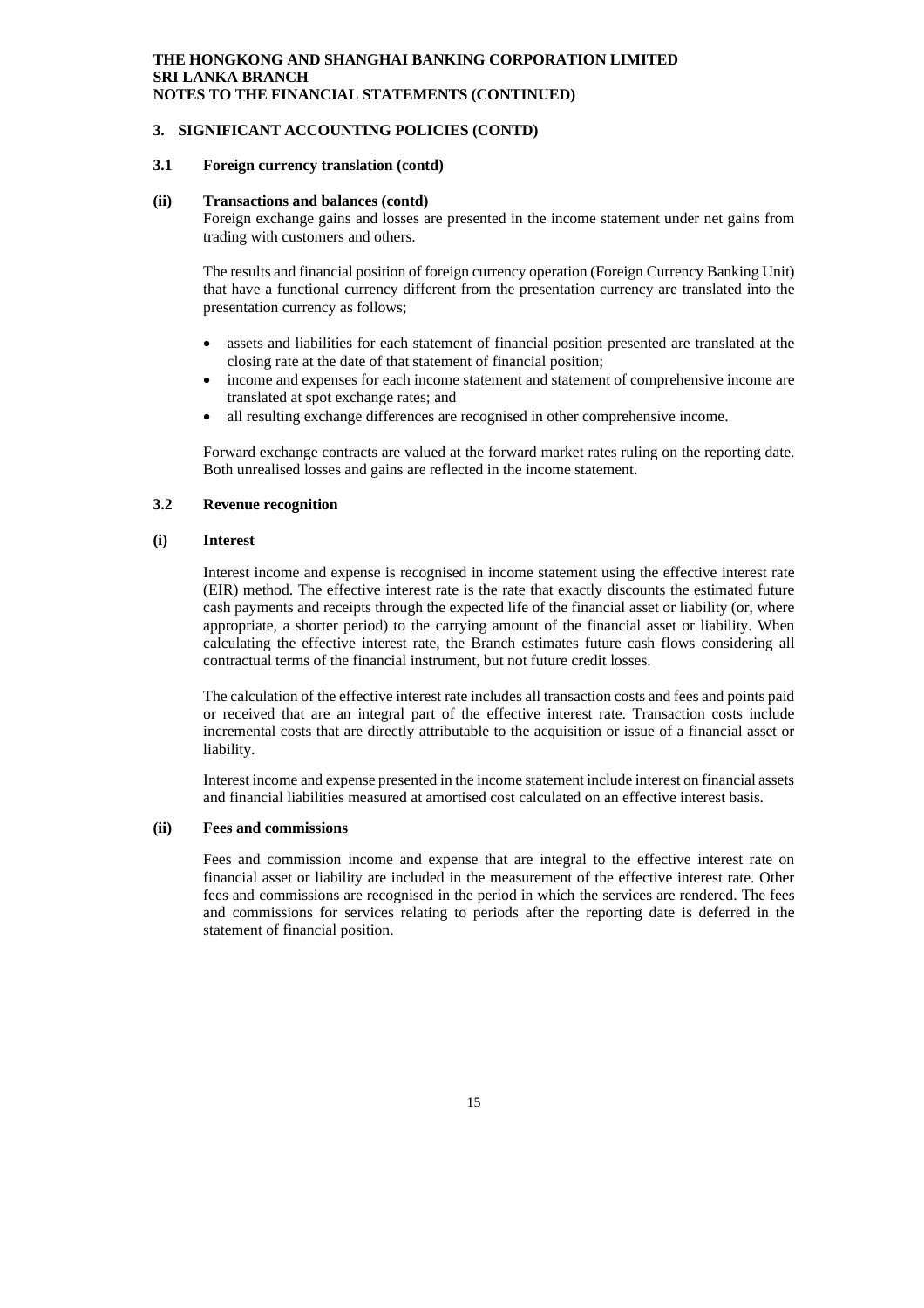# **3. SIGNIFICANT ACCOUNTING POLICIES (CONTD)**

#### **3.2 Revenue recognition (contd)**

#### **(ii) Fees and commissions (contd)**

Other fees and commission income, including account servicing fees, trade fees are recognised as the related services are performed. Other fees and commission expense relate mainly to transaction and service fees, which are expensed as the services are received.

The following table provides information about the nature and timing of the satisfaction of performance obligations in contract with customers, including significant payment terms, and the related revenue recognition policies.

| <b>Type of</b><br>service      | Nature and timing of satisfaction of performance<br>obligations including significant payment terms                                                                                                       | <b>Revenue recognition</b><br>under SLFRS 15                                                |
|--------------------------------|-----------------------------------------------------------------------------------------------------------------------------------------------------------------------------------------------------------|---------------------------------------------------------------------------------------------|
| WPB and<br><b>WSB Services</b> | The Bank provides banking services to WPB and WSB<br>customers, including account management, provision of<br>overdraft facilities, foreign currency transactions and<br>servicing fees.                  | Revenue from<br>account servicing is<br>recognised overtime<br>as the services<br>provided. |
|                                | Fees for ongoing account management are charged to the<br>customer's account on a monthly basis. The Bank sets the<br>rates separately for WPB and WSB customers in each<br>jurisdiction on annual basis. | Revenue related to<br>transactions are<br>recognised at the<br>point in time when           |
|                                | Transactions based fees for interchange, foreign currency<br>transactions and overdrafts are charged to the customer's<br>account when the transaction takes place.                                       | the transaction takes<br>place.                                                             |
|                                | Servicing fees are charged on a monthly basis and are<br>based on fixed rates reviewed annually by the Bank.                                                                                              |                                                                                             |

#### **3.3 Taxation**

#### **Current tax**

Current tax assets and liabilities for the current and prior periods are measured at the amount expected to be recovered from or paid to the Tax authorities. The tax rates and tax laws used to compute the amounts are those that are enacted or substantively enacted, in the country of operation, as at the reporting date. Management periodically evaluates positions taken in the tax returns with respect to situations in which applicable tax regulations are subject to interpretation and establishes provisions where appropriate. Current tax assets and Current tax liabilities are offset, if a legally enforceable right exists to set off and when the Current taxes relate to the same taxable entity and payable to the same taxation authority. Management has used its judgment on the application of tax laws & regulations.

Relevant details are disclosed in the notes to the financial statements.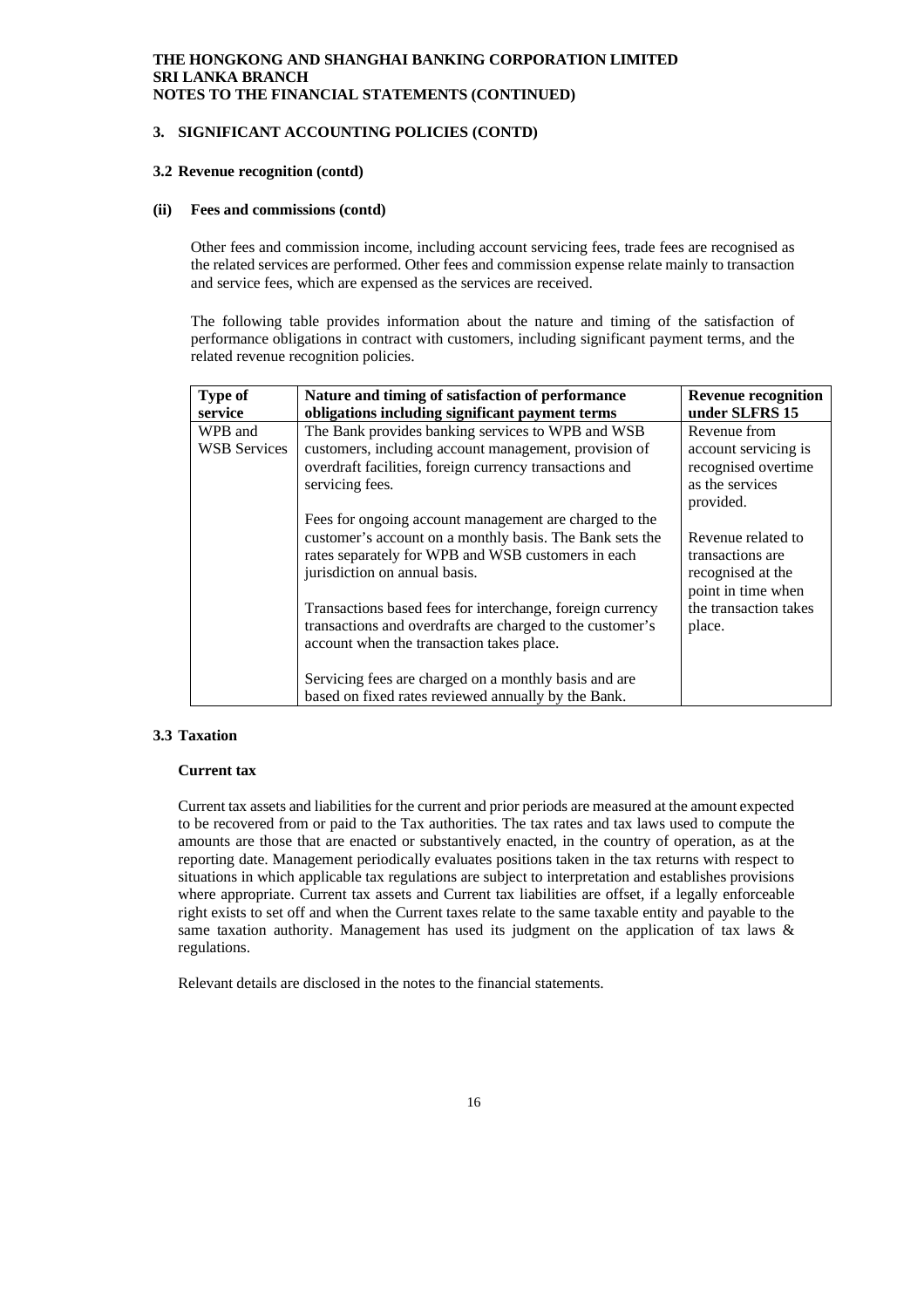#### **3. SIGNIFICANT ACCOUNTING POLICIES (CONTD)**

#### **3.3 Taxation (contd)**

#### **Deferred tax**

Deferred tax is provided in full using the balance sheet method on all temporary differences between the tax bases of assets and liabilities and their accounting carrying amounts at the reporting date. Deferred income tax is not accounted for if it arises from initial recognition of an asset or liability in a transaction other than a business combination that at the time of the transaction affects neither accounting nor taxable profit nor loss.

Deferred tax assets are recognised for all deductible temporary differences, tax credits and tax losses carried forward, to the extent that it is probable that taxable profit will be available against which the deductible temporary differences and the carried-forward tax credits and tax losses can be utilised. The carrying amount of deferred tax assets is reviewed at each reporting date and reduced to the extent that it is no longer probable that sufficient taxable profit will be available to allow all or part of the deferred tax asset to be utilised.

Deferred tax is determined using Income tax rates and laws that have been enacted or substantially enacted by the end of the reporting period and are expected to apply when the related deferred tax asset is realised or the deferred tax liability is settled.

Similar to Current Tax, Deferred tax assets and deferred tax liabilities can be offset if a legally enforceable right exists to set off, that is, when the taxes relate to the same taxable entity and owed to the same taxation authority.

Current and deferred tax is recognised in the income statement, except to the extent that it relates to items recognised in other comprehensive income or directly in equity. In this case, the tax is also recognised in other comprehensive income or directly in equity, respectively.

#### **3.4 Leases**

The Company recognises a right-of-use asset and a lease liability at the lease commencement date. The right-of-use asset is initially measured at cost, which comprises the initial amount of the lease liability adjusted for any lease payments made at or before the commencement date, plus any initial direct costs incurred and an estimate of costs to dismantle and remove any improvements made to branches or office premises.

The right-of-use asset is subsequently depreciated using the straight-line method from the commencement date to the end of the lease term. In addition, the right-of-use asset is periodically reduced by impairment losses, if any, and adjusted for certain remeasurements of the lease liability.

The lease liability is initially measured at the present value of the lease payments that are not paid at the commencement date, discounted using the interest rate implicit in the lease or, if that rate cannot be readily determined, the Company's incremental borrowing rate. Generally, the Company uses its incremental borrowing rate as the discount rate.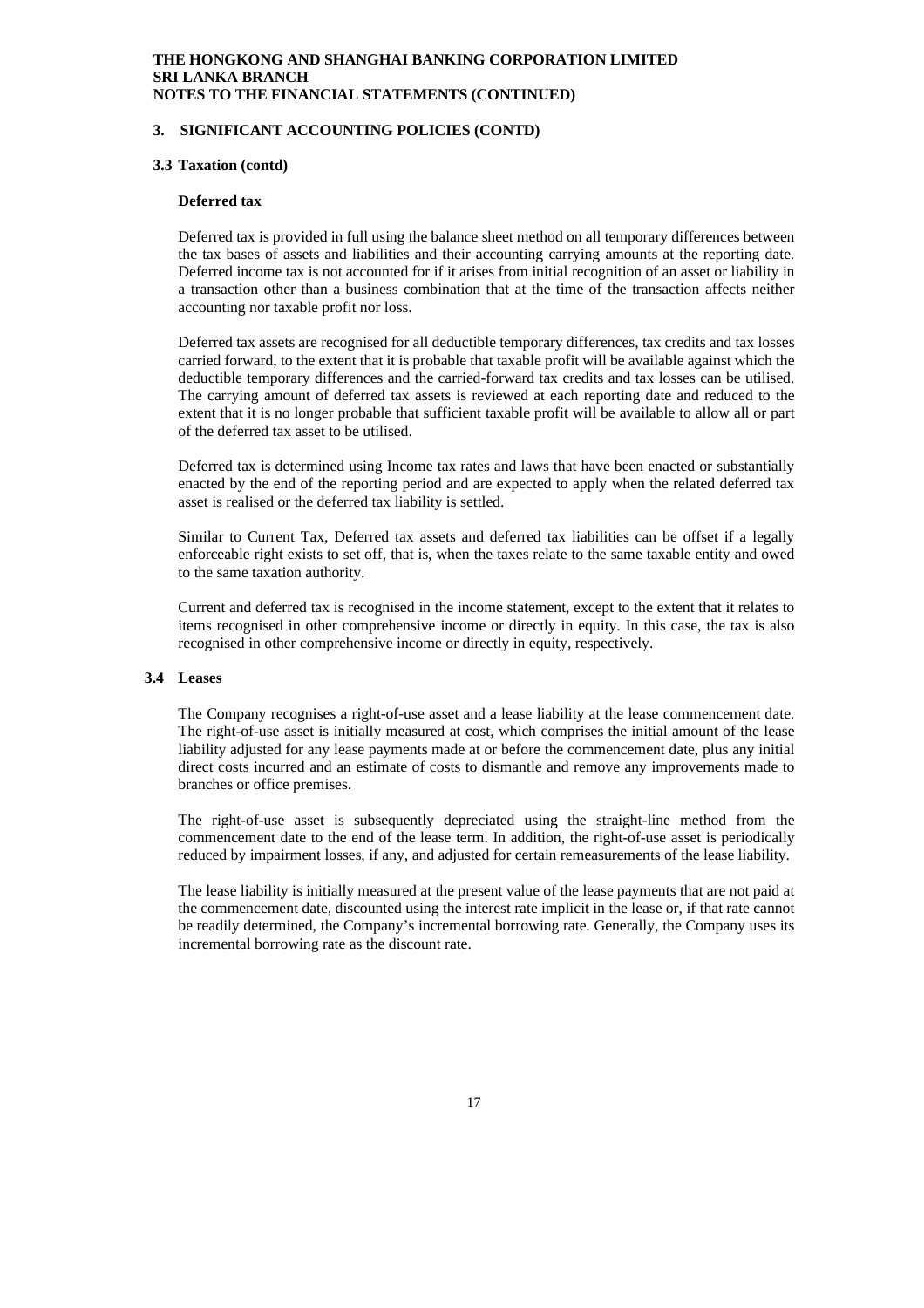# **3.5 Financial assets and financial liabilities**

#### **3.5.1 Classification**

The branch classifies its financial assets in the following measurement categories;

- Those to be measured subsequently at fair value (either through other comprehensive income (OCI) or profit or loss)
- Those to be measured at amortised cost.

The classification depends on the Branch's business model for managing the financial assets and the contractual terms on the cash flows. For assets measured at fair value, gains or losses will either be recorded in the profit or loss or OCI. The Branch reclassifies debt instruments only when its business model for managing those assets changes.

## **3.5.2 Recognition and de-recognition**

Regular way purchases and sales of financial assets are recognised on trade date, being the date on which the Branch commits to purchase or sell the asset.

#### **Derecognition - financial assets**

A financial asset (or, where applicable, a part of a financial asset or part of a group of similar financial assets) is derecognised when the rights to receive cash flows from the financial asset have expired. The Company also derecognises the financial asset if it has both transferred the financial asset and the transfer qualifies for derecognition.

#### **Derecognition - financial liabilities**

A financial liability is derecognised when the obligation under the liability is discharged or cancelled or expires.

Where an existing financial liability is replaced by another from the same lender on substantially different terms, or the terms of an existing liability are substantially modified, such an exchange or modification is treated as a derecognition of the original liability and the recognition of a new liability. The difference between the carrying value of the original financial liability and the consideration paid is recognised in the income statement.

# **3.5.3 Measurement**

All financial instruments are initially recognised at fair value. Fair value is the price that would be received to sell an asset or paid to transfer a liability in an orderly transaction between market participants at the measurement date. The fair value of a financial instrument on initial recognition is generally its transaction price (that is, the fair value of the consideration given or received). However, if there is a difference between the transaction price and the fair value of financial instruments whose fair value is based on a quoted price in an active market or a valuation technique that uses only data from observable markets, the branch recognises the difference as a trading gain or loss at inception (a 'day 1 gain or loss'). In case the market data is not observable, the entire day 1 gain or loss is deferred, subject to thresholds, and income is recognized when the market data becomes observable when the tenor reduces.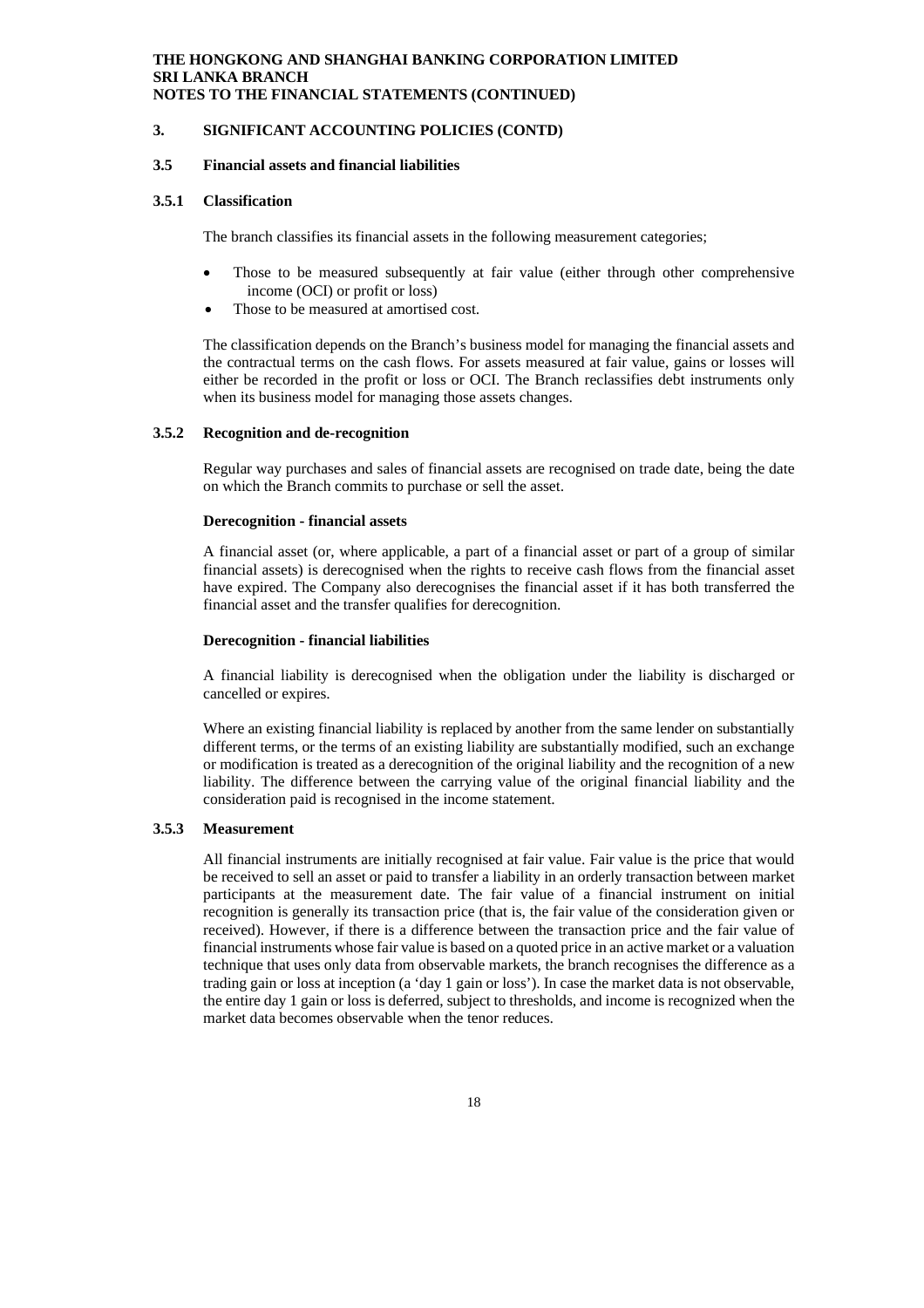## **3.5 Financial assets and financial liabilities (contd)**

#### **3.5.3 Measurement (contd)**

The fair value of financial instruments is generally measured on an individual basis. However, in cases where the branch manages a group of financial assets and liabilities according to its net market or credit risk exposure, the fair value of the group of financial instruments is measured on a net basis but the underlying financial assets and liabilities are presented separately in the financial statements, unless they satisfy the SLFRS offsetting criteria.

The majority of valuation techniques employ only observable market data. However, certain financial instruments are classified on the basis of valuation techniques that feature one or more significant market inputs that are unobservable, and for them the measurement of fair value is more judgemental. An instrument in its entirety is classified as valued using significant unobservable inputs if, in the opinion of management, greater than 5% of the instrument's valuation is driven by unobservable inputs. 'Unobservable' in this context means that there is little or no current market data available from which to determine the price at which an arm's length transaction would be likely to occur. It generally does not mean that there is no data available at all upon which to base a determination of fair value (consensus pricing data may, for example, be used).

# **3.5.3.1 Financial instruments measured at amortised cost**

Financial assets that are held to collect the contractual cash flows and which contain contractual terms that give rise on specified dates to cash flows that are solely payments of principal and interest are measured at amortised cost. Such financial assets include most loans and advances to branches and customers and some debt securities. In addition, most financial liabilities are measured at amortised cost.

The branch accounts for regular way amortised cost financial instruments using trade date accounting. The carrying value of these financial assets at initial recognition includes any directly attributable transactions costs. If the initial fair value is lower than the cash amount advanced, such as in the case of some leveraged finance and syndicated lending activities, the difference is deferred and recognised over the life of the loan through the recognition of interest income.

The branch may commit to underwriting loans on fixed contractual terms for specified periods of time. When the loan arising from the lending commitment is expected to be held for trading, the commitment to lend is recorded as a derivative. When the branch intends to hold the loan, the loan commitment is included in the impairment calculations (Refer note 04).

# **3.5.3.2 Non-trading reverse repurchase, repurchase and similar agreements**

When debt securities are sold subject to a commitment to repurchase them at a predetermined price ('repos'), they remain on the statement of financial position and a liability is recorded in respect of the consideration received. Securities purchased under commitments to resell ('reverse repos') are not recognised on the statement of financial position and an asset is recorded as reverse repos in respect of the initial consideration paid. Non-trading repos and reverse repos are measured at amortised cost. The difference between the sale and repurchase price or between the purchase and resale price is treated as interest and recognised in net interest income over the life of the agreement.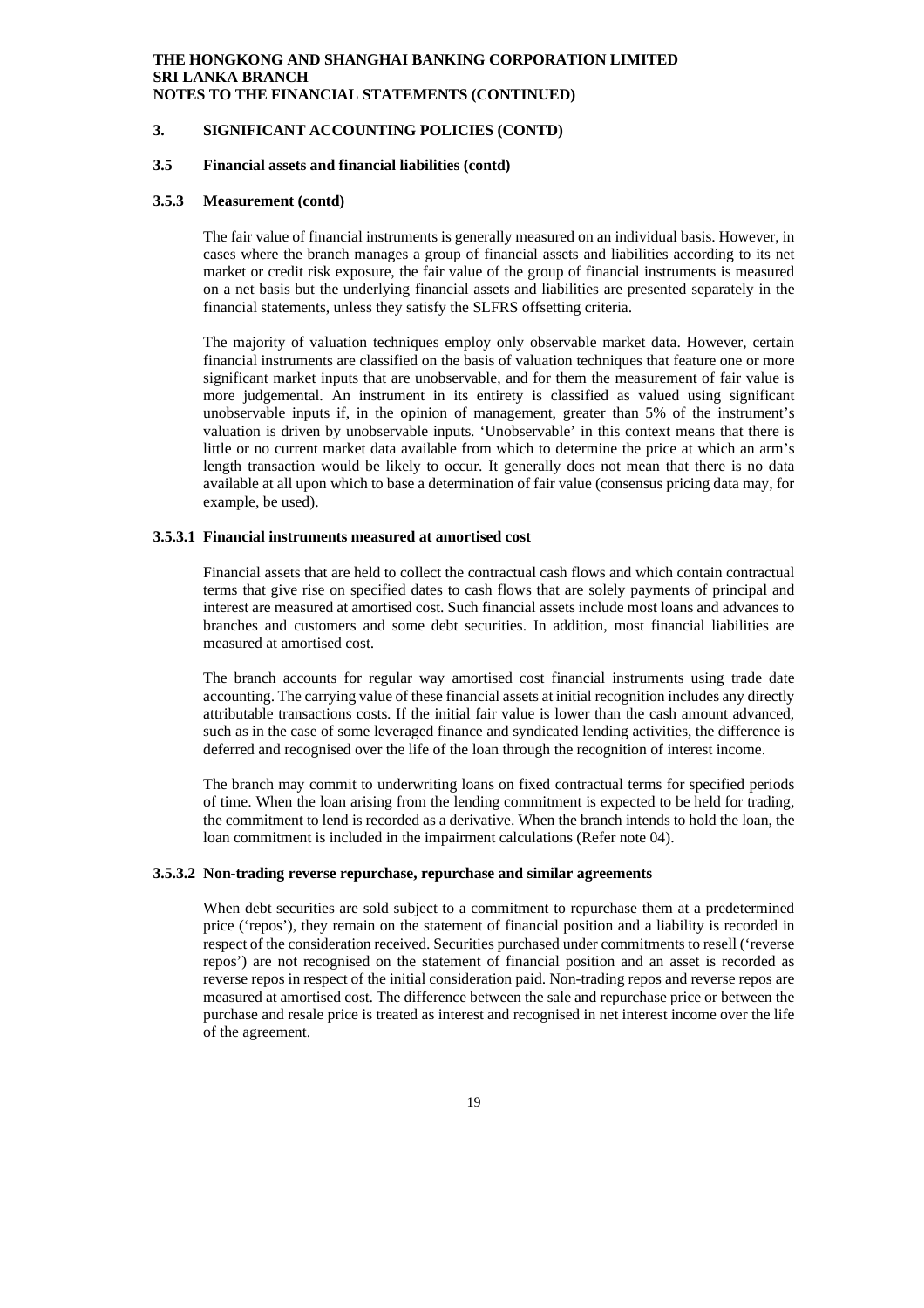# **3.5 Financial assets and financial liabilities (contd)**

#### **3.5.3.2 Non-trading reverse repurchase, repurchase and similar agreements (contd)**

Contracts that are economically equivalent to reverse repo or repo agreements (such as sales or purchases of debt securities entered into together with total return swaps with the same counterparty) are accounted for similarly to, and presented together with, reverse repo or repo agreements.

#### **3.5.3.3 Financial assets measured at fair value through other comprehensive income**

Financial assets held for a business model that is achieved by both collecting contractual cash flows and selling and which contain contractual terms that give rise on specified dates to cash flows that are solely payments of principal and interest are measured at fair value through other comprehensive income ('FVOCI'). These comprise primarily debt securities. They are recognised on the trade date when HSBC enters into contractual arrangements to purchase and are normally derecognised when they are either sold or redeemed. They are subsequently remeasured at fair value and changes therein (except for those relating to impairment, interest income and foreign currency exchange gains and losses) are recognised in other comprehensive income until the assets are sold. Upon disposal, the cumulative gains or losses in other comprehensive income are recognised in the income statement as 'Gains or losses' from financial instruments. Financial assets measured at FVOCI are included in the impairment calculations set out below in note 22.2 and impairment is recognised through Fair Value through Other Comprehensive Income (FVOCI) reserve.

# **3.5.3.4 Financial instruments designated at fair value through profit or loss**

Financial instruments, which are held as part of held for trading category get designated at Fair value through P&L. Currently these instruments are LKR denominated T-bills and Government bonds held by Global Markets business for market making. These instruments get revalued on a daily basis based on the market levels observed for the instruments. The mark to market movement will then flow through profit or loss.

#### **3.5.3.5 Derivatives**

Derivatives are financial instruments that derive their value from the price of underlying items such as equities, interest rates or other indices. Derivatives are recognized initially and are subsequently measured at fair value through profit or loss. Derivatives are classified as assets when their fair value is positive or as liabilities when their fair value is negative.

#### **3.5.3.6 Equity instruments**

The branch subsequently measures all the equity instruments at fair value, where the Branch's management has elected to present fair value gains and losses on equity investments in OCI, there is no subsequent reclassification at fair value gains and losses to income statement following the derecognition of the investment. Dividends from such investments continue to be recognised in income statement as other income when the Branch's right to receive is established. Changes in the fair value of financial assets at FVPL are recognised in other gains or losses in the income statement as applicable. Impairment losses (and reversal of impairment losses) on equity investments measured at FVOCI are not reported separately from other changes in fair value.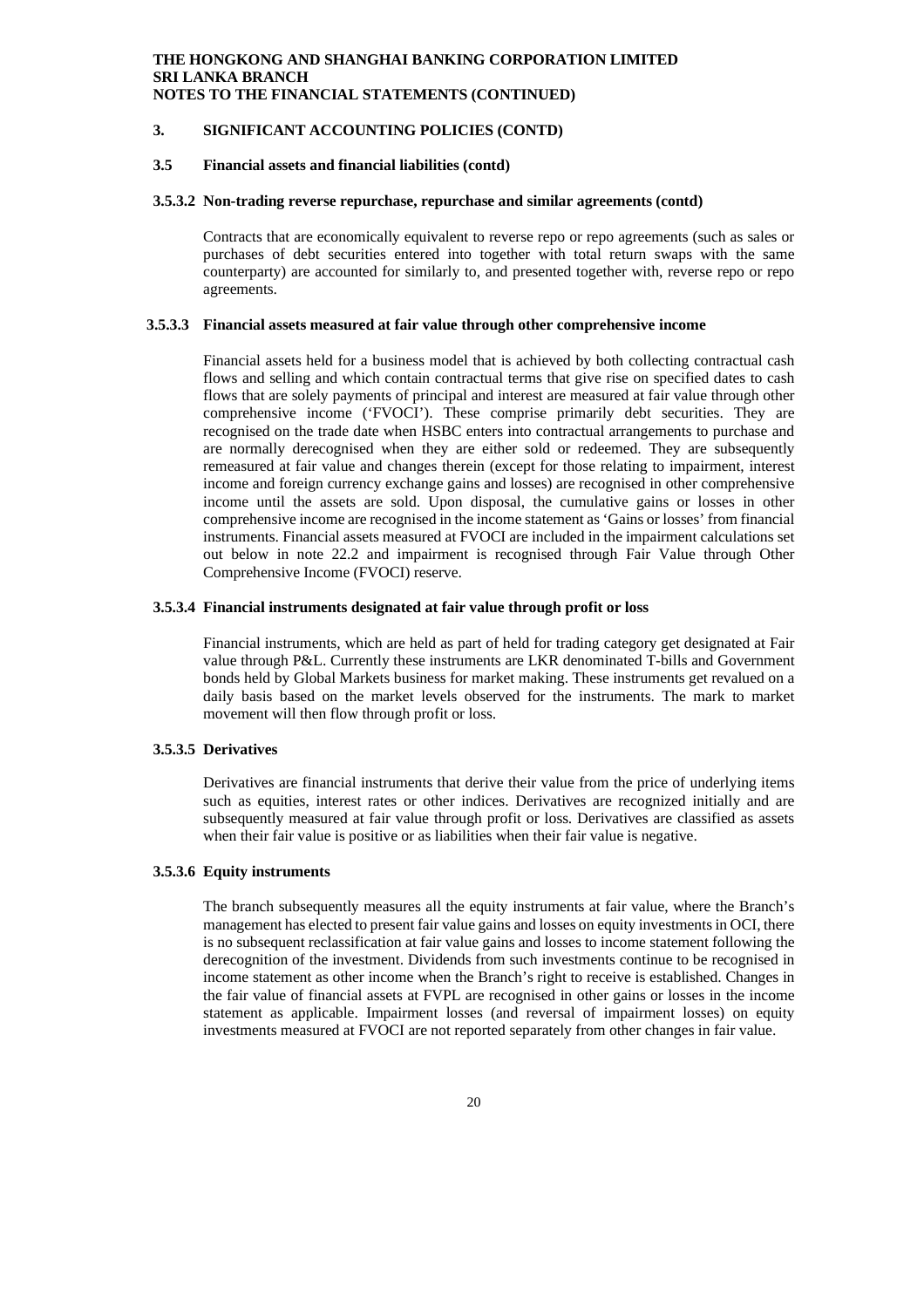# **3.5 Financial assets and financial liabilities (contd)**

#### **3.5.3.7 Assigned capital**

Assigned capital of the bank represent the capital contributions made to the Branch by the Head office. The increase in equity on the receipt of capital contributions is normally recorded as the residual after recording the recognition or de-recognition of assets or liabilities arising on the share issue (the proceeds of issue) and after deducting directly attributable transaction costs.

Distributions to holders of equity, which include profits transferred to head office are debited directly to equity at the date of payment.

#### **3.6 Assets and bases of their valuation**

#### **Property, plant and equipment**

#### **Initial measurement**

The property, plant and equipment are recorded at cost or revaluation. The cost of property, plant and equipment is the cost of purchase or construction together with any incidental expenses thereon and valuation is carried out once a year for land and building by an independent valuer. The property, plant and equipment are stated at cost or valuation (land, freehold buildings and improvements to buildings are carried at revalued amounts) less accumulated depreciation, which is provided for on the bases specified below and impairment losses. All property and equipment costing less than USD 500 and maintenance and repairs to machinery are charged to the income statement. All major renovations and renewals are capitalised.

#### **Depreciation**

The provision for depreciation is calculated on the cost or valuation of property, plant and equipment has been provided on straight line basis over the periods appropriate to estimated useful lives of the different types of property, plant and equipment as shown below. The Freehold land is not depreciated.

#### **Assets** No of Years

| Freehold buildings and improvements to buildings           | over 50 years                 |
|------------------------------------------------------------|-------------------------------|
| Fixed assets relating to Head Office refurbishment project | over 10 years / over 20 years |
| Office machinery                                           | over 5 years                  |
| Furniture and equipment                                    | over 5 years                  |
| ATM machines                                               | over 7 years                  |
| Computer equipment including AS 400 system                 | over 5 years                  |
| Computer terminals                                         | over 5 years                  |
| Personal computers and local area networks                 | over 4 years                  |

In addition to the above, refurbishments on office furniture and equipment carried out for lease hold properties will be depreciated based on the remaining lease term.

Depreciation is charged on monthly basis from the date of acquisition throughout its useful life.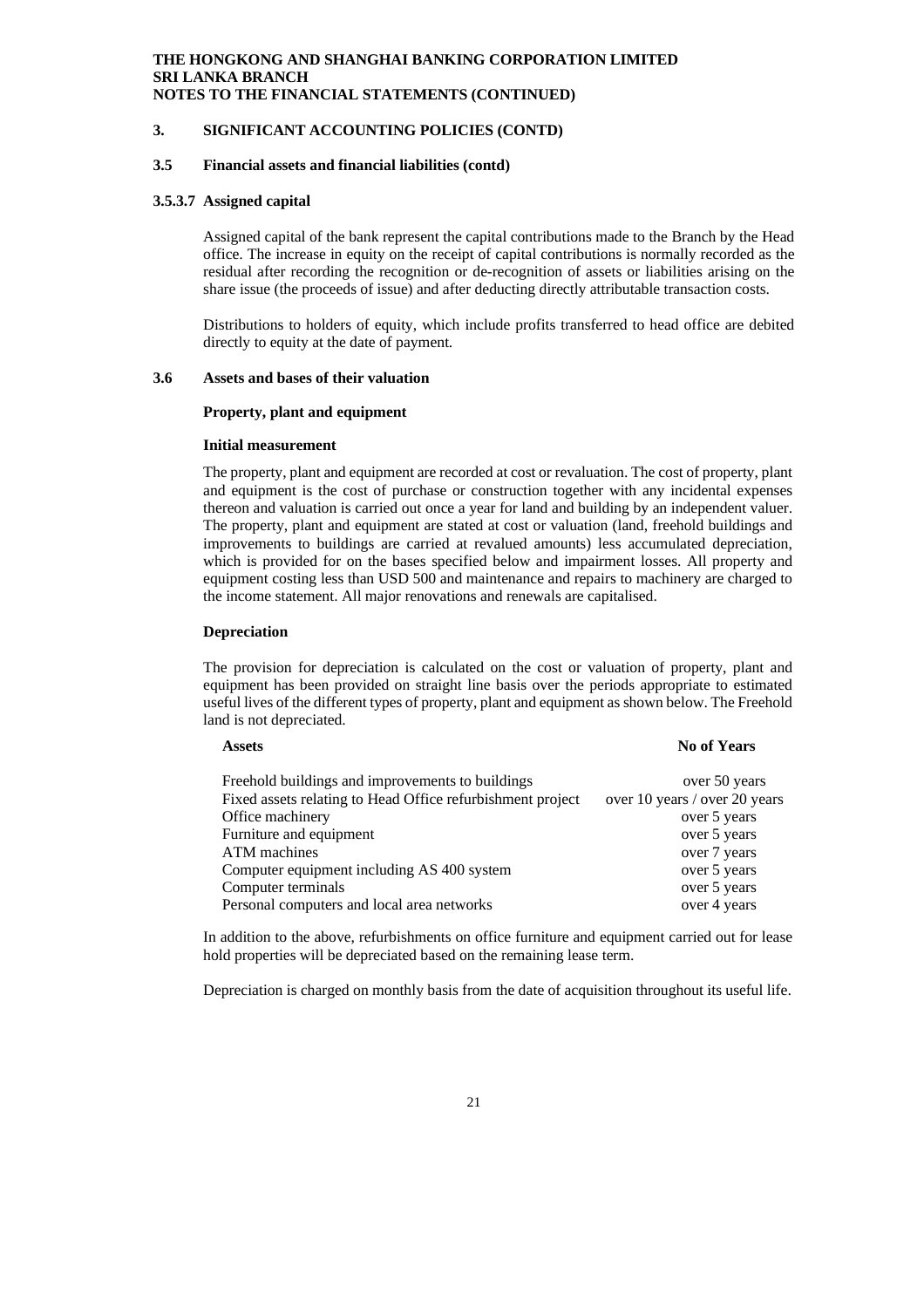# **3. SIGNIFICANT ACCOUNTING POLICIES (CONTD)**

## **3.6 Assets and bases of their valuation (continued)**

#### **Disposals**

Gain or loss on disposal of property, plant and equipment have been accounted for in the income statement by considering sales proceeds, cost and accumulated depreciation of such disposed item of property, plant and equipment.

#### **Impairment of non-financial assets**

Non-financial assets consist of property, plant and equipment, software and right-of-use assets. They are tested for impairment at the individual asset level when there is indication of impairment at that level, or at the CGU level for assets that do not have a recoverable amount at the individual asset level. In addition, impairment is also tested at the CGU level when there is indication of impairment at that level. For this purpose, CGU is considered as the smallest cash generating unit level (CGU) which is the customer group level as defined by the HSBC group. Impairment testing compares the carrying amount of the non-financial asset or CGU with its recoverable amount, which is the higher of the fair value less costs of disposal or the value in use.

When the recoverable amount of a CGU is less than its carrying amount, an impairment loss is recognised in the income statement to the extent that the impairment can be allocated on a prorata basis to the non-financial assets by reducing their carrying amounts to the higher of their respective individual recoverable amount or nil. Impairment is not allocated to the financial assets in a CGU. Impairment loss recognised in prior periods for non-financial assets is reversed when there has been a change in the estimate used to determine the recoverable amount.

VIU impairment assessment was carried out for the non-financial assets held by HSBC Sri Lanka and was concluded as NIL impairment requirement for 2021.

#### **3.7 Import/Export bills negotiated and discounted**

The import/export bills are shown in the books at their face values. Import/Export bills in foreign currencies are converted at the year-end exchange rates. The resulting gain or loss is dealt within income statement.

#### **3.8 Cash and cash equivalents**

Cash and short-term funds are regarded as cash and cash equivalents as these are funds held for the purpose of meeting short term cash commitments. Cash and cash equivalents include notes and coins on hand, unrestricted balances held with central bank, and highly liquid financial assets with original maturities of three months or less from the date of the acquisition that are subject to and insignificant risk of changes in their fair value, and are used by the bank in the management of its short term commitments.

# **3.9 Statutory deposits with the Central Bank of Sri Lanka**

The Monetary Law Act requires that all commercial banks operating in Sri Lanka to maintain a reserve against all deposit liabilities denominated in Sri Lankan Rupees. With effect from 01 September 2021, the reserve should be maintained for an amount equal to 4% of the total of such rupee deposit liabilities (up to 31 August 2021, this ratio was maintained as 2%).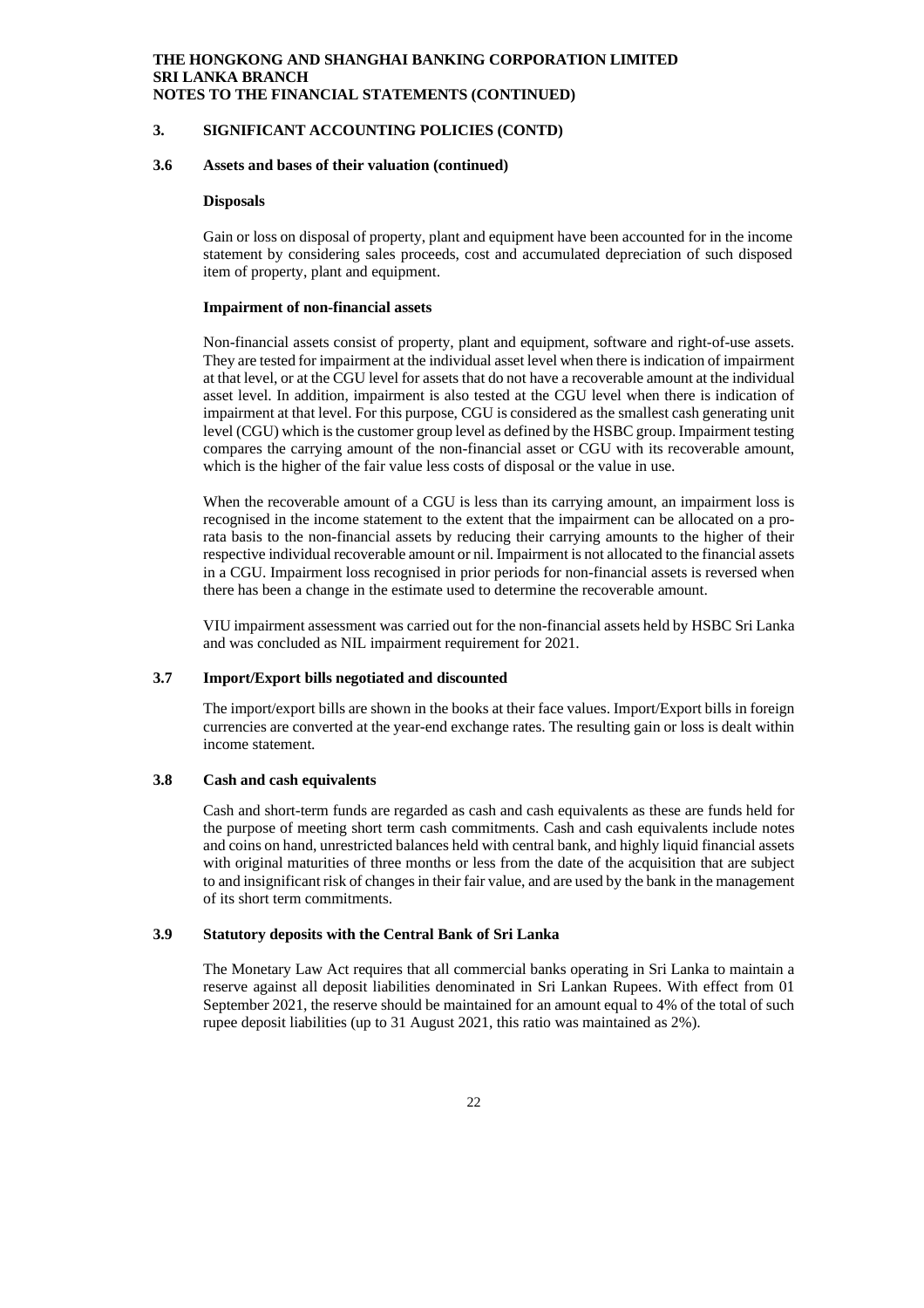## **3.10 Employee share plans**

Discretionary awards of shares granted under HSBC Group share plans which aligns the interests of employees with those of shareholders.

#### **3.10.1 Discretionary awards**

In line with the HSBC Group share awards system, the Branch has entered into equity-settled share-based payment arrangements with its employees as compensation for services provided by employees. Equity-settled share-based payment arrangements entitle employees to receive equity instruments of HSBC Holdings plc.

The cost of equity-settled share-based payment arrangements with employees is measured by reference to the fair value of equity instruments on the date they are granted and recognised as an expense on a straight-line basis over the vesting period, with a corresponding credit to Capital contribution. As the shares are issued by HSBC Holdings Plc, an annual invoice is issued to reimburse Holdings for the issued shares, which is funded by the accrual accumulated on the SBP Liability account. This is posted as Dr Capital contribution / Cr SBP Liability, and is measured at market value.

Upon settlement of the annual invoice the invoiced amount needs to be reclassified from SBP Liability to Interco Payable and then settled. If the invoiced amount is different to what have been accrued on the SBP Liability for the awards with the vesting dates specified on the invoice, the difference between the accrual and the invoiced amount needs to be reclassified to Retained earnings. As a result, the SBP Liability account would only hold accruals for the yet unvested and the vested but not yet invoiced awards.

The Capital contribution account will show the FV/MV difference for the awards, this however should only be for the yet unvested awards, and so on a monthly basis the FV/MV difference for the vested awards would need to be reclassified to Retained earnings.

Fair value is determined by using appropriate valuation models, taking into account the terms and conditions of the award. Vesting conditions include service conditions and performance conditions; any other features of the arrangement are non-vesting conditions. Market performance conditions and non-vesting conditions are taken into account when estimating the fair value of the award at the date of grant, so that an award is treated as vesting irrespective of whether these conditions are satisfied, provided all other vesting conditions are satisfied.

# **3.11 Financial guarantees**

In the ordinary course of business, the Bank gives financial guarantees, consisting letter of credit, guarantees and acceptances. The financial guarantee liability is initially measured at fair value and subsequently at the higher of: the amount determined in accordance with the expected credit loss model under IFRS 9 Financial Instruments and; the amount initially recognised less, where appropriate, the cumulative amount of income recognised in accordance with the principles of IFRS 15 Revenue from contracts with customers. Any increase in the liability relating to financial guarantee is recorded in the income statement in "impairment charge". The premium received is recognised in the income statement in "fees and commission income" on a straight-line basis over the life of the guarantee.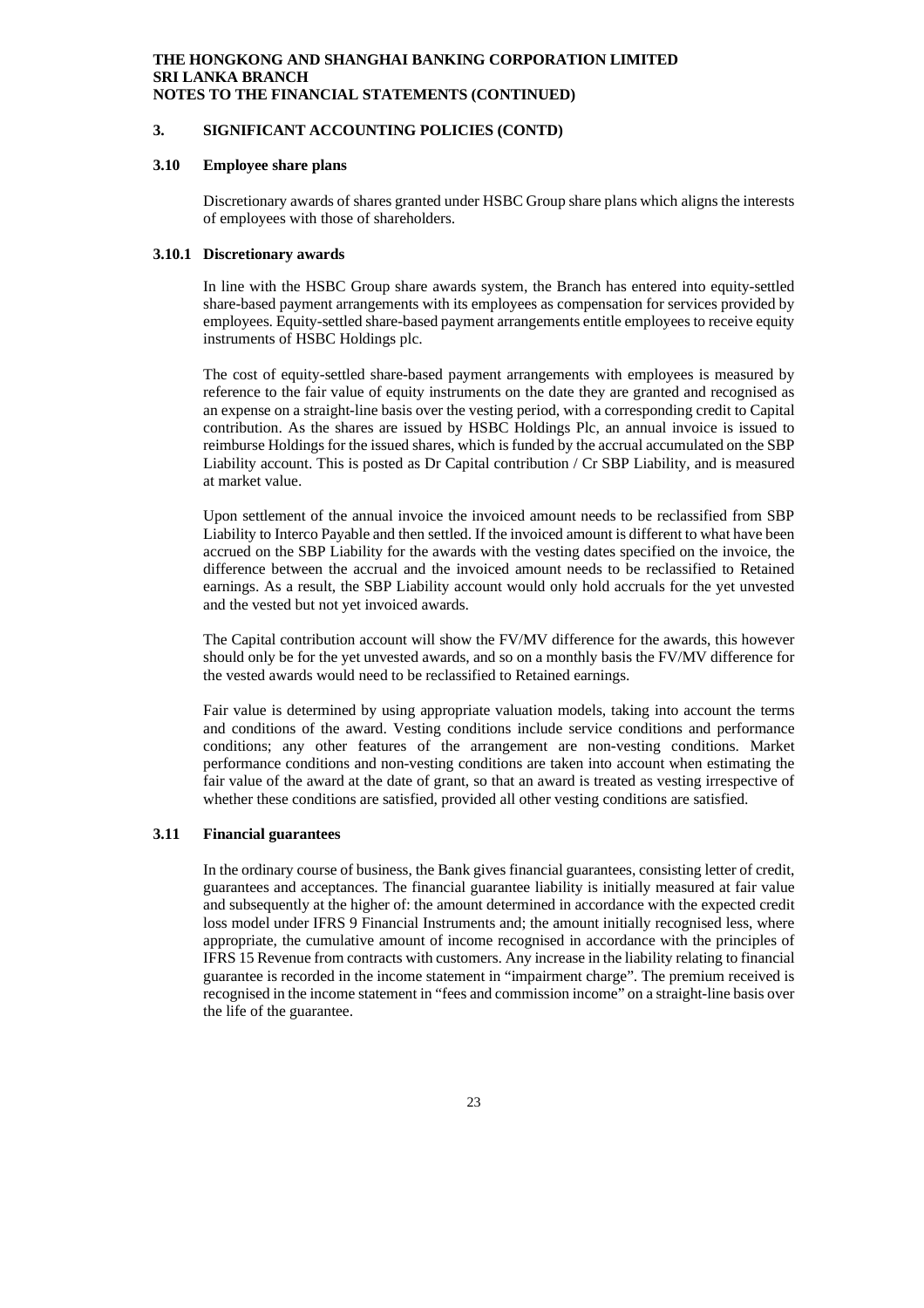# **3.12 Employee benefits**

#### **3.12.1 Pension fund**

All the employees of the Branch are eligible for the pension fund. The fund has been established under Trust Deed dated 7 December 1992 to fund the retirement benefits accruing to employees.

Up to 31 December 2008, the Branch operated the pension fund outside the financial statements of the Branch. Accordingly, no asset or liability was recognised in the financial statements of the Branch.

In 2012, the Branch introduced an optional pension scheme which is a defined contribution scheme. Employees who opt for defined contribution scheme will be credited with an "opening balance" on the date of commencement of the new scheme, which is calculated taking factors such as service period, current pensionable salary, etc. The Branch contributes 10% of the gross salary thereon, on a monthly basis. The lump sum accrued (Branch's contribution plus interest) will be payable at the time of staff retirement or leaving service.

# **3.12.2 Provident fund**

The Branch contributes to the approved private Provident Fund named HSBC Sri Lanka Local Staff Provident Fund, which is maintained outside the financial statements of the Branch. This is a defined contribution plan. The Branch contributes 12% of the employees' gross salary to this fund whilst the employees contributes 8% of the gross salary. Bank is required to apply interest at a rate or rates higher than five percentum (5%) per annum on the provident fund account. If there is any shortfall in the overall Fund income, the bank shall meet the deficit and recognize it in the Fund accounts.

# **3.12.3 Trust fund**

The Branch contributes 3% of the gross salary of employees to the Employees Trust Fund, which is a defined contribution plan. The Branch has no further payment obligations once the contributions have been paid.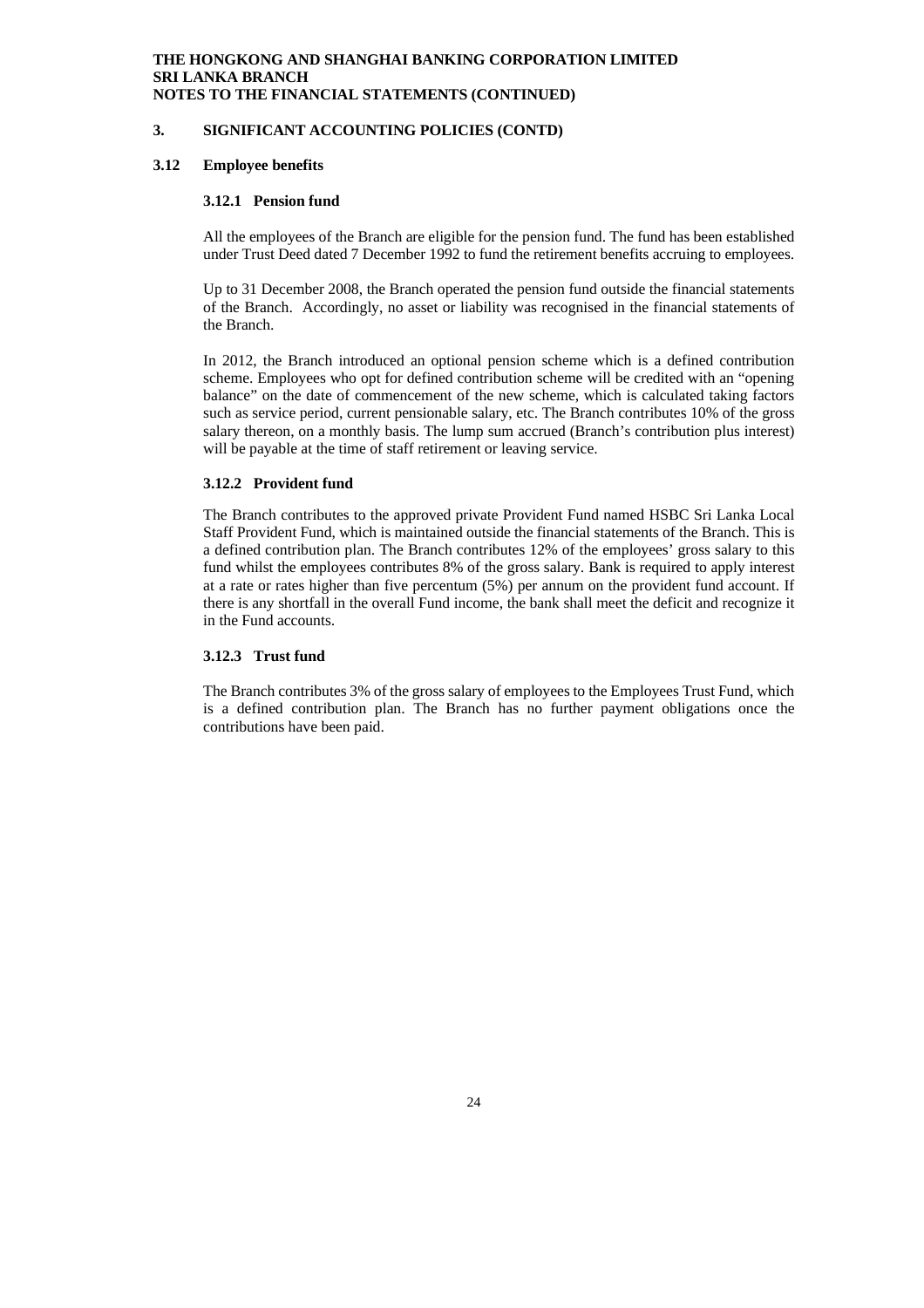# **3.13 Borrowings**

Borrowings are initially recognised at fair value, net of transaction costs incurred. Borrowings are subsequently measured at amortised cost. Any difference between the proceeds (net of transaction costs) and the redemption amount is recognised in income statement over the period of the borrowings using the effective interest method. Borrowings are removed from the statement of financial position when the obligation specified in the contract is discharged, cancelled or expired.

# **3.14 Other payables**

These amounts represent liabilities for goods and services provided to the Branch prior to the end of financial year which are unpaid. The amounts are unsecured. Other payables are presented as other liabilities.

#### **3.15 Provisions**

Provisions are recognised when the Branch has a present legal or constructive obligation as a result of past events, it is probable that an outflow of resources will be required to settle the obligation and the amount can be reliably estimated. Provisions are not recognised for future operating losses. Provisions are measured at the present value of management's best estimate of the expenditure required to settle the present obligation at the end of the reporting period.

#### **3.16 Commitment and contingencies**

All discernible risks are accounted for in determining the amount of other liabilities and all capital commitments and contingent liabilities are disclosed in the financial statements. Contingent liabilities are possible obligations whose existence will be confirmed only by uncertain future events or present obligations where the transfer of economic benefit is not probable or cannot reliably measured. To meet the financial needs of customers, the Branch enters into various irrevocable commitments and contingent liabilities. These consist of guarantees, letters of credit, and other undrawn commitments. These instruments commit the Branch to make payments on behalf of customers in the event of a specific act, generally related to import/export trade or demand under guarantee undertaking. They carry credit risk similar to loans and receivables. These contingent liabilities are disclosed in the financial statements as off-balance sheet transactions.

#### **3.17 Other off-balance sheet transactions**

The Branch enters into contracts such as forward exchange contracts, currency swaps, interest rate swaps and options, the principle amounts of which are recorded as off-balance sheet transactions. The financial derivatives in connection with these contracts are recorded in the trading position at fair value. The movement in fair value is recognised in the income statement.

#### **3.18 Events occurring after reporting date**

All material events occurring after the reporting date are considered and disclosed and where necessary, adjustments are made in the financial statements.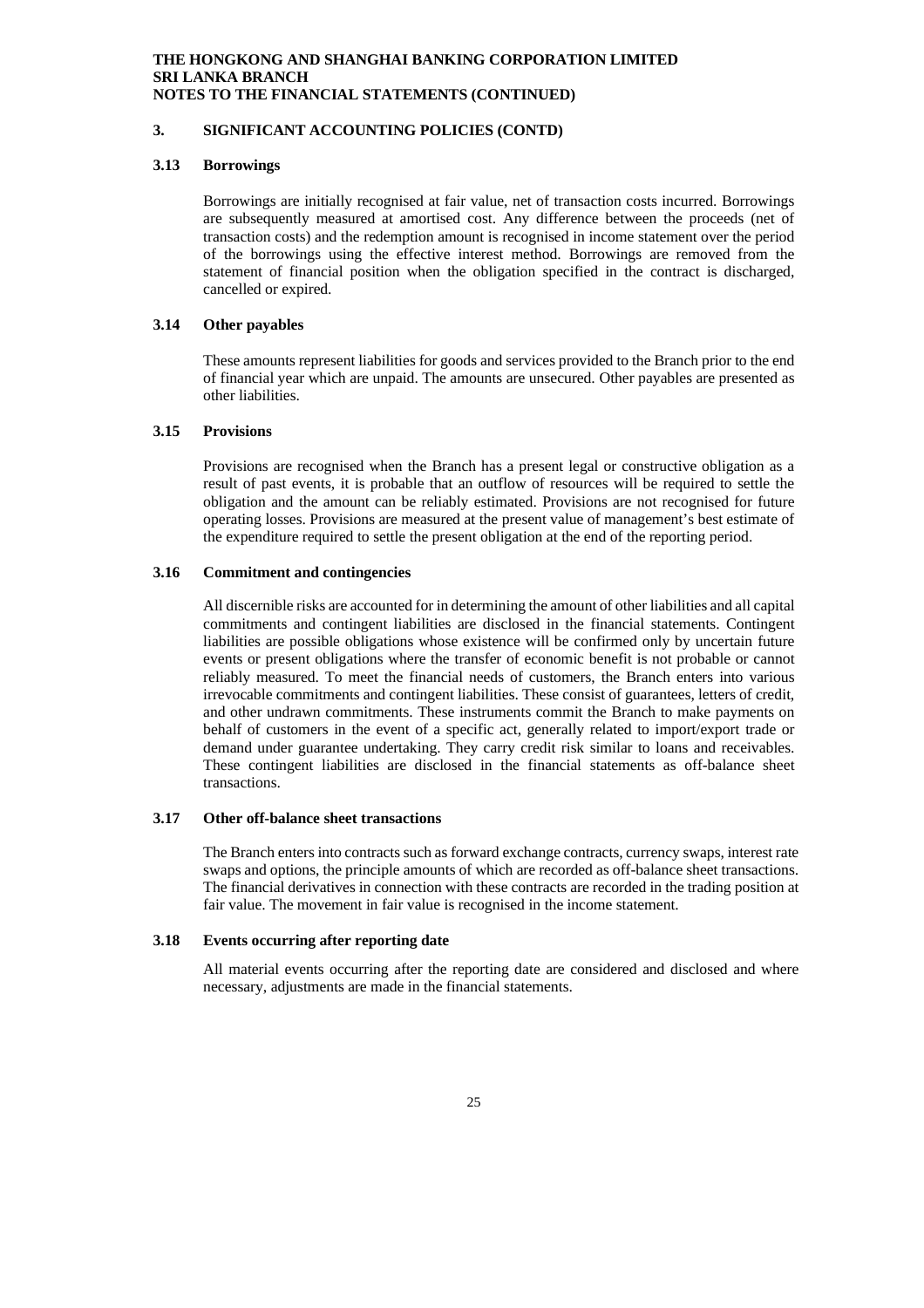# **3.19 Cash flow statements**

The cash flow has been prepared and presented using the "direct method" of preparing cash flow statements in accordance with LKAS 7, Statements of cash flows.

Cash and cash equivalents comprise mainly of cash on hand, short-term placements with other branches and highly liquid financial assets with original maturities of less than three months, which are subject to insignificant risk of changes in their fair value and are used by the Branch in the management of its short term commitments.

#### **3.20 Comparative figures**

The comparative figures and phrases have been re-arranged wherever necessary to conform to the current year's presentation. The accounting policies have been consistently applied by the Branch and are consistent with those of previous year.

# **4 SIGNIFICANT MANAGEMENT ESTIMATES AND JUDGEMENTS**

Estimates and judgements are continually evaluated and are based on historical experience and other factors, including expectations of future events that are believed to be reasonable under the circumstances.

# **Critical accounting estimates and assumptions**

The Branch makes estimates and assumptions concerning the future. The resulting accounting estimates will, by definition, seldom equal the related actual results. The estimates and assumptions that have a significant risk of causing a material adjustment to the carrying amounts of assets and liabilities within the next financial year are addressed below.

#### **Income and other taxes**

The Branch is subject to income tax and other tax such as Value Added Tax and Crop Levy specifically levied on the banking and financial sector. The calculations are based on the provisions enacted as per the relevant Acts and guidelines published by Inland Revenue Department. The Branch recognises liabilities for significant pending tax matters with the tax authorities on estimate basis. Where the final tax outcome of these matters is different from the amounts that were initially recorded, such differences will impact the current and deferred tax assets and liabilities in the period in which such determination is given by the Tax regulators.

The recognition of a deferred tax asset relies on an assessment of the probability and sufficiency of future taxable profits, future reversals of existing taxable temporary differences & other business decisions.

#### **Valuation of financial instruments**

The best evidence of fair value is a quoted price in an actively traded principal market. The fair values of financial instruments that are quoted in active markets are based on bid prices for assets held and offer prices for liabilities issued. When a financial instrument has a quoted price in an active market, the fair value of the total holding of the financial instrument is calculated as the product of the number of units and the quoted price.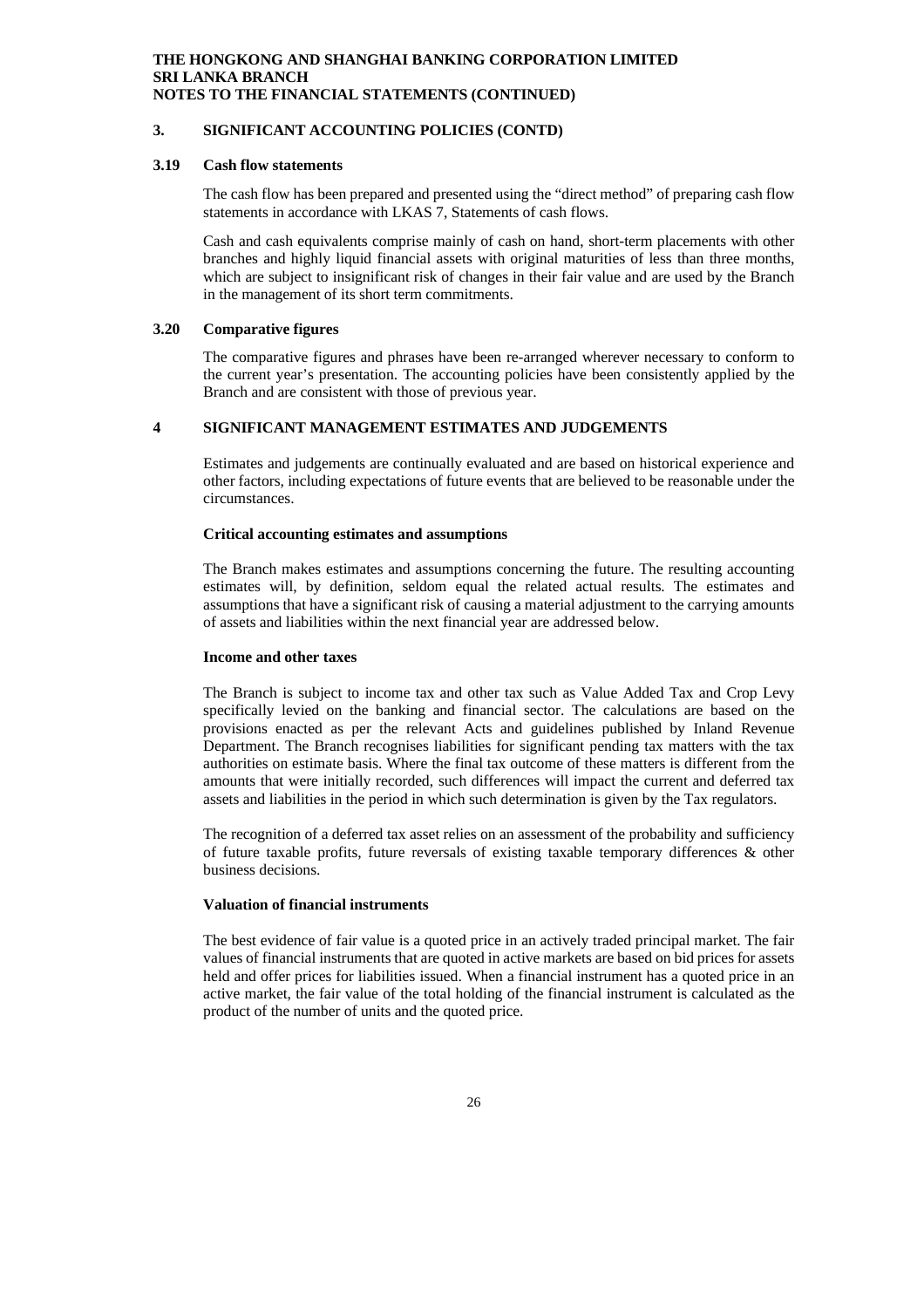# **4. SIGNIFICANT MANAGEMENT ESTIMATES AND JUDGEMENTS (CONTD)**

#### **Valuation of financial instruments (contd)**

The judgement as to whether a market is active may include, but is not restricted to, consideration of factors such as the magnitude and frequency of trading activity, the availability of prices and the size of bid / offer spreads. The bid / offer spread represents the difference in prices at which a market participant would be willing to buy compared with the price at which they would be willing to sell. Valuation techniques may incorporate assumptions about factors that other market participants would use in their valuations, including;

- the likelihood and expected timing of future cash flows on the instrument. Judgement may be required to assess the counterparty's ability to service the instrument in accordance with its contractual terms. Future cash flows may be sensitive to changes in market rates;
- selecting an appropriate discount rate for the instrument. Judgement is required to assess what a market participant would regard as the appropriate spread of the rate for an instrument over the appropriate risk-free rate; and
- judgement to determine what model to use to calculate fair value in areas where the choice of valuation model is particularly subjective, for example, when valuing derivative products.

A range of valuation techniques is employed, dependent on the instrument type and available market data. Most valuation techniques are based upon discounted cash flow analyses, in which expected future cash flows are calculated and discounted to present value using a discounting curve. Prior to considering credit risk, the expected future cash flows may be known, as would be the case for the fixed leg of an interest rate swap, or may be uncertain and require projection, as would be the case for the floating leg of an interest rate swap. 'Projection' utilises market forward curves, if available. In addition, the value of some products is dependent on more than one market factor, and in these cases, it will typically be necessary to consider how movements in one market factor may affect the other market factors. The model inputs necessary to perform such calculations include interest rate yield curves, exchange rates, volatilities, correlations and prepayment and default rates. For interest rate derivatives with collateralised counterparties and in significant currencies, the Branch uses a discounting curve that reflects the overnight interest rate. The majority of valuation techniques employ only observable market data.

#### **Pension benefits**

The present value of the pension obligations depends on a number of factors that are determined on an actuarial basis using a number of assumptions. The assumptions used in determining the net cost (income) for pensions include the discount rate. Any changes in these assumptions will impact the carrying amount of pension obligations. The Branch determines the appropriate discount rate at the end of each year. This is the interest rate that should be used to determine the present value of estimated future cash outflows expected to be required to settle the pension obligations. In determining the appropriate discount rate, the Branch considers the interest rates of government bonds that are denominated in the currency in which the benefits will be paid and that have terms to maturity approximating the terms of the related pension obligation. Other key assumptions for pension obligations are based in part on current market conditions.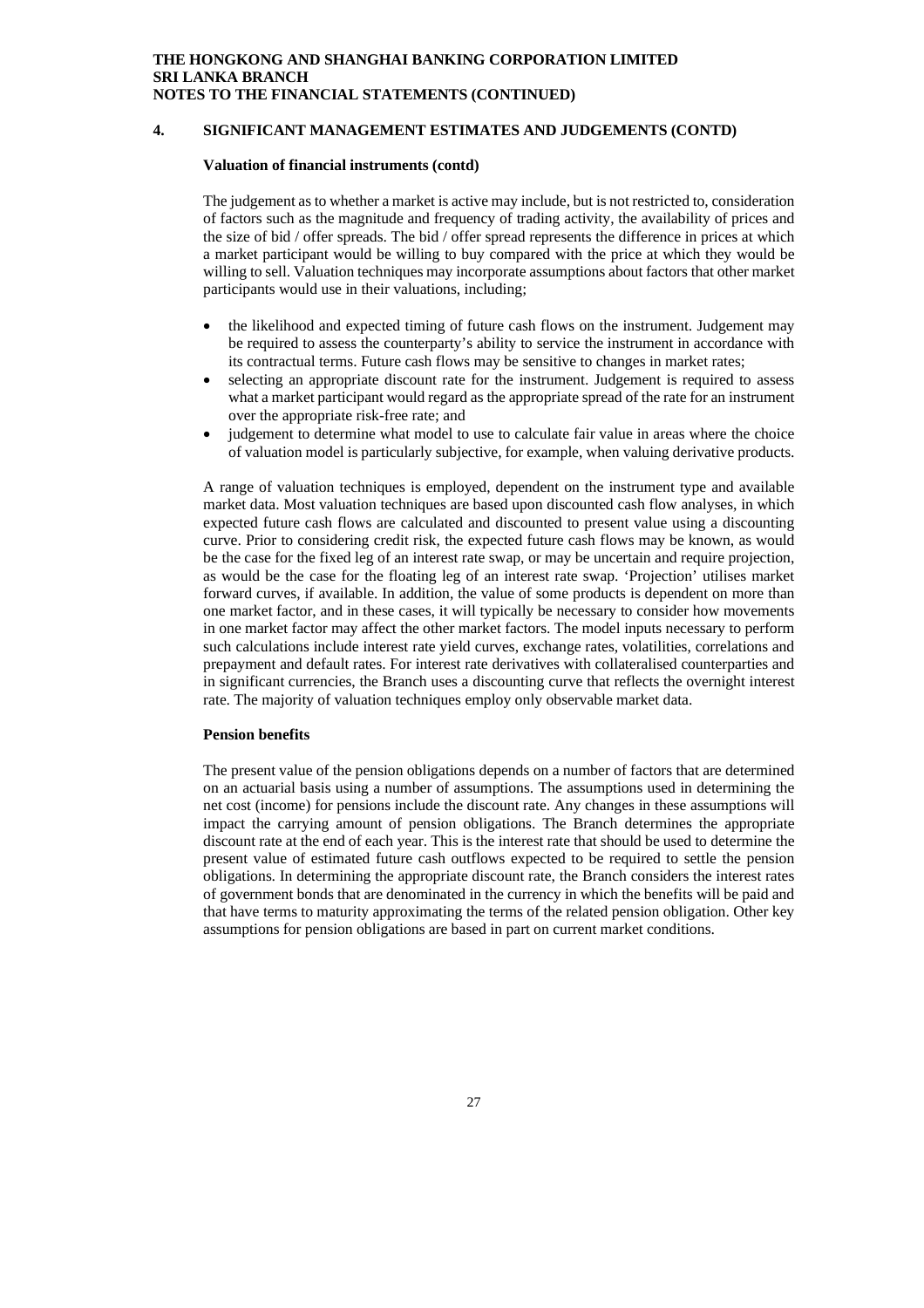# **4. SIGNIFICANT MANAGEMENT ESTIMATES AND JUDGEMENTS (CONTD)**

#### **Expected credit losses**

Expected credit losses ('ECL') are recognised for loans and advances to branches and customers, non-trading reverse repurchase agreements, other financial assets held at amortised cost, debt instruments measured at FVOCI, and certain loan commitments and financial guarantee contracts. Accounting policy is described below whilst the risk management is covered under risk disclosures.

#### **Credit impaired (stage 3)**

HSBC determines that a financial instrument is credit impaired and in stage 3 by considering relevant objective evidence, primarily whether;

- contractual payments of either principal or interest are past due for more than 90 days;
- there are other indications that the borrower is unlikely to pay, such as when a concession has been granted to the borrower for economic or legal reasons relating to the borrower's financial condition; and
- the loan is otherwise considered to be in default.

If such unlikeliness to pay is not identified at an earlier stage, it is deemed to occur when an exposure is 90 days past due. Therefore, stage 3 represents all loans that are considered defaulted or otherwise credit impaired.

#### **Write-off**

Financial assets (and the related impairment allowances) are normally written off, either partially or in full, when there is no realistic prospect of recovery. Where loans are secured, this is generally after receipt of any proceeds from the realisation of security. In circumstances where the net realisable value of any collateral has been determined and there is no reasonable expectation of further recovery, write-off may be earlier.

#### **Renegotiation**

Loans are identified as renegotiated and classified as credit impaired when we modify the contractual payment terms due to significant credit distress of the borrower. Renegotiated loans remain classified as credit impaired until there is sufficient evidence to demonstrate a significant reduction in the risk of non-payment of future cash flows and retain the designation of renegotiated until maturity or de-recognition. For WPB, renegotiated loans are kept at stage 3 until full settlement

A loan that is renegotiated is derecognised if the existing agreement is cancelled and a new agreement is made on substantially different terms, or if the terms of an existing agreement are modified such that the renegotiated loan is a substantially different financial instrument. Any new loans that arise following de-recognition events in these circumstances are considered to be POCI and will continue to be disclosed as renegotiated loans.

Other than originated credit-impaired loans, all other modified loans could be transferred out of stage 3 if they no longer exhibit any evidence of being credit impaired and, in the case of renegotiated loans, there is sufficient evidence to demonstrate a significant reduction in the risk of non-payment of future cash flows over the minimum observation period, and there are no other indicators of impairment.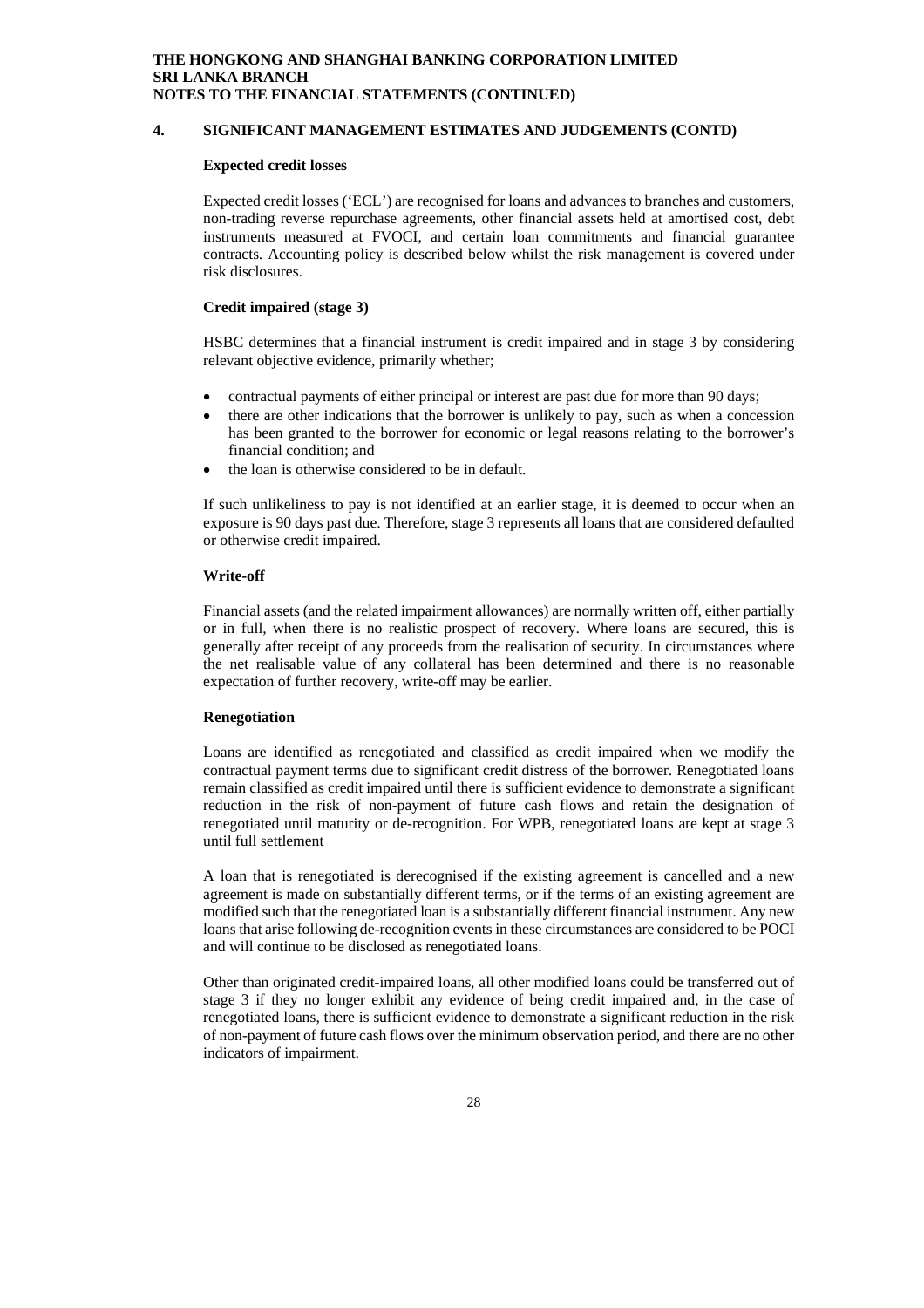# **4. SIGNIFICANT MANAGEMENT ESTIMATES AND JUDGEMENTS (CONTD)**

#### **Renegotiation (contd)**

These loans could be transferred to stage 1 or 2 based on the mechanism as described below by comparing the risk of a default occurring at the reporting date (based on the modified contractual terms) and the risk of a default occurring at initial recognition (based on the original, unmodified contractual terms). Any amount written off as a result of the modification of contractual terms would not be reversed.

#### **Loan modifications that are not credit impaired**

Loan modifications that are not identified as credit distressed are considered to be in stage 1 or 2 based on the mechanism described below.

#### **Significant increase in credit risk (stage 2)**

An assessment of whether credit risk has increased significantly since initial recognition is performed at each reporting period by considering the change in the risk of default occurring over the remaining life of the financial instrument. The assessment explicitly or implicitly compares the risk of default occurring at the reporting date compared with that at initial recognition, taking into account reasonable and supportable information, including information about past events, current conditions and future economic conditions. The assessment is unbiased, probabilityweighted, and to the extent relevant, uses forward-looking information consistent with that used in the measurement of ECL. The analysis of credit risk is multifactor. The determination of whether a specific factor is relevant and its weight compared with other factors depends on the type of product, the characteristics of the financial instrument and the borrower, and the geographical region. Therefore, it is not possible to provide a single set of criteria that will determine what is considered to be a significant increase in credit risk, and these criteria will differ for different types of lending, particularly between Wealth and Personal Banking and Wholesale Banking.

However, unless identified at an earlier stage, all financial assets are deemed to have suffered a significant increase in credit risk when 30 days past due and 01 day past due in Wealth and Personal Banking. In addition, Wholesale Banking loans that are individually assessed are included on a watch or worry list; are included in stage 2.

For wholesale portfolios, the quantitative comparison assesses default risk using probability of default ('PD') which encompasses a wide range of information including the obligor's customer risk rating ('CRR'), macroeconomic condition forecasts and credit transition probabilities.

#### **Unimpaired and without significant increase in credit risk – (stage 1)**

ECL resulting from default events that are possible within the next 12 months (12-month ECL) are recognised for financial instruments that remain in stage 1.

#### **Fair value of freehold land and buildings**

The freehold land and buildings of the branch are reflected at fair value. The branch engages independent valuers to determine the fair value of freehold land and buildings in terms of Sri Lanka Accounting Standard – SLFRS 13 on "Fair Value Measurement".

The methods used to determine the fair value of the freehold land and buildings, are further explained in Note 24.1 to the financial statements.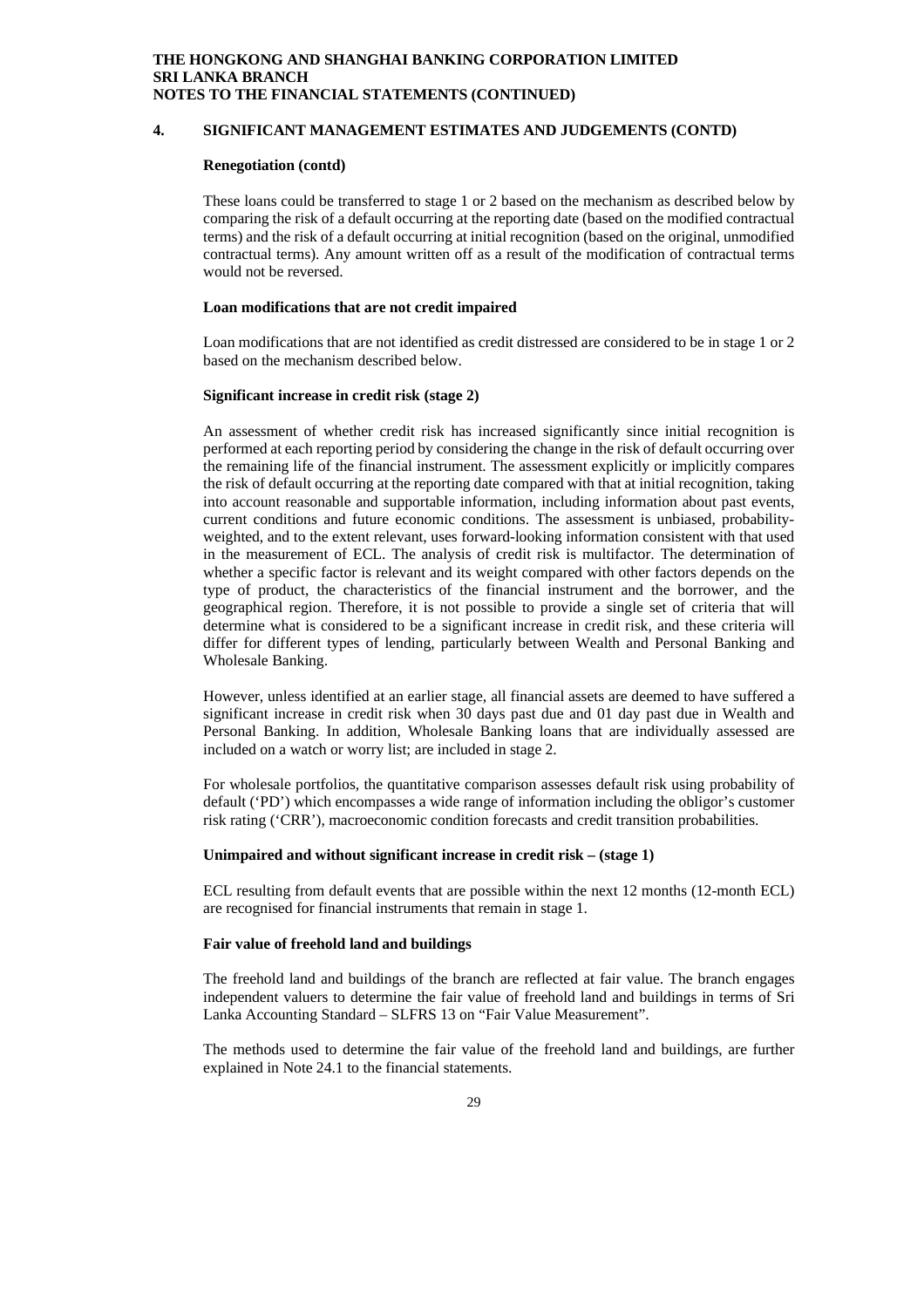# **4. SIGNIFICANT MANAGEMENT ESTIMATES AND JUDGEMENTS (CONTD)**

#### **Useful Life Time of Property, Plant and Equipment**

The branch reviews the residual values, useful lives and methods of depreciation of property, plant and equipment at each reporting date. Management exercise judgement in the estimation of these values, rates, methods and hence, those are subject to uncertainty.

#### **5. ACCOUNTING POLICY ON COVID19**

Several programmes were launched by the Branch to assist customers who were temporarily impacted by the recent outbreak of COVID19 in Sri Lanka. The programs were also in response to guidelines issued by the Central Bank of Sri Lanka to roll out temporary relief measures to help customers during this difficult time. All relief programmes were discussed in detail with group accounting policy and conclusions made on the accounting impact is endorsed by the respective regional teams.

Key accounting related considerations are listed below;

1. P&L impact in terms of modification gain/losses

Modifications to the contractual terms of existing loan contracts result in modification losses being taken to P&L immediately, where contractual cash flows are reduced or interest is forgiven, or deferrals are granted which do not accrue interest. Debt repayment holidays where interest is fully accrued would not result in modification losses.

Changes that are in line with the contractual terms are not modifications, including government mandated or encouraged changes where the lender has the right to implement within the existing contractual provisions.

For accounting purposes, we rebut the presumption that the changes and relief trigger derecognition because the relief offered is under a mandated scheme by the regulator, rather than a non-credit related renegotiation of loan terms with individual customers. The principal and interest moratorium and tenor extension do not therefore trigger derecognition of the loans.

#### 2. Significant increase in Credit Risk

Offers of relief such as payment holidays do not automatically, in and of themselves, result in the loans involved being moved into Stage 2 or Stage 3 for the purposes of calculating ECL. However, they cannot be ignored in the necessary assessments as they may provide relevant information about SICR or credit impairment. Different forms of relief may represent weak to strong indications of credit deterioration, and it is necessary to consider the different forms in the context of other credit information, to assess the effect on the lifetime risk of default.

The broader assessment for SICR requires the consideration of all available reasonable and supportable information, including a requirement to consider collective assessments, where evidence of SICR at individual level is not yet available, in order to identify groups of customers at higher susceptibility of long term economic impacts. This collective assessment does not just consider reliefs, where relevant, but also other available reasonable and supportable information about lifetime risk of default.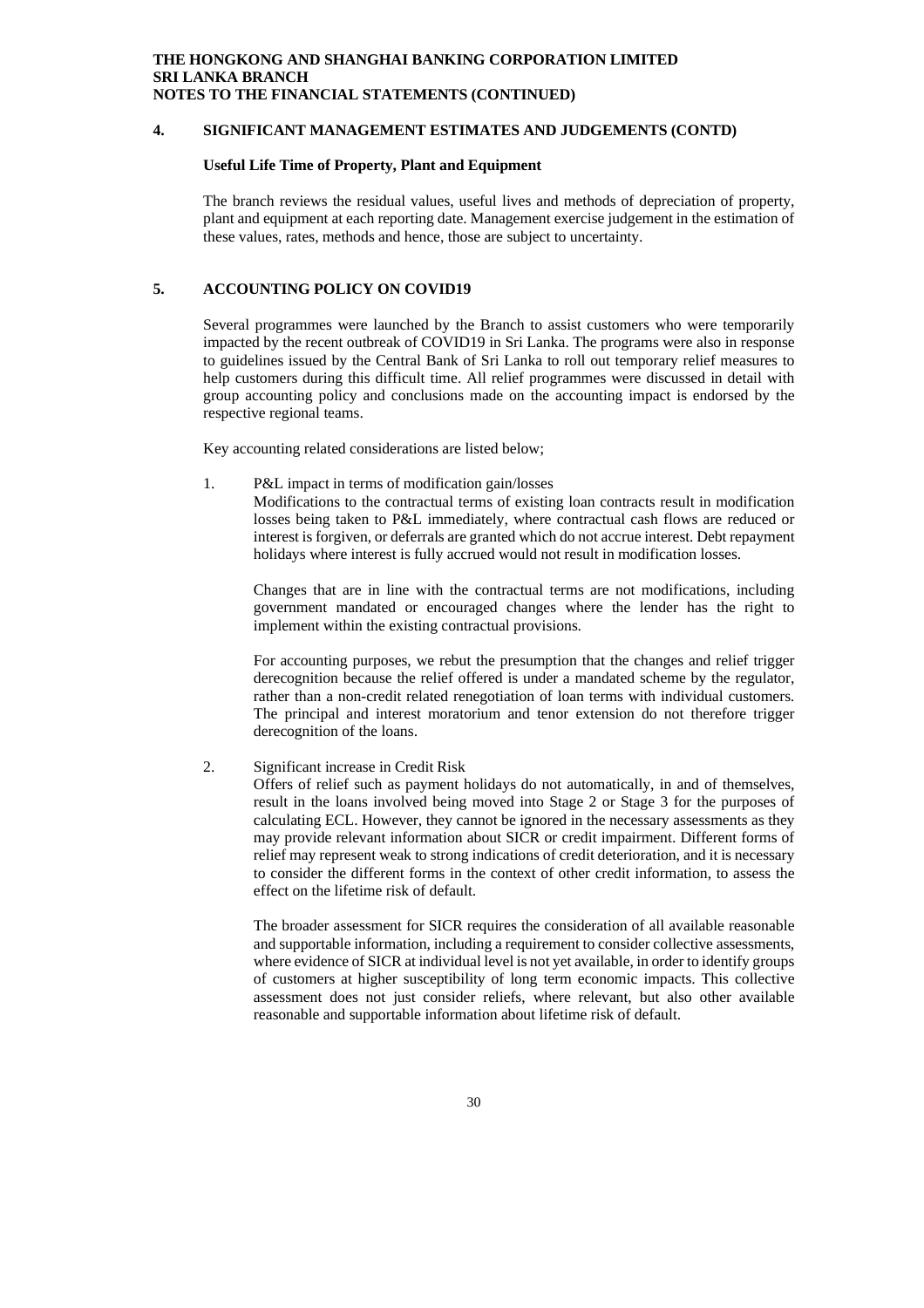# **FOR THE YEAR ENDED 31 DECEMBER**

| 6 | Net interest income                                                 | 2021<br><b>Rs.'000</b> | 2020<br>Rs.'000 |
|---|---------------------------------------------------------------------|------------------------|-----------------|
|   | <b>Interest income</b>                                              |                        |                 |
|   | Cash and cash equivalents*                                          | 14,342                 | 165,111         |
|   | Balances with central bank                                          | 637,509                | 304,977         |
|   | Placements with banks                                               | 233,756                | 35,640          |
|   | Financial assets measured at fair value through profit or loss      | 26,798                 | 1,413,153       |
|   | Financial assets at amortised cost                                  |                        |                 |
|   | - loans and advances                                                | 10,959,322             | 15,016,012      |
|   | - debt and other instruments                                        | 134,882                | 318,703         |
|   | Financial assets measured at fair value through other comprehensive |                        |                 |
|   | income                                                              | 7,913,729              | 8,419,178       |
|   | <b>Total interest income</b>                                        | 19,920,338             | 25,672,774      |
|   |                                                                     |                        |                 |
|   | <b>Interest expenses</b>                                            |                        |                 |
|   | Due to banks                                                        | (82, 537)              | (200, 922)      |
|   | Financial liabilities at amortised cost                             |                        |                 |
|   | - due to depositors                                                 | (5,706,467)            | (6,375,822)     |
|   | - due to repo holders                                               |                        |                 |
|   | Interest expense on lease liabilities                               | (84, 935)              | (59,049)        |
|   | Others**                                                            | (901, 546)             | (2,365,118)     |
|   | <b>Total interest expenses</b>                                      | (6,775,485)            | (9,000,911)     |
|   |                                                                     | 13,144,853             | 16,671,863      |

\* Cash and cash equivalents include interest income from intercompany balances.

\*\* Others mainly include interest expenses charged on borrowings from HSBC Group entities (2021: LKR 551.2 Million, 2020: LKR 2.3 Billion).

# **6.1 Net interest income from Sri Lanka Government Securities**

Interest income and interest expenses on Government Securities included in Note 6.1 has been extracted from interest income and interest expenses given in Note 6 and disclosed separately, as required by the Guidelines issued by the Central Bank of Sri Lanka.

|                                                          | 2021           | 2020       |
|----------------------------------------------------------|----------------|------------|
|                                                          | <b>Rs.'000</b> | Rs.'000    |
| Interest income                                          | 8,075,409      | 10.151.034 |
| Less: Interest expenses                                  | -              |            |
| Net interest income from Sri Lanka Government Securities | 8.075.409      | 10,151,034 |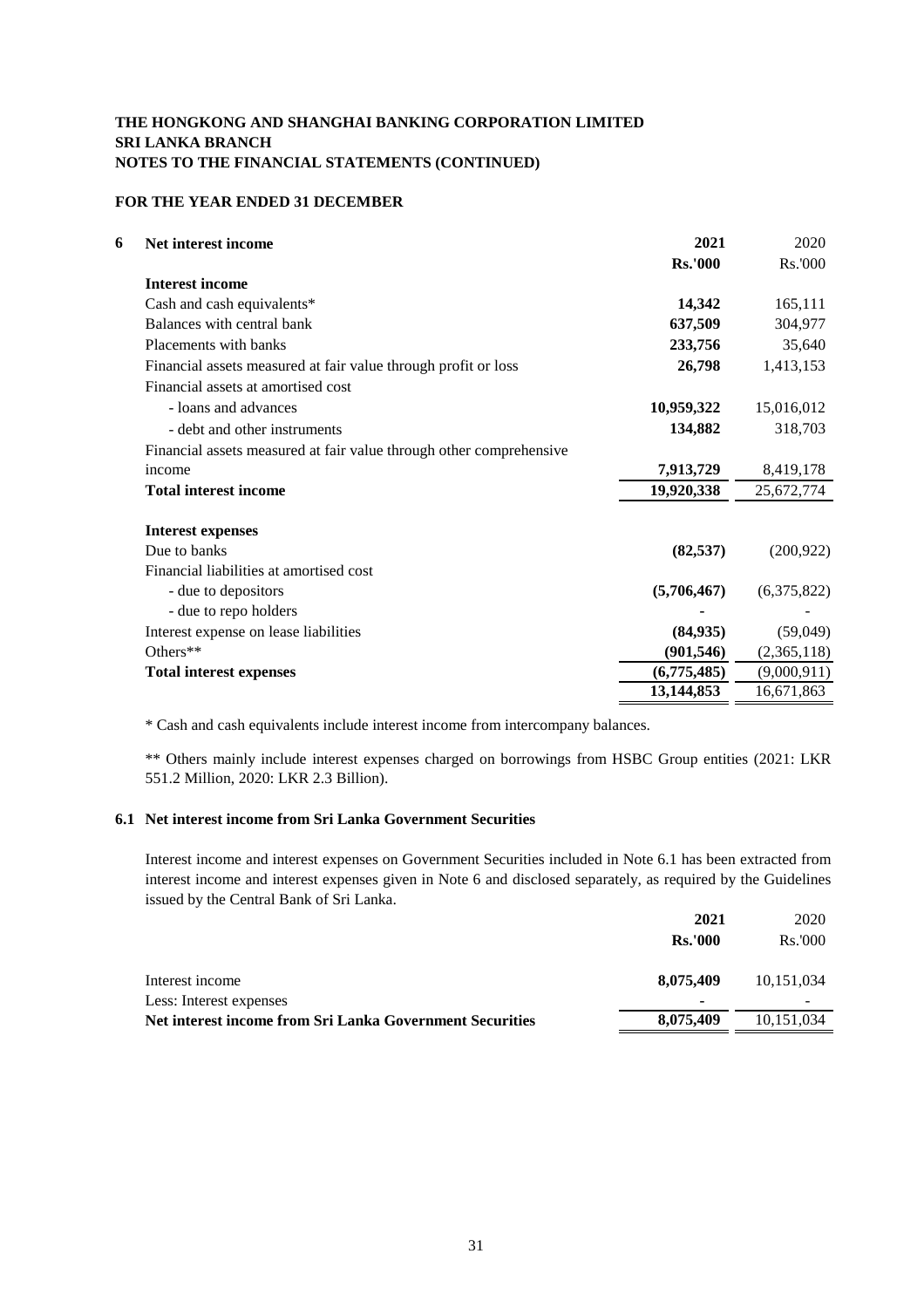# **FOR THE YEAR ENDED 31 DECEMBER**

| 7   | Net fee and commission income                     | 2021           | 2020          |
|-----|---------------------------------------------------|----------------|---------------|
|     |                                                   | <b>Rs.'000</b> | Rs.'000       |
|     | Fee and commission income                         | 4,608,736      | 3,169,313     |
|     | Fee and commission expenses                       | (1,269,212)    | (1,004,341)   |
|     |                                                   | 3,339,524      | 2,164,972     |
| 7.1 | Comprising                                        |                |               |
|     | Loans and advances                                | 92,775         | 73,737        |
|     | Credit cards                                      | 1,459,803      | 912,154       |
|     | Trade and remittance transactions                 | 1,618,296      | 1,065,619     |
|     | Deposits accounts                                 | 73,045         | 72,490        |
|     | Trustee and fiduciary services                    | 35,448         | 49,047        |
|     | <b>Others</b>                                     | 60,157         | (8,075)       |
|     | Net fee and commission income                     | 3,339,524      | 2,164,972     |
| 8   | Net gain from trading                             | 2021           | 2020          |
|     |                                                   | <b>Rs.'000</b> | Rs.'000       |
|     | Foreign exchange                                  |                |               |
|     | - Gains/(losses) from transactions with customers | 1,016,185      | (1, 139, 676) |
|     | - Gains from transactions with others             | 1,660,108      | 1,838,784     |
|     | Gains/(losses) on Fixed income securities         | (16, 165)      | 393,145       |
|     |                                                   | 2,660,128      | 1,092,253     |

Net gain from trading comprises gains less losses related to trading assets and trading liabilities, and also include all realised and unrealised fair value changes, related capital gains and losses and foreign exchange gains / (losses).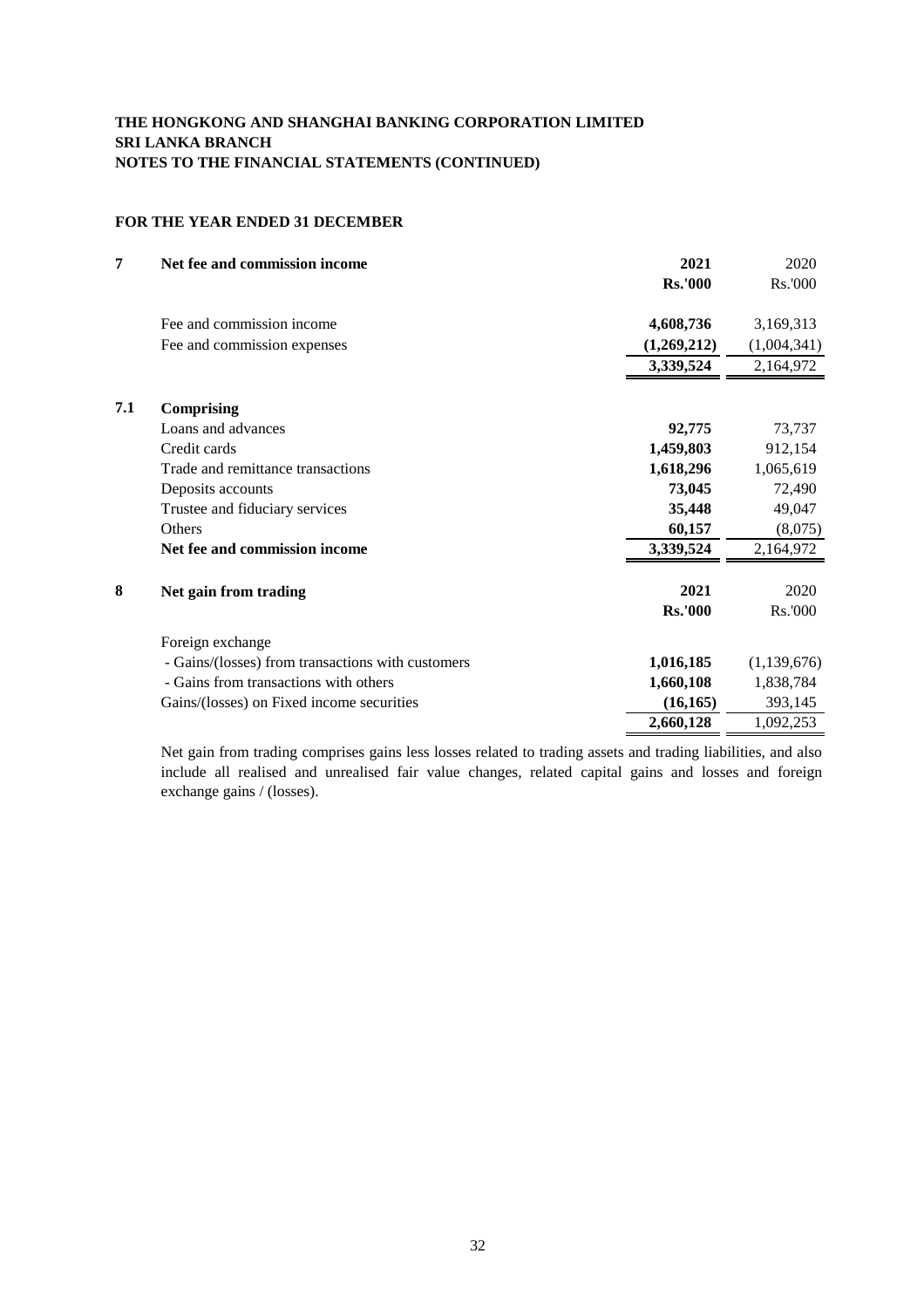# **FOR THE YEAR ENDED 31 DECEMBER**

| $\boldsymbol{9}$ | Net fair value gains from financial instruments at fair value                             |                |           |
|------------------|-------------------------------------------------------------------------------------------|----------------|-----------|
|                  | through other comprehensive income                                                        | 2021           | 2020      |
|                  |                                                                                           | <b>Rs.'000</b> | Rs.'000   |
|                  | Net gains on financial assets at fair value through other comprehensive                   |                |           |
|                  | income                                                                                    |                | 748,023   |
| 10               | Other operating income (net)                                                              | 2021           | 2020      |
|                  |                                                                                           | <b>Rs.'000</b> | Rs.'000   |
|                  | Loss on sale of property, plant and equipment                                             | (252)          | (582)     |
|                  | Other income from intercompany transactions and dividend from                             |                |           |
|                  | mandatory shares                                                                          | 61,030         | 49,362    |
|                  |                                                                                           | 60,778         | 48,780    |
| 11               | Impairment charges / (reversals) and other losses                                         | 2021           | 2020      |
|                  |                                                                                           | <b>Rs.'000</b> | Rs.'000   |
| 11.1             | Financial assets at amortised cost - loans and advances                                   |                |           |
|                  | (Note 21.2)<br>Stage 1                                                                    | (180, 658)     | (86, 818) |
|                  | Stage 2                                                                                   | (373, 160)     | 753,995   |
|                  | Stage 3                                                                                   | (248,076)      | 523,911   |
|                  |                                                                                           | (801, 894)     | 1,191,088 |
| 11.2             | Financial assets at amortised cost - debt instruments<br>(Note 23.2)                      |                |           |
|                  | Stage 1                                                                                   | (11,603)       | (11,603)  |
|                  |                                                                                           | (11,603)       | (11, 603) |
| 11.3             | Financial assets measured at fair value through other<br>comprehensive income (Note 22.2) |                |           |
|                  | Stage 1                                                                                   | (459, 662)     | 421,358   |
|                  |                                                                                           | (459, 662)     | 421,358   |
| 11.4             | Contingent liabilities and commitments (Note 37.2)                                        |                |           |
|                  | Stage 1                                                                                   | (11, 946)      | 13,029    |
|                  | Stage 2                                                                                   | (77, 081)      | 45,335    |
|                  | Stage 3                                                                                   |                |           |
|                  |                                                                                           | (89, 027)      | 58,364    |
| 11.5             | <b>Others</b>                                                                             |                |           |
|                  | Stage 1                                                                                   | (2,328)        | 3,074     |
|                  | Stage 2                                                                                   | 2,364          | 133       |
|                  |                                                                                           | 36             | 3,207     |
| 11.6             | Write-off's, recoveries and recovery of assets                                            | 613,450        | 1,918,863 |
|                  |                                                                                           | (748, 700)     | 3,581,277 |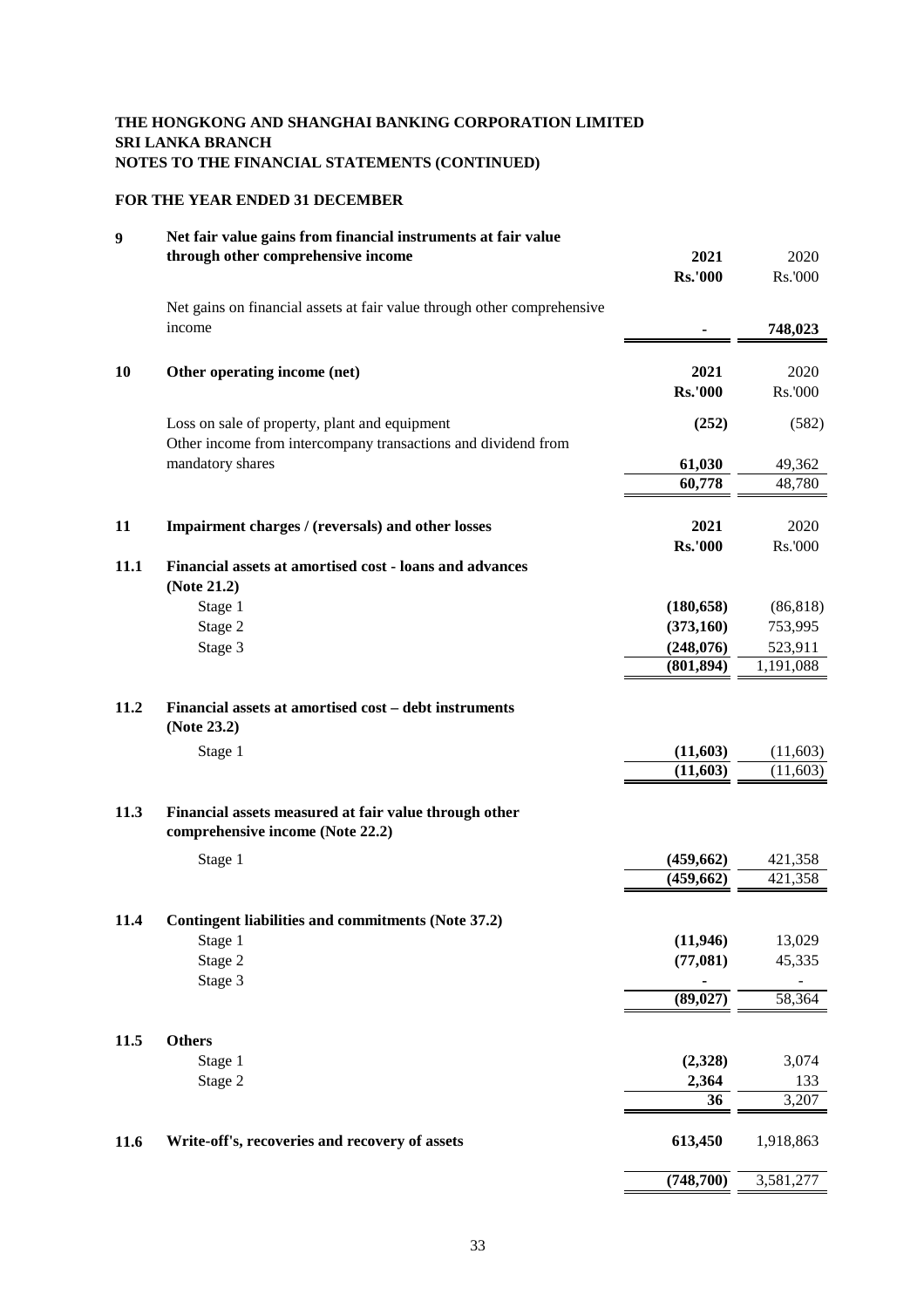# **FOR THE YEAR ENDED 31 DECEMBER**

| 12 | <b>Personnel expenses</b>                                         | 2021           | 2020           |
|----|-------------------------------------------------------------------|----------------|----------------|
|    |                                                                   | <b>Rs.'000</b> | <b>Rs.'000</b> |
|    | Salary and bonus                                                  | (2,454,583)    | (2,563,089)    |
|    | Contributions to defined contribution plans / other benefit plans | (156, 836)     | (162, 115)     |
|    | Contributions to defined benefit obligation                       | (29, 185)      | (23,824)       |
|    | <b>Others</b>                                                     | (1,041,030)    | (1, 155, 406)  |
|    |                                                                   | (3,681,634)    | (3,904,434)    |

\* Others mainly include employer's contribution to employee provident fund of LKR LKR 204 Million (2020: LKR 212 Million) and other allowances paid to the employees amounting to LKR 724 Million (2020: LKR 761 Million).

| 13 | <b>Other expenses</b>                                     | 2021           | 2020        |
|----|-----------------------------------------------------------|----------------|-------------|
|    |                                                           | <b>Rs.'000</b> | Rs.'000     |
|    | Auditors' remuneration                                    | (6,121)        | (4,887)     |
|    | Non-audit fees to auditors                                | (1,695)        | (2,111)     |
|    | Professional and legal expenses                           | (174, 685)     | (183, 210)  |
|    | Depreciation of property, plant and equipment             | (265, 193)     | (336,203)   |
|    | Property, plant and equipment written-off during the year |                | (387,016)   |
|    | Depreciation of short leasehold and buildings             | (336, 304)     | (320, 476)  |
|    | Office administration and establishment expenses          | (1,412,984)    | (1,251,210) |
|    | Short-term lease expenses                                 | 38,037         | (109,708)   |
|    | Donations                                                 | (3,935)        | (3,072)     |
|    | <b>Others</b>                                             | (6,243,402)    | (5,970,579) |
|    |                                                           | (8, 406, 282)  | (8,568,472) |

Main component of expenses classified as 'Others' are regionally allocated charges (RAC), which is remittable to regional Head Office (2021: LKR 5.2 Billion, 2020: LKR 4.7 Billion).

# **14 Tax expense**

As per LKAS 12 – Income Taxes, deferred tax assets and liabilities should be measured at the tax rate that are expected to be applied in the period in which the asset will be realized or the liability will be settled, based on the tax rate (and tax laws) that have been enacted or substantively enacted by the reporting date.

The Branch has calculated both current tax and deferred tax at the rate of 24% which is the subtantially enacted rate as at the reporting date.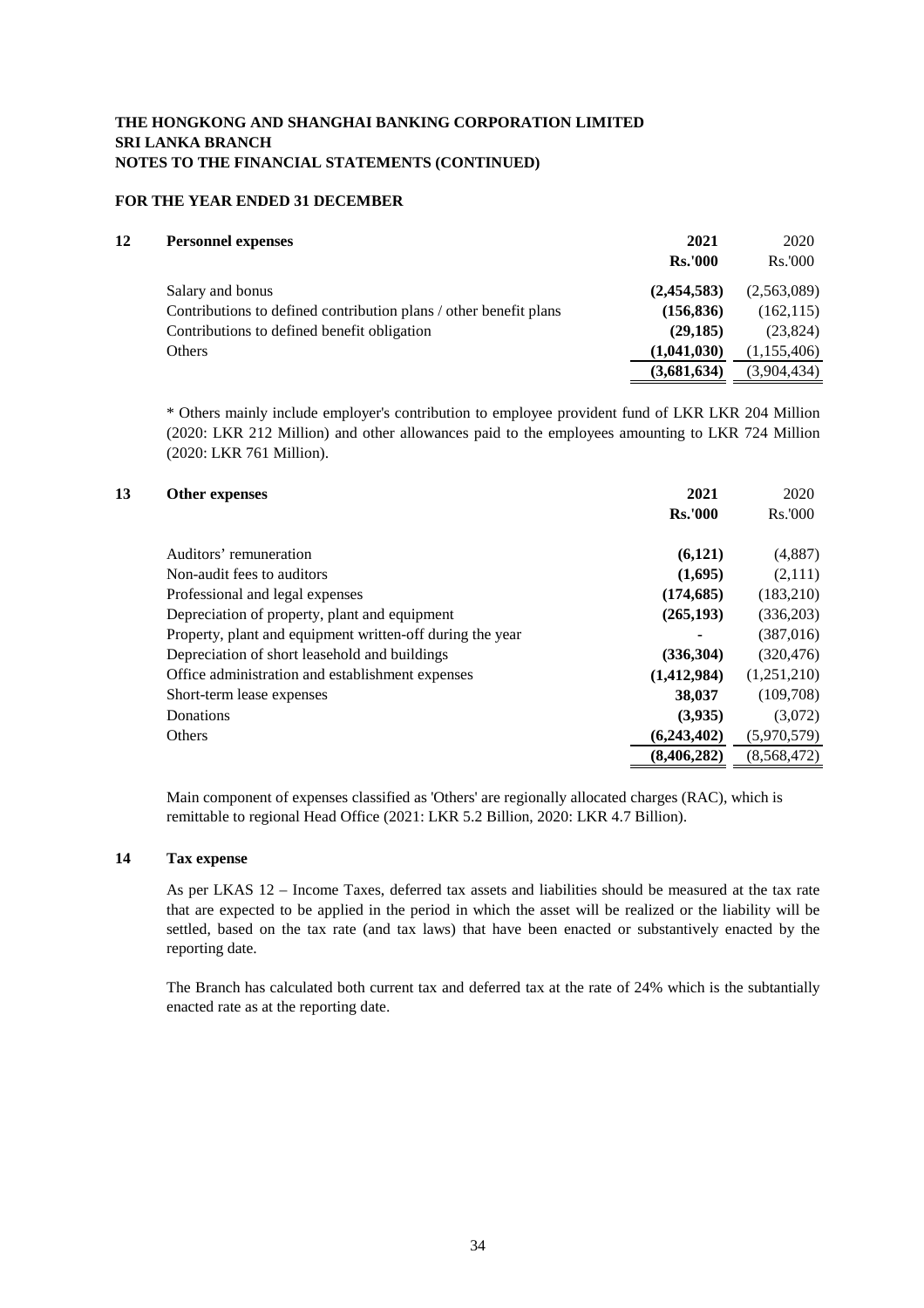## **THE HONGKONG AND SHANGHAI BANKING CORPORATION LIMITED SRI LANKA BRANCH NOTES TO THE FINANCIAL STATEMENTS (CONTINUED) FOR THE YEAR ENDED 31 DECEMBER**

| 14   | <b>Tax expense</b>                                                                                                                                                                 | 2021           | 2020        |
|------|------------------------------------------------------------------------------------------------------------------------------------------------------------------------------------|----------------|-------------|
|      |                                                                                                                                                                                    | <b>Rs.'000</b> | Rs.'000     |
| 14.1 | <b>Current tax expense</b>                                                                                                                                                         |                |             |
|      | Current tax on profit for the year (Note 14.3)                                                                                                                                     | (1,904,518)    | (1,772,971) |
|      | Over provision for the previous year                                                                                                                                               | 31,546         | 9,676       |
|      | Remittance tax                                                                                                                                                                     | (38, 343)      | (122, 252)  |
|      |                                                                                                                                                                                    | (1,911,315)    | (1,885,547) |
|      | <b>Deferred tax expenses</b>                                                                                                                                                       |                |             |
|      | -Provision for employee benefit                                                                                                                                                    | 760            | 14,094      |
|      | - Owned assets                                                                                                                                                                     | (8,573)        | 34,903      |
|      | -Allowance for loans losses                                                                                                                                                        | (420,777)      | 311,345     |
|      | -SLFRS 16                                                                                                                                                                          |                | 56,467      |
|      | -Depreciation on revaluation of land & building                                                                                                                                    | (21, 402)      | 31,306      |
|      |                                                                                                                                                                                    | (449,992)      | 448,115     |
|      | Total tax charge to income statement                                                                                                                                               | (2,361,307)    | (1,437,432) |
|      |                                                                                                                                                                                    |                |             |
| 14.2 | Tax charge to the statement of other comprehensive income                                                                                                                          |                |             |
|      | -Provision for employee benefit                                                                                                                                                    | (106, 174)     | 4,462       |
|      | -Provision for impairment                                                                                                                                                          | (67, 820)      |             |
|      | -Fair value adjustments                                                                                                                                                            | 515,635        | 186,500     |
|      | -Revaluation of buildings                                                                                                                                                          | (69, 917)      | 94,964      |
|      |                                                                                                                                                                                    | 271,724        | 285,926     |
| 14.3 | Reconciliation between current tax expense and accounting profit                                                                                                                   |                |             |
|      | Accounting profit before taxation                                                                                                                                                  | 5,646,197      | 3,824,974   |
|      | Income tax for the period at 24%                                                                                                                                                   | 1,355,087      | 917,994     |
|      | Add: Tax effect of expenses that are not deductable for tax purposes                                                                                                               | 1,321,529      | 1,184,561   |
|      | Less: Tax effect of expenses that are deductable for tax purposes                                                                                                                  | (694, 425)     | (83,988)    |
|      | Tax effect on exempt Income and income taxed at reduced rates                                                                                                                      | (77, 673)      | (245, 596)  |
|      | Current tax on profit for the year                                                                                                                                                 | 1,904,518      | 1,772,971   |
|      |                                                                                                                                                                                    |                |             |
| 14.4 | Breakdown of Value Added Tax, Nation Building Tax (NBT) and Other Taxes<br>on financial services                                                                                   |                |             |
|      | Value Added Tax                                                                                                                                                                    | (2,058,486)    | (792, 935)  |
|      | Nation Building Tax (NBT) and Other Taxes on financial services                                                                                                                    | (163, 020)     | (53, 801)   |
|      |                                                                                                                                                                                    | (2,221,506)    | (846, 736)  |
|      | - During the 12 months period ended December 2021 the applicable Value Added Tax (VAT) rate has<br>been at 15% (2020: 15%) and Nation Building Tax (NBT) has been at 2% (2020: 2%) |                |             |
| 14.5 | Reconciliation between tax expense and the product of accounting profit                                                                                                            |                |             |
|      | Accounting profit before taxation                                                                                                                                                  | 5,646,197      | 3,824,974   |
|      |                                                                                                                                                                                    |                |             |

| Accounting profit before taxation                                        |    | J,UTU,L <i>J I</i> | $3.02 + 77 +$ |
|--------------------------------------------------------------------------|----|--------------------|---------------|
| Tax effect on accounting profit                                          |    | (1,355,087)        | (917, 993)    |
| Tax effect on deductible income                                          |    | 78,468             | 246,179       |
| Tax effect on non deductible expenses                                    |    | (1,623,211)        | (640, 714)    |
| Tax effect on deductions claimed                                         |    | 547,523            | 38,721        |
| (Under) / over provision for previous years                              |    | 30,138             | 9,676         |
| Tax Effect of rate differential                                          |    | ٠                  | (50, 468)     |
| Capital Other rates (Dividend Tax at 14%, Remittance Tax at 14%, Capital |    | (39, 138)          | (122, 833)    |
| gain tax at $10\%$ )                                                     |    |                    |               |
| Tax expense                                                              | 35 | (2,361,307)        | (1,437,432)   |
|                                                                          |    |                    |               |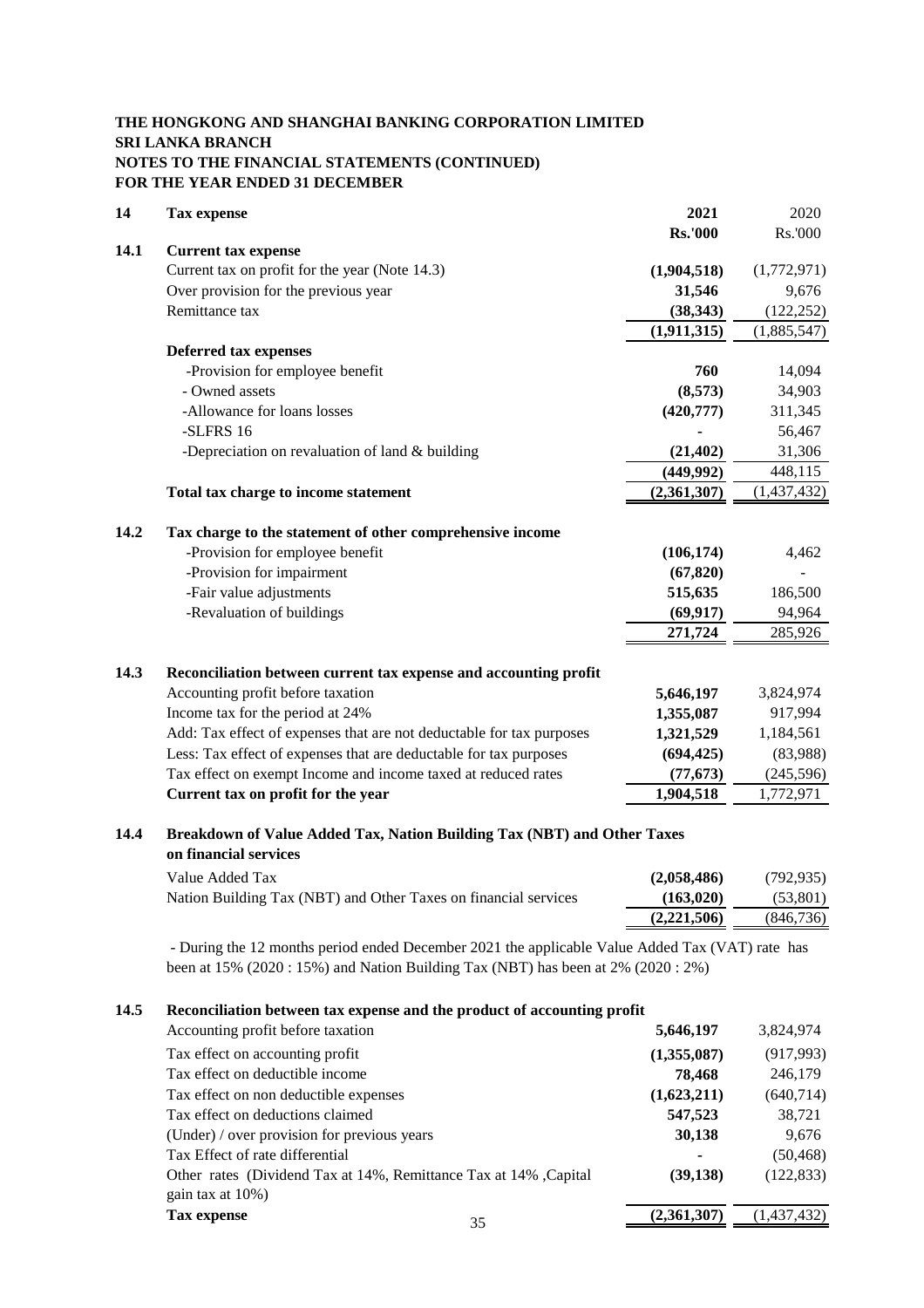## **AS AT 31 DECEMBER**

| Tax expense                           | 2021           | 2020        |
|---------------------------------------|----------------|-------------|
|                                       | <b>Rs.'000</b> | Rs.'000     |
| <b>Tax Liabilities</b>                |                |             |
| Balance at the beginning              | 125,919        | 357,774     |
| Current tax charge for the year       | 1,911,315      | 1,885,546   |
| Other direct tax charges for the year | 2,221,506      | 846,736     |
| Payments made during the year         | (1,641,625)    | (2,964,137) |
| Balance at the end                    | 2,617,115      | 125,919     |
|                                       |                |             |

# **15 Analysis of financial instruments by measurement basis**

## **15.1 As at 31 December 2021**

|                                                                                  | <b>Fair value</b><br>through profit<br>or loss | <b>Amortized</b><br>cost | <b>Fair value</b><br>through other<br>comprehensive<br>income | <b>Total</b>   |
|----------------------------------------------------------------------------------|------------------------------------------------|--------------------------|---------------------------------------------------------------|----------------|
|                                                                                  | <b>Rs.'000</b>                                 | <b>Rs.'000</b>           | <b>Rs.'000</b>                                                | <b>Rs.'000</b> |
| <b>ASSETS</b>                                                                    |                                                |                          |                                                               |                |
| Cash and cash equivalents                                                        |                                                | 35,459,758               |                                                               | 35,459,758     |
| <b>Balances with the Central Bank</b>                                            |                                                |                          |                                                               |                |
| of Sri Lanka                                                                     |                                                | 31,059,227               |                                                               | 31,059,227     |
| Placements with banks                                                            |                                                |                          |                                                               |                |
| Derivative financial instruments                                                 | 38,552                                         |                          |                                                               | 38,552         |
| Financial assets measured at fair<br>value through profit or loss                | 151,989                                        |                          |                                                               | 151,989        |
| Financial assets at amortised cost<br>- loans and advances                       |                                                | 223,667,772              |                                                               | 223,667,772    |
| Financial assets measured at fair<br>value through other<br>comprehensive income |                                                |                          | 137,684,067                                                   | 137,684,067    |
| Financial assets at amortised cost -                                             |                                                |                          |                                                               |                |
| debt instruments                                                                 |                                                | 592,611                  |                                                               | 592,611        |
| Acceptances and endorsements                                                     |                                                | 18,196,453               |                                                               | 18,196,453     |
| <b>Total financial assets</b>                                                    | 190,541                                        | 308,975,821              | 137,684,067                                                   | 446,850,429    |
| <b>LIABILITIES</b>                                                               |                                                |                          |                                                               |                |
| Due to banks                                                                     |                                                | 60,784,793               |                                                               | 60,784,793     |
| Derivative financial instruments                                                 | 286,459                                        |                          |                                                               | 286,459        |
| Financial liabilities at amortised                                               |                                                |                          |                                                               |                |
| cost - due to depositors                                                         |                                                | 290,010,108              |                                                               | 290,010,108    |
| Acceptances and endorsements                                                     |                                                | 18,196,453               |                                                               | 18,196,453     |
| <b>Total financial liabilities</b>                                               | 286,459                                        | 368,991,354              | ۰                                                             | 369,277,813    |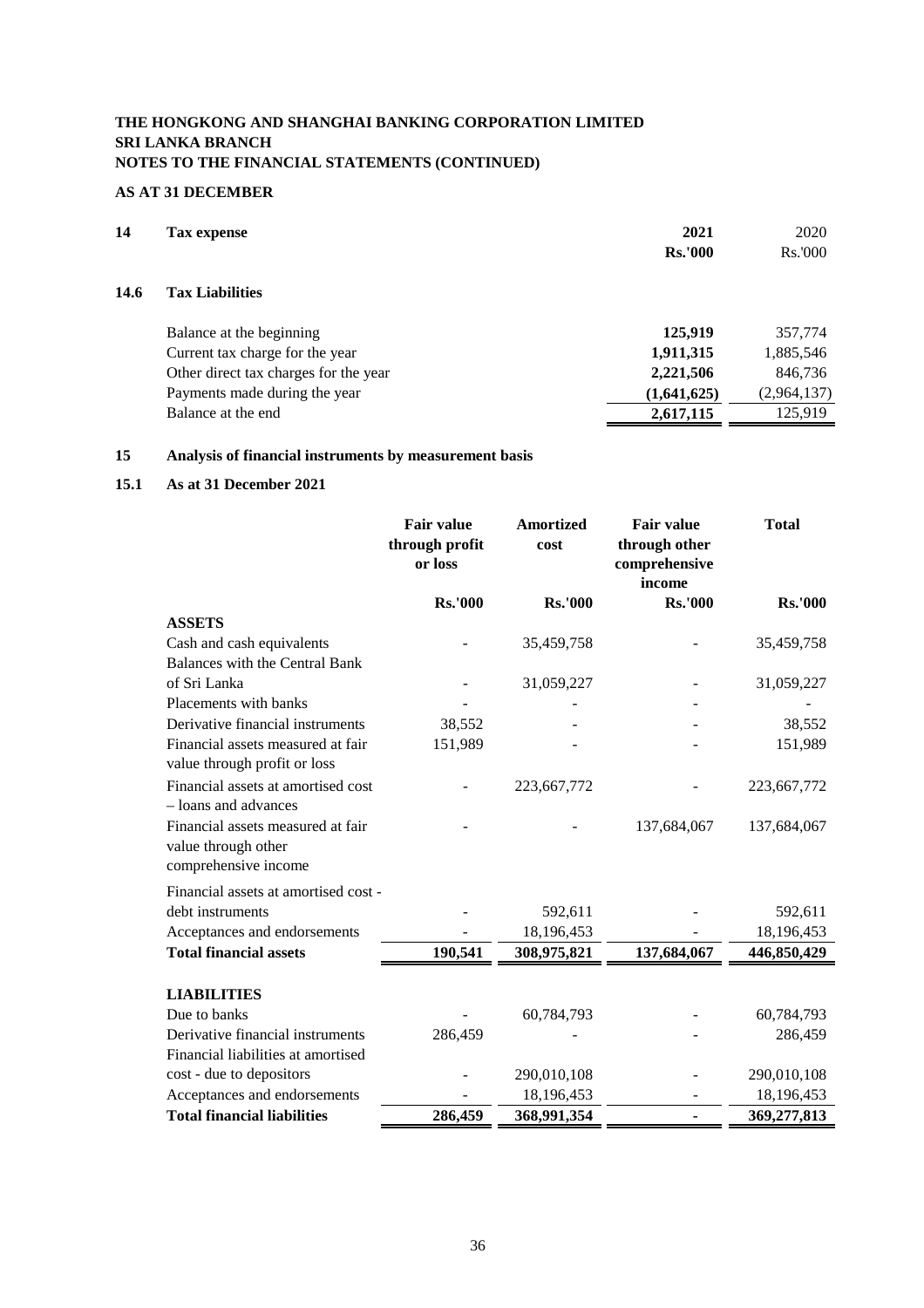## **AS AT 31 DECEMBER**

## **15 Analysis of financial instruments by measurement basis (contd)**

# **15.2 As At 31 December 2020**

|                                      | <b>Fair value</b><br>through profit<br>or loss | <b>Amortized</b><br>cost | <b>Fair value</b><br>through other<br>comprehensive<br>income | <b>Total</b>   |
|--------------------------------------|------------------------------------------------|--------------------------|---------------------------------------------------------------|----------------|
|                                      | <b>Rs.'000</b>                                 | <b>Rs.'000</b>           | <b>Rs.'000</b>                                                | <b>Rs.'000</b> |
| <b>ASSETS</b>                        |                                                |                          |                                                               |                |
| Cash and cash equivalents            |                                                | 20,411,976               |                                                               | 20,411,976     |
| <b>Balances with Central Bank</b>    |                                                | 18,453,574               |                                                               | 18,453,574     |
| Placements with banks                |                                                |                          |                                                               |                |
| Derivative financial instruments     | 656,466                                        |                          |                                                               | 656,466        |
| Financial assets measured at fair    |                                                |                          |                                                               |                |
| value through profit or loss         | 334,968                                        |                          |                                                               | 334,968        |
| <b>Financial Assets at Amortised</b> |                                                |                          |                                                               |                |
| Cost – Loans and Advances            |                                                | 219, 123, 466            |                                                               | 219, 123, 466  |
| Financial assets measured at fair    |                                                |                          |                                                               |                |
| value through other                  |                                                |                          |                                                               |                |
| comprehensive income                 |                                                |                          | 136,631,512                                                   | 136,631,512    |
| Financial assets at amortised cost - |                                                | 3,118,017                |                                                               | 3,118,017      |
| debt instruments                     |                                                |                          |                                                               |                |
|                                      |                                                | 14,591,857               |                                                               | 14,591,857     |
| <b>Total financial assets</b>        | 991,434                                        | 275,698,890              | 136,631,512                                                   | 413,321,836    |
|                                      |                                                |                          |                                                               |                |
| <b>LIABILITIES</b>                   |                                                |                          |                                                               |                |
| Due to banks                         |                                                | 88,302,330               |                                                               | 88,302,330     |
| Derivative financial instruments     | 508,372                                        |                          |                                                               | 508,372        |
| Financial liabilities at amortised   |                                                | 237, 257, 573            |                                                               | 237, 257, 573  |
| cost - due to depositors             |                                                |                          |                                                               |                |
| Acceptances and endorsements         |                                                | 14,591,857               |                                                               | 14,591,857     |
| <b>Total financial liabilities</b>   | 508,372                                        | 340,151,760              | ٠                                                             | 340,660,132    |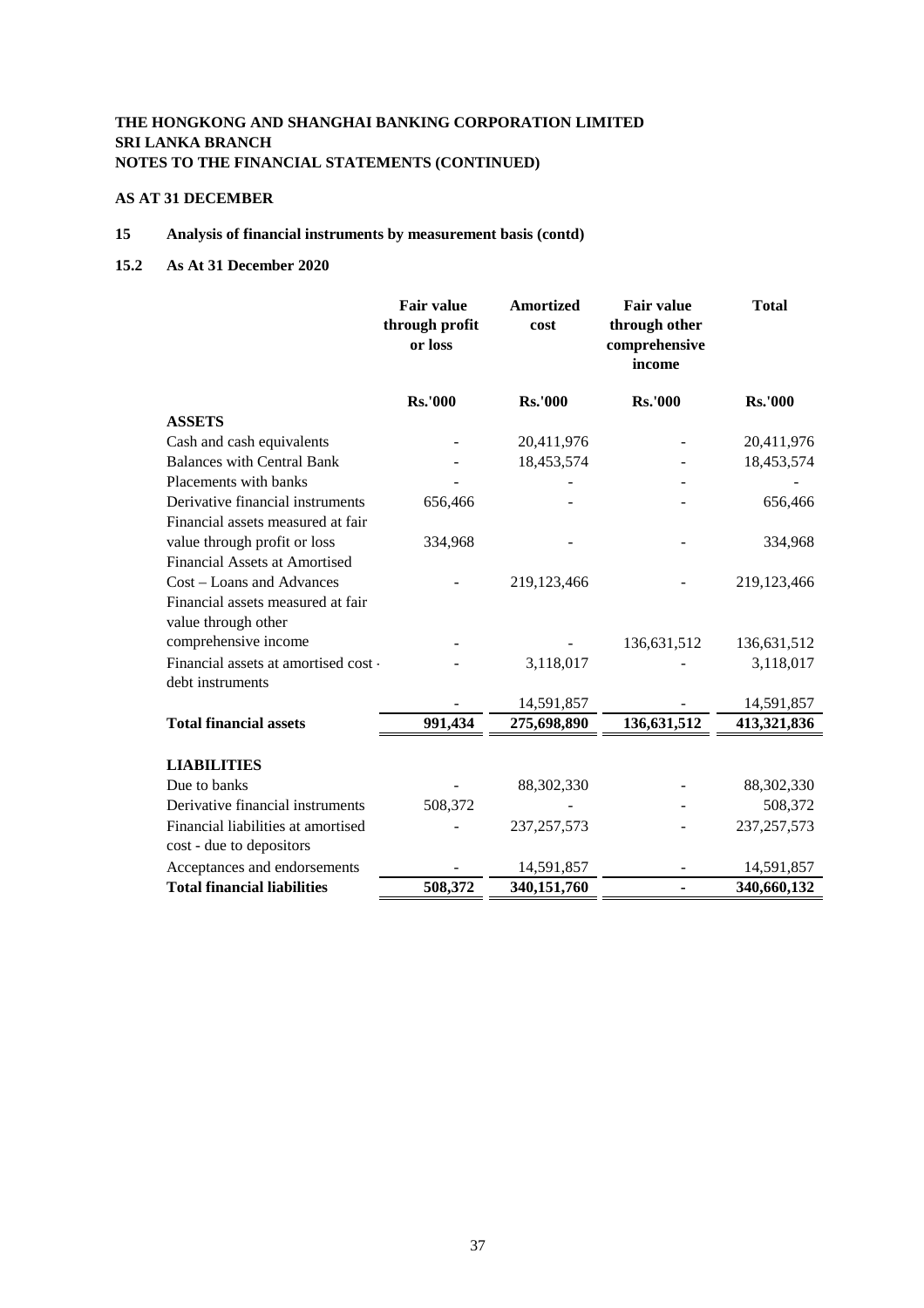## **AS AT 31 DECEMBER**

| 16 | Cash and cash equivalents                          | 2021           | 2020       |
|----|----------------------------------------------------|----------------|------------|
|    | Cash in hand                                       | <b>Rs.'000</b> | Rs.'000    |
|    |                                                    | 1,039,869      | 944,509    |
|    | Balances with other banks                          | 34,419,889     | 19,467,467 |
|    |                                                    | 35,459,758     | 20,411,976 |
|    |                                                    |                |            |
| 17 | <b>Balances with the Central Bank of Sri Lanka</b> | 2021           | 2020       |
|    |                                                    | <b>Rs.'000</b> | Rs.'000    |
|    | Statutory balances with Central bank of Sri Lanka  | 9,359,227      | 4,353,574  |
|    | Non-statutory balances with central banks          |                |            |
|    | - Placements with Central bank of Sri Lanka        | 21,700,000     | 14,100,000 |
|    |                                                    | 31,059,227     | 18,453,574 |

As required by the provisions of Section 93 of the Monetary Law Act, a cash balance is maintained with the Central Bank of Sri Lanka. The minimum cash reserve requirement on Rupee deposit liabilities was 4% as at 31st December 2021 (2020 : 2%).

Placements with Central bank of Sri Lanka are overnight balances.

| 18   | <b>Placements with banks</b>                                   | 2021           | 2020    |
|------|----------------------------------------------------------------|----------------|---------|
|      |                                                                | <b>Rs.'000</b> | Rs.'000 |
|      | Placements                                                     |                |         |
|      |                                                                |                |         |
| 19   | <b>Derivative financial instruments</b>                        | 2021           | 2020    |
|      |                                                                | <b>Rs.'000</b> | Rs.'000 |
|      | Forward foreign exchange contracts                             | 38,552         | 656,466 |
|      |                                                                | 38,552         | 656,466 |
| 20   | Financial assets measured at fair value through profit or loss | 2021           | 2020    |
|      |                                                                | <b>Rs.'000</b> | Rs.'000 |
|      | Treasury bills                                                 | 64,144         | 25,908  |
|      | Treasury bonds                                                 | 87,845         | 309,060 |
|      |                                                                | 151,989        | 334,968 |
| 20.1 | <b>Analysis</b>                                                |                |         |
|      | By collateralisation                                           |                |         |
|      | - Unencumbered                                                 | 151,989        | 334,968 |
|      | By currency                                                    |                |         |
|      | - Sri Lankan rupee                                             | 151,989        | 334,968 |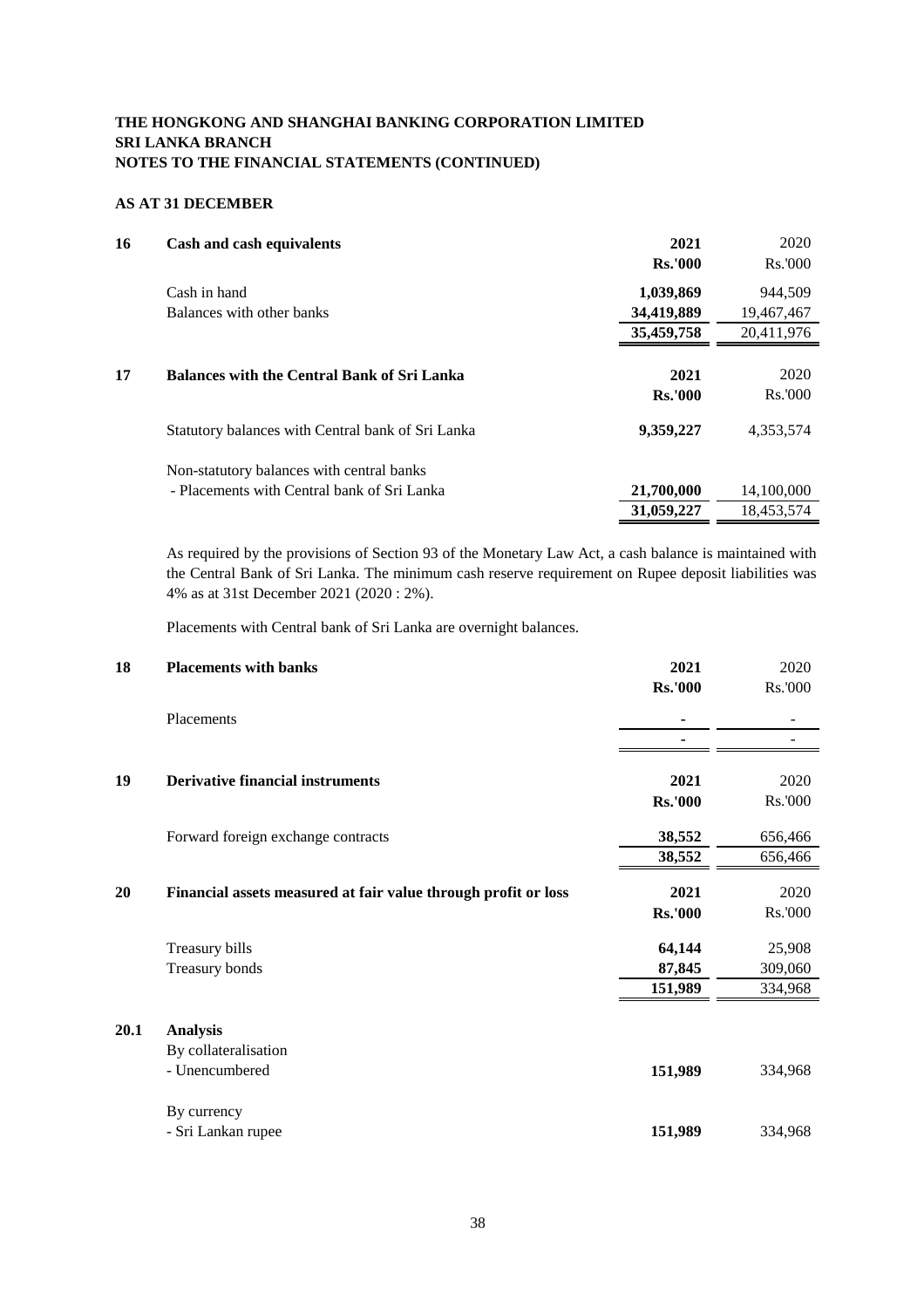## **AS AT 31 DECEMBER**

## **21 Financial assets at amortised cost – Loans and advances**

|                                     |             | 2021           | 2020        |
|-------------------------------------|-------------|----------------|-------------|
|                                     | <b>Note</b> | <b>Rs.'000</b> | Rs.'000     |
| Gross loans and advances            |             |                |             |
| Stage 1                             |             | 143,906,098    | 166,708,405 |
| Stage 2                             |             | 80,574,983     | 54,208,010  |
| Stage 3                             |             | 1,368,708      | 1,139,820   |
|                                     | 21.1        | 225,849,789    | 222,056,235 |
| Less: Accumulated impairment under; |             |                |             |
| Stage 1                             |             | (424, 076)     | (589, 337)  |
| Stage 2                             |             | (943, 874)     | (1,281,289) |
| Stage 3                             |             | (814, 067)     | (1,062,143) |
|                                     | 21.2        | (2, 182, 017)  | (2,932,769) |
| <b>Net loans and receivables</b>    |             | 223,667,772    | 219,123,466 |
| 21.1<br><b>Analysis</b>             |             |                |             |
| 21.1.1 By currency                  |             |                |             |
| Sri Lankan Rupee                    |             | 61,678,066     | 61,920,546  |
| <b>United States Dollar</b>         |             | 158,885,572    | 154,570,547 |
| <b>Great Britain Pound</b>          |             | 345,041        | 317,402     |
| Others                              |             | 4,941,110      | 5,247,740   |
| <b>Gross total</b>                  |             | 225,849,789    | 222,056,235 |
| 21.1.2 By industry                  |             |                |             |
| Agriculture and fishing             |             | 2,702,813      | 4,634,493   |
| Manufacturing                       |             | 86,941,916     | 84,451,112  |
| Tourism                             |             | 49,965,796     | 51,949,938  |
| Transport                           |             | 4,032,078      | 2,843,624   |
| Construction                        |             | 10,283,512     | 6,141,233   |
| <b>Traders</b>                      |             | 11,397,472     | 14,044,721  |
| New economy                         |             | 7,949,459      | 8,829,965   |
| Others                              |             | 52,576,743     | 49,161,149  |
| <b>Gross total</b>                  |             | 225,849,789    | 222,056,235 |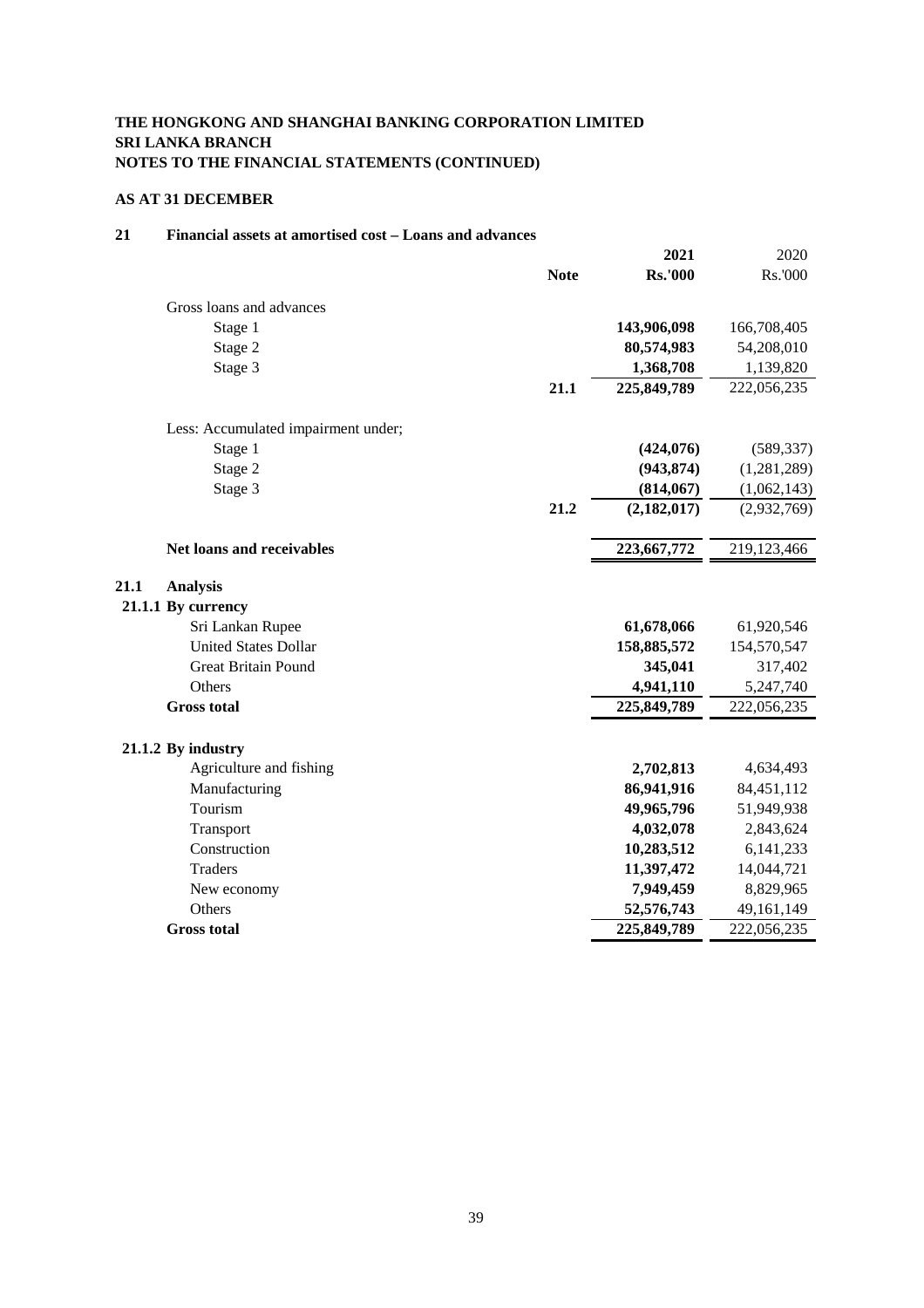# **AS AT 31 DECEMBER**

## **21 Financial assets at amortised cost – Loans and advances (contd)**

| 21.2 | <b>Provision for impairment loss</b>                       | 2021           | 2020        |
|------|------------------------------------------------------------|----------------|-------------|
|      |                                                            | <b>Rs.'000</b> | Rs.'000     |
|      | 21.2.1 Stage 1                                             |                |             |
|      | Opening balance as at 01 January                           | 589,337        | 661,284     |
|      | (Write back) to income statement                           | (180, 658)     | (86, 818)   |
|      | Exchange fluctuations and other movements                  | 15,397         | 14,871      |
|      | Closing balance as at 31 December                          | 424,076        | 589,337     |
|      | 21.2.2 Stage 2                                             |                |             |
|      | Opening balance as at 01 January                           | 1,281,289      | 507,521     |
|      | (Write back) / charge to income statement                  | (373,160)      | 753,995     |
|      | Exchange fluctuations and other movements                  | 35,745         | 19,773      |
|      | Closing balance as at 31 December                          | 943,874        | 1,281,289   |
|      | 21.2.3 Stage 3                                             |                |             |
|      | Opening balance as at 01 January                           | 1,062,143      | 538,233     |
|      | (Write back) / charge to income statement                  | (248,076)      | 523,911     |
|      | Exchange fluctuations and other movements                  |                | (1)         |
|      | Closing balance as at 31 December                          | 814,067        | 1,062,143   |
|      |                                                            |                |             |
| 22   | Financial assets measured at fair value through other      | 2021           | 2020        |
|      | comprehensive income                                       | <b>Rs.'000</b> | Rs.'000     |
|      | Treasury bills                                             | 72,200,028     | 83,061,804  |
|      | Treasury bonds                                             | 65,484,039     | 53,569,708  |
|      |                                                            | 137,684,067    | 136,631,512 |
| 22.1 | <b>Analysis</b>                                            |                |             |
|      | By collateralisation                                       |                |             |
|      | - Unencumbered                                             | 137,684,067    | 136,631,512 |
|      |                                                            | 137,684,067    | 136,631,512 |
|      | By Currency                                                |                |             |
|      | - Sri Lankan Rupees                                        | 135,490,228    | 124,388,424 |
|      | <b>United States Dollar</b>                                | 2,193,839      | 12,243,088  |
|      |                                                            | 137,684,067    | 136,631,512 |
| 22.2 | Movements in provision for impairment loss during the year |                |             |
|      |                                                            | 2021           | 2020        |
|      | <b>Stage 1</b>                                             | <b>Rs.'000</b> | Rs.'000     |
|      | Opening balance                                            | 732,561        | 302,385     |
|      | (Write back) / charge to income statement                  | (459, 662)     | 421,358     |
|      | Exchange fluctuations and other movements                  | 19,428         | 8,818       |
|      | Closing balance                                            | 292,327        | 732,561     |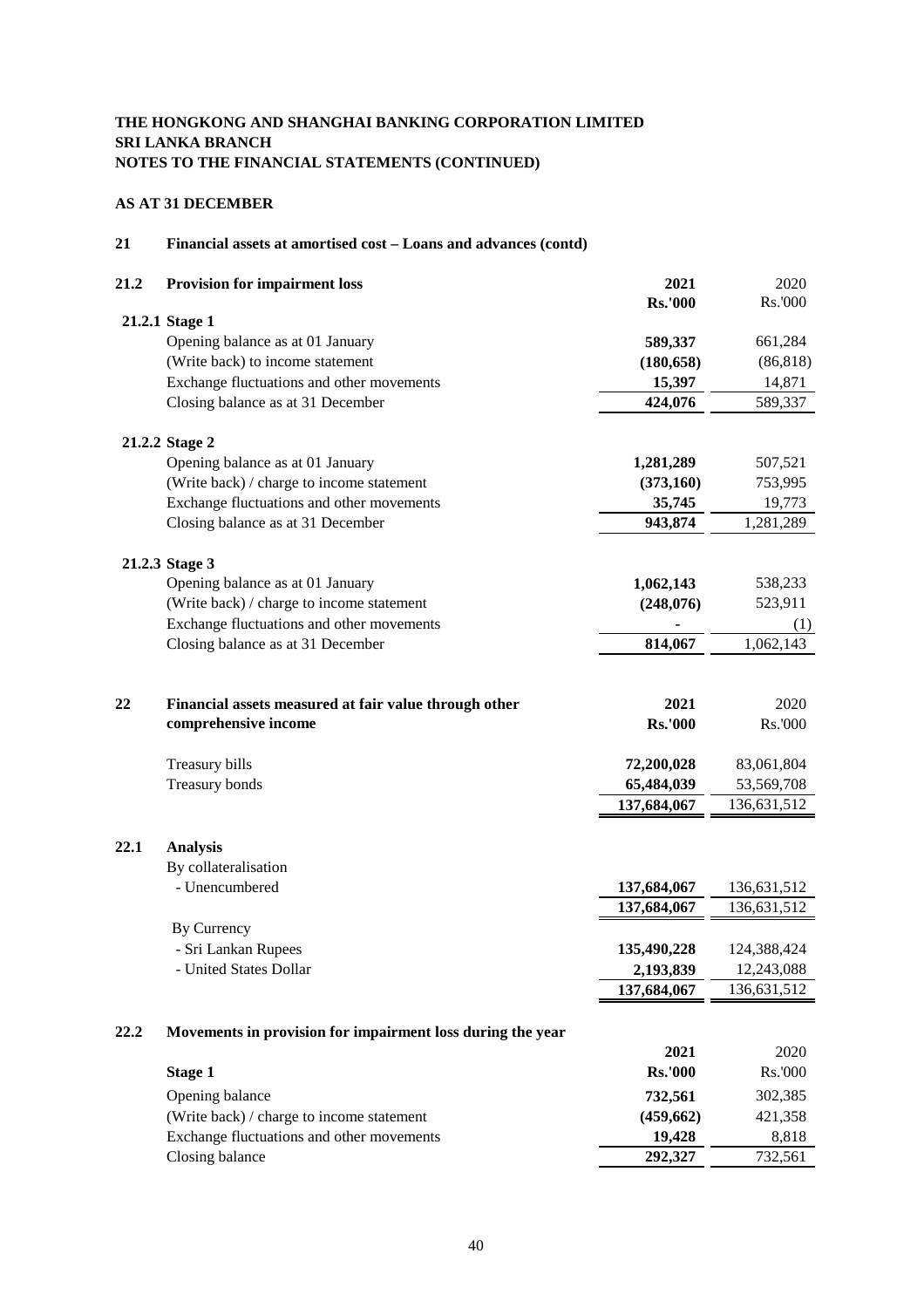# **AS AT 31 DECEMBER**

| 23   | Financial assets at amortised cost - debt instruments                         | 2021           | 2020      |
|------|-------------------------------------------------------------------------------|----------------|-----------|
|      |                                                                               | <b>Rs.'000</b> | Rs.'000   |
|      | Treasury bonds                                                                | 604,214        | 3,118,017 |
|      | Accumulated impairment                                                        | (11,603)       |           |
|      |                                                                               | 592,611        | 3,118,017 |
| 23.1 | Financial assets at amortised cost - debt instruments<br>By collateralisation |                |           |
|      | - Unencumbered                                                                | 604,214        | 3,118,017 |
|      | By currency                                                                   |                |           |
|      | - Sri Lankan Rupee                                                            | 604,214        | 3,118,017 |
| 23.2 | Movements in provision for impairment loss during the year                    |                |           |
|      | <b>Stage 1</b>                                                                | <b>Rs.'000</b> | Rs.'000   |
|      | Opening balance                                                               |                | 11,603    |
|      | Charge / (write back) to income statement                                     | 11,603         | (11,603)  |
|      | Closing balance                                                               | 11,603         |           |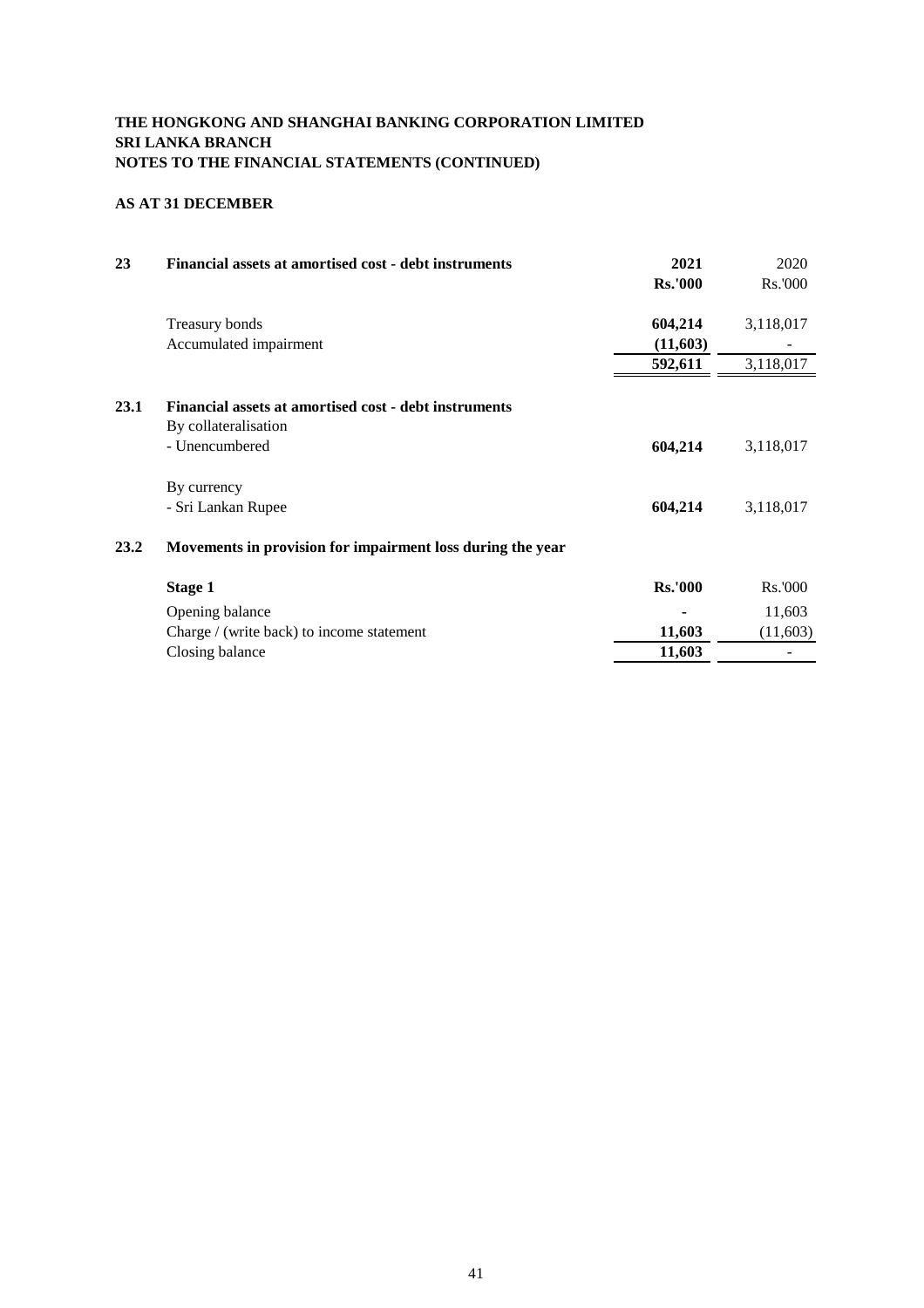#### **AS AT 31 DECEMBER**

#### **24 Property, plant and equipment**

| Land                                                 | <b>Freehold buildings and</b><br>improvements | Office equipment,<br>furniture and fittings | Household equipment,<br>furniture and fittings | <b>Office machines</b> | Computer<br>hardware and<br>software | Motor<br>vehicles | Capital<br>work in<br><b>Progress</b> | <b>Total</b>   |
|------------------------------------------------------|-----------------------------------------------|---------------------------------------------|------------------------------------------------|------------------------|--------------------------------------|-------------------|---------------------------------------|----------------|
| <b>Rs.'000</b>                                       | <b>Rs.'000</b>                                | <b>Rs.'000</b>                              | <b>Rs.'000</b>                                 | <b>Rs.'000</b>         | <b>Rs.'000</b>                       | <b>Rs.'000</b>    | <b>Rs.'000</b>                        | <b>Rs.'000</b> |
| <b>Cost/revalued Amount</b>                          |                                               |                                             |                                                |                        |                                      |                   |                                       |                |
| Balance as at 1 January 2020<br>2,761,163            | 1,541,243                                     | 1,324,031                                   | 16,210                                         | 158,612                | 577,714                              | 118,541           | 47,776                                | 6,545,290      |
| Additions during the year                            | 28,789                                        | 185,619                                     |                                                | 3,082                  | 51,078                               | $\sim$            | 65,652                                | 334,220        |
| Disposals during the year                            |                                               | (23,589)                                    |                                                | (2,521)                | (32, 127)                            | (40,512)          |                                       | (98, 749)      |
| Write-off's during the year                          |                                               | (504, 576)                                  |                                                | (543)                  |                                      |                   |                                       | (505, 119)     |
| Transfers during the year                            | 37,594                                        | 10,182                                      |                                                |                        |                                      |                   | (47, 776)                             |                |
| Revaluation gain / (loss)<br>(96,000)                | 8,212                                         |                                             |                                                |                        |                                      |                   |                                       | (87, 788)      |
| 2,665,163<br>Closing balance as at 31 December 2020  | 1,615,838                                     | 991,667                                     | 16,210                                         | 158,630                | 596,665                              | 78,029            | 65,652                                | 6,187,854      |
| Balance as at 1 January 2021<br>2,665,163            | 1,615,838                                     | 991,667                                     | 16,210                                         | 158,630                | 596,665                              | 78,029            | 65,652                                | 6,187,854      |
| Additions during the year                            | 1,629                                         |                                             | 23                                             | 98                     | 113,931                              |                   | 238,997                               | 354,678        |
| Disposals during the year                            |                                               | (3,311)                                     |                                                |                        |                                      |                   |                                       | (3,311)        |
| Transfers during the year                            |                                               | 10,449                                      |                                                | 70,476                 | 111,298                              |                   | (192, 223)                            |                |
| 348,000<br>Revaluation gain / (loss)                 | (37, 629)                                     |                                             |                                                |                        | $\blacksquare$                       |                   |                                       | 310,371        |
| <b>Balance as at 31st December 2021</b><br>3,013,163 | 1,579,838                                     | 998,805                                     | 16,233                                         | 229,204                | 821,894                              | 78,029            | 112,426                               | 6,849,592      |
| <b>Accumulated depreciation</b>                      |                                               |                                             |                                                |                        |                                      |                   |                                       |                |
| Balance as at 1 January 2020                         |                                               | 662,047                                     | 15,574                                         | 109,957                | 426,728                              | 118,148           |                                       | 1,332,454      |
| Charge for the year                                  | (138, 777)                                    | 122,034                                     | 220                                            | 9,016                  | 66,933                               | 394               |                                       | 59,820         |
| Revaluation adjustment                               | 138,777                                       |                                             |                                                |                        |                                      |                   |                                       | 138,777        |
| Disposals during the year                            |                                               | (1,042)                                     |                                                | (516)                  | (19,229)                             | (40,513)          |                                       | (61,300)       |
| Write-off's during the year                          |                                               | (117, 560)                                  |                                                | (543)                  | $\sim$                               |                   |                                       | (118, 103)     |
| Balance as at 31 December 2020<br>$\sim$             | $\sim$                                        | 665,479                                     | 15,794                                         | 117,914                | 474,432                              | 78,029            |                                       | 1,351,648      |
| Balance as at 1 January 2021                         |                                               | 665,479                                     | 15,794                                         | 117,914                | 474,432                              | 78,029            |                                       | 1,351,648      |
| Charge for the year                                  | (102,700)                                     | 74,501                                      | 325                                            | 17,161                 | 66,552                               |                   |                                       | 55,839         |
| <b>Revaluation adjustment</b>                        | 102,700                                       |                                             |                                                |                        |                                      |                   |                                       | 102,700        |
| Disposals during the year                            | $\blacksquare$                                | (3,061)                                     |                                                |                        | $\blacksquare$                       |                   |                                       | (3,061)        |
| <b>Balance as at 31 December 2021</b>                |                                               | 736,919                                     | 16,119                                         | 135,075                | 540.984                              | 78.029            |                                       | 1.507.126      |
| 3,013,163<br><b>Carrying value</b>                   | 1,579,838                                     | 261.886                                     | 114                                            | 94,129                 | 280,910                              |                   | 112,426                               | 5,342,466      |
| 2,665,163<br>As at 31 December 2020                  | 1,615,838                                     | 326,188                                     | 416                                            | 40,716                 | 122,233                              |                   | 65,652                                | 4,836,206      |
| As at 31 December 2021<br>3,013,163                  | 1,579,838                                     | 261,886                                     | 114                                            | 94,129                 | 280.910                              |                   | 112,426                               | 5,342,466      |

a) As at 31 December 2021, property plant and equipment include fully depreciated assets of amounting to Rs 1,136,425,564 (2020 - Rs 1,050,645,375) are still in use.

b) Carrying amounts that would have been recognised if land and buildings were stated at cost.

|                                   | Land      |           | <b>Buildings</b> |               |
|-----------------------------------|-----------|-----------|------------------|---------------|
|                                   | 2021      | 2020      | 2021             | 2020          |
|                                   | Rs.       | Rs.       | Rs.              | Rs.           |
| Cost                              | 4.970.000 | 4,970,000 | 1.474.285.044    | 484,891,045   |
| Accumulated depreciation          | -         |           | (724.413.308)    | (621.769.217) |
| Net book amount as at 31 December | 4.970.000 | 4,970,000 | 749.871.736      | 863,121,828   |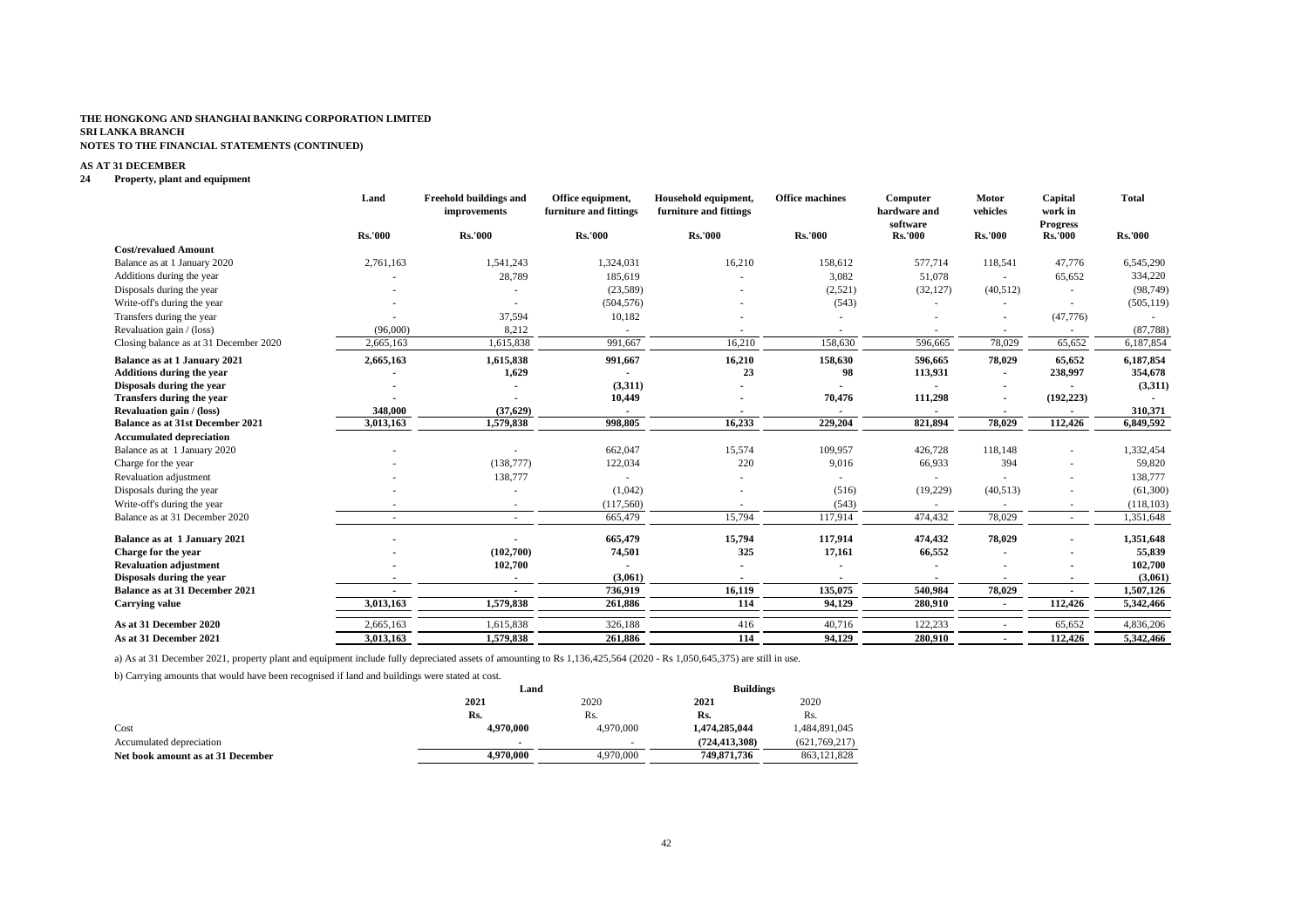## **AS AT 31 DECEMBER**

## **24 Property, plant and equipment (contd)**

#### **24.1 Methods and assumptions used in the fair valuation of property, plant and equipment**

The land and buildings of the Branch as at 31 December 2021 have been revalued and the revalued amounts have been incorporated in the financial statements for the year. This is considered as a level 3 valuation and the details of the valuation are given below.

| <b>Property</b>                                | Name and Qualifications of the<br>independent valuer                                                                                              | <b>Valuation Technique</b>                                                                       | Significant unobservable<br>inputs | <b>Inter-relationship between</b><br>key unobservable inputs and<br>fair value measurement |
|------------------------------------------------|---------------------------------------------------------------------------------------------------------------------------------------------------|--------------------------------------------------------------------------------------------------|------------------------------------|--------------------------------------------------------------------------------------------|
| Sir Baron Jayatilaka<br>Mawatha,<br>Colombo 01 | 1. Nanmadhi R B.E, PGPACM 3.6<br>years experience<br>2. Anuradha Vijay M.Arch 13 years<br>experience<br>3. Somy Thomas MBA 15 years<br>experience | Summation approach of "Income"<br>capitalisation" and "Depreciated<br>Replacement Cost" approach | Rate per square foot               | Direct correlation - higher the<br>rate per square foot, higher the<br>market value        |
| Independence Avenue,<br>Colombo <sub>07</sub>  | 1. Nanmadhi R B.E, PGPACM 3.6<br>years experience<br>2. Anuradha Vijay M.Arch 13 years<br>experience<br>3. Somy Thomas MBA 15 years<br>experience | Direct Sale Comparable approach Sale price per perch                                             | Cost spent                         | Direct correlation - higher the<br>cost spent, higher the market<br>value                  |

#### **Sensitivity analysis**

In order to illustrate the significance of the unobservable inputs used in the valuation as at 31 December 2021, a sensitivity analysis was carried out as follows.

|                 |                      |                      | <b>Present value of the property</b>            |                        |  |
|-----------------|----------------------|----------------------|-------------------------------------------------|------------------------|--|
| <b>Property</b> | <b>Description</b>   | Change in assumption | <b>Increase in assumption (LKR)</b><br>million) | Decrease in assumption |  |
| Colombo 01      | Rate per sq ft       | 10%                  | 254                                             | (254)                  |  |
| Colombo 01      | Yield rate           | 1%                   | (253)                                           | 316                    |  |
| Colombo 07      | Sale price per perch | 10%                  | 148I                                            | (154)                  |  |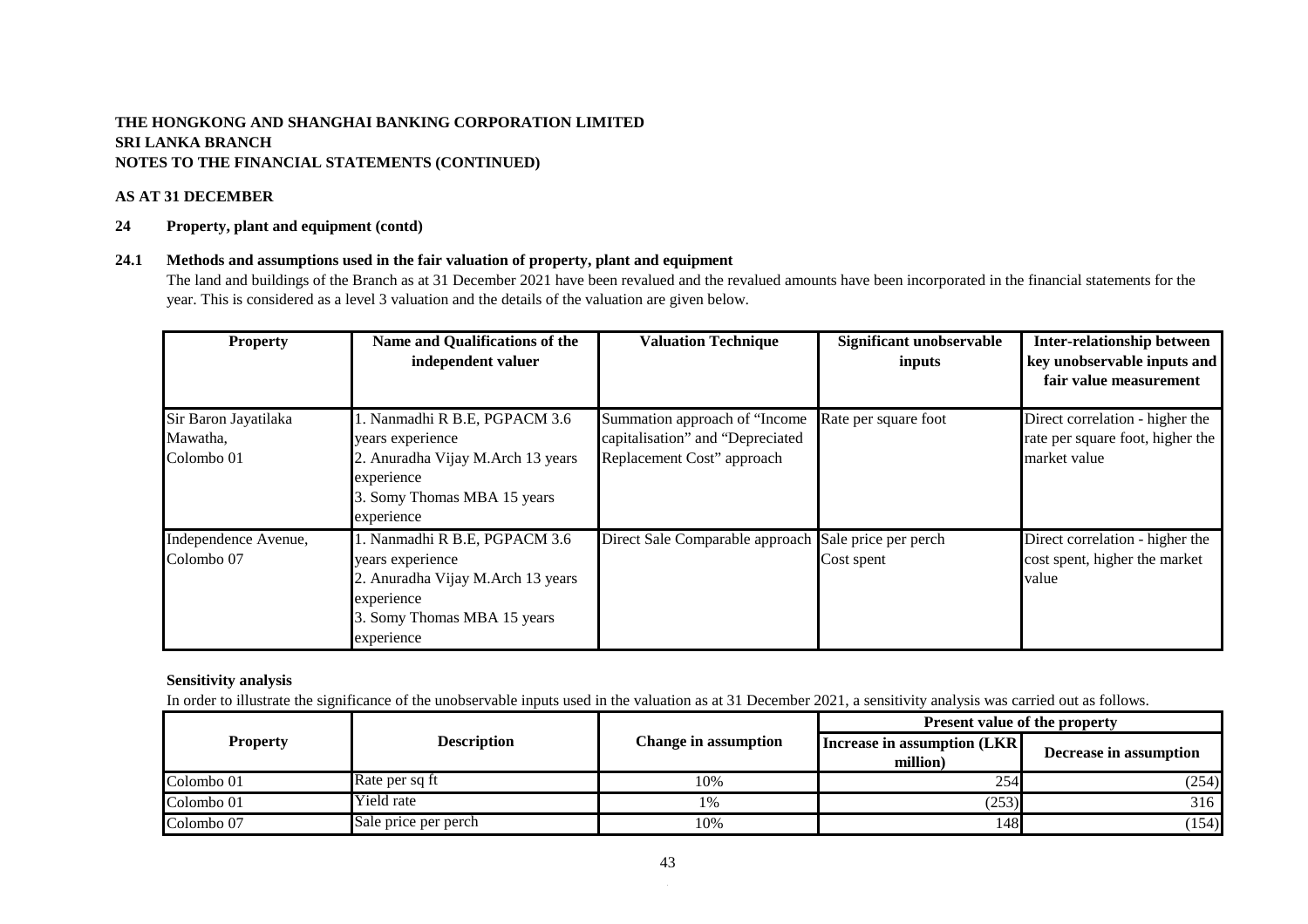## **AS AT 31 DECEMBER**

| 25 | Deferred tax assets / (liabilities) | 2021<br><b>Rs.'000</b> | 2020<br>Rs.'000 |
|----|-------------------------------------|------------------------|-----------------|
|    | Deferred tax assets                 | 1,160,338              | 1,241,569       |
|    | Deferred tax liabilities            | (970.990)              | (873,953)       |
|    |                                     | 189,348                | 367,616         |
|    | ----                                |                        |                 |

# **25.1 Temporary differences**

Deferred tax assets and liabilities are attributable to the following:

|                                     | 2021             |                  | 2020        |            |
|-------------------------------------|------------------|------------------|-------------|------------|
|                                     | <b>Temporary</b> | Tax              | Temporary   | Tax        |
|                                     | difference       | effects          | difference  | effects    |
|                                     | <b>Rs.</b> '000  | <b>Rs.'000</b>   | Rs.'000     | Rs.'000    |
| Deferred tax assets on ;            |                  |                  |             |            |
| Provision for retirement benefit    | 750,971          | 180,233          | 1,190,195   | 285,646    |
| Allowance for loan losses           | 1,645,035        | 394,808          | 3,680,856   | 883,406    |
| Deferred tax on leases              | 332,888          | 79,893           | 302,152     | 72,517     |
| Other comprehensive income reserve  | 2,105,845        | 505,404          |             |            |
|                                     | 4,834,739        | 1,160,338        | 5,173,203   | 1,241,569  |
| Deferred tax liabilities on ;       |                  |                  |             |            |
| Property revaluation reserve        | (3,874,603)      | (929, 905)       | (3,463,369) | (831,210)  |
| Accelerated depreciation for tax: - | (171, 187)       | (41, 085)        | (135, 466)  | (32,511)   |
| Owned assets                        |                  |                  |             |            |
| Other comprehensive income reserve  | 0                | $\boldsymbol{0}$ | (42, 634)   | (10,232)   |
|                                     | (4,045,790)      | (970, 990)       | (3,641,469) | (873, 953) |
| Net assets/ (liabilities) as at 31  |                  |                  |             |            |
| <b>December</b>                     | 788,949          | 189,348          | 1,531,734   | 367,616    |

Deferred tax is computed using the effective tax rate of 2021 - 24%, 2020 - 24%.

| 26             | Other assets                                                                                                            | 2021<br><b>Rs.'000</b>              | 2020<br>Rs.'000              |
|----------------|-------------------------------------------------------------------------------------------------------------------------|-------------------------------------|------------------------------|
|                | Receivables                                                                                                             | 3,928,112                           | 4,485,596                    |
|                | Deposits and prepayments                                                                                                | 62,258                              | 67,131                       |
|                | Acceptances and endorsements                                                                                            | 18,196,453                          | 14,591,857                   |
|                | Right-of-use assets (Note 26.1)                                                                                         | 1,600,709                           | 1,564,991                    |
|                | Others                                                                                                                  | 30,337                              | 7,873                        |
|                |                                                                                                                         | 23,817,869                          | 20,717,448                   |
| 26.1<br>26.1.1 | Right-of-use assets and lease liabilities<br>Amounts recognised in the balance sheet<br>Right-of-use assets - Buildings | 2021<br><b>Rs.'000</b><br>1,600,709 | 2020<br>Rs.'000<br>1,564,991 |
|                |                                                                                                                         |                                     |                              |
|                | <b>Lease liabilities</b>                                                                                                | 593,296                             | 523,633                      |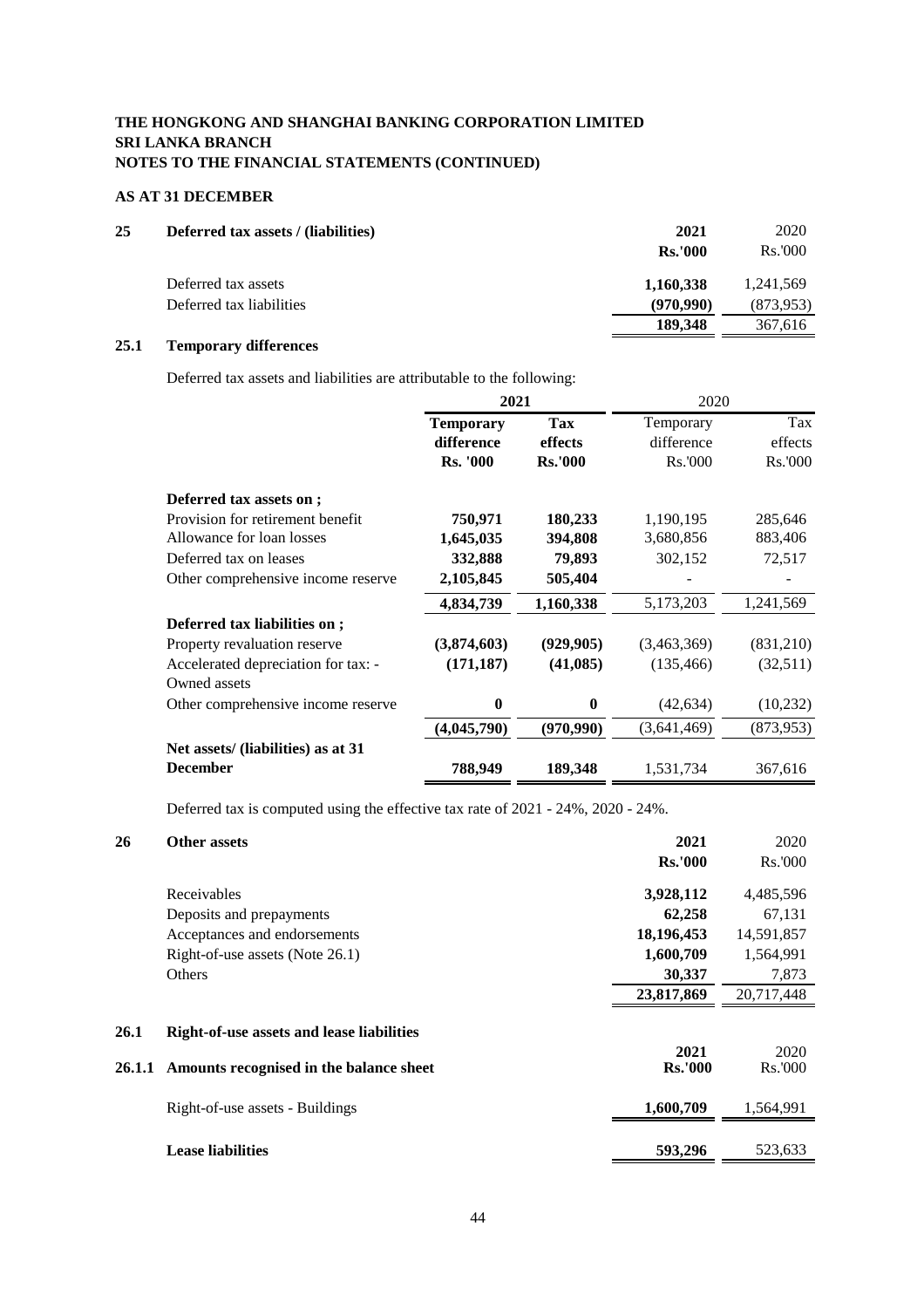#### **AS AT 31 DECEMBER**

#### **26 Other assets (contd)**

|      |                                                              | 2021           | 2020    |
|------|--------------------------------------------------------------|----------------|---------|
| 26.1 | Right-of-use assets and lease liabilities (contd)            | <b>Rs.'000</b> | Rs.'000 |
|      |                                                              |                |         |
|      | 26.1.2 Amounts recognised in the statement of profit or loss |                |         |
|      |                                                              |                |         |
|      |                                                              |                |         |

| Depreciation charges                                 | 336,304  | 320,476 |
|------------------------------------------------------|----------|---------|
| Interest expense                                     | 84.935   | 59,049  |
| Expense relating to short-term leases                | (65.564) | 31.839  |
| $\text{Loss} / (\text{Gain})$ on lease modifications | (12.868) | 5.566   |

#### **26.1.3 The group's leasing activities and how these are accounted for;**

The Bank leases various offices throughout the country. Majority of the lease contracts are with an option of extension as explained below in note 26.1.5.

Contracts may contain both lease and non-lease components. The Bank allocates the consideration in the contract to the lease and non-lease components based on their relative stand-alone prices. However, for leases of real estate for which the Bank is a lessee, it has elected not to separate lease and non-lease components and instead accounts for these as a single lease component.

Lease terms are negotiated on an individual basis and contain a wide range of different terms and conditions. The lease agreements do not impose any covenants other than the security interests in the leased assets that are held by the lessor. Leased assets may not be used as security for borrowings.

Until the 2018 financial year, leases of property, plant and equipment were classified as operating leases. From 1 January 2019, leases are recognised as a right-of-use asset and a corresponding liability at the date at which the leased asset is available for use by the Bank.

Assets and liabilities arising from a lease are initially measured on a present value basis. Lease liabilities include the net present value of the following lease payments:

- \* fixed payments (including in-substance fixed payments), less any lease incentives receivable
- \* amounts expected to be payable by the Bank under residual value guarantees
- \* the exercise price of a purchase option if the Bank is reasonably certain to exercise that option, and

\* payments of penalties for terminating the lease, if the lease term reflects the Bank exercising that option.

Lease payments to be made under reasonably certain extension options are also included in the measurement of the liability.

The lease payments are discounted using the interest rate implicit in the lease. If that rate cannot be readily determined, which is generally the case for leases in the Bank, the lessee's incremental borrowing rate is used, being the rate that the individual lessee would have to pay to borrow the funds necessary to obtain an asset of similar value to the right-of-use asset in a similar economic environment with similar terms, security and conditions.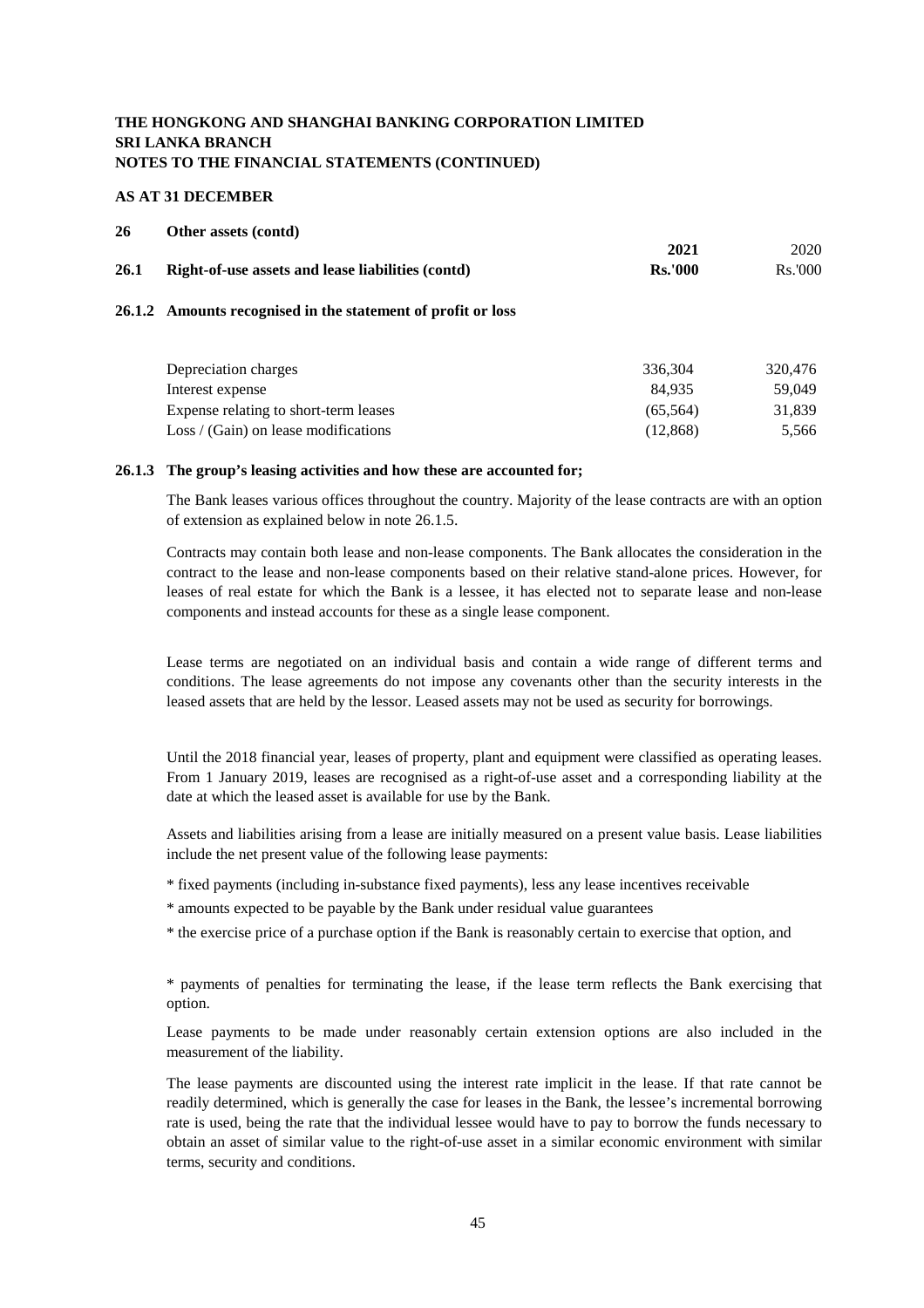#### **AS AT 31 DECEMBER**

## **26 Other assets (contd)**

## **26.1 Right-of-use assets and lease liabilities (contd)**

#### **26.1.4 Right-of-use assets are measured at cost comprising the following:**

- \* the amount of the initial measurement of lease liability
- \* any lease payments made at or before the commencement date less any lease incentives received
- \* any initial direct costs, and
- \* restoration costs.

Right-of-use assets are generally depreciated over the shorter of the asset's useful life and the lease term on a straight-line basis. While the Bank revalues its land and buildings that are presented within property, plant and equipment, it has chosen not to do so for the right-of-use buildings held by the Bank.

Payments associated with short-term leases are recognised on a straight-line basis as an expense in profit or loss. Short-term leases are leases with a lease term of 12 months or less.

#### **26.1.5 Extension and termination options**

Extension and termination options are included in a number of property and equipment leases across the Bank. These are used to maximise operational flexibility in terms of managing the assets used in the Bank's operations. The majority of extension and termination options held are exercisable only by the Bank and not by the respective lessor.

Only property leases are managed by the Branch. Both parties (Landlord and the Branch ) have the right to exercise the termination option in most of the leases and for renewal , the Bank needs to inform the Landlord as per agreed lease conditions if the Bank wish to renew the lease . However as per the renewal Lease options incorporated to all leases the terms and conditions for the extended (renewal ) period are subject to mutual consent at the time of the renewal and are not specified in the current leases in force.

| 27 | Due to banks                                      | 2021           | 2020       |
|----|---------------------------------------------------|----------------|------------|
|    |                                                   | <b>Rs.'000</b> | Rs.'000    |
|    | <b>Borrowings</b>                                 | 48.117.438     | 76.321.746 |
|    | Vostro balances with HSBC offices and other banks | 12,667,355     | 11.980.584 |
|    |                                                   | 60,784,793     | 88,302,330 |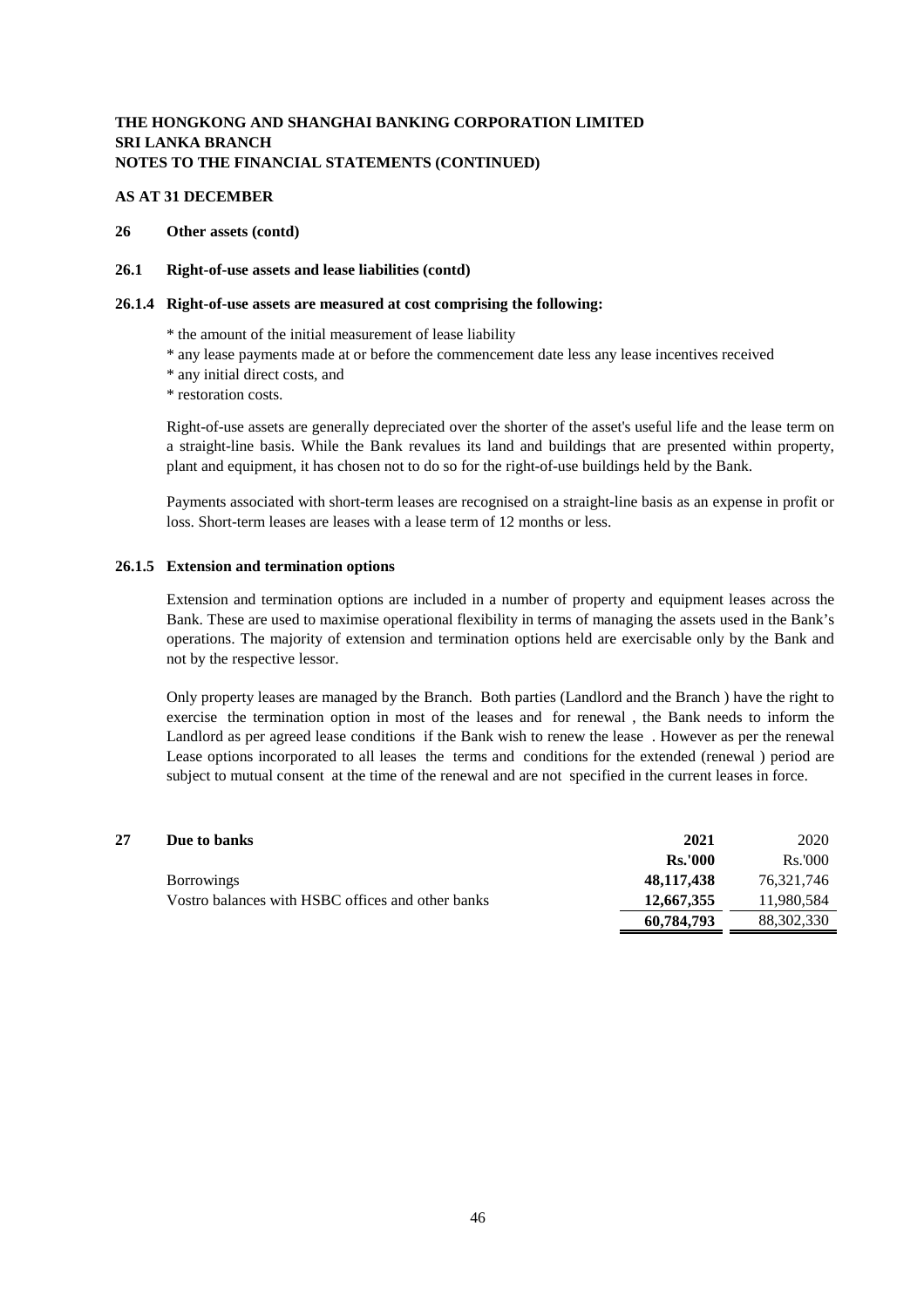#### **28 Derivative financial instruments**

|        | Forward foreign exchange contracts                          | 2021<br><b>Rs.'000</b><br>286,459 | 2020<br>Rs.'000<br>508,372 |
|--------|-------------------------------------------------------------|-----------------------------------|----------------------------|
| 29     | Financial liabilities at amortised cost - due to depositors | 2021<br><b>Rs.'000</b>            | 2020<br>Rs.'000            |
|        | Total amount due to other customers (Note 29.1)             | 290,010,108                       | 237, 257, 573              |
| 29.1   | <b>Analysis</b>                                             |                                   |                            |
| 29.1.1 | By product                                                  |                                   |                            |
|        | Demand deposits (current accounts)                          | 79,458,506                        | 60,386,336                 |
|        | Savings deposits                                            | 72,606,061                        | 55,490,405                 |
|        | Fixed deposits                                              | 125, 217, 548                     | 113,711,156                |
|        | Other deposits                                              | 12,727,993                        | 7,669,676                  |
|        | <b>Total</b>                                                | 290,010,108                       | 237, 257, 573              |
| 29.1.2 | By currency                                                 |                                   |                            |
|        | Sri Lankan Rupees                                           | 180,392,017                       | 135,517,076                |
|        | <b>United States Dollars</b>                                | 94,247,615                        | 84,538,778                 |
|        | <b>Great Britain Pounds</b>                                 | 6,929,234                         | 6,554,810                  |
|        | Others                                                      | 8,441,242                         | 10,646,909                 |
|        | <b>Total</b>                                                | 290,010,108                       | 237, 257, 573              |
| 30     | Defined benefit (asset) / liability - net                   | 2021                              | 2020                       |
|        |                                                             | <b>Rs.'000</b>                    | Rs.'000                    |
|        | Present value of defined benefit obligations (Note 30.1)    | 750,972                           | 1,190,196                  |
|        | Fair value of plan assets (Note 30.2)                       | (974, 542)                        | (944, 220)                 |
|        | Defined benefit (asset) / liability - net                   | (223, 570)                        | 245,976                    |

Defined benefit plan of the bank is governed by the requirements of the Payment of Gratuity Act, No.12 of 1983. Bank measures the Present Value of Defined Benefit Obligation (PVDBO) with the advice of an actuary using the Projected Unit Credit Method. The acturial valuation involves making assumptions about discount rates, future salary increases and mortality rates. Due to long term nature of these plans, such estimates are subject to significant uncertainty. All assumptions are reviewed at each reporting date. Accordingly, the employee benefits obligation is based on the acturial valuation as at 31 December 2021, carried out by Messrs Willis Towers Watson India, actuaries.

## **30.1 Movement in the present value of defined benefit obligations**

|      | Opening balance                        | 1,190,196  | 953,896   |
|------|----------------------------------------|------------|-----------|
|      | Current service cost                   | 7,614      | 5,867     |
|      | Interest cost                          | 89,991     | 91,985    |
|      | Benefits paid during the year          | (88, 569)  | (88, 887) |
|      | Actuarial gain $/$ (loss) for the year | (448, 260) | 227,335   |
|      | Closing balance                        | 750,972    | 1,190,196 |
| 30.2 | Movement in fair value of plan assets  |            |           |
|      | Opening balance                        | 944,220    | 874,683   |
|      | Expected return on plan assets         | 73,759     | 87,519    |
|      | Contribution by employers              | 87,642     | 85,643    |
|      | Benefits paid during the year          | (88, 569)  | (88, 887) |
|      | Actuarial gain $/$ (loss) for the year | (42, 510)  | (14, 738) |
|      | Closing balance                        | 974,542    | 944,220   |
|      |                                        |            |           |

Plan assets are invested in Government securities, that are measured at fair value through profit or loss.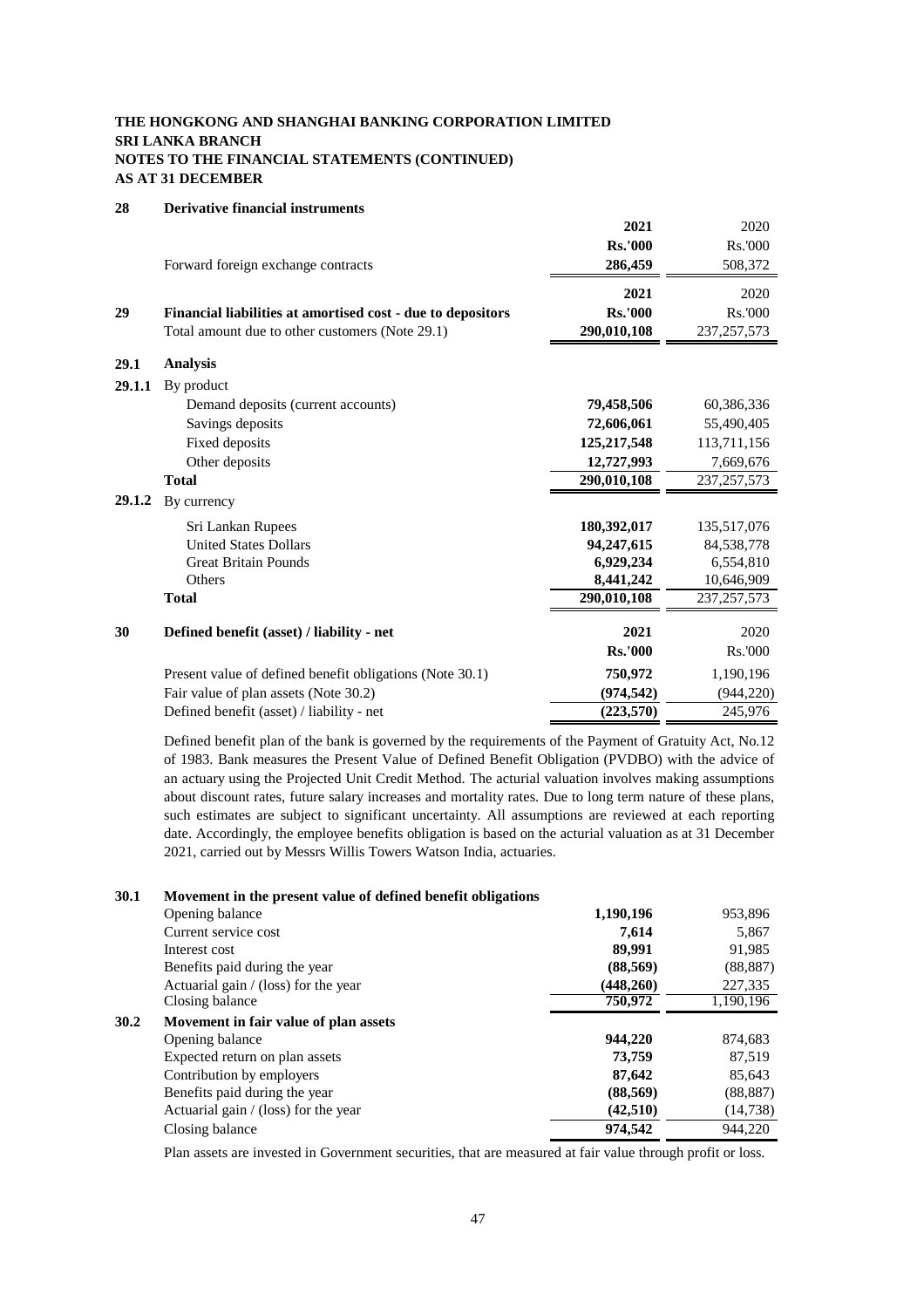## **AS AT 31 DECEMBER**

## **30 Defined benefit liability - net (contd)**

## **30.3 Sensitivity analysis of the defined benefit obligation**

|    |                                                                       | 2021           | 2020       |
|----|-----------------------------------------------------------------------|----------------|------------|
|    |                                                                       | <b>Rs.'000</b> | Rs.'000    |
|    | a. Discount rate                                                      |                |            |
|    | Discount rate                                                         | 11.70%         | 7.80%      |
|    | 1. Effect due to the increase in the discount rate by 1.00% (Rs '000) | (54, 764)      | (112, 811) |
|    | 2. Effect due to the decrease in the discount rate by 1.00% (Rs '000) | 65,321         | 153,136    |
|    | b. Increase in salary escalation rate and post retirement pension     |                |            |
|    | Salary escalation rate                                                |                |            |
|    | - Union members                                                       | 5%             | 3%         |
|    | - Non-union members                                                   | 5%             | 3%         |
|    | Post retirement pension                                               | 1.8%           | 3.5%       |
|    | 1. Effect on DBO due to an increase in the salary escalation and post |                |            |
|    | retirement pension rate by 1% p.a. (Rs '000)                          | 58,592         | 128,169    |
|    | 2. Effect on DBO due to a decrease in the salary escalation and post  |                |            |
|    | retirement pension rate by 1% p.a. (Rs '000)                          | (51, 485)      | 10,904     |
|    | Weighted average duration of defined benefit obligation               | 8.4 years      | 12.5 years |
| 31 | <b>Other liabilities</b>                                              | 2021           | 2020       |
|    |                                                                       | <b>Rs.'000</b> | Rs.'000    |
|    | Sundry creditors                                                      | 4,979,508      | 760,469    |
|    | Interest payable                                                      | 5,802,338      | 7,788,999  |
|    | Acceptances and endorsements                                          | 18,196,453     | 14,591,857 |
|    | Impairment in respect of off-balance sheet credit exposures           | 43,752         | 93,946     |
|    | Lease liabilities                                                     | 593,296        | 523,633    |
|    | Other payables                                                        | 4,250,476      | 4,147,018  |
|    |                                                                       | 33,865,823     | 27,905,922 |

Other payable mainly consist of accruals, deferred income and other suspense accounts.

|                               | 2021                    | 2020      |
|-------------------------------|-------------------------|-----------|
|                               | <b>Rs.'000</b>          | Rs.'000   |
| <b>Assigned Capital</b>       | 3,152,358               | 3,152,358 |
|                               | 3,152,358               | 3,152,358 |
| <b>Statutory reserve fund</b> | 2021                    | 2020      |
|                               | <b>Rs.'000</b>          | Rs.'000   |
|                               | <b>Assigned capital</b> |           |

Opening balance **2,649,711** 2,598,158 Transferred during the year **132,933** 51,553 Closing balance **2,782,644** 2,649,711

The statutory reserve fund is maintained as required by the section 20 (1) of the Banking Act No. 30 of 1988. The Bank appropriated 2% of the profit after tax to attain the minimum requirement under section 20(1) and the balance in the statutory reserve fund will be used only for the purposes specified in the section 20(2) of the Banking Act No 30 of 1988.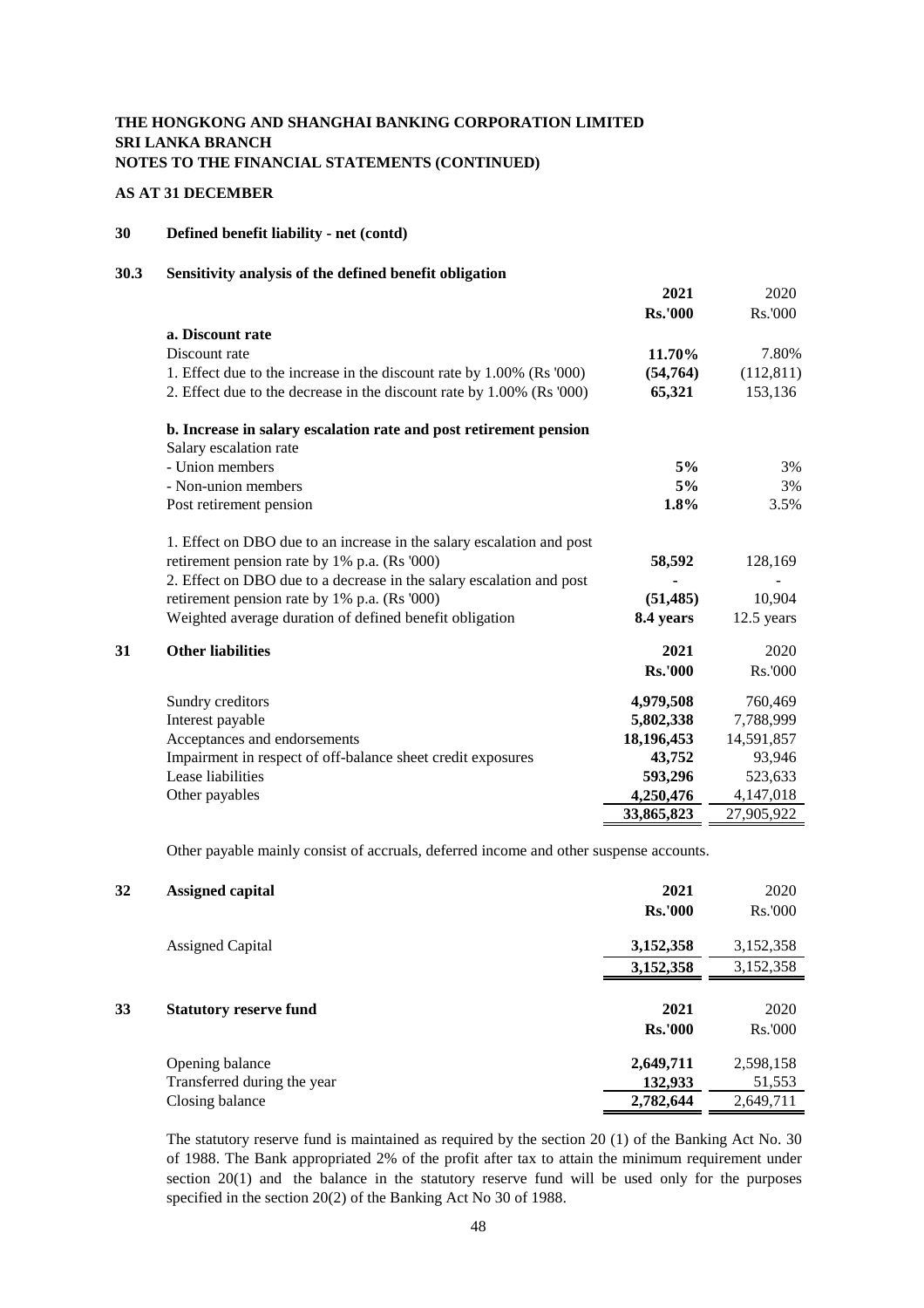#### **AS AT 31 DECEMBER**

#### **34 Other reserves 2021** 2020

|      |                                                                   | <b>Rs.'000</b> | Rs.'000    |
|------|-------------------------------------------------------------------|----------------|------------|
|      | Exchange equalisation reserve (Note 34.1)                         | 12,970,357     | 10,776,120 |
|      | Fair value through other comprehensive income reserve (Note 34.2) | (1,387,539)    | 764,962    |
|      | Revaluation reserve (Note 34.3)                                   | 2,944,701      | 2,602,870  |
|      | IFA reserve (Note 34.4)                                           | 602,967        | 2,970,075  |
|      | Share based payment reserve (Note 34.5)                           | 193,382        | 175,791    |
|      |                                                                   | 15,323,868     | 17,289,818 |
| 34.1 | <b>Exchange equalisation reserve</b>                              | 2021           | 2020       |
|      |                                                                   | <b>Rs.'000</b> | Rs.'000    |
|      | Opening balance                                                   | 10,776,120     | 9,362,367  |
|      | Fluctuation of foreign exchange reserves                          | 2,194,237      | 1,413,753  |
|      | Closing balance                                                   | 12,970,357     | 10,776,120 |

Exchange equalisation of reserve is used to record the exchange rates fluctuations of the reserves as at the reporting date.

| 34.2 | Fair value through other comprehensive income reserve | 2021           | 2020      |
|------|-------------------------------------------------------|----------------|-----------|
|      |                                                       | <b>Rs.'000</b> | Rs.'000   |
|      | Opening balance                                       | 764.962        | 807.371   |
|      | Net movement in revaluation and impairment            | (2.152.501)    | (42, 409) |
|      | Closing balance                                       | (1,387,539)    | 764.962   |

The Branch has elected to recognise changes in the fair value of certain debt investments in OCI. These changes are accumulated within the FVOCI reserve within equity.

## **34.3 Revaluation reserve 2021** 2020

|                                              | <b>Rs.'000</b> | Rs.'000   |
|----------------------------------------------|----------------|-----------|
| Opening balance                              | 2.602.870      | 2,462,088 |
| Revaluation surplus / (deficit) for the year | 341,831        | 140.782   |
| Closing balance                              | 2.944.701      | 2,602,870 |

Revaluation reserve is used to record increments and decrements on the revaluation of non-current assets. In the event of a sale of an asset, any balance in the reserve in relation to the asset is transferred to retained earnings.

#### **34.4 IFA reserve 2021** 2020

|                             | <b>Rs.'000</b> | Rs.'000   |
|-----------------------------|----------------|-----------|
| Opening balance             | 2,970,075      | 2,970,075 |
| Transferred during the year | (2,367,108)    |           |
| Closing balance             | 602.967        | 2.970.075 |

According to the guidelines issued by the Central Bank of Sri Lanka, Banks were required to transfer 8% of the profit calculated for the payment of Value Added Tax (VAT) on financial services and 5% profit before tax calculated for payment of income tax to Investment Fund Account. Operations of IFA ceased with effect from 1 October 2014 and the above indicates the balance accrued up to that date. Movement for the financial year came as a result of maturities of several bonds in the portfolio. These bonds are expected to mature in 2022.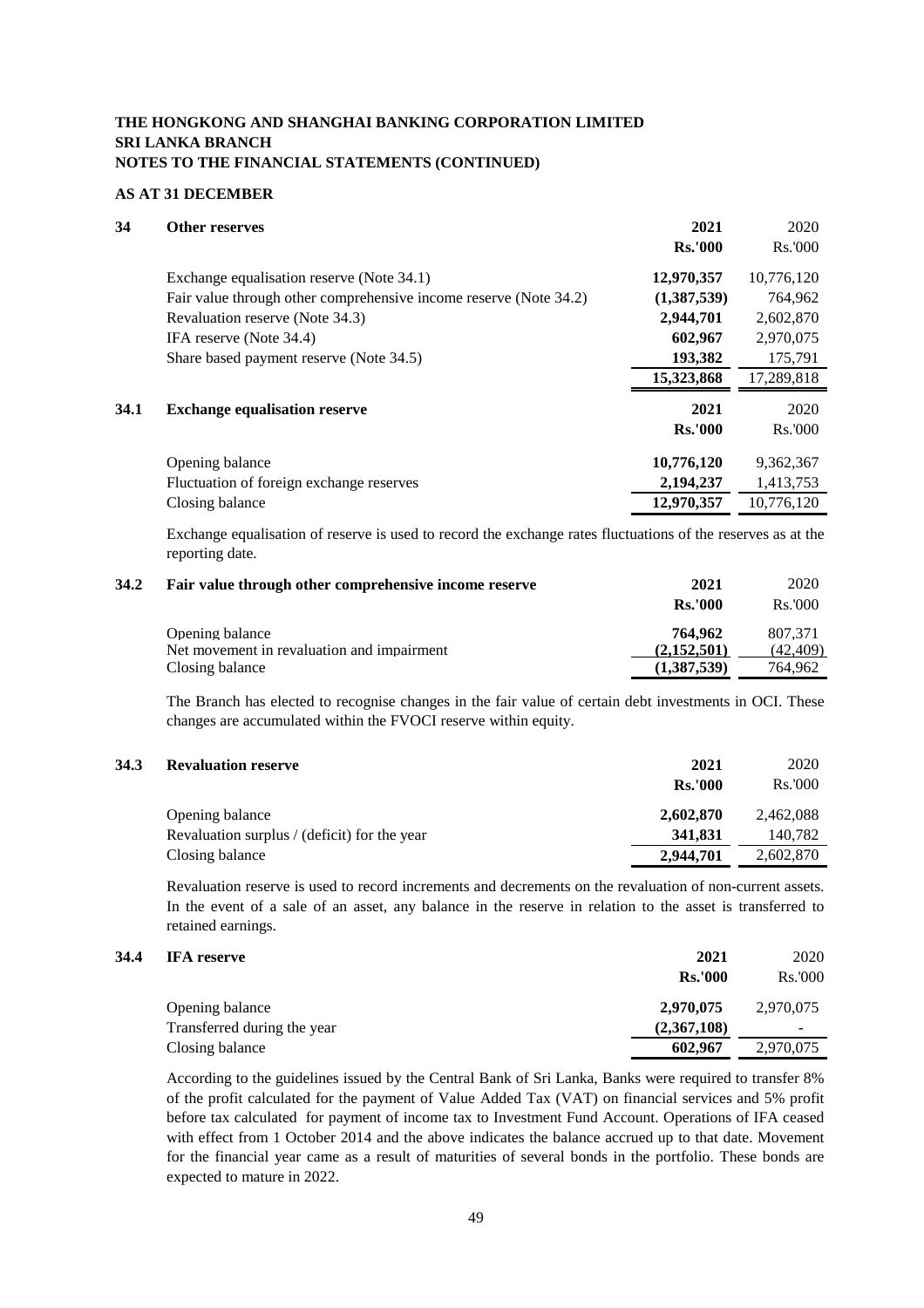## **AS AT 31 DECEMBER**

## **34 Other reserves (contd)**

| 34.5<br>Share based payment reserve | 2021           | 2020    |
|-------------------------------------|----------------|---------|
|                                     | <b>Rs.'000</b> | Rs.'000 |
| Opening balance                     | 175,791        | 168,501 |
| Transferred during the year         | 17.591         | 7,290   |
| Closing balance                     | 193,382        | 175.791 |

## **34.6 HSBC Restricted Shares based payments and share option plan**

HSBC Sri Lanka has a share option plan referred to as "HSBC Restricted Shares". Under this share option plan, HSBC Group defers part of the annual discretionary variable pay of a few senior managers into shares according to a vesting schedule. The shares are granted to the employees within a span of three years' vesting period. The cost of the shares are initially borne by the HSBC Group Head Office in UK and subsequently recharged to the local office (i.e. in the case of Sri Lankan employees, HSBC UK recharges the cost from HSBC Sri Lanka). In addition, HSBC Sri Lanka had a share based payment scheme available for its employees, which provided share options to the employees. Even though this scheme has ceased, the related liability towards the group has been accounted in books as a part of equity.

| 34.6.1 | Restricted share awards - No of shares              | 2021           | 2020      |
|--------|-----------------------------------------------------|----------------|-----------|
|        | Outstanding at the beginning                        | 17,701         | 19,601    |
|        | Awards during the year                              | 18,827         | 8,468     |
|        | Vested during the year                              | (18, 399)      | (10, 368) |
|        | Outstanding at the end                              | 18,129         | 17,701    |
|        | 34.6.2 Share-based payments income statement charge | <b>Rs.'000</b> | Rs.'000   |
|        | Restricted and performance share awards             | 29,325         | 42,759    |
|        |                                                     | 29,325         | 42.759    |

#### **35 Events occurring after the reporting date**

#### 1. Surcharge Tax

Government Budget proposals proposed a one-off "Surcharge Tax '' at the rate of 25% on individuals and companies who have earned a taxable income over LKR 2 billion for the year of assessment 2020/21. Provision for the Surcharge Tax was not made in the financial statements for the year ended 31 December 2021 since the proposed tax legislation had not been substantially enacted as at the reporting date. An additional tax expense of LKR 1.5 Bn would arise when the aforementioned tax is enacted since the taxable income for the year of assessment 2020/21 was LKR 6.1 Bn.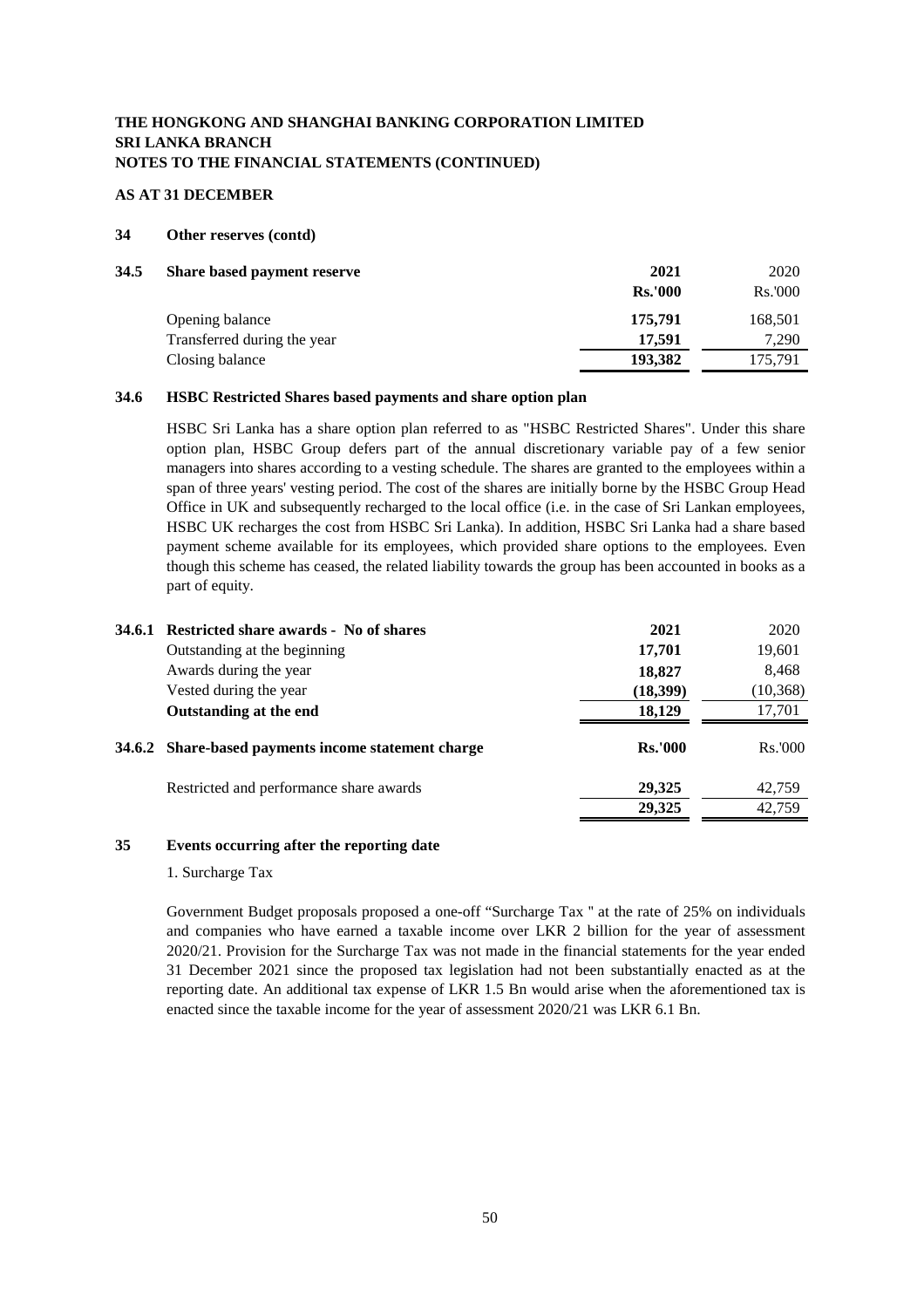#### **AS AT 31 DECEMBER**

#### **35 Events occurring after the reporting date (contd)**

## 2. IBOR Transition

During 2021, our interbank offered rate ('Ibor') transition programme – which is tasked with the development of new near risk-free rate ('RFR') products and the transition of legacy Ibor products – continued to facilitate engagement with our clients, and finalise IT and operational changes necessary to enable an orderly transition from Ibors to RFRs, or alternative benchmarks, such as policy interest rates. Following the announcement by ICE Benchmark Administration Limited in March 2021 that the publication of the US dollar London interbank offer rate ('Libor') would be extended to 30 June 2023, the Group's transition programme focused mainly on client engagement for sterling, Swiss franc, euro and Japanese yen Libor interest rates, as well as Euro Overnight Index Average ('Eonia'). These interest rate benchmarks were all demised from the end of 2021 although six sterling and Japanese yen settings are currently being published under an amended methodology, commonly known as 'synthetic' Libor.

The programme continues to support customers with transitioning remaining contracts linked to these rates, as well as customers whose contracts are utilising 'synthetic' sterling or Japanese yen Libor rates. In 2022, the programme will focus on the transition of these remaining contracts in addition to the wider portfolio of US dollar Libor legacy contracts. At 31 December 2021, our exposure to contracts referencing rates that were demised from the end of 2021 included: contracts that have been transitioned but are yet to reach the next subsequent relevant interest payment date; contracts where the Ibor rate exposure only arises at a future date; legacy Ibor contracts that included robust industry fallback provisions that were invoked after 31 December 2021; and a small proportion of so-called 'tough legacy' contracts which will either use a 'synthetic' Libor or a contractual fallback rate. For any 'tough legacy' contracts we continue to work with our clients and investors with the aim of transitioning them to appropriate products and interest rates at the earliest opportunity. In the meantime, these contracts will be valued using the appropriate interest rate methodology.

## **36 Comparative figures**

The comparative figures and phrases have been re-arranged wherever necessary to conform to the current year's presentation.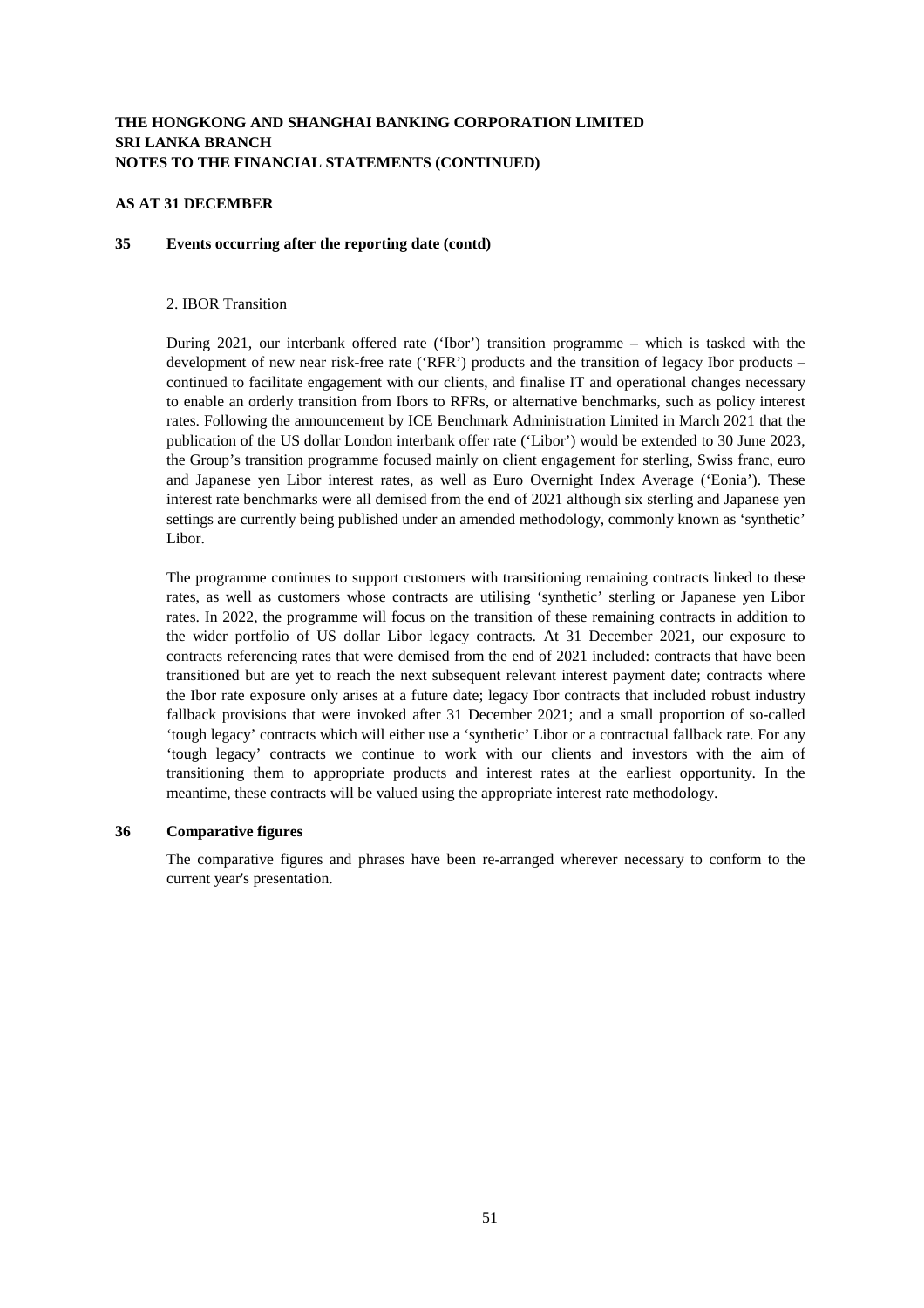## **AS AT 31 DECEMBER**

#### **37 Commitments and contingencies**

**37.1** In the normal course of business, the Branch makes various commitments and incurs certain contingent liabilities with legal recourse to its customers. No material losses are anticipated as a result of these transactions.

|      |                                              | 2021           | 2020        |
|------|----------------------------------------------|----------------|-------------|
|      |                                              | <b>Rs.'000</b> | Rs.'000     |
|      | <b>Commitments</b>                           |                |             |
|      | Undrawn loan commitments                     | 189,902,071    | 186,644,334 |
|      | Foreign Exchange Contracts                   | 29,804,006     | 210,434,171 |
|      | Other contra accounts                        | 33,911,553     | 18,738,792  |
|      | <b>Total</b>                                 | 253,617,630    | 415,817,297 |
|      | <b>Contingencies</b>                         |                |             |
|      | Performance bonds                            | 26,528,825     | 18,904,919  |
|      | Letters of credit                            | 26,278,907     | 13,745,574  |
|      | Guarantees                                   | 84,808,436     | 82,366,177  |
|      | <b>Total</b>                                 | 137,616,168    | 115,016,670 |
|      | Total commitments and contingencies          | 391,233,798    | 530,833,967 |
| 37.2 | Movements in Impairment during the Year      | 2021           | 2020        |
|      |                                              | <b>Rs.'000</b> | Rs.'000     |
|      | Opening balance                              | 93,946         | 63,524      |
|      | Charge/ (Write back) to income statement     | (89, 027)      | 58,364      |
|      | Exchange rate variance and other adjustments | 38,830         | (27, 942)   |
|      | Closing balance                              | 43,749         | 93,946      |
|      |                                              |                |             |

\* Foreign exchange contracts include sales and purchases elements of booked transactions.

## **37.3 Pending litigations against the Branch as at 31 December 2021**

- 1 Court action has been taken under case no.HC/CIVIL/338/12 where case filed by the plaintiff against other three defendants for alleged malicious prosecution. The bank has been enlisted as the 4th defendant for giving evidence on certain transactions of the plaintiff.
- 2 Three Labour Tribunal actions have been taken under case numbers LT 01/32/2016, LT 01/AD/51/2016 and LT 24/478/2016 by former staff members for alleged unfair termination.
- 3 Case no. 254/2014/DSP filed in District Court of Colombo where the plaintiff Cargills PLC alleges that the recent installation of air condition cooling towers by the Branch in the space between two buildings has caused them inconveniences and nuisance.
- 4 Court action has been initiated by H Abeywickrema; a customer in proceedings case no:DMR 1384/2016; suing the Bank for professional negligence and breach of duty of care as a result of the incorrect overseas travel details been updated and for subsequent collection related activities.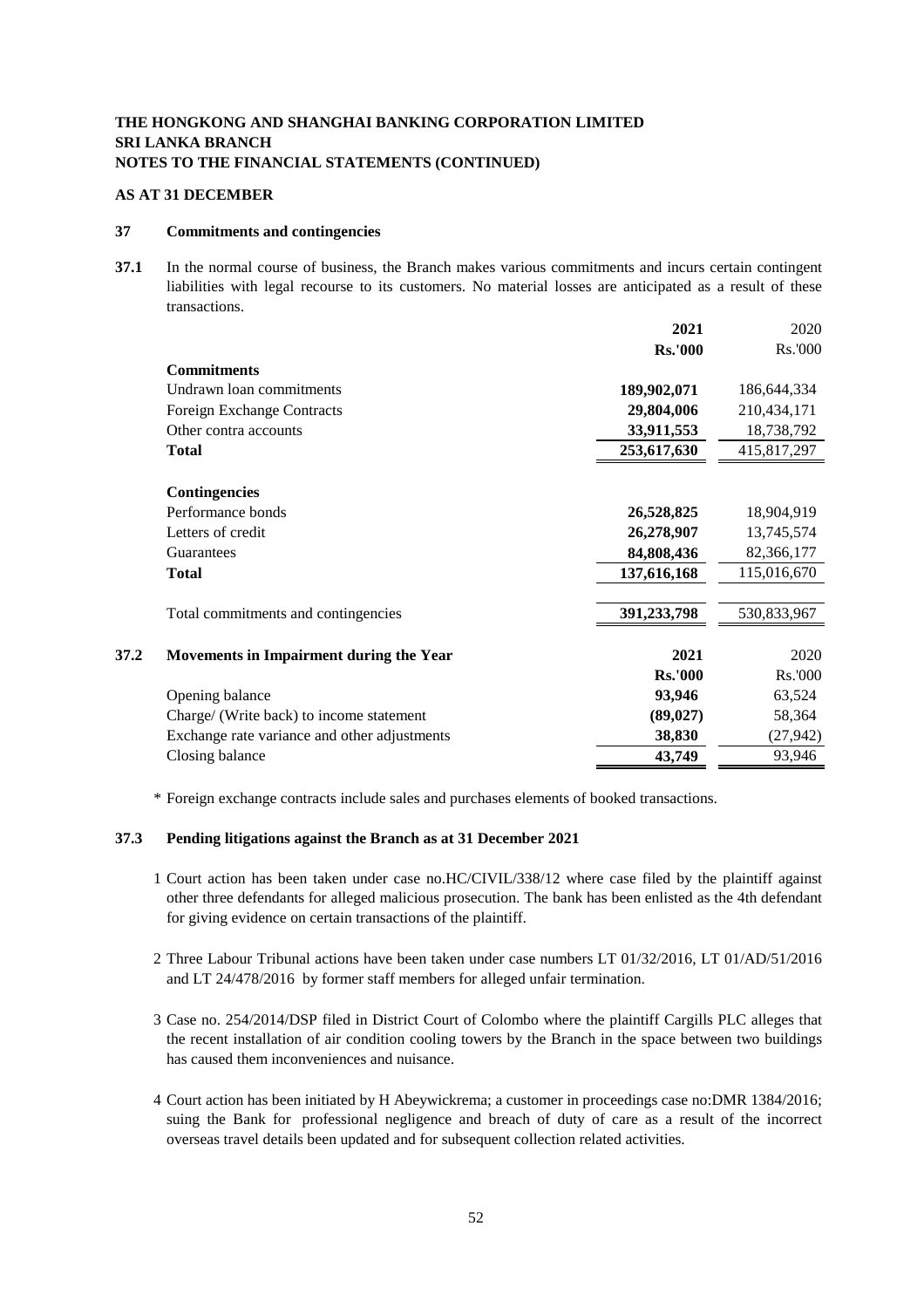## **AS AT 31 DECEMBER**

## **37 Commitments and contingencies (contd)**

## **37.3 Pending litigations against the Branch as at 31 December 2021 (contd)**

- 5 Case no. 01766/ 2020/ DMR The case has been filed by Jetwing Pvt Ltd (Customer Palintiff). The Customer who has had a relationship with HSBC since 1995 is disputing the validity of certain FX Spot Transactions transacted on the Evolve Platform.
- 6 Law suit instituted by a former staff (Plaintiff) case no: 2369/2016/MR , demanding for compensation for causing him the pain of mind further to his termination from the services of the Bank.
- 7 Case No: DMR 00285/17, has been instituted by M S A Shipping (Pvt) Ltd (The Plaintiff) has filed the action against Mr Asela Tennnakoon - the First Defendant, who has credited 12 cheques, drawn by OPPO Lanka (Pvt) Ltd in favour of "MSA Shipping (Pvt) Ltd or Bearer", into his personal account with HSBC and also joined HSBC as the Second Defendant on grounds of negligence and breach of duty of care.
- 8 High Court Appeal Case No : HCALT 23/2018 Former staff member instituted legal action for alleged unfair termination at the Labour Tribunal (LT) .The Order of the LT was delivered on 28 February 2018 and the LT upheld the position of the Bank accordingly the Applicants case was dismissed. The Applicant has now appealed to the High court to squash the Order given by the LT President.
- 9 Case no case no -SC SPL LA 225/2020 (appeal of CA WRIT 284/2017) & 226/2020 These are appeals to the Supreme Court by ex CMB staff (Petitioner) against the order of the Court of Appeal in favour of HSBC. Writ was granted in favour of HSBC by the Court of Appeal in CA WRIT 284/2017 and 74/2018 on 17 September 2020. Case No -SC SPL LA 239/2020 (appeal of CA WRIT 284/2017 Attorney General V HSBC) The State has filed an application,under case No: SC/SPL/LA 239/20, with the Supreme Court for Leave to appeal against the recent Judgment of the Court of Appeal delivered for writ matter 284/2017 on 17 September 2020 .
- 10 Case No: 36/2020/SPL HSBC has been named as the 3rd Defendant for a trust related litigation and HSBC has no connection whatsoever to the case. HSBC has been made a party on the alleged claim that money has been routed through the HSBC Accounts which is also incorrect since HSBC has no accounts in the name of the Plaintiff or the 1st and 2nd Defendants (none of these parties are customers of HSBC). It appears form the documentation that this matter is a family dispute between the Plaintiff and the 1st and 2nd Defendants. Plaintiff has instituted action against her husband and step daughter (the 1st and 2nd Defendants).
- 11 Civil High Court of the Western Province/ Commercial High Court of Colombo case no- 734/18/MR Prince Shirley Rodrigo Sathianathen (Plaintiff) as instituted litigation against HSBC claiming that HSBC Sri Lanka has wrongfully disbursed the estate of the late Mr. Philip Rodrigo Sathianathen (the deceased customer) to the survivor of the joint accounts held with the deceased customer.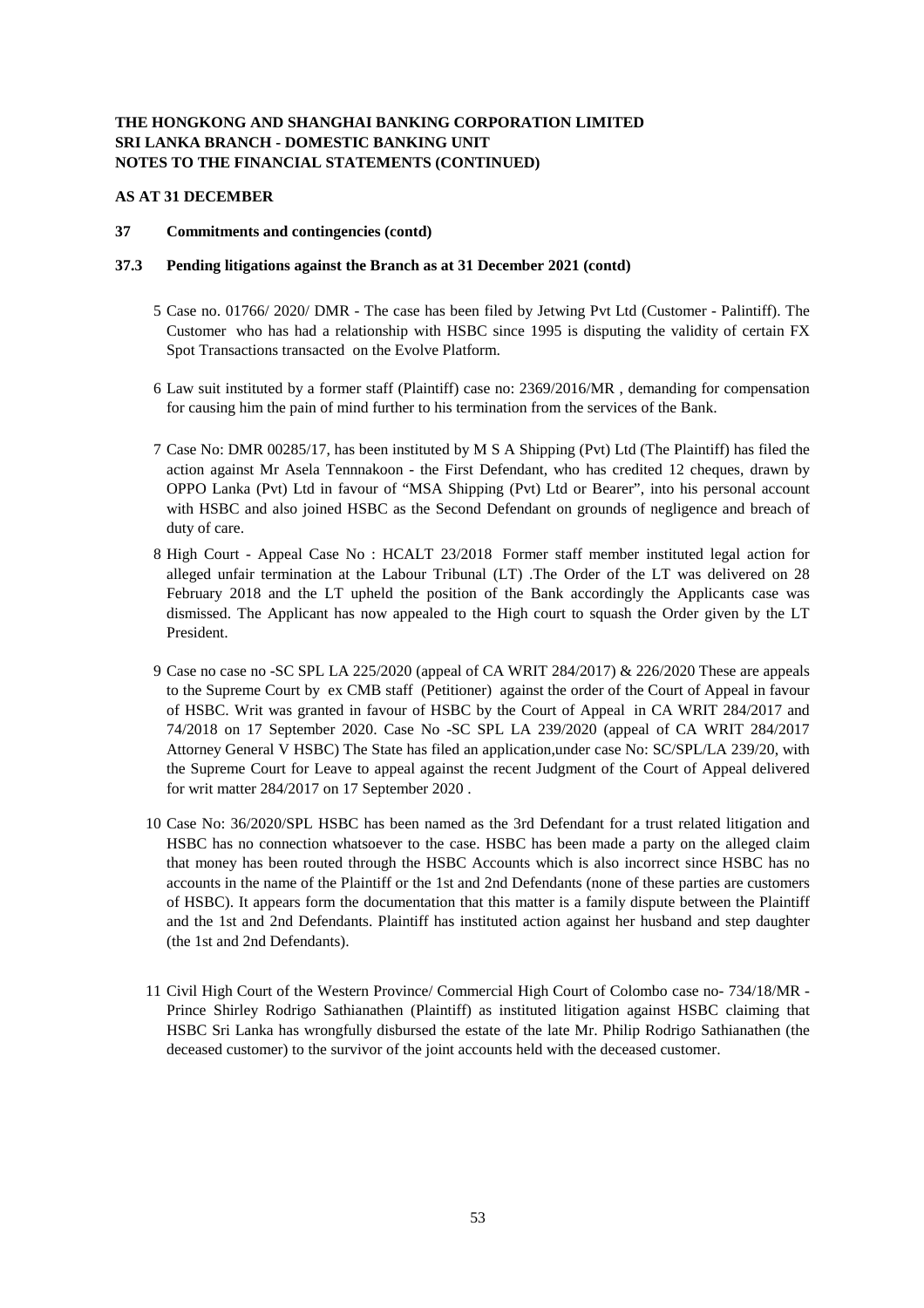## **AS AT 31 DECEMBER**

## **37 Commitments and contingencies (contd)**

#### **37.3 Pending litigations against the Branch as at 31 December 2021 (contd)**

12 The Plaintiff - Southern Sun Teas (Pvt) Ltd, previously filed action in the Commercial High Court of Colombo against HSBC, under the case no, HC/Civil. 422/2016, for HSBC not honouring the Guarantee No 070096, date 23 Jan 2007, which HSBC had issued in favour of the Plaintiff ,pursuant to an Admiralty matter.

HSBC contended that the demand by the Plaintiff for the said guarantee was not a complying demand as per the conditions of the said guarantee and also took the position that, lacks of jurisdiction to hear the case.

Considering the arguments of HSBC , the Commercial High Court dismissed the action upholding the position that it does not have jurisdiction over the matter.

Pursuant to that, Plaintiff entered into a settlement with the defendants it Action in Rem (12/2006) , in which case Southern Sun Teas received a sum of USD 100,000/- from the defendant as a term of settlement.

- 13 District Court -Case no DMR 5207/2019, Mohamed Bahaudeen Mohamed Faizal (Plaintiff) v HSBC, Court action has been initiated by the Plaintiff and suing the Bank for the loss and damage suffered by him as a result of the malicious and deliberate conduct of the Bank in blocking his credit cards and for subsequent reporting to Credit Information Bureau of Sri Lanka (CRIB) the Plaintiff as a defaulter. The Plaintiff claims from the Bank as damages a sum of LKR 100,000,000. (approximately USD 555,555.56 ( 1 USD at 180/- LKR) together with legal interest thereon.
- 14 Provincial High Court of Civil Appellate ,Case No- WP/ HCCA/COL. 46/2018 (District Court case DLM/134/2015) -The Plaintiff has erroneously named HSBC - CBH as the second defendant in the case, instead of HDPL (The GSC in Sri Lanka). As HSBC and HDPL are two different and distinct legal entities , the Plaintiff cannot maintain the case against HSBC , whereas it should have been filed against HDPL.The Hon. District Court Judge delivered Order in 2018 dismissing the Plaintiff's action and terminated the proceedings.However the Plaintiff has made an appeal against the said judgment.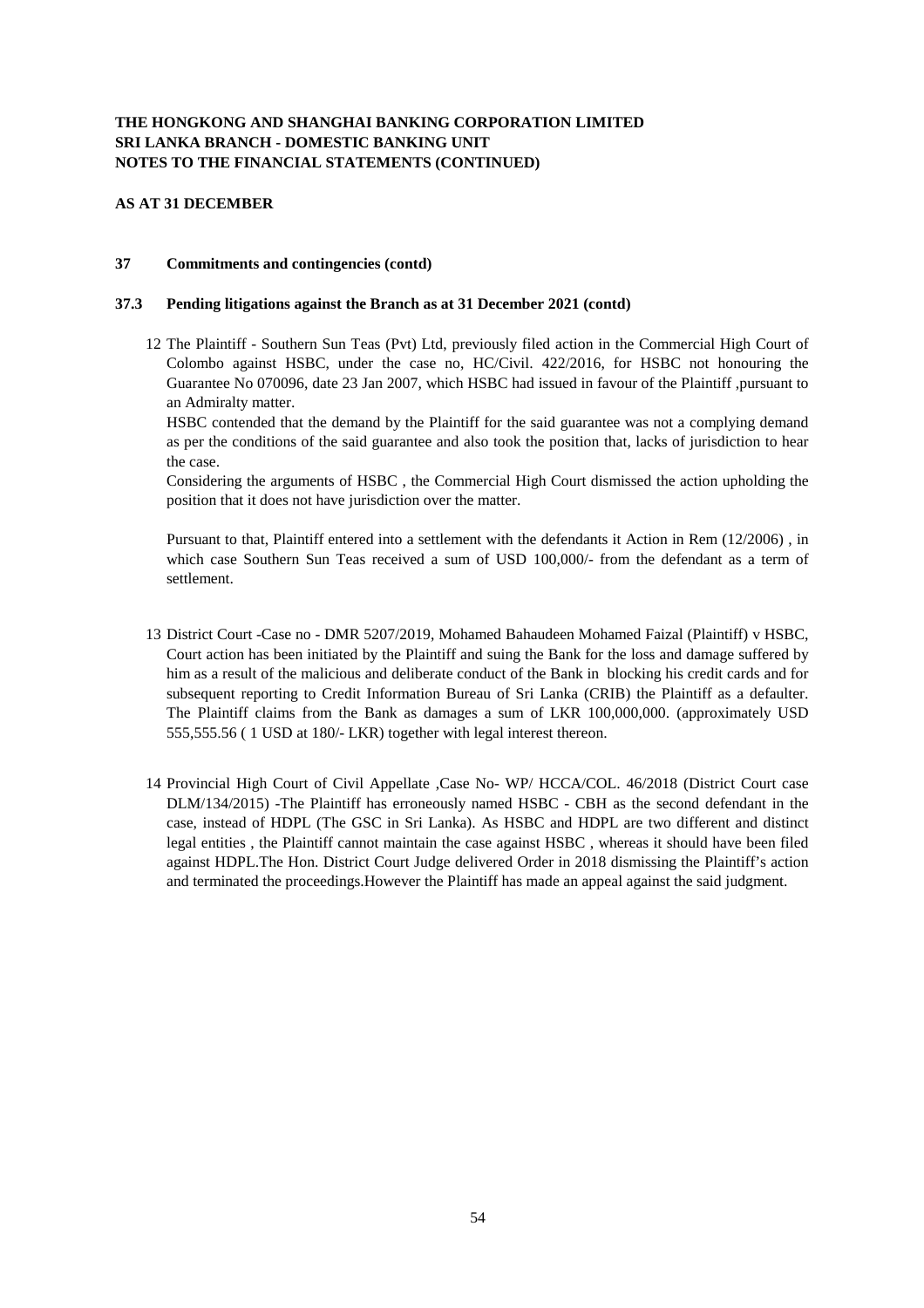## **FOR THE YEAR ENDED 31 DECEMBER**

## **38 Related party disclosures**

The Branch carries out transactions in the ordinary course of its business with parties who are defined as related parties in Sri Lanka Accounting Standard (LKAS 24) "Related Party Disclosures", the details of which are reported below.

## **38.1 Transactions with related parties**

| (a) Interest paid to other HSBC branches and group companies | 2021           | 2020           |
|--------------------------------------------------------------|----------------|----------------|
|                                                              | <b>Rs.'000</b> | Rs.'000        |
| <b>Other HSBC Branches</b>                                   |                |                |
| <b>HSBC</b> Hongkong                                         | 412,791        | 2,262,402      |
|                                                              | 412,791        | 2,262,402      |
| <b>Group companies</b>                                       |                |                |
| <b>HSBC</b> London                                           |                | 6              |
| <b>HSBC</b> Canada                                           | 1              | 5              |
| <b>HSBC</b> Data Processing Ltd                              | 138,466        | 68,366         |
| <b>HSBC</b> Australia                                        | 17             |                |
|                                                              | 138,483        | 68,377         |
| (b) Interest received from other HSBC branches and broup     | 2021           | 2020           |
| companies                                                    | <b>Rs.'000</b> | Rs.'000        |
| <b>Other HSBC branches</b>                                   |                |                |
| <b>HSBC</b> Hongkong                                         | 14,342         | 165,111        |
|                                                              | 14,342         | 165,111        |
| Commission paid to other HSBC branches and group<br>(c)      | 2021           | 2020           |
| companies                                                    | <b>Rs.'000</b> | Rs.'000        |
| <b>Other HSBC Branches</b>                                   |                |                |
| <b>HSBC</b> Hongkong                                         | 351            | 9,628          |
| <b>HSBC</b> Japan                                            | 430            | 304            |
| <b>HSBC New Zealand</b>                                      | 384            | 10             |
| <b>HSBC</b> Singapore                                        | 281            | 249            |
| <b>HSBC</b> Thailand                                         | 1,397          | 912            |
|                                                              | 2,843          | 11,103         |
| <b>Group companies</b>                                       |                |                |
| <b>HSBC</b> London                                           | 19             | 88             |
| <b>HSBC</b> Canada                                           | 2,107          | 599            |
| <b>HSBC USA</b>                                              | 3,506          | 40,167         |
| <b>HSBC</b> China                                            | 76             | 41             |
| <b>HSBC</b> Australia                                        | 2,297          | 1,514          |
| <b>HSBC</b> Middle East                                      | 138            | $\overline{a}$ |
| <b>HSBC</b> France                                           | 214            | 3,542          |
|                                                              | 8,358          | 45,951         |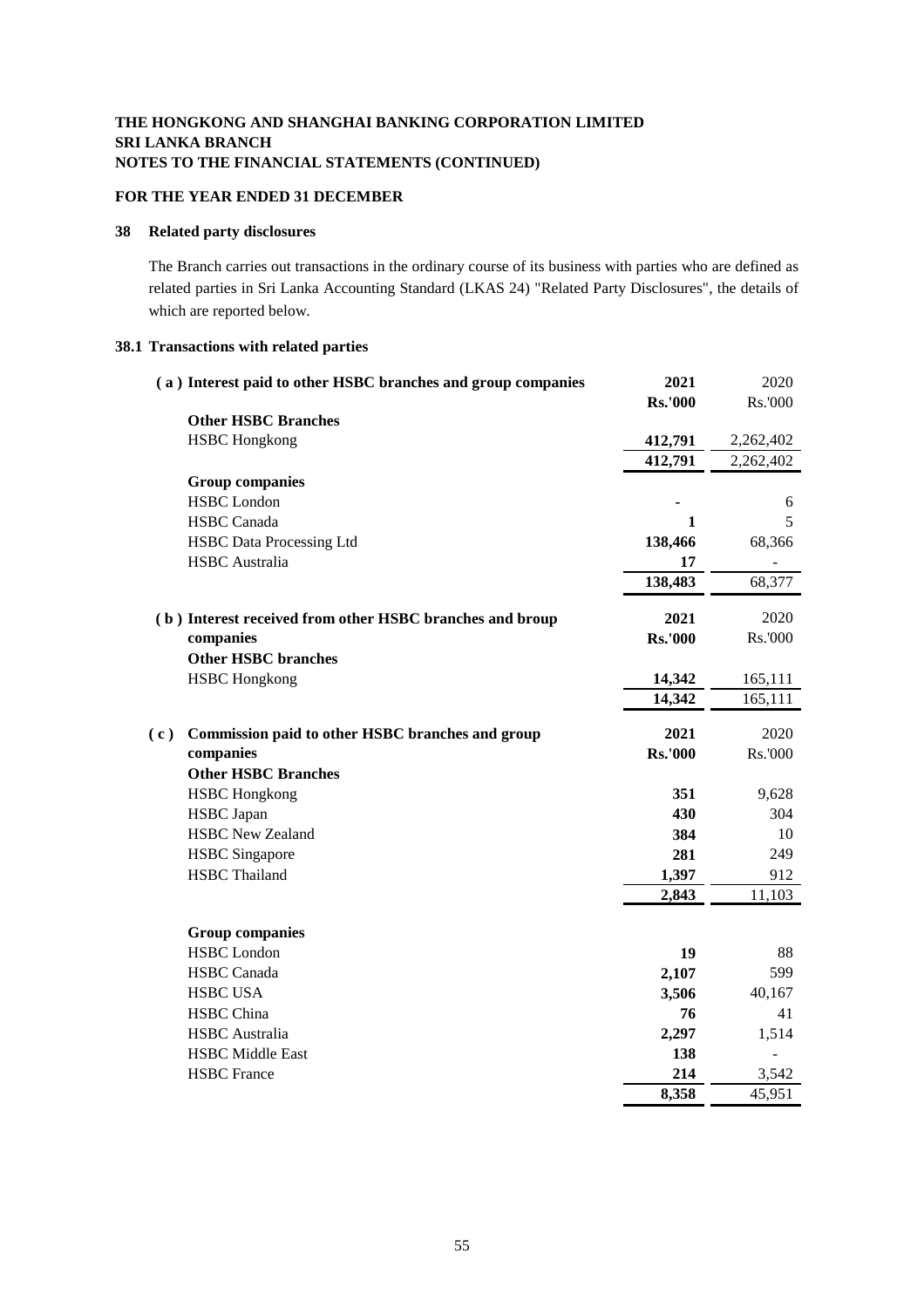## **FOR THE YEAR ENDED 31 DECEMBER**

## **38 Related Party Disclosures (contd)**

## **38.1 Transactions with related parties (contd)**

| (d) | <b>Commission received from other HSBC branches</b> | 2021           | 2020    |
|-----|-----------------------------------------------------|----------------|---------|
|     | and group companies                                 |                |         |
|     |                                                     | <b>Rs.'000</b> | Rs.'000 |
|     | <b>Other HSBC branches</b>                          |                |         |
|     | <b>HSBC</b> Hongkong                                | 33,234         | 11,923  |
|     | <b>HSBC</b> Japan                                   | 7,729          | 8,887   |
|     | <b>HSBC</b> Singapore                               | 8,618          | 5,796   |
|     | <b>HSBC</b> India                                   | 7,217          | 8,308   |
|     | <b>HSBC</b> Vietnam                                 | 154            | 94      |
|     | <b>HSBC</b> Bangladesh                              | 174            | 1       |
|     | <b>HSBC</b> Maldives                                |                | 40      |
|     |                                                     | 57,126         | 35,049  |
|     |                                                     |                |         |
|     | <b>Group companies</b>                              |                |         |
|     | <b>HSBC</b> London                                  | 4,561          | 5,756   |
|     | <b>HSBC Bank PLC</b>                                | 272            |         |
|     | <b>HSBC</b> Canada                                  | 77             | 21      |
|     | <b>HSBC</b> France                                  | 3,375          | 1,926   |
|     | <b>HSBC</b> China                                   | 22,671         | 27,572  |
|     | <b>HSBC</b> Australia                               | 83             | 135     |
|     | <b>HSBC</b> Zurich                                  | 1,536          | 1,435   |
|     | <b>HSBC USA</b>                                     | 2,996          | 3,829   |
|     | <b>HSBC</b> Data processing Ltd                     | 970            | 690     |
|     | <b>HSBC Trinkaus and Burkhardt</b>                  | 140            | 89      |
|     | <b>HSBC United Arab Emirates</b>                    | 1,231          | 1,403   |
|     | HSBC Bank Malaysia Berhad                           | 6,370          | 1,949   |
|     | <b>HSBC</b> Germany                                 | 112            | 122     |
|     | <b>HSBC</b> Netherlands                             | 30             | 20      |
|     |                                                     | 44,425         | 44,947  |

#### **( e ) Other operating income - Other HSBC branches and group companies**

#### **Other HSBC branches**

| <b>HSBC</b> Maldives                 | 35,390 | 37,117 |
|--------------------------------------|--------|--------|
|                                      | 35,390 | 37,117 |
| <b>Group companies</b>               |        |        |
| <b>HSBC USA</b>                      | ۰      | 8,712  |
| HSBC Data processing Ltd - Sri Lanka | 4.309  | 2,982  |
|                                      | 4,309  | 11.694 |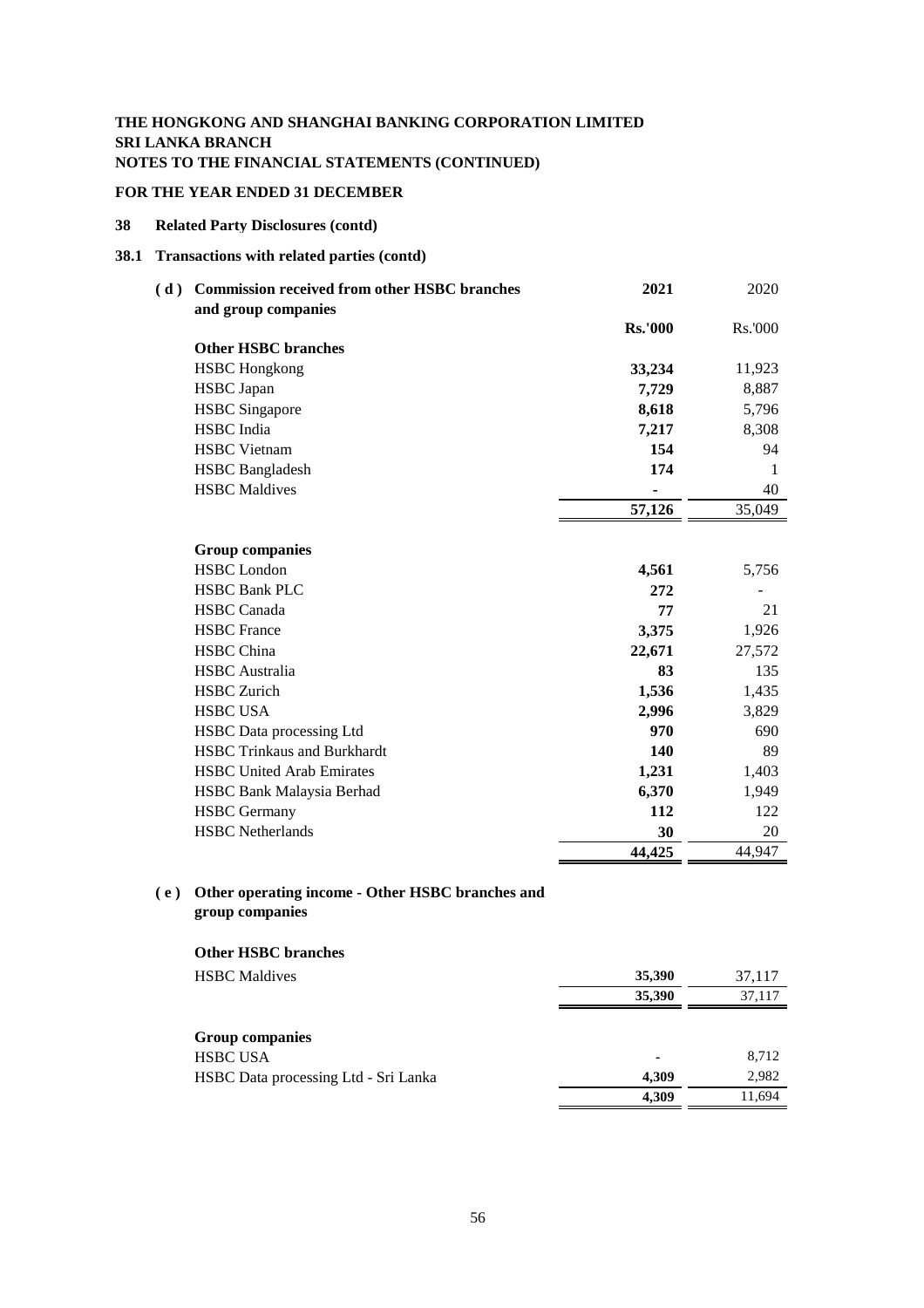## **FOR THE YEAR ENDED 31 DECEMBER**

## **38 Related Party Disclosures (contd)**

## **38.1 Transactions with related parties (contd)**

| (f) Receivable from other HSBC branches and group<br>companies | 2021           | 2020           |
|----------------------------------------------------------------|----------------|----------------|
|                                                                | <b>Rs.'000</b> | <b>Rs.'000</b> |
| <b>Other HSBC branches</b>                                     |                |                |
| <b>HSBC</b> Hongkong                                           | 23,595,301     | 12,747,721     |
| <b>HSBC New Zealand</b>                                        | 46,429         | 40,775         |
| <b>HSBC</b> Japan                                              | 94,924         | 72,894         |
| <b>HSBC</b> Singapore                                          | 75,478         | 87,552         |
| <b>HSBC</b> India                                              | 2,738,521      | 1,576,813      |
| <b>HSBC</b> Thailand                                           | 145            | 229            |
| <b>HSBC</b> Maldives                                           | 35,926         | 38,808         |
|                                                                | 26,586,723     | 14,564,792     |
| <b>Group companies</b>                                         |                |                |
| <b>HSBC</b> London                                             | 352,343        | 118,545        |
| HSBC China                                                     | 32,456         | 14,477         |
| <b>HSBC</b> Canada                                             | 64,912         | 406,282        |
| <b>HSBC USA</b>                                                | 6,924,609      | 4,175,382      |
| <b>HSBC</b> Data processing Ltd                                |                | 18,228         |
| <b>HSBC</b> France                                             | 211,057        | 50,840         |
| <b>HSBC United Arab Emirates</b>                               | 1,108          | 6,177          |
| <b>HSBC</b> Australia                                          | 65,975         | 72,504         |
|                                                                | 7,652,461      | 4,862,435      |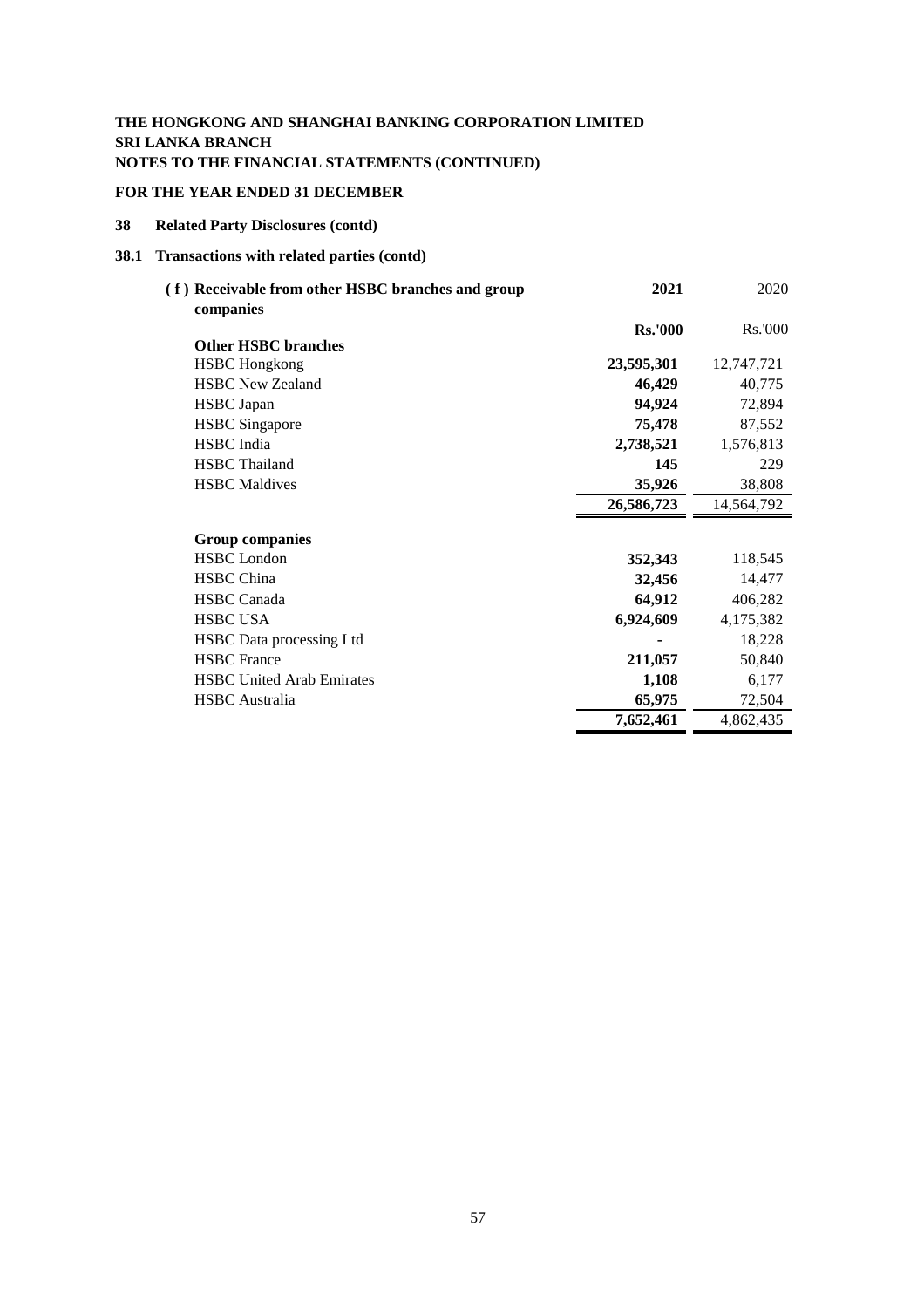## **FOR THE YEAR ENDED 31 DECEMBER**

## **38 Related party disclosure (contd)**

## **38.1 Transactions with related parties (contd)**

| (g) Payable to other HSBC branches and group companies | 2021           | 2020       |
|--------------------------------------------------------|----------------|------------|
|                                                        | <b>Rs.'000</b> | Rs.'000    |
| <b>Other HSBC branches</b>                             |                |            |
| <b>HSBC</b> Hongkong                                   | 40,637,869     | 77,636,584 |
| <b>HSBC</b> Japan                                      | 4,134          | 7,309      |
| <b>HSBC</b> Singapore                                  | 27,811         | 11,583     |
| <b>HSBC</b> India                                      | 25,312         | 25,725     |
| <b>HSBC</b> Bangladesh                                 | 23,888         | 265,096    |
| <b>HSBC</b> Maldives                                   | 11,373         | 3,444      |
| <b>HSBC</b> Vietnam                                    |                |            |
| <b>HSBC</b> Mauritius                                  | 4,948          | 193,366    |
|                                                        | 40,735,336     | 78,143,107 |
|                                                        |                |            |
| <b>Group companies</b>                                 |                |            |
| <b>HSBC</b> London                                     | 219,336        | 30,315     |
| <b>HSBC</b> Baharain                                   | 801            | 817        |
| <b>HSBC</b> Canada                                     | 12             | 38         |
| HSBC China (Bank) Co. Ltd                              | 20,097         | 23,414     |
| <b>HSBC USA</b>                                        | 371,466        | 353,016    |
| <b>HSBC Holdings Head Office</b>                       | 78,131         | 183,560    |
| HSBC Bank Malaysia Berhad                              |                | 2,126      |
| <b>HSBC</b> France                                     | 1,307          | 424        |
| <b>HSBC</b> Qatar                                      | 1,854          | 701        |
| <b>HSBC</b> Vietnam                                    | 37             | 58         |
| HSBC Trinkaus & Burkhardt                              | 123            | 57         |
| <b>HSBC UAE</b>                                        | 10,949         | 7,527      |
| <b>HSBC</b> Switzerland                                | 105            | 102        |
| HSBC UK Ring Fenced Bank Limited                       | 8,796          | 11,271     |
| <b>HSBC</b> Australia                                  |                | 32         |
| HSBC Continental Europe Netherlands Branch             | 10             |            |
| <b>HSBC</b> Data processing Ltd                        | 4,541,548      | 2,795,769  |
|                                                        | 5,254,573      | 3,409,227  |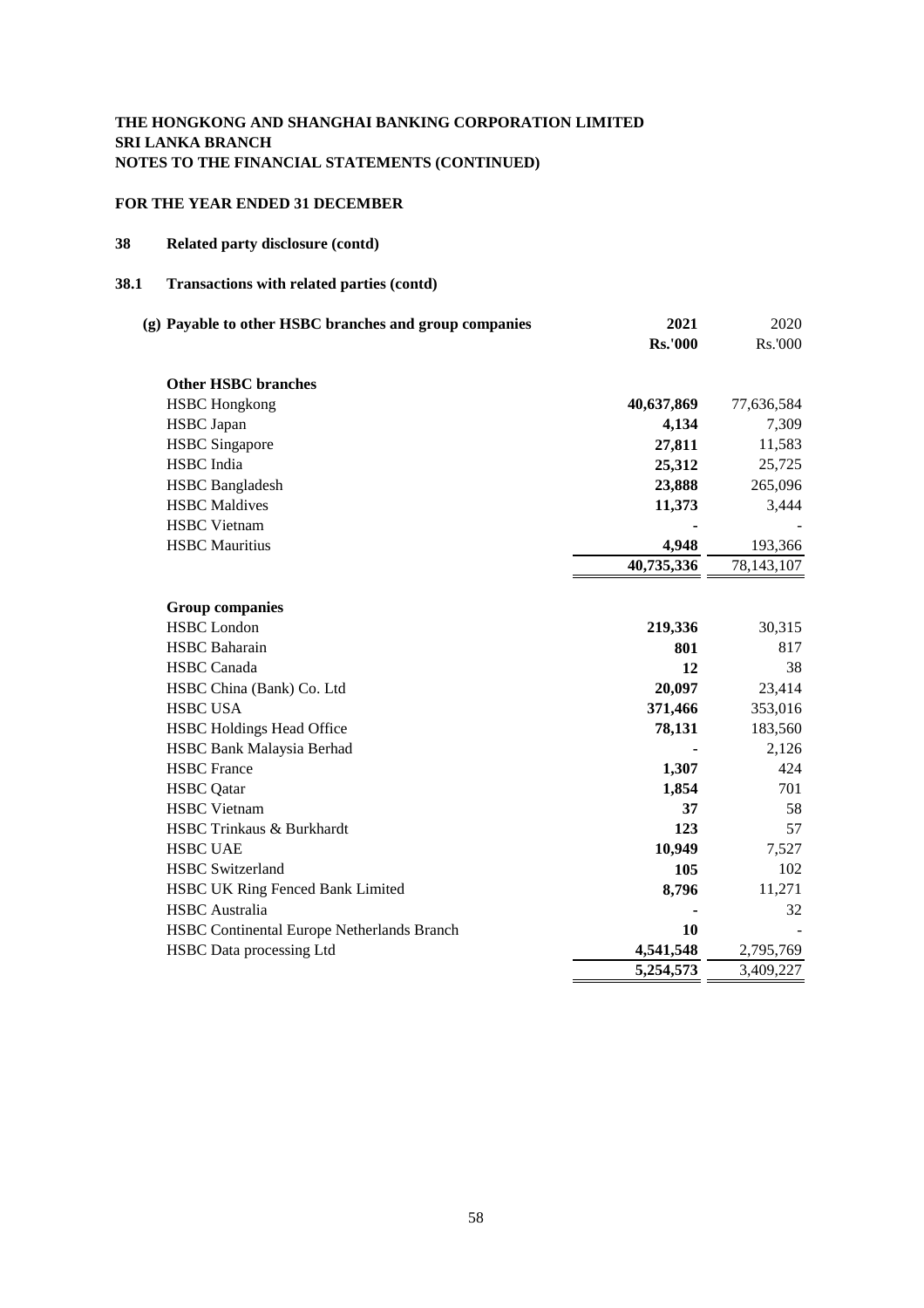## **FOR THE YEAR ENDED 31 DECEMBER**

#### **38 Related party disclosure (contd)**

## **38.2 Transactions with Key Management Personnel (KMP)**

According to Sri Lanka Accounting Standard No. 24 - "Related Party Disclosures", Key Management Personnel are those having authority and responsibility for planning, directing and controlling the activities of the Branch. The Executive Committee and several other senior management of the bank have been identified as key management personnel based on the above requirements.

| (a) Compensation of KMPs                                                                | 2021<br><b>Rs.'000</b> | 2020<br>Rs.'000 |
|-----------------------------------------------------------------------------------------|------------------------|-----------------|
| Short term employment benefits                                                          | 418,057                | 414,038         |
| Post employment benefits                                                                | 45,714                 | 42,949          |
|                                                                                         | 463,771                | 456,987         |
| <b>Transactions with KMPs and their close relations</b><br>(b)                          | 2021                   | 2020            |
|                                                                                         | <b>Rs.'000</b>         | Rs.'000         |
| Total deposits                                                                          | 180,803                | 185,122         |
| Total loans, advances and undrawn facilities granted                                    | 413,549                | 481,085         |
|                                                                                         | 594,352                | 666,207         |
| (c) Direct and indirect accommodation                                                   | 2021                   | 2020            |
| Direct and indirect accommodation as a percentage of the Branch's<br>Regulatory capital | 0.6%                   | 0.7%            |
| Income statement<br>(d)                                                                 | 2021                   | 2020            |
|                                                                                         | <b>Rs.'000</b>         | Rs.'000         |
| Interest income                                                                         | 17,020                 | 18,942          |
| Interest expenses                                                                       | 12,937                 | 9,102           |
| Compensation to KMP                                                                     | 463,771                | 456,987         |
|                                                                                         | 493,728                | 485,031         |

#### **(e) Share based transactions of KMP**

Share based payments are only made to the KMP and the movements during the year is recorded under the note 34.5 and 34.6.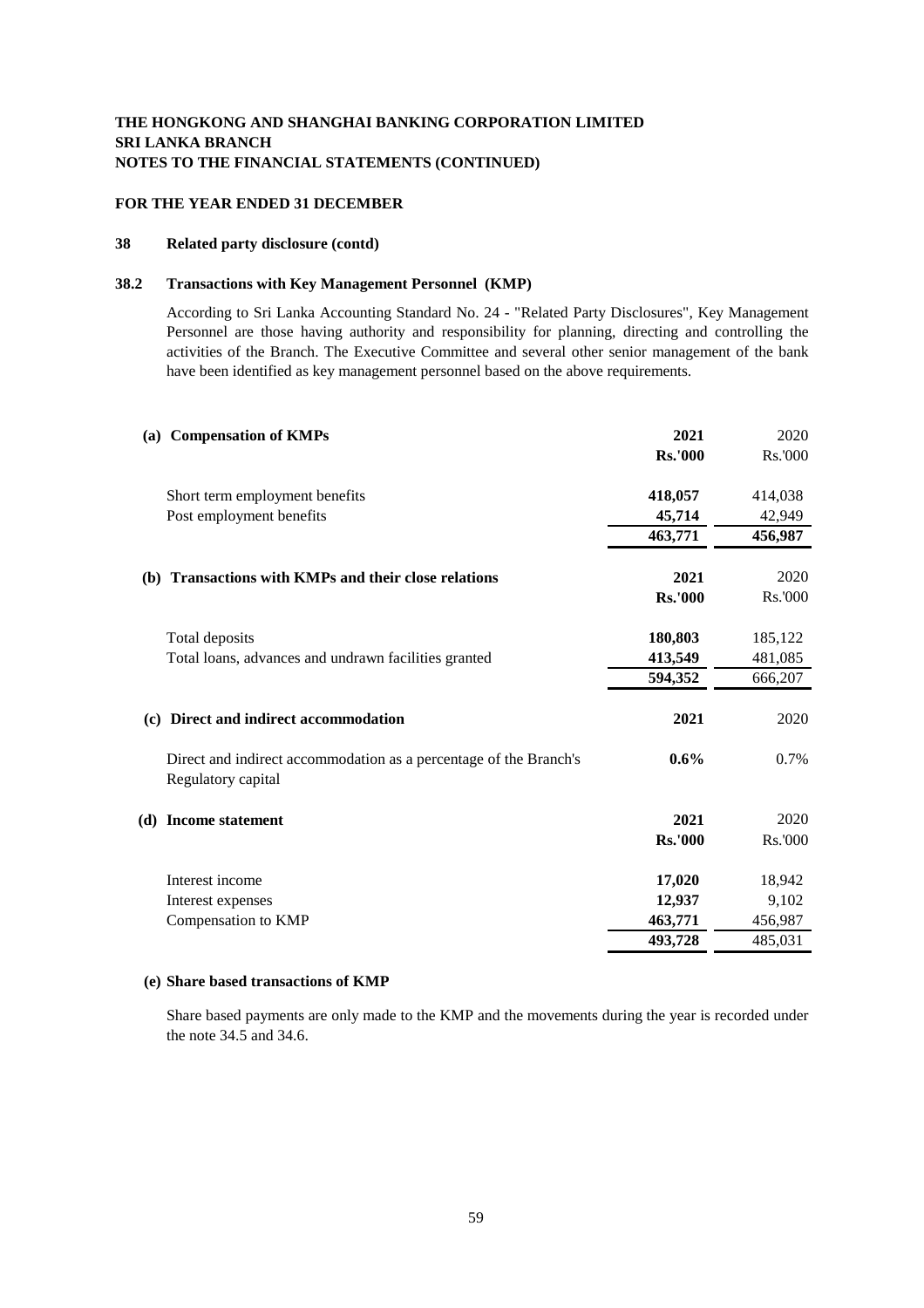## **39 Financial risk management**

## **39.1 Risk management framework**

All of the Branch's activities involve, to varying degrees, the defining  $\&$  enabling, identifying and assessing, managing, aggregating & reporting and governing of risks or combinations of risks. An established Risk Management Framework and ownership structure ensures oversight of, and accountability for the effective management of risk at Group, Regional and Site levels. The framework also complies with the Banking Act No 30 of 1988, as amended.

The Branch's Risk Function consists of Wholesale Credit & Market Risk, Wealth & Personal Banking (WPB) Risk, Operational and Resilience Risk, and CRO & Administration which encapsulates Risk Strategy, Enterprise Wide Stress Testing and certain Operational Risk aspects. The HSBC Group provides overall written policies and procedures on Risk management covering specific areas such as Credit risk, Liquidity risk, Market risk and Operational and Resilience risks. The Local Management through the Executive Committee and the Risk Management Committee monitors the execution of Risk management policies and procedures.

## **Risk appetite and tolerance limits for key types of risks**

Bank's risk appetite defines its desired forward-looking risk profile, and informs the strategic and financial planning process. Furthermore, it is integrated with other key Risk management tools such as Enterprise Wide Stress Testing (EWST), Country Risk Map, Top & Emerging Risks (T&Es) and Risk Appetite Statement (RAS) to help ensure consistency in Risk management practices.

The Bank sets out the aggregated level and risk types it accepts in order to achieve its business objectives in the Risk Appetite Statement ('RAS'). This is reviewed on an ongoing basis, and formally approved by Risk Management Committee every six months, with the Regional Risk Appetite and Governance team providing oversight. The bank's actual performance is reported monthly against the approved RAS to the Risk Management Meeting ('RMM'), enabling senior management to monitor the risk profile and guide business activities to balance risk and return. This reporting allows risks to be promptly identified, mitigated and drive a strong risk culture. Risk Appetite and tolerance thresholds are decided by respective Risk Stewards in collaboration with respective business lines.

## **Stress testing**

Enterprise Wide Stress Testing ("EWST") evaluates the potential vulnerabilities in the Bank's overall profitability, asset portfolio, liquidity, operations and capital strength under remote, yet plausible, stressed environments by assessing a variety of risks that the Bank is exposed to. Equally, it assists in the formulation of possible mitigating actions that could be considered in such circumstances.

EWST is a mandatory local regulatory reporting requirement to be met annually. The process incorporates Local capital rules, Provisioning rules, and Financial reporting rules, and is an integral part of the Bank's annual ICAAP submission. The exercise covers Wholesale Credit Risk (including concentration risk), WPB Credit Risk, Traded Credit Risk & Market Risk, Funding Risk (including IRRBB) and Operational Risk.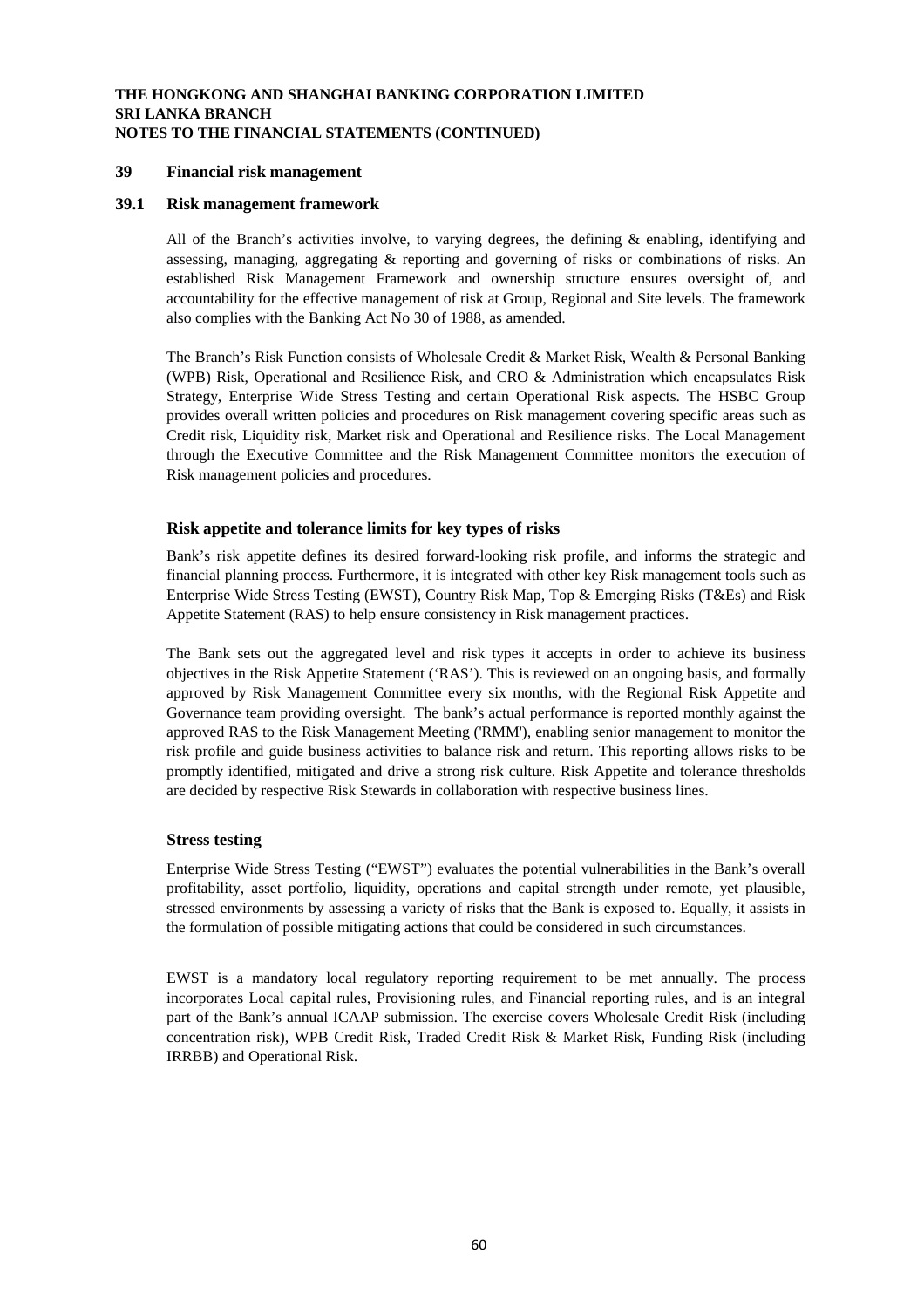#### **39 Financial risk management (contd)**

#### **39.1 Risk management framework (contd)**

#### **Stress testing (contd)**

Stress tests that can be applied to a bank are broadly of two categories: sensitivity tests and scenario tests. HSBC Sri Lanka follows scenario based methodologies for the exercise. Scenario tests assess the impact to the bank's financial position due to simultaneous movements in a number of variables based on a single event experienced in the past or a plausible market event that has not yet happened.

HSBC Sri Lanka performs EWST under three stress scenarios with ascending levels of severity, i.e minor, medium and major. The approach for 2020 is to leverage on the HSBC Group Internal Stress Testing (GIST) scenarios. The severity of the GIST scenario (adjusted but largely the equivalent of the major scenario) are scaled down to 50% and 10% respectively to arrive at the medium and mild scenarios.

Stress Testing results are reviewed by both local and regional subject matter experts before being presented for approval to the "Design Authority (DA)" consisting of CFO, CRO & Regional Head of Stress Testing. As the final step, results are shared with the local Risk Management Committee.

Internal stress tests are used in our enterprise-wide risk management and capital management frameworks. Risks to our capital plan are assessed through a range of scenarios which explore risks that management needs to consider under stress including potential adverse macroeconomic, geopolitical and operational risk events, and potential events that are specific to HSBC. Based on insights gained from the exercise, the management decides whether risks can or should be mitigated through management actions, or, whether to absorbed through capital if they were to crystallise.

## **39.2 Credit risk**

Credit risk is defined as the risk of financial loss if a customer or counterparty fails to meet an obligation under a contract. Credit risk arises principally from cash and cash equivalents, direct lending, trade finance and also from certain other products such as derivative instruments and off balance sheet transactions such as letters of credit and guarantees.

Credit risk:

• Is measured as the amount which could be lost if a customer or counterparty fails to make repayments. In the case of derivatives, the measurement of exposure takes into account the current mark to market value to the Branch of the contract and the expected potential change in that value over time caused by movements in market rates;

• Is monitored within limits, approved by individuals within a framework of delegated authorities. These limits represent the peak exposure or loss to which the Branch could be subjected should the customer or counterparty fail to perform its contractual obligations;

• Is managed through a robust risk control framework which outlines clear and consistent policies, principles and guidance for risk managers.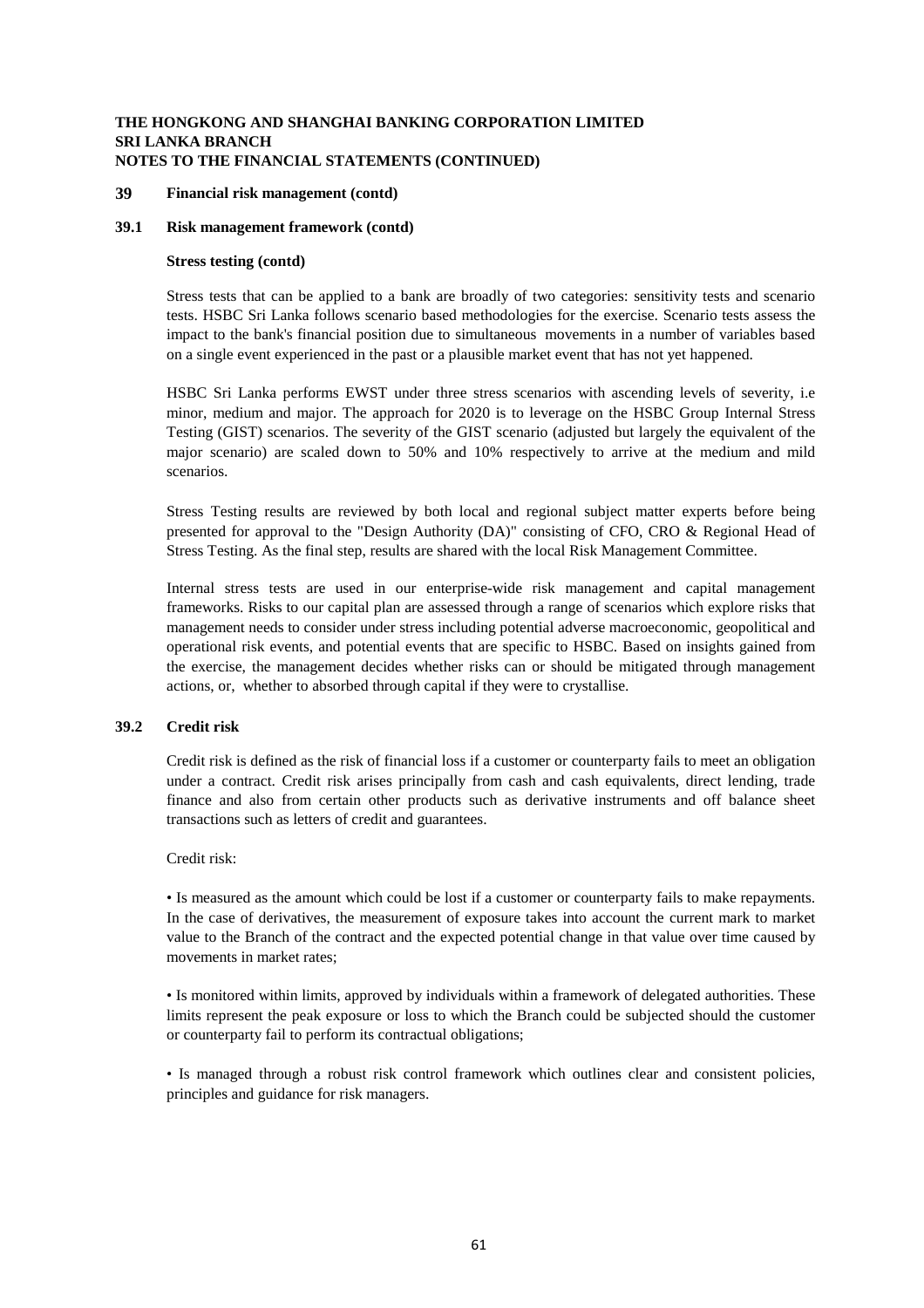#### **39 Financial risk management (contd)**

#### **39.2 Credit risk (contd)**

#### **39.2.1 Credit risk management (contd)**

The role of the independent credit control unit is fulfilled by the local Risk team which is a part of the Asia Pacific Risk function. Credit approval authorities are delegated by Regional Office (ASP) to Chief Executive Officer (CEO) or Head of WPB Risk for Wealth and Personal Banking and CEO for Wholesale banking who in turn delegates limit to local risk executives.

The principle objectives of our credit risk management are;

• To maintain across the Branch a strong culture of responsible lending and a robust risk policy and control framework.

• To both partner and challenge Branch's businesses in defining, implementing and continually reevaluating our risk appetite under actual and scenario conditions; and

• To ensure there is independent, expert scrutiny of credit risks, their costs and their mitigation.

#### **Credit quality of financial instruments**

Branch's credit risk rating systems and processes are designed to differentiate exposures in order to highlight those with greater risk factors and higher potential severity of loss. In the case of individually significant accounts that are predominantly within the wholesale businesses, the risk ratings are reviewed regularly and any amendments are implemented promptly. Within Branch's WPB businesses, risk is assessed and managed using a wide range of risk models to maintain risk reward balance.

Branch's risk rating system facilitates the internal ratings-based ('IRB') approach under Basel III adopted by the HSBC Group to support Prudential Regulation Authority (PRA) reporting requirement and to make risk-based pricing decisions. Credit quality of customers are assessed taking into account their financial position, past experience and other factors. Special attention is paid to problem exposures in order to accelerate remedial action.

HSBC Group and regional credit review and risk identification teams regularly review exposures and processes in order to provide an independent, rigorous assessment of credit risk across the Group, reinforce secondary risk management controls and share best practice. Internal audit, as a tertiary control function, focuses on risks with a global perspective and on the design and effectiveness of primary and secondary controls, carrying out oversight audits via the sampling of global/regional control frameworks, themed audits of key or emerging risks and project audits to assess major change initiatives.

#### **Impairment assessment**

The Branch computes Expected Credit Losses (ECLs) appropriately.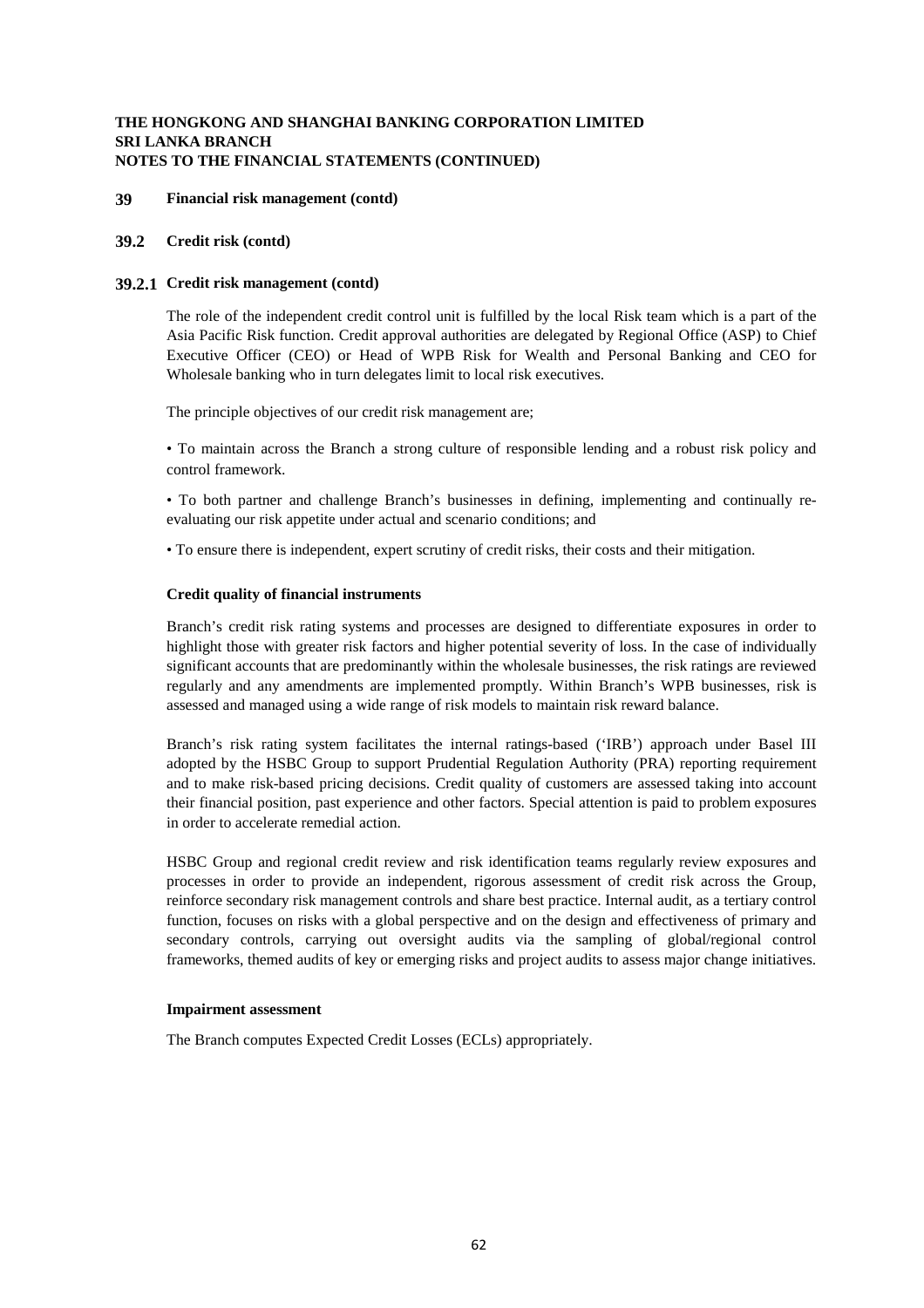#### **39 Financial risk management (contd)**

#### **39.2 Credit risk (contd)**

#### **39.2.1 Credit risk management (contd)**

#### **Credit impaired loans**

HSBC determines that a financial instrument is credit impaired and in stage 3 by considering relevant objective evidence, primarily whether:

• contractual payments of either principal or interest are past due for more than 90 days;

• there are other indications that the borrower is unlikely to pay, such as when a concession has been granted to the borrower for economic or legal reasons relating to the borrower's financial condition; and

• the loan is otherwise considered to be in default. If such unlikeliness to pay is not identified at an earlier stage, it is deemed to occur when an exposure is 90 days past due. Therefore, the definitions of credit impaired and default are aligned as far as possible so that stage 3 represents all loans that are considered defaulted or otherwise credit impaired.

#### **Impairment and credit risk mitigation**

The existence of collateral has an impact when calculating ECLs on stage 3 assests. (credit impaired assets) When an account is classified as default or when the Branch no longer expect to recover the principal or interest due on a loan in full or in accordance with the original terms and conditions, it is assessed for ECLs individually, where recovery is projected for each loan using a discounted cash flow method. If exposures are secured, the current net realizable value of the collateral will be taken into account when assessing the need for individually assessed ECLs.

WPB portfolios are generally assessed for impairment on a collective basis as the portfolios typically consist of large groups of homogeneous loans.

The impairment requirements under IFRS 9 are based on an Expected Credit Losses ('ECL') concept that requires the recognition of ECL in a timely and forward-looking manner.

The assessment of credit risk, and the estimation of ECL, are unbiased and probability-weighted, and incorporate all available information which is relevant to the assessment including information about past events, current conditions and reasonable and supportable forecasts of future events and economic conditions at the reporting date. In addition, the estimation of ECL should take into account the time value of money.

In general, HSBC calculates ECL using three main components: a probability of default, a loss given default ('LGD') and the exposure at default ('EAD').

The 12-month ECL is calculated by multiplying the 12-month PD, LGD and EAD. Lifetime ECL is calculated using the lifetime PD instead.

The 12-month and lifetime PDs represent the probability of default occurring over the next 12 months and the remaining maturity of the instrument respectively.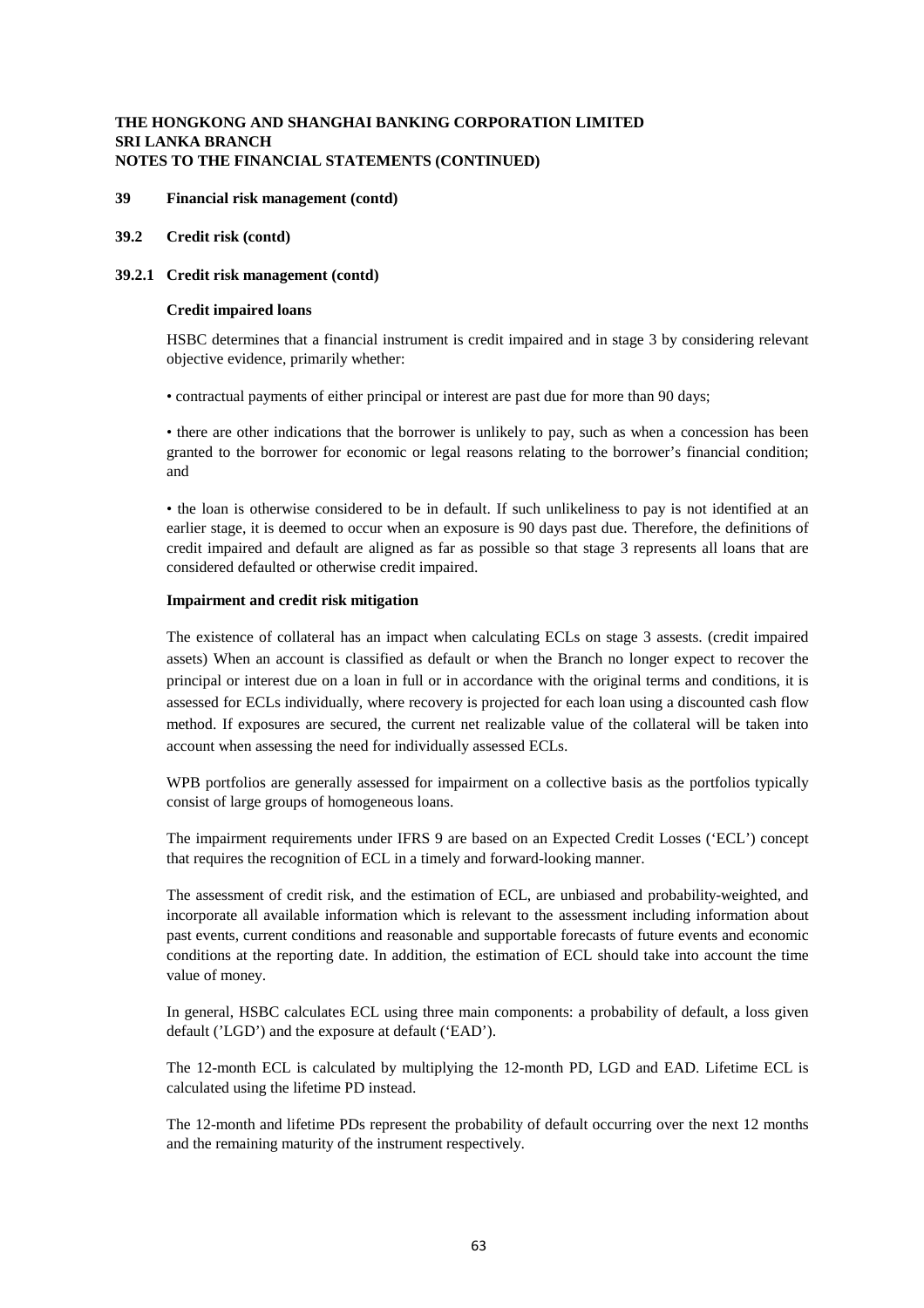## **39 Financial risk management (contd)**

#### **39.2 Credit risk (contd)**

#### **39.2.1 Credit risk management (contd)**

#### **Impairment and credit risk mitigation**

ECLs are calculated for all WPB products and will be done on product level. The determination of ECL is based on the concept of 'staging' which reflects the general classification of credit deterioration of an asset which is primarily on delinquency days. Assets must be allocated into appropriate credit deterioration stages (Stage 1, Stage 2 and Stage 3) before ECL calculations can be performed. The stages drive the recognition of ECLs.

ECL is determined via a two-step approach, where the financial instruments are first assessed for their relative credit deterioration, followed by the measurement of the ECL (which depends on the credit deterioration categories).

Financial instruments that are performing are considered to be 'Stage 1'. Financial instruments which are considered to have experienced a significant increase in credit risk are in 'Stage 2'. Financial instruments for which there is objective evidence of impairment so are considered to be in default or otherwise credit impaired are in 'Stage 3'.

An assessment of whether credit risk has increased significantly since initial recognition is performed at each reporting period by considering the change in the risk of default occurring over the remaining life of the financial instrument. The assessment explicitly or implicitly compares the risk of default occurring at the reporting date compared with that at initial recognition, taking into account reasonable and supportable information, including information about past events, current conditions and future economic conditions. The assessment is unbiased, probability-weighted, and to the extent relevant, uses forward-looking information consistent with that used in the measurement of ECL. The analysis of credit risk is multifactor. The determination of whether a specific factor is relevant and its weight compared with other factors depends on the type of product, the characteristics of the financial instrument and the borrower. Therefore, it is not possible to provide a single set of criteria that will determine what is considered to be a significant increase in credit risk and these criteria will differ for different types of lending, particularly between WSB and WPB. However, unless identified at an earlier stage, all financial assets are deemed to have suffered a significant increase in credit risk when 30 days past due. In addition, wholesale loans that are individually assessed, typically WSB customers and included on a watch or worry list, are included in stage 2.

In the absence of a significant increase in credit risk, 12-month ECL should be recognized from initial recognition (except POCI) .Financial instruments that are credit-impaired upon initial recognition are POCI (Purchase or originated credit impaired). Therefore, performing financial instruments in Stage 1 will recognize 12-month ECL. The underlying principle of the ECL model is that lifetime ECL is recognized when there has been a significant increase in credit risk since initial recognition..

The transfers between the stages are symmetrical, ie a financial instrument could deteriorate from Stage 1 to 2 or 3, but it can also recover from stage 3 to 2 or 1 .The only exception being POCI financial assets, where it will always remain in this category until derecognition.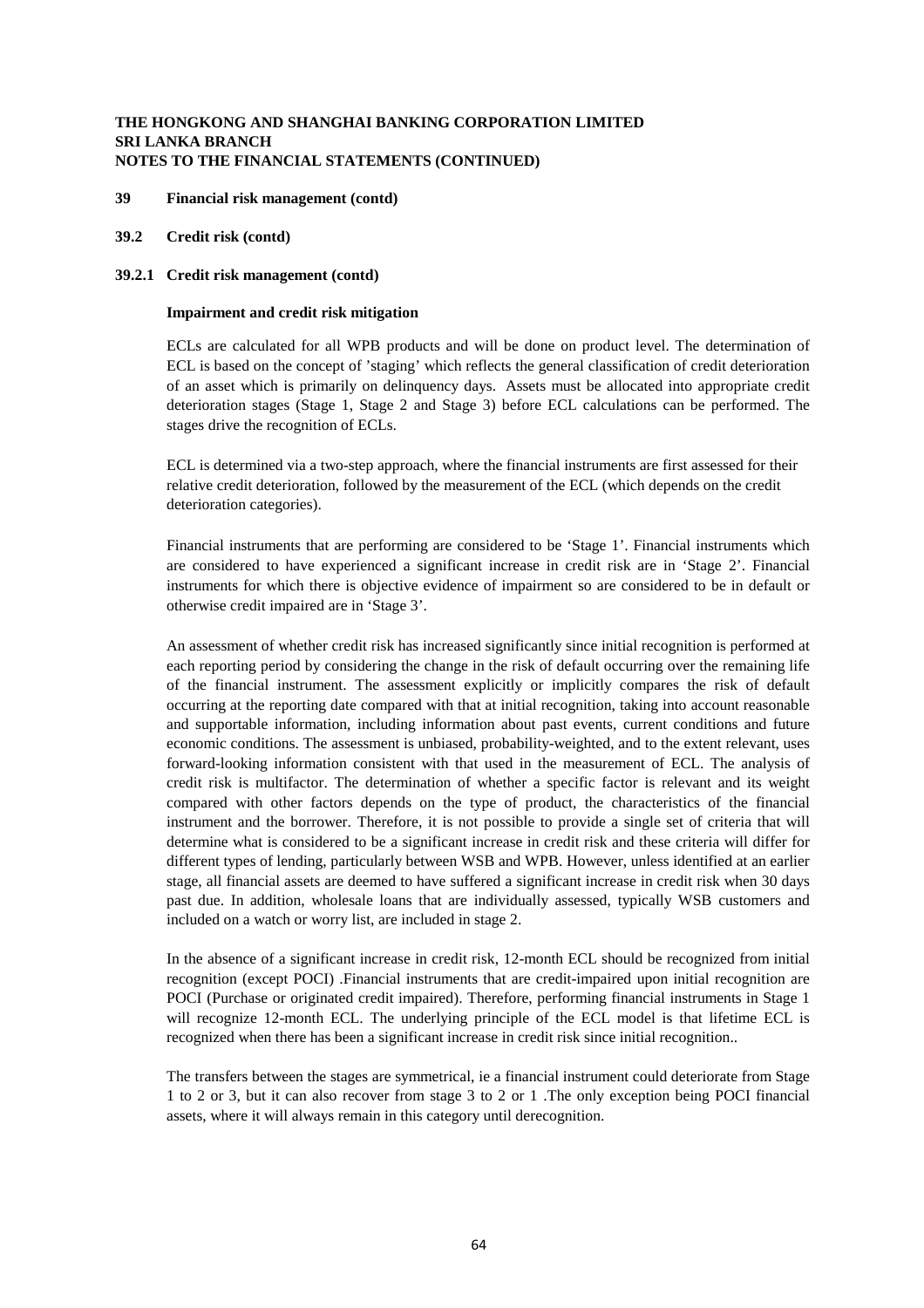**39 Financial risk management (contd)**

#### **39.2 Credit risk (contd)**

#### **39.2.1 Credit risk management (contd)**

#### **Write off of loans and receivables (contd)**

Loans (and the related impairment allowance accounts) are normally written off, either partially or in full, when there is no realistic prospect of recovery. Where loans are secured, this is generally after receipt of any proceeds from the realization of security. In circumstances where the net realizable value of any collateral has been determined and there is no reasonable expectation of further recovery, write-off may be earlier.

Credit cards, personal instalment loans and auto loans are generally written off at 180 days. It is done on the billing date of the month, the account reaches 180 days and non performing home loans are written off once it's in non-performing loan status for 60 months. The process is done manually and any exception is tracked and rectified the next day. However early write off could be triggered by the circumstance of the account for example on death, bankruptcy, early settlement etc.

Usually Collections/Recovery activities may continue after charge off and Legal action would be taken if the parties are unable to reach an amicable settlement.

Contractual amount outstanding of financial assets written off during the reporting period that are still subject to enforcement activity are as follows;

| As at 31 December                 | 2021           | 2020      |
|-----------------------------------|----------------|-----------|
| <b>LKR '000</b>                   |                |           |
| Wealth and Personal Banking (WPB) | 994.382        | 1.244.689 |
| Wholesale Banking (WSB)           | $\blacksquare$ | 415.377   |
|                                   | 994.382        | 1,660,066 |

#### **Collateral management and valuation**

It is the Branch's practice to lend on the basis of the customer's ability to meet their obligations out of cash flow resources rather than rely on the value of collateral which is an important credit risk mitigation mechanism. Depending on the customer's standing and the type of product, facilities may be provided unsecured. However, for other lending a charge over collateral is obtained and considered in determining the credit decision and pricing. In the event of default, the Branch may utilize the collateral as a source of repayment. Some of the collateral types that are used in order to mitigate credit risk of the Wholesale segment includes deposits under lien, property mortgages, machinery mortgages and corporate and bank guarantees. The main types of guarantees are the parental corporate guarantees issued by a parent company on behalf of a subsidiary, where the creditworthiness of the corporate guarantee is assessed based on the financial strength of the parent company. Guarantees issued by a third party to secure borrowings of a company is also accepted , however is not common and will be accommodated only on an exceptional basis post establishing the financial strength of the guarantor. Valuation of tangible collateral is periodically done according to bank's collateral policy.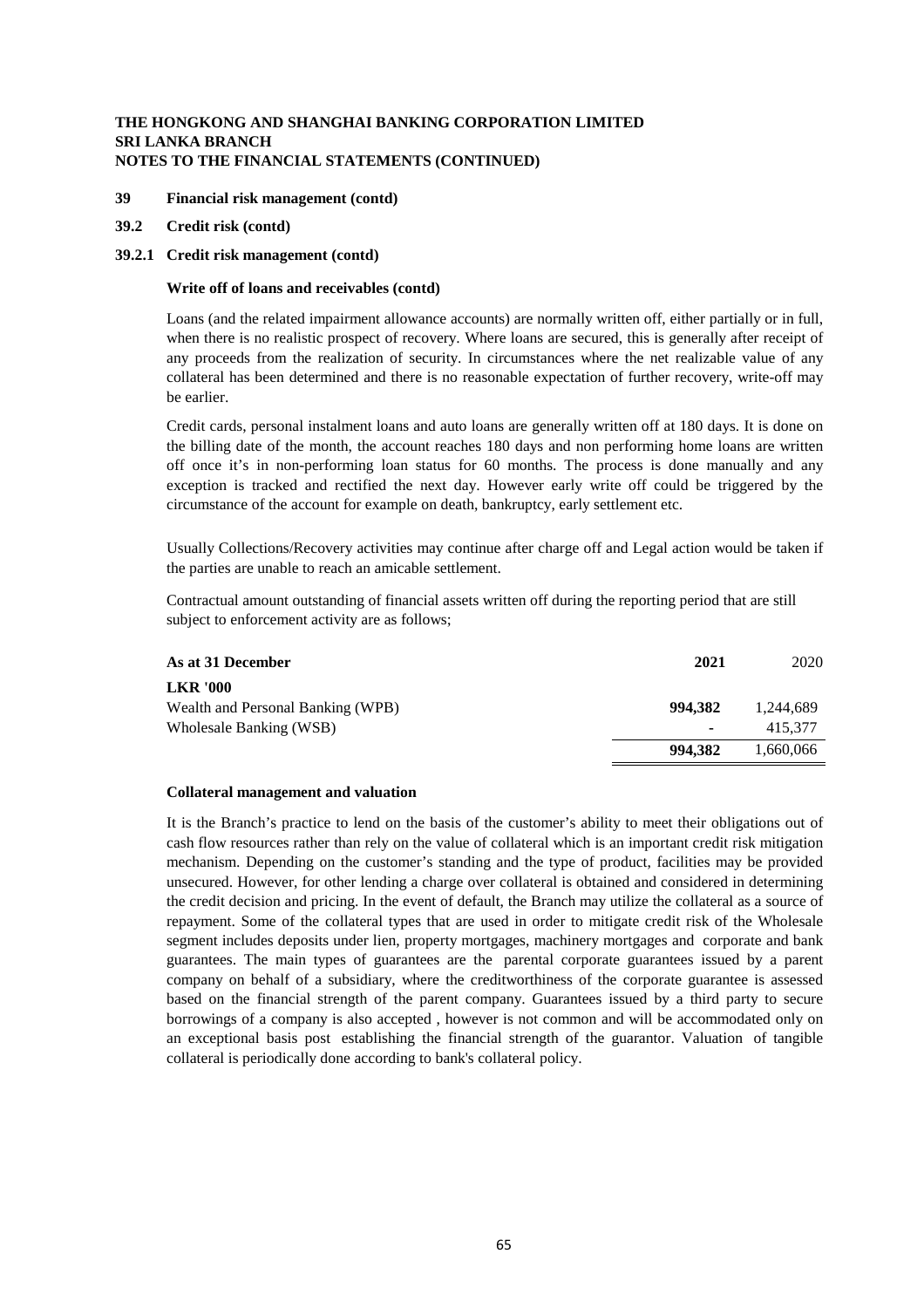## **39 Financial risk management (contd)**

#### **39.2 Credit risk (contd)**

## **39.2.1 Credit risk management (contd)**

#### **Collateral management and valuation**

The secured facilities extended to WPB customers consist of home loans, vehicle loans (at present both of these products are limited only to Bank's staff), facilities against shares and cash back facilities. Accordingly the nature of collateral relating to WPB facilities consist of property, vehicles, shares (Colombo Stock Exchange) and cash for respective facilities.

Depending on its form, collateral can have a significant financial effect in mitigating our exposure to credit risl.

## **Maximum exposure to credit risk before collateral held or other credit enhancements**

| As at 31 Decemeber                                                  |            |            | 2021          | 2020         |
|---------------------------------------------------------------------|------------|------------|---------------|--------------|
| <b>LKR 000's</b>                                                    |            |            |               |              |
| <b>Balances with Central Bank</b>                                   |            |            | 31,059,227    | 18,453,574   |
| <b>Balances with other Banks</b>                                    |            |            | 34,419,889    | 19,467,467   |
| Derivative financial instruments                                    |            |            | 38,552        | 656,466      |
| Financial assets measured at fair value through profit or loss      |            |            | 151,989       | 334,968      |
| Financial assets at amortised cost - loans and advances             |            |            | 223,667,772   | 219,123,466  |
| Financial assets measured at fair value through other comprehensive |            |            |               |              |
| income                                                              |            |            | 137,684,067   | 136,631,512  |
| Acceptance & endorsements                                           |            |            | 18,196,453    | 14,591,857   |
| Total On balance sheet credit exposure                              |            |            | 445,217,949   | 409,259,309  |
| Total Off balance sheet credit exposure                             |            |            | 357, 322, 245 | 512,095,175  |
| <b>Impairment movement of financial assets/liabilities</b>          |            |            |               |              |
| <b>Consolidated</b>                                                 |            |            |               |              |
| <b>LKR '000</b>                                                     | Stage 1    | Stage 2    | Stage 3       | <b>Total</b> |
| <b>Opening Balance</b>                                              | 1,369,551  | 1,366,154  | 1,062,143     | 3,797,848    |
| Charge to income statement                                          | (666, 196) | (447, 878) | (248, 076)    | (1,362,150)  |
| Exchange/other                                                      | 50,518     | 43,635     |               | 94,153       |
|                                                                     | 753,873    | 961,911    | 814,067       | 2,529,851    |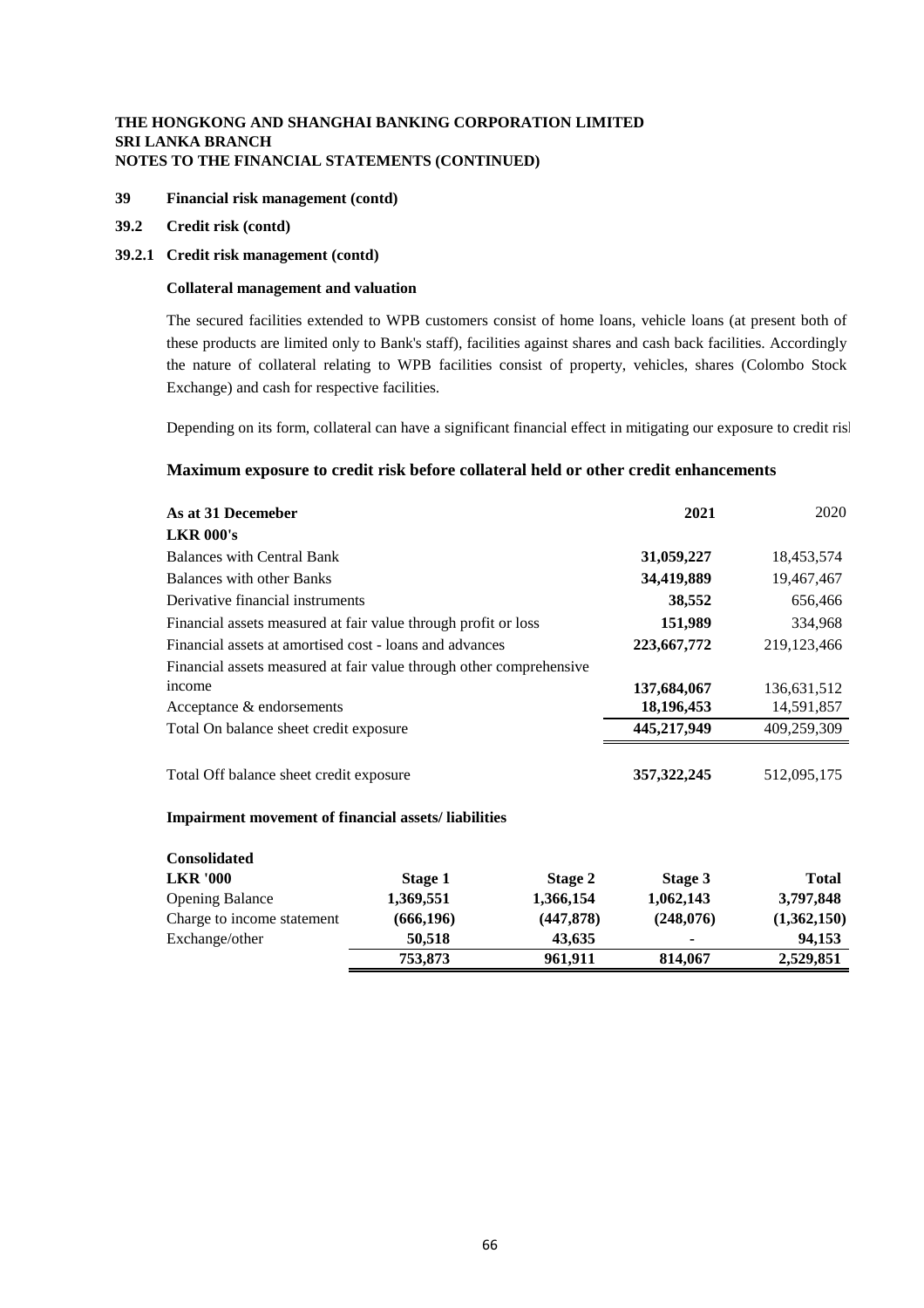# **39 Financial risk management (contd)**

## **39.2 Credit risk (contd)**

## **39.2.2 Quantitative Disclosures**

## **Gross Loans and Receivables**

Gross loans and receivables, impairment and net loans and receivables from customers are disclosed in Note 21 in the financial Statements. Movements in impairment during the period are disclosed in Note 21.2 in the financial Statements.

#### **Gross loans and receivables - by product**

|                               | Gross         | <b>Average gross</b> | Gross         | Average gross |
|-------------------------------|---------------|----------------------|---------------|---------------|
|                               | exposure      | exposure             | exposure      | exposure      |
|                               | 2021          | 2021                 | 2020          | 2020          |
|                               | <b>Rs.000</b> | <b>Rs.000</b>        | <b>Rs.000</b> | <b>Rs.000</b> |
| By product - local currency   |               |                      |               |               |
| Overdrafts                    | 16,627,677    | 15,816,919           | 17,744,155    | 19,612,914    |
| Term loans                    | 22,553,841    | 23, 202, 791         | 22,653,175    | 32,605,832    |
| Credit cards                  | 22,496,548    | 21,678,887           | 21,420,021    | 23,147,040    |
| Other loans                   |               |                      | 103,195       | 26,555        |
| Sub total                     | 61,678,066    | 60,698,597           | 61,920,546    | 75,392,341    |
| By product - foreign currency |               |                      |               |               |
| Overdrafts                    | 12,743,577    | 14,442,894           | 14,225,739    | 15,214,079    |
| Term loans                    | 146,442,055   | 150,232,184          | 139, 186, 325 | 147,220,881   |
| Other loans                   | 4,986,092     | 8,311,273            | 6,723,625     | 9,328,047     |
| Sub total                     | 164, 171, 723 | 172,986,351          | 160,135,689   | 171,763,007   |
| <b>Total</b>                  | 225,849,789   | 233,684,948          | 222,056,235   | 247,155,348   |

| <b>Gross Loans and Receivables - By Currency</b> |                              |                                                                                        |               | 2021          | 2020          |
|--------------------------------------------------|------------------------------|----------------------------------------------------------------------------------------|---------------|---------------|---------------|
|                                                  |                              |                                                                                        |               | <b>Rs.000</b> | <b>Rs.000</b> |
|                                                  | <b>By Product - Currency</b> |                                                                                        |               |               |               |
| Sri Lankan Rupee                                 |                              |                                                                                        |               | 61,678,066    | 61,920,546    |
|                                                  | <b>United States Dollar</b>  |                                                                                        |               | 158,885,572   | 154,570,547   |
|                                                  | <b>Great Britain Pound</b>   |                                                                                        |               | 345,041       | 317,402       |
| <b>Others</b>                                    |                              |                                                                                        |               | 4,941,110     | 5,247,740     |
| <b>Total</b>                                     |                              |                                                                                        |               | 225,849,789   | 222,056,235   |
|                                                  |                              | <b>Expected credit losses on loans and advances to customers - At business segment</b> |               |               |               |
|                                                  | Stage 1                      | Stage 2                                                                                | Stage 3       | <b>Total</b>  | Total         |
|                                                  | 2021                         | 2021                                                                                   | 2021          | 2021          | 2020          |
|                                                  | <b>Rs.000</b>                | <b>Rs.000</b>                                                                          | <b>Rs.000</b> | <b>Rs.000</b> | Rs.000        |
| <b>WPB</b>                                       | 348.411                      | 560.417                                                                                | 744,541       | 1,653,369     | 1.931.389     |

WSB 75,665 383,458 69,526 **528,648** 1,001,380

**424,077** 943,874 814,067 2,182,017 2,932,769

WPB- Wealth and Personal Banking

WSB- Wholesale Banking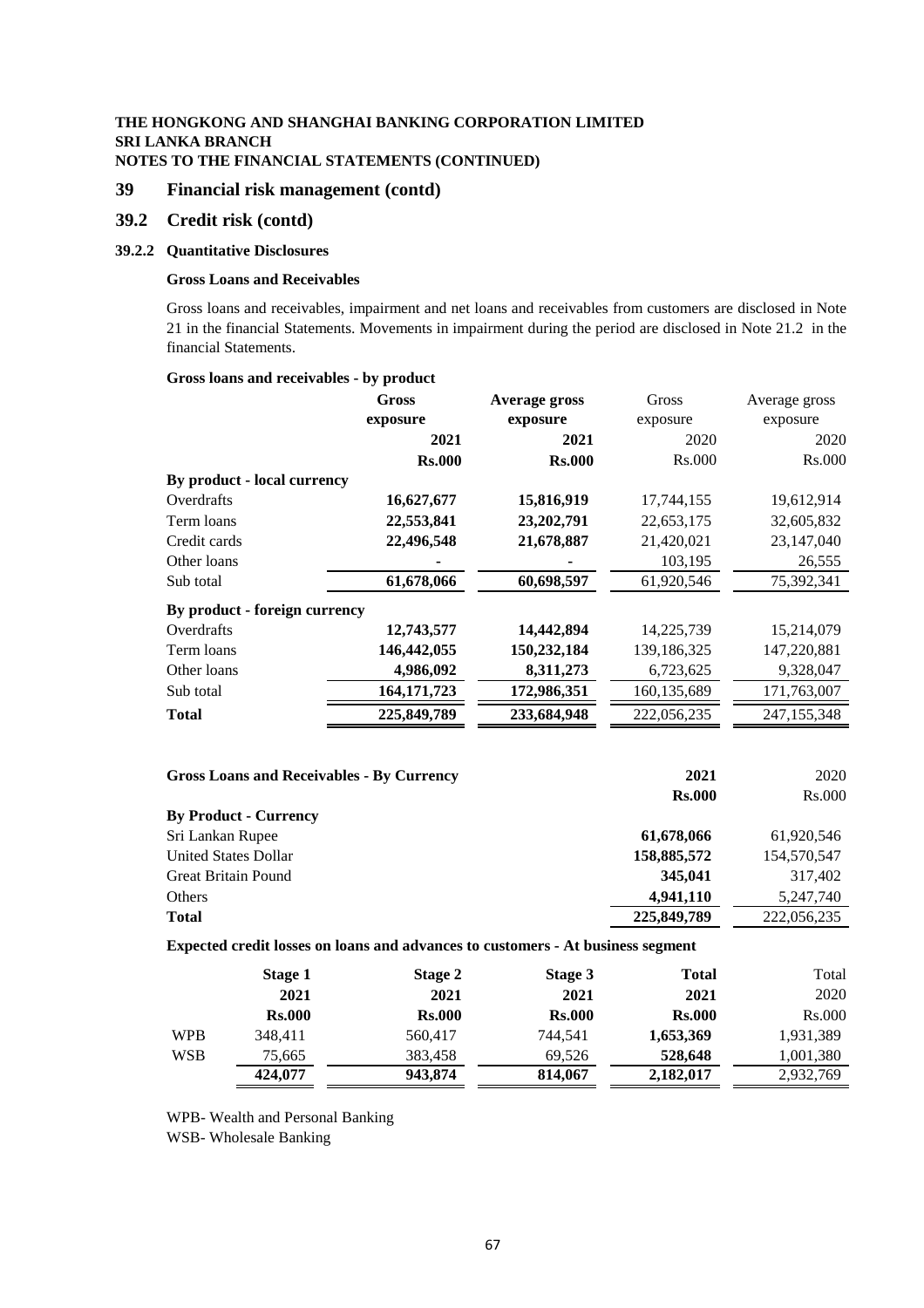## **39 Financial Risk Management (contd)**

## **39.2 Credit risk (contd)**

#### **39.2.2 Quantitative Disclosures (contd)**

## **Gross Loans and Receivables - Sector wise analysis**

| <b>Sector</b>            | Import                   | Export                   | Overdrafts    | <b>Credit</b> | <b>Short term</b> | <b>Medium and long</b> | <b>Mortgages</b> | 2021           | 2020        |
|--------------------------|--------------------------|--------------------------|---------------|---------------|-------------------|------------------------|------------------|----------------|-------------|
|                          | lending                  | lending                  |               | Cards         | loans             | term loans             |                  | <b>Total</b>   | Total       |
|                          | <b>Rs.000</b>            | <b>Rs.000</b>            | <b>Rs.000</b> | <b>Rs.000</b> | <b>Rs.000</b>     | <b>Rs.000</b>          | <b>Rs.000</b>    | <b>Rs. 000</b> | Rs. 000     |
| Agriculture $\&$         |                          | 594,894                  | 1,510,671     |               | 457,574           | 139,674                |                  | 2,702,813      | 4,634,493   |
| Fishing                  |                          |                          |               |               |                   |                        |                  |                |             |
| Manufacturing            | 3,034,304                | 27,039,132               | 12,746,856    |               | 13,967,641        | 30,197,910             |                  | 86,985,844     | 84,451,112  |
| Tourism                  |                          |                          | 1,478,532     |               |                   | 48,487,264             |                  | 49,965,796     | 51,949,938  |
| Transport                | 13,502                   |                          | 199,846       |               | 3,399,249         | 419,481                |                  | 4,032,078      | 2,843,624   |
| Construction             | 33,706                   |                          | 2,581,505     |               |                   | 7,668,301              |                  | 10,283,512     | 6,141,233   |
| Traders                  | 4,383,699                | 853,503                  | 615,844       |               | 5,508,215         | 36,211                 |                  | 11,397,472     | 14,044,721  |
| New Economy              | 9,082                    |                          | 154,046       |               | 167,237           | 7,619,094              |                  | 7,949,459      | 8,829,965   |
| Financial and            |                          |                          | 674,236       |               | 2,612,215         | 761,704                |                  | 4,048,155      | 1,998,165   |
| <b>Business Services</b> |                          |                          |               |               |                   |                        |                  |                |             |
| Infrastructure           | $\overline{\phantom{a}}$ | $\overline{\phantom{a}}$ |               |               |                   |                        |                  |                |             |
| <b>Other Services</b>    |                          |                          | 5,329,255     |               | 1,268,176         | 5,964,389              |                  | 12,561,821     | 8,173,897   |
| Credit card              |                          |                          |               | 22,496,548    |                   |                        |                  | 22,496,548     | 21,295,713  |
| Other                    |                          |                          | 4,080,463     |               |                   | 7,325,043              | 2,020,787        | 13,426,293     | 17,693,375  |
| <b>Total</b>             | 7,474,294                | 28,487,529               | 29,371,254    | 22,496,548    | 27,380,308        | 108,619,070            | 2,020,787        | 225,849,789    | 222,056,235 |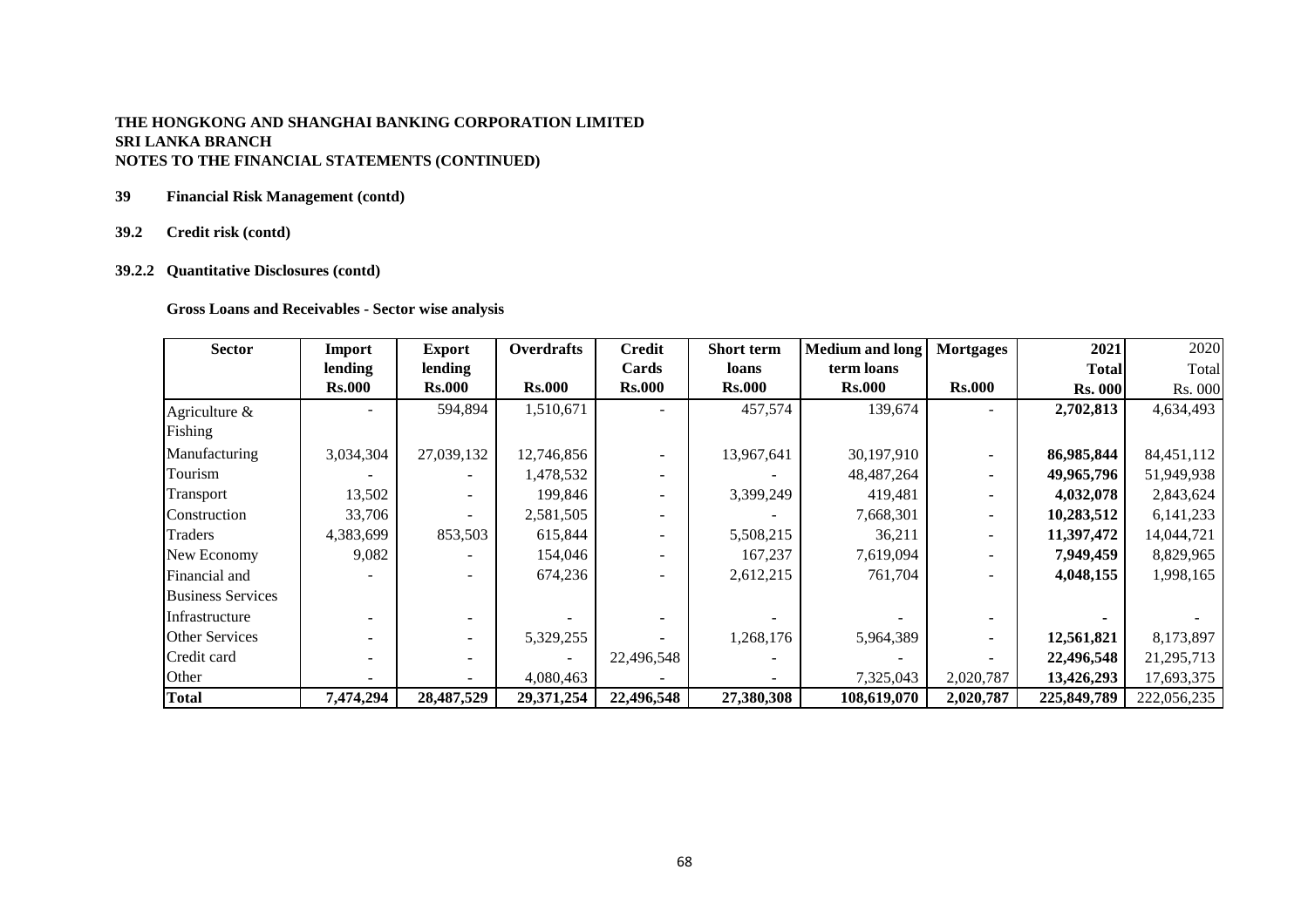## **39 Financial Risk Management (contd)**

## **39.2 Credit risk (contd)**

#### **39.2.2Quantitative Disclosures (contd)**

**Total Gross Loans and receivables including acceptances - Residual contractual maturity**

| <b>Sector</b>         | Less than 7   | <b>7-30 Days</b> | 1-3 Months    | 3-6 Months               | 6-12 Months   | 1-3 Years     | 3-5 Years     | Over 5 years  | 2021           | 2020        |
|-----------------------|---------------|------------------|---------------|--------------------------|---------------|---------------|---------------|---------------|----------------|-------------|
|                       | days          |                  |               |                          | <b>Rs.000</b> |               |               | <b>Rs.000</b> | <b>Total</b>   | Total       |
|                       | <b>Rs.000</b> | <b>Rs.000</b>    | <b>Rs.000</b> | <b>Rs.000</b>            |               | <b>Rs.000</b> | <b>Rs.000</b> |               | <b>Rs. 000</b> | Rs. 000     |
| Overdrafts            | 29,371,254    |                  |               |                          |               |               |               |               | 29,371,254     | 31,969,894  |
| Term lending          | 7,487,468     | 14,532,095       | 34,201,819    | 4,829,579                | 14,422,678    | 48,507,242    | 36,551,434    | 3,056,331     | 163,588,646    | 160,038,903 |
| Non-eligible bills    | 647,184       | 3,326,060        | 1,011,700     | 1,146                    |               |               |               |               | 4.986.090      | 6,826,821   |
| Money market          | ,000,000      | 1,800,000        | 805,000       |                          |               |               |               |               | 3,605,000      |             |
| Credit card advances  | 22,496,548    |                  |               | $\overline{\phantom{0}}$ |               |               |               |               | 22,496,548     | 21,420,021  |
| Mortgages             | 277,857       | 3                | 47            | 859                      | 3,747         | 43,928        | 106.694       | 1,369,116     | 1,802,251      | 1,800,596   |
| Total gross loans and | 61,280,311    | 19,658,158       | 36,018,566    | 4,831,584                | 14,426,425    | 48,551,170    | 36,658,128    | 4,425,447     | 225,849,789    | 222,056,235 |
| receivables           |               |                  |               |                          |               |               |               |               |                |             |
| Acceptances and       | ,300,891      | 4.890.641        | 7.564.469     | 3,266,528                | 1,172,423     |               | 1,502         |               | 18,196,454     | 14,591,857  |
| endorsements          |               |                  |               |                          |               |               |               |               |                |             |
| <b>Total</b>          | 62,581,202    | 24,548,799       | 43,583,035    | 8.098.113                | 15,598,848    | 48,551,170    | 36,659,629    | 4,425,447     | 244,046,243    | 236,648,092 |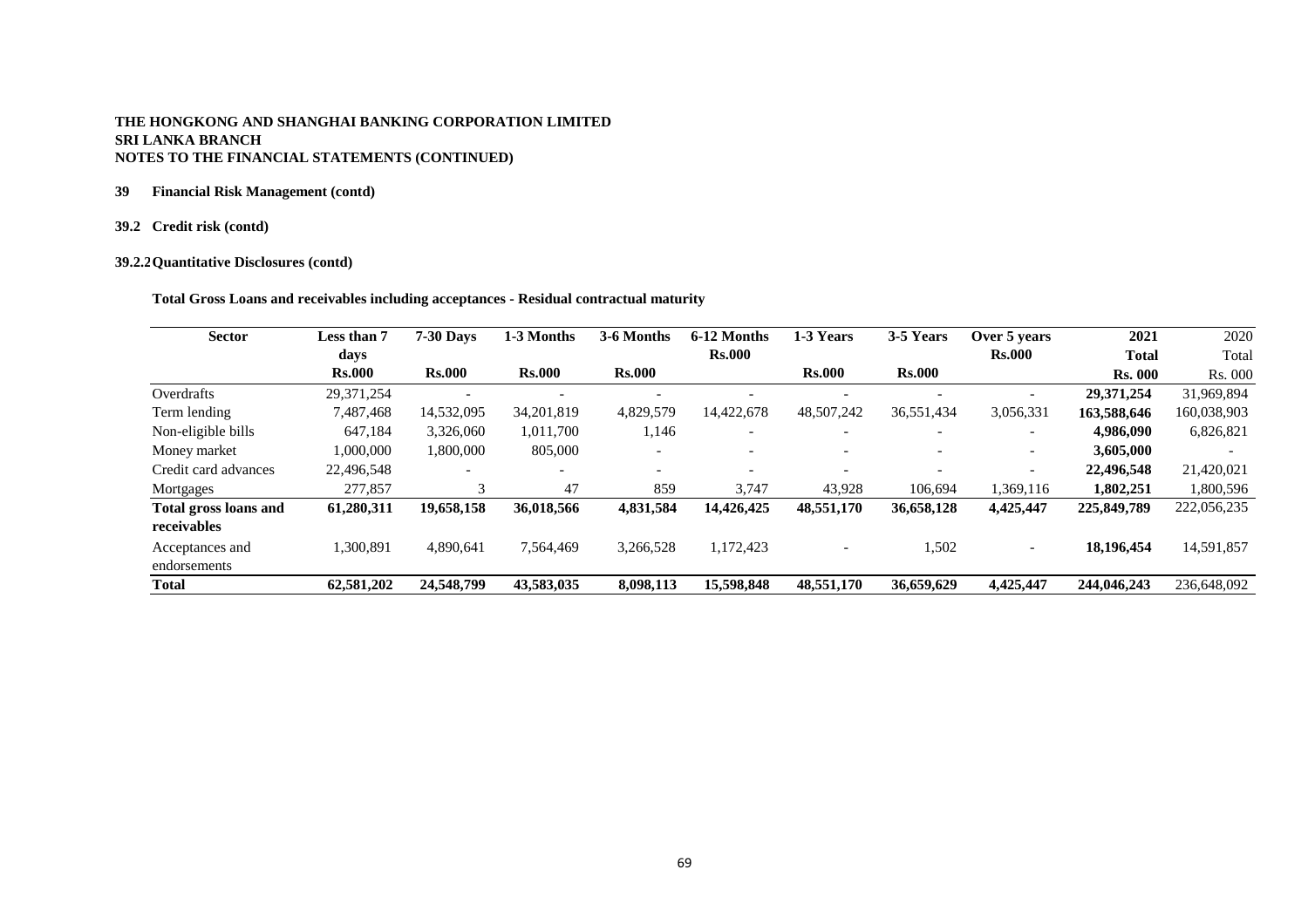- **39 Financial risk management (contd)**
- **39.2 Credit risk (contd)**
- **39.2.2 Quantitative disclosures (contd)**

**Gross loans and receivables - Sector wise analysis of past due not impaired and impaired loans**

|                                 |                | Past due not impaired |                | <b>Impaired</b> |
|---------------------------------|----------------|-----------------------|----------------|-----------------|
|                                 | 2021           | 2020                  | 2021           | 2020            |
| <b>Sector</b>                   | Total          | Total                 | <b>Total</b>   | Total           |
|                                 | <b>Rs. 000</b> | Rs. 000               | <b>Rs. 000</b> | Rs. 000         |
| Agriculture and fishing         |                |                       |                |                 |
| Manufacturing                   | 3,271,650      | 2,086,620             |                |                 |
| Tourism                         | 154,205        | 1,281,052             | 146,660        | 142,381         |
| Transport                       |                |                       |                |                 |
| Construction                    | 2,087          |                       |                |                 |
| Traders                         | 326,591        | 167,785               |                |                 |
| New economy                     | ۰              |                       |                | 1,530           |
| Financial and business services | ٠              | ۰                     |                |                 |
| Infrastructure                  |                |                       |                |                 |
| Other services                  | 613,024        | 32,014                | 87,782         | 87,782          |
| Credit card                     |                |                       | 376,808        | 779,329         |
| Other                           | 548,885        | 852,568               | 757,457        | 1,946,854       |
| <b>Total</b>                    | 4,916,443      | 4,420,039             | 1,368,708      | 2,957,876       |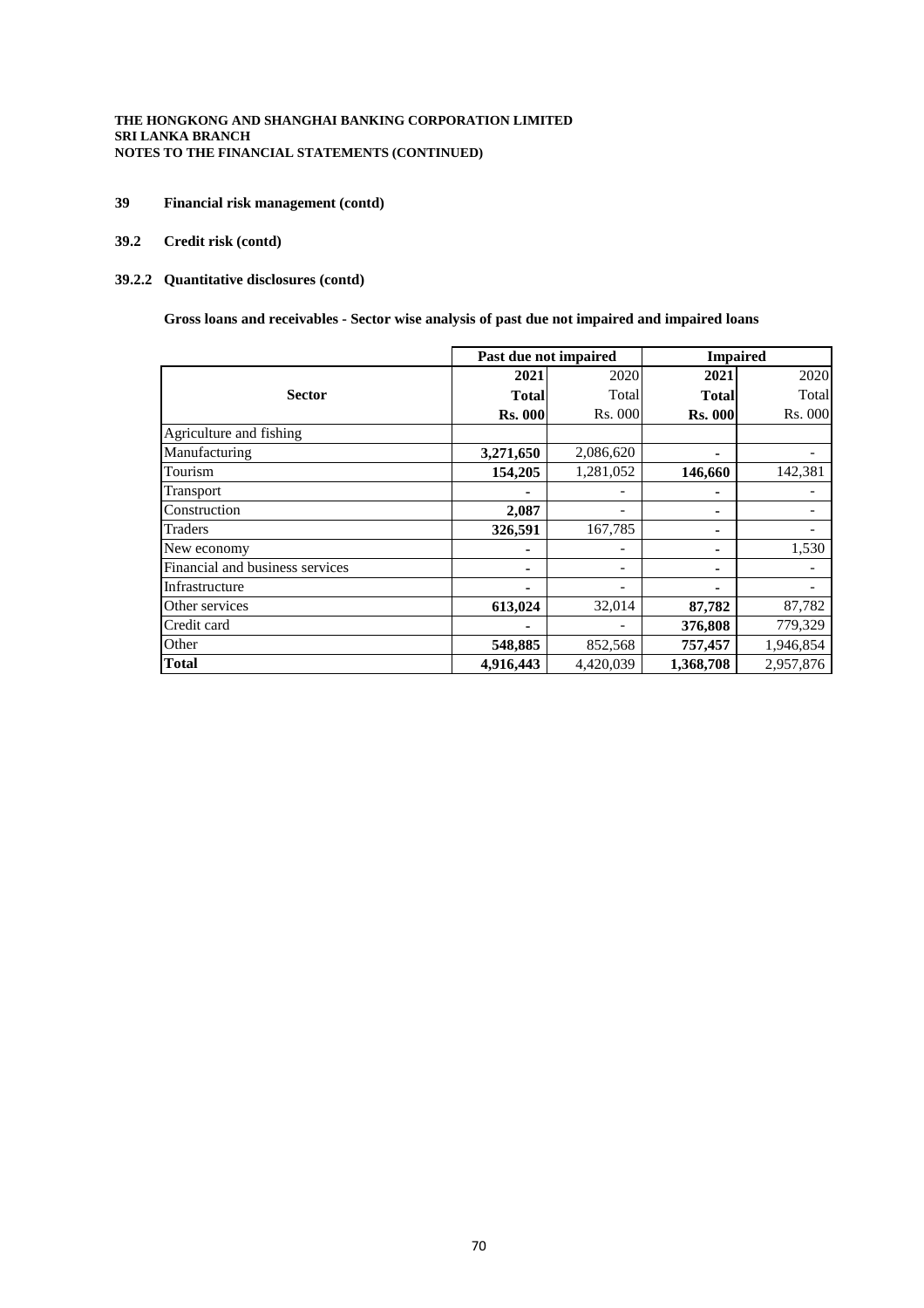#### **39 Financial risk management (contd)**

### **39.2 Credit risk (contd)**

### **39.2.2 Quantitative Disclosures (contd)**

### **Distribution of financial instruments by credit quality**

| <b>Sector</b>                             | <b>Strong</b> | Good                     | <b>Satisfactory</b> | <b>Sub</b>               | Past due but             | <b>Impaired</b>          | <b>Impairment</b>        | 2021           | 2020        |
|-------------------------------------------|---------------|--------------------------|---------------------|--------------------------|--------------------------|--------------------------|--------------------------|----------------|-------------|
|                                           |               |                          |                     | <b>Standard</b>          | not impaired             |                          | <b>Allowance</b>         | Total          | Total       |
|                                           | <b>Rs.000</b> | <b>Rs.000</b>            | <b>Rs.000</b>       | <b>Rs.000</b>            | <b>Rs.000</b>            | <b>Rs.000</b>            | <b>Rs.000</b>            | <b>Rs. 000</b> | Rs. 000     |
| Cash and cash equivalents                 | 25,177,372    | 10,282,386               |                     |                          | $\overline{\phantom{a}}$ |                          |                          | 35,459,758     | 20,411,976  |
| Balances with central banks               | 31,059,227    | ٠                        |                     | $\overline{\phantom{a}}$ | $\overline{\phantom{a}}$ | $\overline{\phantom{a}}$ |                          | 31,059,227     | 18,453,574  |
| Placements with banks                     |               | ٠                        |                     |                          | $\overline{\phantom{a}}$ |                          |                          |                |             |
| Derivative financial instruments          | 5,164         | 11,358                   | 22,030              |                          | $\overline{\phantom{a}}$ |                          |                          | 38,552         | 656,466     |
| Financial assets measured at fair value   | 151,989       |                          |                     |                          | $\overline{\phantom{a}}$ |                          |                          | 151,989        | 334,968     |
| through profit or loss                    |               |                          |                     |                          |                          |                          |                          |                |             |
| Loans and receivables to customers        | 894,856       | 5,092,517                | 191.966.966         | 21,610,299               | 4,916,443                | 1,368,708                | (2,182,017)              | 223,667,772    | 219,123,466 |
| Financial assets measured at fair value   | 137,684,067   | $\overline{\phantom{a}}$ |                     |                          | $\overline{\phantom{a}}$ |                          | $\overline{\phantom{a}}$ | 137,684,067    | 136,631,512 |
| through other comprehensive income        |               |                          |                     |                          |                          |                          |                          |                |             |
|                                           |               |                          |                     |                          |                          |                          |                          |                |             |
| Financial assets at amortised cost - debt | 604,214       |                          |                     |                          |                          |                          | (11,603)                 | 592,611        | 3,118,017   |
| instruments                               |               |                          |                     |                          |                          |                          |                          |                |             |
| Acceptances                               |               | $\overline{\phantom{a}}$ | 18,196,453          |                          | $\overline{\phantom{a}}$ |                          |                          | 18,196,453     | 14,591,857  |
| <b>Total</b>                              | 195,576,889   | 15,386,261               | 210,185,449         | 21,610,299               | 4,916,443                | 1,368,708                | (2,193,620)              | 446,850,429    | 413,321,836 |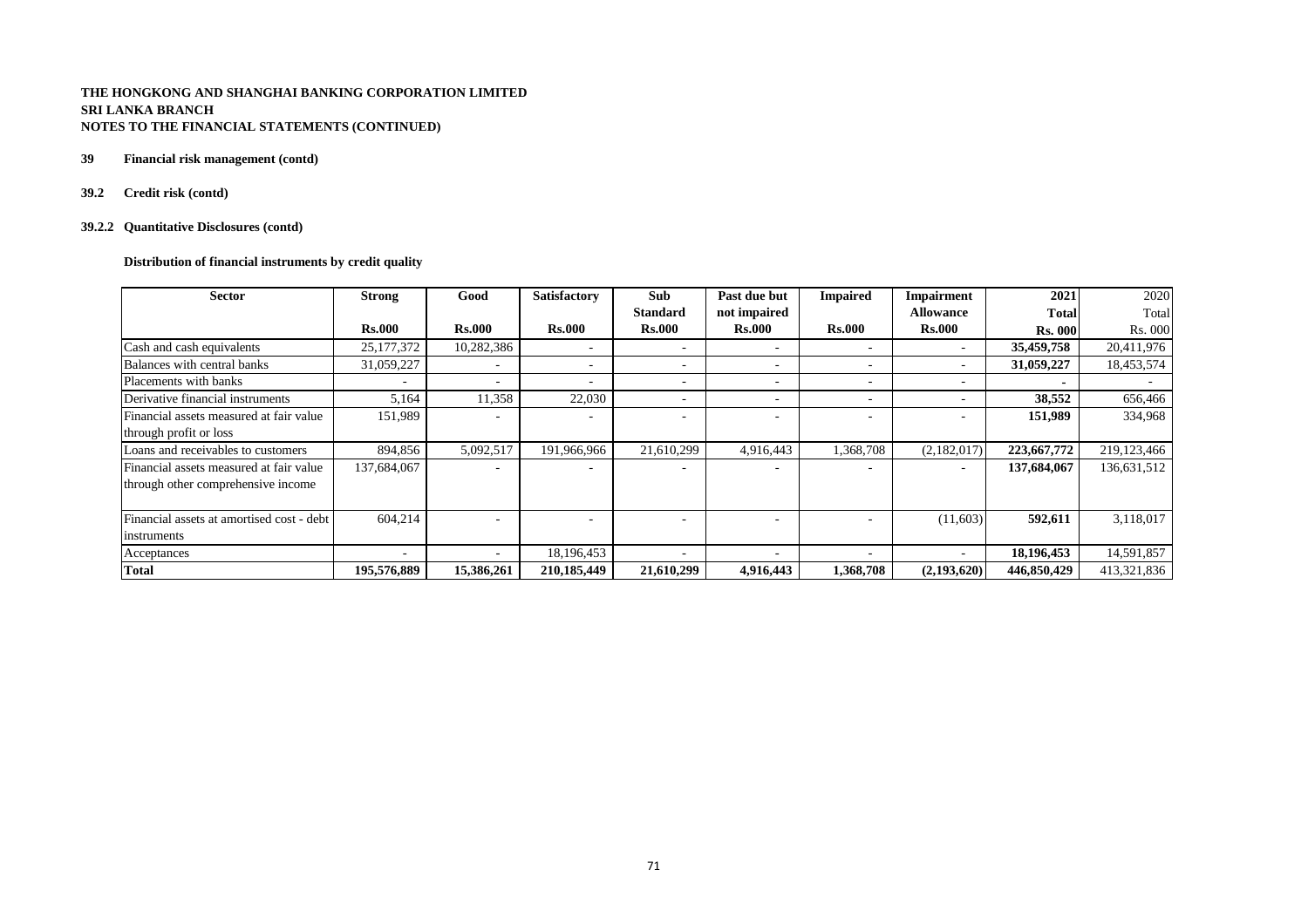### **39 Financial risk management (contd)**

### **39.2 Credit risk (contd)**

### **39.2.2 Quantitative disclosures (contd)**

**Ageing analysis of loans and advances - past due but not impaired**

|               |               | Contractual residual maturitv                                    |               |               |               |               |               |               |               |  |  |
|---------------|---------------|------------------------------------------------------------------|---------------|---------------|---------------|---------------|---------------|---------------|---------------|--|--|
| <b>Sector</b> | Less than 7   | 7-30<br>$6 - 12$<br>$1-3$<br>$3 - 5$<br>Over 5<br>$1 - 3$<br>3-6 |               |               |               |               |               |               |               |  |  |
|               | <b>Days</b>   | Davs                                                             | <b>Months</b> | <b>Months</b> | <b>Months</b> | <b>Years</b>  | <b>Years</b>  | <b>Years</b>  |               |  |  |
|               | <b>Rs.000</b> | <b>Rs.000</b>                                                    | <b>Rs.000</b> | <b>Rs.000</b> | <b>Rs.000</b> | <b>Rs.000</b> | <b>Rs.000</b> | <b>Rs.000</b> | <b>Rs.000</b> |  |  |
| 2021          | 3.668.287     | 1,913                                                            | 2,757         | 7.267         | 487,512       | 322,013       | 296,709       | 129,985       | 4,916,443     |  |  |
| 2020          | .479.675      | 480                                                              | 15.742        | 37.773        | 42,874        | 1,170,452     | ,569,990      | 103,053       | 4,420,039     |  |  |

The impairment charges for loans and receivables is disclosed in Note 11. The movement in provision for impairment is disclosed in Note 21.2.

#### **Collateral held and other credit enhancements and their financial effect**

| 2021                           |               | 2020          |               |  |
|--------------------------------|---------------|---------------|---------------|--|
| <b>Carrying</b>                | Carrving      | Carrying      | Carrying      |  |
| amount of the<br>amount of the |               | amount of the | amount of the |  |
| exposure                       | collateral    | exposure      | collateral    |  |
| <b>Rs.000</b>                  | <b>Rs.000</b> | <b>Rs.000</b> | Rs.000        |  |
| 223,667,772                    | 97,465,570    | 219,123,466   | 103,052,485   |  |

The note aims to provide carrying value of collaterals held by the Branch of its customers where, they can be liquidiated at market value with reasonable certainity. Collaterals such as cash, guarantees from corporates, banks, property and fixed assets pledged are considered as eligible for consideration. Collateral relating to past due but not impaired and impaired loans as at 31 December 2021 amounts to Rs 2,346,764,724/-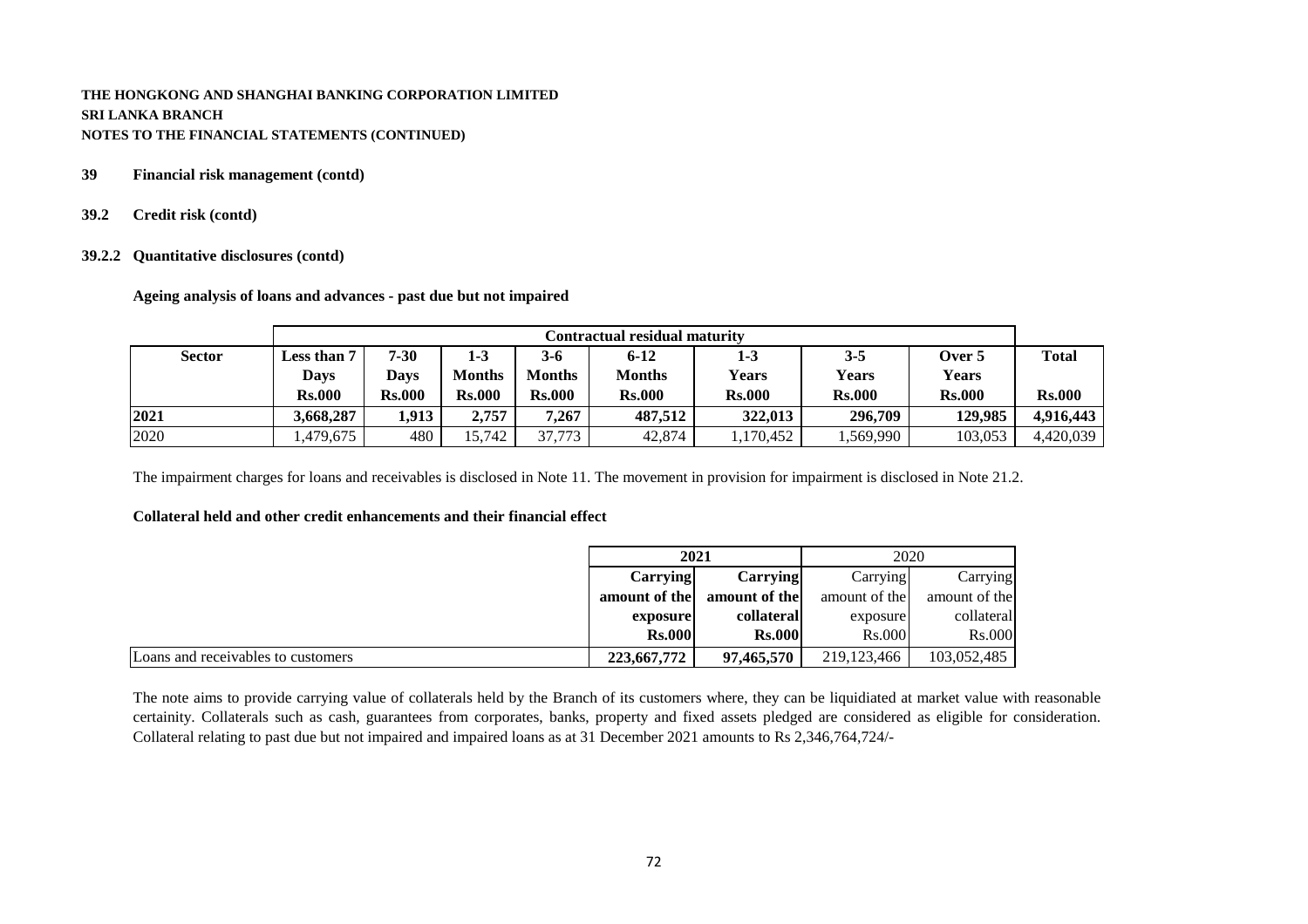### **39 Financial risk management (contd)**

### **39.3 Liquidity risk**

Liquidity and funding risk is the risk that the Branch does not have sufficient financial resources to meet its obligations as they fall due or that it can only do so at excessive cost. Liquidity risk arises from mismatches in the timing of cash flows. Funding risk arises when the liquidity needed to fund illiquid asset positions cannot be obtained at the expected terms and when required.

Liquidity and funding risk is:

• **Measured** using the European Banking Authority - Delegated Act - Liquidity Coverage Ratio (EBA DA LCR) and Net Stable Funding Ratio (NSFR),

• **Monitored** against the Group's liquidity and funding risk framework and overseen by Regional and local Asset and Liability Management Committees ('ALCO's); and

• **Managed** on a stand-alone basis with no reliance on any related party (unless pre-committed) or the Central Bank of Sri Lanka, unless this represents routine established business as usual market practice.

#### **39.3.1 Management of liquidity and funding risk**

The Branch uses the HSBC's liquidity and funding risk management framework ('LFRF') that employs two key measures to define, monitor and control the liquidity and funding risk of each of its operating entities. The **Net Stable Funding Ratio ("NSFR")** is used to monitor the structural long-term funding position, and the **Liquidity Coverage Ratio ("LCR")** is used to monitor the resilience to severe liquidity stresses. The NSFR and LCR are monitored on a daily basis by the local management team, with monthly monitoring carried out by the Regional Office.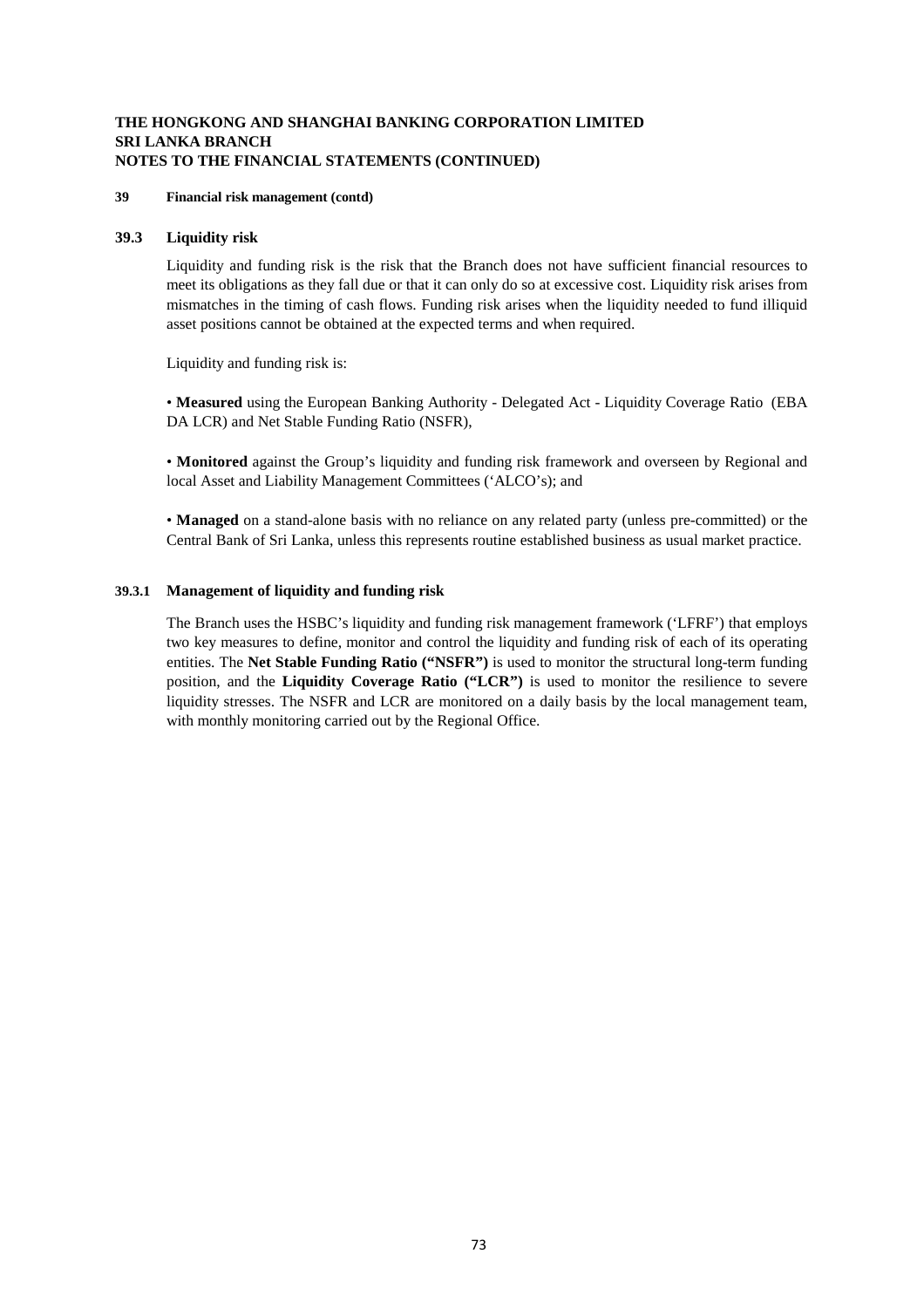### **39 Financial risk management (contd)**

**39.3 Liquidity risk (contd)**

### **39.3.1 Management of liquidity and funding risk (contd)**

### **NSFR**

This ratio monitors if the bank has sufficient stable funding to its illiquid assets. The equity and liability side of the balance sheet is considered to "provide" stable funding while on and off balance sheet assets are considered to be "requiring" stable funding. Proportion of stable funding provided/required by each balance sheet item is predetermined based on EBA regulations.

### **LCR**

This ratio monitors the ability of the Branch to withstand a severe liquidity stress. To ensure resilience under a liquidity stress, the bank is expected to maintain a sufficient stock of High Quality Liquid Assets ("HQLA") which will allow the bank to honour the net cash outflow due within the next 30 days from the start of the stress period. Outflows are assumed to originate from the liabilities of the Branch while inflows within the next 30 days are assumed to originate from the assets held by the Branch. The outflow and inflow rates are determined based on EBA regulations.

#### **Maturity analysis of financial liabilities based on undiscounted cash flows**

Undiscounted cash-flows include capital and interest payable on interest bearing liabilities, spread across its residual maturity.

| <b>Sector</b>                                                           | Less than 7   | $7 - 30$      | $1 - 3$                  | $3-6$         | $6 - 12$      | $1 - 3$                  | $3 - 5$       | Over 5                   | 2021           | 2020        |
|-------------------------------------------------------------------------|---------------|---------------|--------------------------|---------------|---------------|--------------------------|---------------|--------------------------|----------------|-------------|
|                                                                         | <b>Days</b>   | <b>Days</b>   | <b>Months</b>            | <b>Months</b> | <b>Months</b> | Years                    | <b>Years</b>  | <b>Years</b>             | <b>Total</b>   | Total       |
|                                                                         | <b>Rs.000</b> | <b>Rs.000</b> | <b>Rs.000</b>            | <b>Rs.000</b> | <b>Rs.000</b> | <b>Rs.000</b>            | <b>Rs.000</b> | <b>Rs.000</b>            | <b>Rs. 000</b> | Rs. 000     |
| Due to banks                                                            | 12,489,212    | 4,036,600     | 2,220,130                | 2,058,666     | 16,779,758    | 19,373,738               | 3,840,717     | $\overline{\phantom{a}}$ | 60,798,821     | 88,689,741  |
| Derivative                                                              | 286,459       |               | $\overline{\phantom{a}}$ |               |               | $\overline{\phantom{0}}$ |               | $\overline{\phantom{a}}$ | 286,459        | 508,372     |
| <b>Financial liablities</b><br>at amortised cost -<br>due to depositors | 189,468,805   | 22,669,613    | 35,883,184               | 21,651,089    | 19,983,230    | 4,536,259                | 2,952,324     | $\overline{\phantom{a}}$ | 297,144,504    | 244,659,161 |
| Acceptances and<br>endorsements                                         | 1,300,891     | 4,890,641     | 7,564,469                | 3,266,528     | 1,172,423     | $\overline{\phantom{a}}$ | 1,502         | $\overline{\phantom{a}}$ | 18,196,454     | 14,591,857  |
| <b>Total</b>                                                            | 203,545,367   | 31,596,854    | 45,667,783               | 26,976,283    | 37,935,411    | 23,909,997               | 6,794,543     |                          | 376,426,238    | 348,449,131 |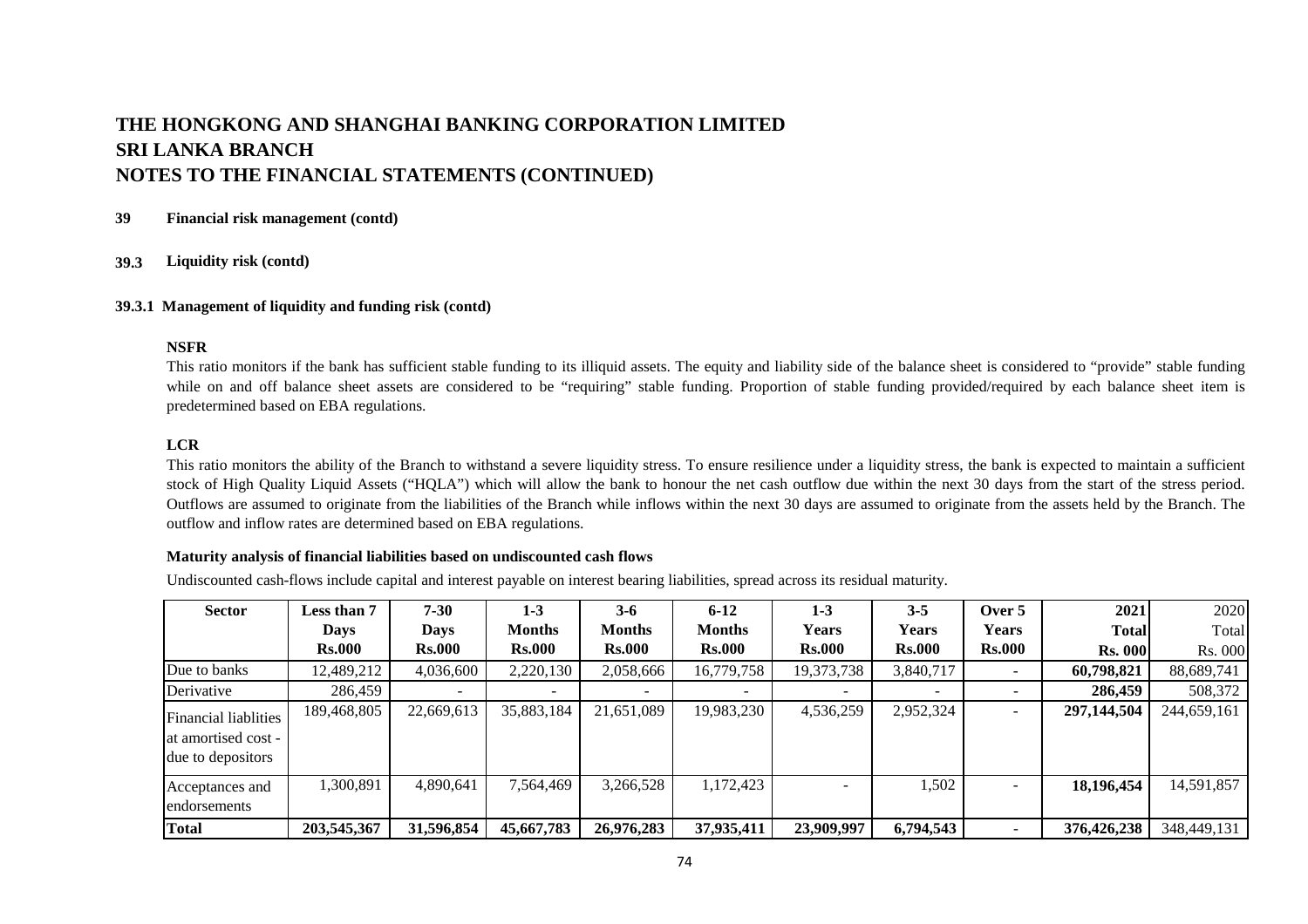## **39 Financial risk management (contd)**

## **39.4 Market risk**

The risk that movements in market factors, including foreign exchange rates, interest rates and credit spreads, which will reduce the income or the value of Branch's portfolio is considered as market risk.

Exposure to market risk is separated into two portfolios:

- Trading portfolios comprise positions arising from market-making and warehousing of customer derived positions.
- Non-trading portfolios comprise positions that primarily arise from the interest rate management of our WSB and WPB banking assets and liabilities, financial investments designated at fair value through other comprehensive income.

## **39.4.1 Monitoring and limiting market risk exposures**

Branch's objective is to manage and control market risk exposures while maintaining a market profile consistent with our risk appetite.

Branch uses a range of tools to monitor and limit market risk exposures, including:

- Sensitivity analysis, the sensitivities of the net present values of assets and expected liability cash flows, in total and by currency, to a one basis point parallel shift in the discount curves used to calculate the net present values.
- Sensitivity limits are set for portfolios, products and risk types, with the depth of the market being one of the principal factors in determining the level of limits set.
- For foreign exchange risk, the total net short foreign exchange position and the net foreign exchange positions by currency.
- Value at risk ('VAR') which is a technique that estimates the potential losses that could occur on risk positions as a result of movements in market rates and prices over a specified time horizon and to a given level of confidence and,
- In recognition of VAR's limitations the Branch augment VAR with stress testing to evaluate the potential impact on portfolio values of more extreme, though plausible, events or movements in a set of financial variables.

## **39.4.2 Risk management**

Limits are set for portfolios, products and risk types, with market liquidity being a primary factor in determining the level of limits set. Group Risk, an independent unit within HSBC Group Head Office, is responsible for our market risk management policies and measurement techniques. Each of major operating entity has an independent market risk management and control function which is responsible for measuring market risk exposures in accordance with the policies defined by Group Risk, and monitoring and reporting these exposures against the prescribed limits on a daily basis.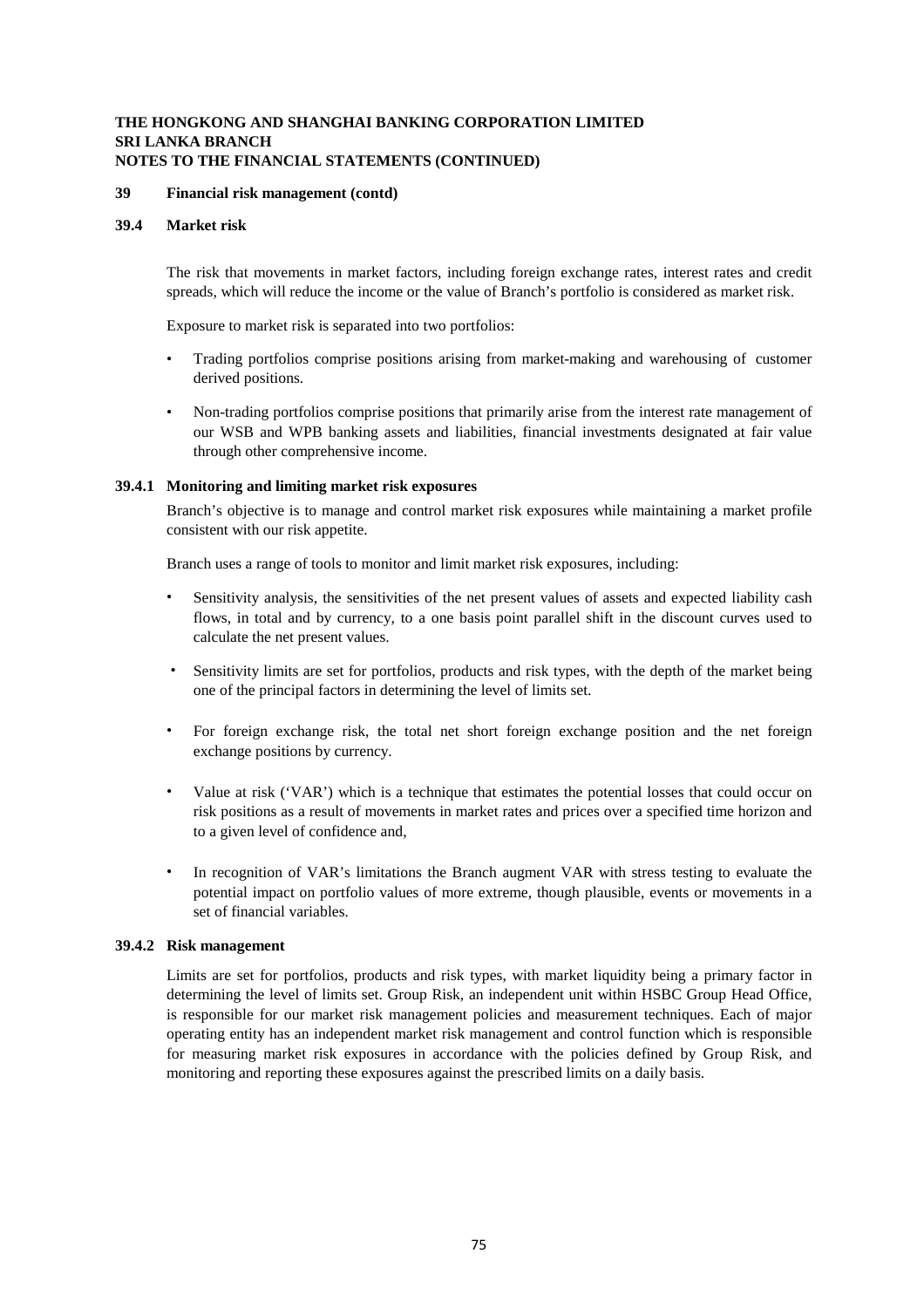## **39 Financial risk management (contd)**

## **39.4 Market risk (contd)**

## **39.4.2 Risk management (contd)**

Both the VAR and Stressed VAR models the Branch uses are based predominantly on historical simulation. These models derive plausible future scenarios from past series of recorded market rates and prices, taking into account interrelationships between different markets and rates such as interest rates and foreign exchange rates.

The historical simulation models used incorporate the following features:

• Historical market rates and prices are calculated with reference to foreign exchange rates and commodity; prices, interest rates, equity prices and the associated volatilities;

• Potential market movements utilized for VAR are calculated with reference to data from the past two years;

• Potential market movements employed for stressed VAR calculations are based on a continuous one year period of stress for the trading portfolio.

Branch routinely validates the accuracy of the VAR models by back-testing the actual daily profit and loss results, adjusted to remove non-modelled items such as fees and commissions, against the corresponding VAR numbers.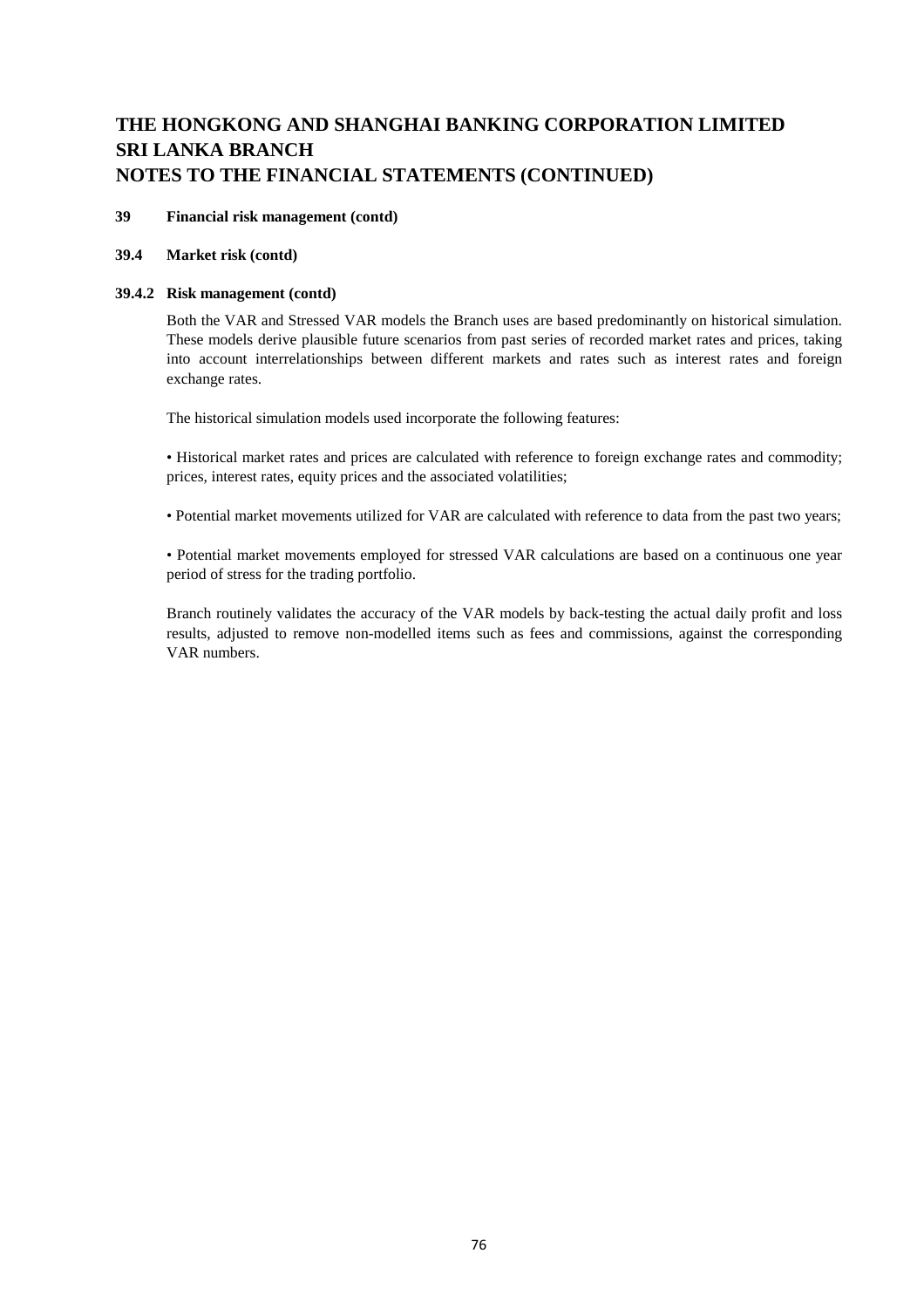#### **39 Financial risk management (contd)**

#### **39.4 Market risk (contd)**

#### **39.4.2 Risk management (contd)**

#### **Foreign exchange position**

| Currency                                                                                                                        |               | <b>Spot</b>        |            |               | Forward            |            | <b>Net Open</b> | Net position             | Overall     | Overall       |
|---------------------------------------------------------------------------------------------------------------------------------|---------------|--------------------|------------|---------------|--------------------|------------|-----------------|--------------------------|-------------|---------------|
| $(LKR'$ million $)$                                                                                                             |               |                    |            |               |                    |            | <b>Position</b> | in other                 | exposure in | exposure in   |
|                                                                                                                                 | <b>Assets</b> | <b>Liabilities</b> | <b>Net</b> | <b>Assets</b> | <b>Liabilities</b> | <b>Net</b> |                 | exchange                 | other       | Sri Lankan    |
|                                                                                                                                 |               |                    |            |               |                    |            |                 | contracts                | respective  | <b>Rupees</b> |
|                                                                                                                                 |               |                    |            |               |                    |            |                 |                          | foreign     |               |
|                                                                                                                                 |               |                    |            |               |                    |            |                 |                          | currency    |               |
| <b>US Dollars</b>                                                                                                               | 268,006       | (260, 765)         | 7,241      | 16,482        | (22, 778)          | (6,297)    | 289             |                          |             | 289           |
| <b>Pound Sterling</b>                                                                                                           | 22,798        | (29, 282)          | (6,484)    | 9,145         | (2,639)            | 6,506      | 619             |                          |             | 619           |
| Euro                                                                                                                            | 21,152        | (23,320)           | (2,168)    | 5,606         | (3, 448)           | 2,158      | (1,241)         |                          | (7)         | (1,241)       |
| <b>Japanese Yen</b>                                                                                                             | 8,251         | (8,440)            | (189)      | 326           | (143)              | 183        | 194             |                          |             | 194           |
| <b>Indian Rupee</b>                                                                                                             |               |                    |            |               |                    |            |                 | $\overline{\phantom{a}}$ |             |               |
| Australian Dollar                                                                                                               | 17,337        | (20, 813)          | (3, 475)   | 5,020         | (1,549)            | 3,471      | (335)           |                          | (1)         | (335)         |
| <b>Canadian Dollar</b>                                                                                                          | 7,987         | (8,259)            | (272)      | 553           | (278)              | 275        | 436             |                          |             | 436           |
| Other currencies                                                                                                                | 183,239       | (177, 892)         | 5,347      | 2,130         | (8, 426)           | (6,296)    | 1,363           |                          |             | 1,363         |
| <b>Total exposure</b>                                                                                                           | 528,771       | (528, 773)         | (1)        | 39,260        | (39,260)           |            | 1,325           | $\blacksquare$           |             | 1,325         |
| Total capital funds as per the latest audited financial statements                                                              |               |                    |            |               |                    |            |                 |                          |             | 65,052        |
| Total exposure as a % of total capital funds (Basel III) as per the latest audited financial statements (Should not exceed 30%) |               |                    |            |               |                    |            |                 |                          | 2.0%        |               |

\* Monitored at the Branch level

\*Balances are in LKR Million (Column 10 in respective currency Mn)

#### **Sensitivity Analysis**

The impact of changes in exchange rates on Equity calculated on Foreign exchange position as at 31-12-2021. 10% shocke was applied to assess the potential impact on equity.

|                                   | <b>Exchange Rate increase by 10%</b> | <b>Exchange Rate decrease by 10%</b> |
|-----------------------------------|--------------------------------------|--------------------------------------|
| <b>US Dollars</b>                 | 28.9                                 | (28.9)                               |
| Pound Sterling                    | 61.9                                 | (61.9)                               |
| Euro                              | (124.1)                              | 124.1                                |
| Japanese Yen                      | 19.4                                 | (19.4)                               |
| <b>Indian Rupee</b>               |                                      |                                      |
| Australian Dollar                 | (33.5)                               | 33.5                                 |
| Canadian Dollar                   | 43.6                                 | (43.6)                               |
| Other currencies                  | 136.3                                | (136.3)                              |
| * Sensitivity impact is in LKR Mn |                                      |                                      |

#### **Interest Rate risk in the Banking Book (IRRBB)**

The Branch has a robust mechanism to monitor and control the IRRBB , the structural interest rate risk is transferred to the Balance Sheet Management division who are the subject matter experts in managing same. This is done through the Interest Rate Risk Behavioralization Policy and the Interest Rate risk Transfer pricing policy. These policies are reviewed and approved by the Asset Liability Committee (ALCO) of the Bank on an annual basis. A monthly monitoring tool is available to monitor the net interest margins of customer lending and deposit products across the different business lines, and forms part of the monthly ALCO packs. Furthermore basis risk of the lending portfolio is monitored and reported to the ALCO on a quarterly basis, same is monitored against a ALCO set limit. Overall ALCO oversight on these aspects ensure that there is sufficient senior management oversight in evaluating the IRRBB of the bank.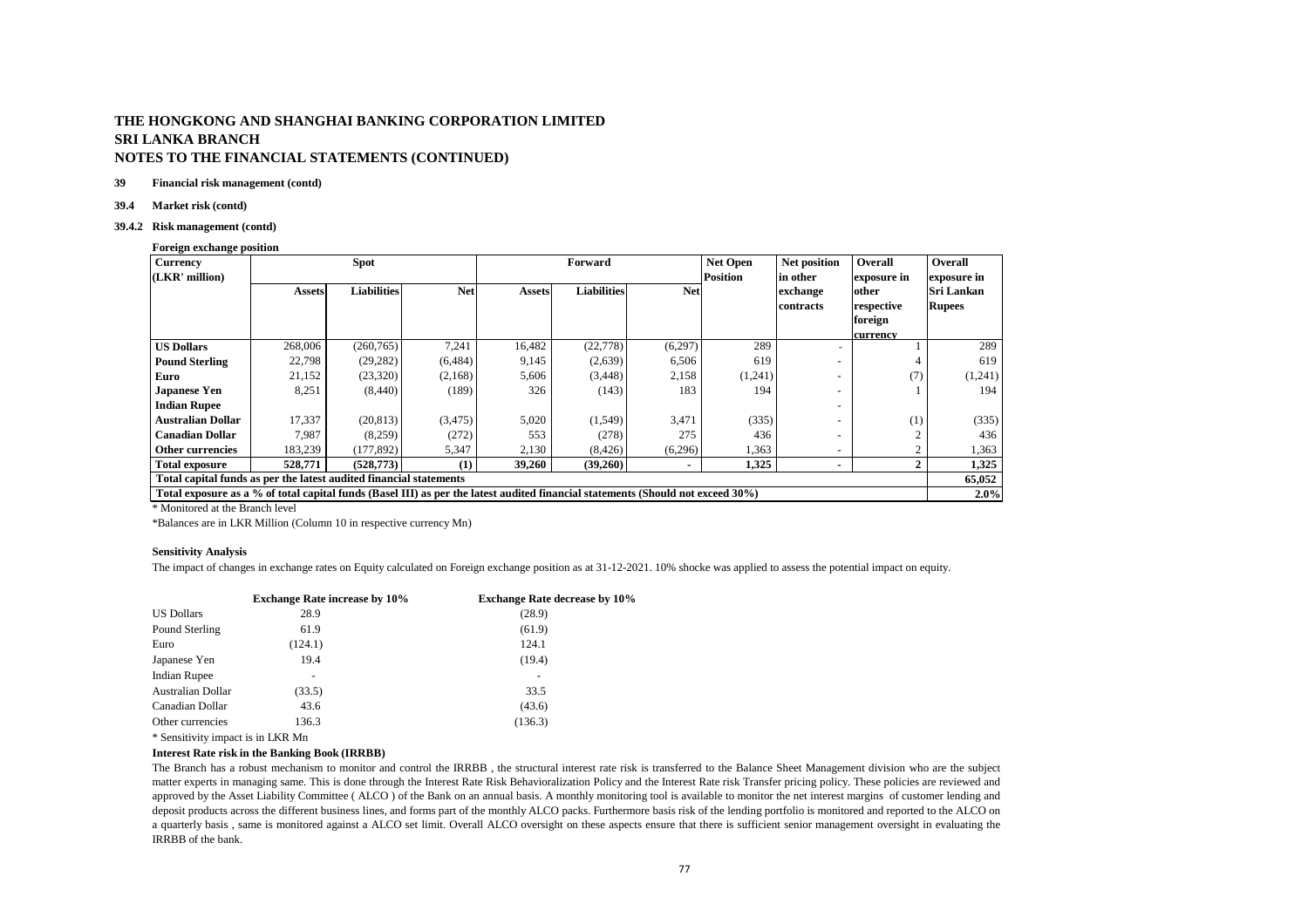#### **39 Financial risk management (contd)**

#### **39.4 Market risk (contd)**

#### **39.4.2 Risk management (contd)**

#### **Maturities of assets and liabilities as at 31st December 2021**

| $n$ aturities of assets and habilities as at 31st December 2021               |                          |                      |                      |                       |               |               |                   | Non financial assets | 2021        |
|-------------------------------------------------------------------------------|--------------------------|----------------------|----------------------|-----------------------|---------------|---------------|-------------------|----------------------|-------------|
| <b>Figures in LKR'000</b>                                                     | Upto 1 month             | Between 1 - 3 months | Between 3 - 6 months | Between 6 - 12 months | $1 - 3$ years | $3 - 5$ vears | 5 years and above | & liabilities        | Total       |
| Cash and cash equivalent                                                      | 35,459,758               |                      |                      |                       |               |               |                   |                      | 35,459,758  |
| <b>Balances with Central Bank</b>                                             | 31,059,227               |                      |                      |                       |               |               |                   |                      | 31,059,227  |
| Derivative financial instruments                                              | 38,552                   |                      |                      |                       |               |               |                   |                      | 38,552      |
| Financial assets measured at fair value through<br>profit or loss             | 62,506                   |                      |                      | 27,062                | 47,680        | 14,740        |                   |                      | 151,989     |
| Financial assets at amortised cost - loans and<br>advances                    | 83,373,168               | 40,122,071           | 7,431,998            | 16,728,078            | 52,592,656    | 24,119,342    | 1,482,477         | (2,182,017)          | 223,667,772 |
| Financial assets measured at fair value through<br>other comprehensive income | 35,094,892               | 35,483,486           | 3,432,454            | 14,294,552            | 49,378,682    |               |                   | $\sim$               | 137,684,067 |
| Financial assets at amortised cost - debt<br>instruments                      |                          |                      |                      | 483,595               |               | 109,017       |                   |                      | 592,611     |
| Retirement benefit obligations surplus                                        |                          |                      |                      |                       |               |               |                   | 223,570              | 223,570     |
| Property, plant and equipment                                                 |                          |                      |                      |                       |               |               |                   | 5,342,466            | 5,342,466   |
| <b>Deferred Tax Assets</b>                                                    |                          |                      |                      |                       |               |               |                   | 189,348              | 189,348     |
| Other assets                                                                  | 7,691,394                | 7,564,469            | 3,266,528            | 1,172,423             |               | 1,502         |                   | 4,121,552            | 23,817,868  |
| <b>Total assets</b>                                                           | 192,779,498              | 83,170,025           | 14,130,981           | 32,705,710            | 102,019,018   | 24,244,600    | 1,482,477         | 7,694,919            | 458,227,229 |
| Due to banks                                                                  | 16,526,839               | 2,220,130            | 2,058,666            | 16,777,633            | 19,361,384    | 3,840,141     |                   |                      | 60,784,793  |
| Derivative financial instruments                                              | 286,459                  | $\sim$               |                      |                       |               |               |                   |                      | 286,459     |
| Financial liablities at amortised cost - due to<br>depositors                 | 208,021,298              | 34,653,531           | 20,868,845           | 19,252,111            | 4,370,124     | 2,844,199     |                   |                      | 290,010,108 |
| Retirement benefit obligations                                                | $\overline{\phantom{a}}$ |                      |                      |                       |               |               |                   |                      |             |
| Current tax liability                                                         |                          | 872,372              | 872,372              | 872,372               |               |               |                   |                      | 2,617,115   |
| Other liabilities                                                             | 6,191,532                | 9,959,831            | 3,266,528            | 1,172,423             |               | 1,502         |                   | 13,274,005           | 33,865,823  |
| Equity                                                                        |                          |                      |                      |                       |               |               |                   | 70,662,931           | 70,662,931  |
| <b>Total liabilities</b>                                                      | 231,026,129              | 47,705,864           | 27,066,411           | 38,074,539            | 23,731,508    | 6,685,841     |                   | 83,936,937           | 458,227,229 |
| Cumulative gap                                                                | (38, 246, 630)           | 35,464,162           | (12, 935, 429)       | (5,368,829)           | 78,287,510    | 17,558,759    | 1,482,477         | (76, 242, 018)       | (0)         |

The table below shows the contractual expiry by maturity of the Bank's contingent liabilities and commitments. The Bank expects that not all of the contingent liabilities or commitments will be drawn before expiry of the c

|                            | Upto 1 month | Between 1 - 3 months | Between 3 - 6 months | Between 6 - 12 months | $1 - 3$ years | $3 - 5$ years | 5 years and above | <b>Total</b> |
|----------------------------|--------------|----------------------|----------------------|-----------------------|---------------|---------------|-------------------|--------------|
| Performance bonds          | 4.197.016    | 1.337.654            | 1,481,808            | 5,093,051             | 13,892,698    | 526,599       |                   | 26,528,825   |
| Letters of credit          | 8,742,809    | 9,570,444            | 6,306,901            | 1,727,190             |               |               |                   | 26,347,343   |
| Other contingent items     | 9.749.601    | 4,639,237            | 15,325,466           | 22,598,559            | 16,302,489    | 16,124,648    |                   | 84,740,000   |
| Undrawn loan commitments   | 189,902,071  |                      |                      |                       |               |               |                   | 189,902,071  |
| Foreign exchange contracts | 14.971.407   | 11.932.031           | .904.995             | 995,573               |               |               |                   | 29,804,006   |
| Other contra accounts      | 33,911,553   |                      |                      |                       |               |               |                   | 33,911,553   |
|                            | 261,474,456  | 27,479,366           | 25,019,169           | 30,414,372            | 30,195,187    | 16,651,248    |                   | 391,233,798  |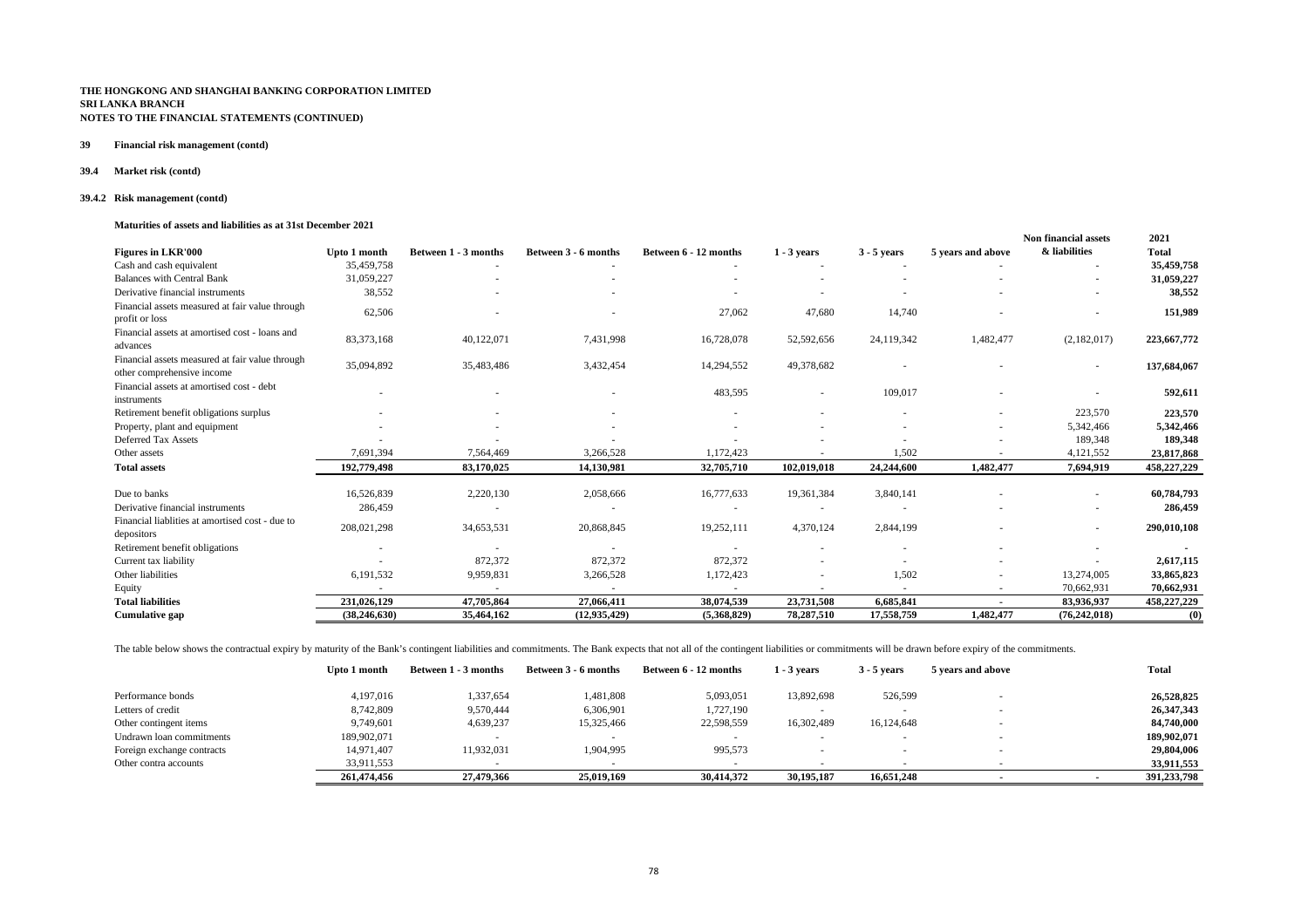#### **39 Financial risk management (contd)**

#### **39.4 Market risk (contd)**

#### **39.4.2 Risk management (contd)**

#### **Maturities of assets and liabilities as at 31st December 2020**

|                                                                               |               |                      |                      |                       |               |               |                   | Non financial assets | 2020          |
|-------------------------------------------------------------------------------|---------------|----------------------|----------------------|-----------------------|---------------|---------------|-------------------|----------------------|---------------|
| <b>Figures in LKR'000</b>                                                     | Upto 1 month  | Between 1 - 3 months | Between 3 - 6 months | Between 6 - 12 months | $1 - 3$ years | $3 - 5$ years | 5 years and above | & liabilities        | Total         |
| Cash and cash equivalent                                                      | 20,411,975    |                      |                      |                       |               |               |                   |                      | 20,411,976    |
| <b>Balances with Central Bank</b>                                             | 18,453,574    |                      |                      |                       |               |               |                   |                      | 18,453,574    |
| Derivative financial instruments                                              | 656,466       |                      |                      |                       |               |               |                   |                      | 656,466       |
| Financial assets measured at fair value through<br>profit or loss             | 42,874        | 14,551               | 1,078                | 78,543                | 78,432        | 119,491       |                   |                      | 334,968       |
| Financial assets at amortised cost - loans and<br>advances                    | 84,764,864    | 34,575,662           | 14,167,610           | 5,251,133             | 35,452,317    | 40,630,481    | 7,214,168         | (2,932,769)          | 219,123,466   |
| Financial assets measured at fair value through<br>other comprehensive income | 22,502,599    | 30,378,642           | 9,419,556            | 55,405,040            | 18,925,675    |               |                   | $\sim$               | 136,631,512   |
| Financial assets at amortised cost - debt<br>instruments                      | 81,633        |                      | 2,500,411            | ٠                     | 535,973       |               |                   |                      | 3,118,017     |
| Property, plant and equipment                                                 |               |                      |                      |                       |               |               |                   | 4,836,206            | 4,836,206     |
| Deferred Tax Assets                                                           | $\sim$        |                      |                      |                       |               |               |                   | 367,616              | 367,616       |
| Other assets                                                                  | 4,667,884     | 6,018,750            | 4,505,885            | 390,445 -             |               | $1,316 -$     |                   | 5,133,168            | 20,717,448    |
| <b>Total assets</b>                                                           | 151,581,868   | 70,987,605           | 30,594,539           | 61,125,161            | 54,992,398    | 40,751,288    | 7,214,168         | 7,404,221            | 424,651,249   |
| Due to banks                                                                  | 17,283,212    | 18,802,000           | 15,699,670           | 26,373,044            | 3,522,772     | 6,621,632     |                   |                      | 88,302,330    |
| Derivative financial instruments                                              | 508,372       |                      |                      |                       |               |               |                   |                      | 508,372       |
| Financial liablities at amortised cost - due to<br>depositors                 | 157, 373, 213 | 29,904,677           | 19,628,895           | 19,623,290            | 8,814,773     | 1,912,725     |                   |                      | 237, 257, 573 |
| Retirement benefit obligations                                                |               | ٠                    | $\sim$               | $\sim$                |               |               | 245,976           |                      | 245,976       |
| Current tax liability                                                         |               | 41,973               | 41,973               | 41,973                |               |               | . .               |                      | 125,919       |
| Other liabilities                                                             | 4,435,930     | 8,461,491            | 4,505,885            | 390,445               |               | 1,316         |                   | 10,110,855           | 27,905,922    |
| Equity                                                                        |               |                      |                      | $\sim$                |               |               |                   | 70,305,157           | 70,305,157    |
| <b>Total liabilities</b>                                                      | 179,600,727   | 57,210,141           | 39,876,423           | 46,428,752            | 12,337,545    | 8,535,673     | 245,976           | 80,416,012           | 424,651,249   |
| Cumulative gap                                                                | (28.018.858)  | 13,777,463           | (9, 281, 883)        | 14,696,409            | 42,654,853    | 32,215,615    | 6.968.192         | (73, 011, 791)       | $\bf{0}$      |

The table below shows the contractual expiry by maturity of the Bank's contingent liabilities and commitments. The Bank expects that not all of the contingent liabilities or commitments will be drawn before expiry of the c

|                            | Upto 1 month | Between 1 - 3 months | Between 3 - 6 months | Between 6 - 12 months | $1 - 3$ years | $3 - 5$ years | 5 years and above | <b>Total</b> |
|----------------------------|--------------|----------------------|----------------------|-----------------------|---------------|---------------|-------------------|--------------|
| Performance bonds          | 914.598      | 804,372              | 1.052.324            | 4,206,319             | 10,961,663    | 965,643       |                   | 18,904,919   |
| Letters of credit          | 3,865,693    | 6,865,608            | 2,843,158            | 171,116               |               |               |                   | 13,745,574   |
| Other contingent items     | 12,924,399   | 9,844,850            | 7,700,765            | 9,125,804             | 28,128,882    | 14,641,478    |                   | 82,366,177   |
| Undrawn loan commitments   | 186,644,334  |                      |                      |                       |               |               |                   | 186,644,334  |
| Foreign exchange contracts | 81,758,964   | 102,355,650          | 19,915,563           | 6,019,221             | 384,774       |               |                   | 210,434,171  |
| Other contra accounts      | 18,738,792   |                      |                      |                       |               |               |                   | 18,738,792   |
|                            | 304,846,779  | 119,870,479          | 31,511,809           | 19,522,460            | 39,475,319    | 15,607,121    |                   | 530,833,967  |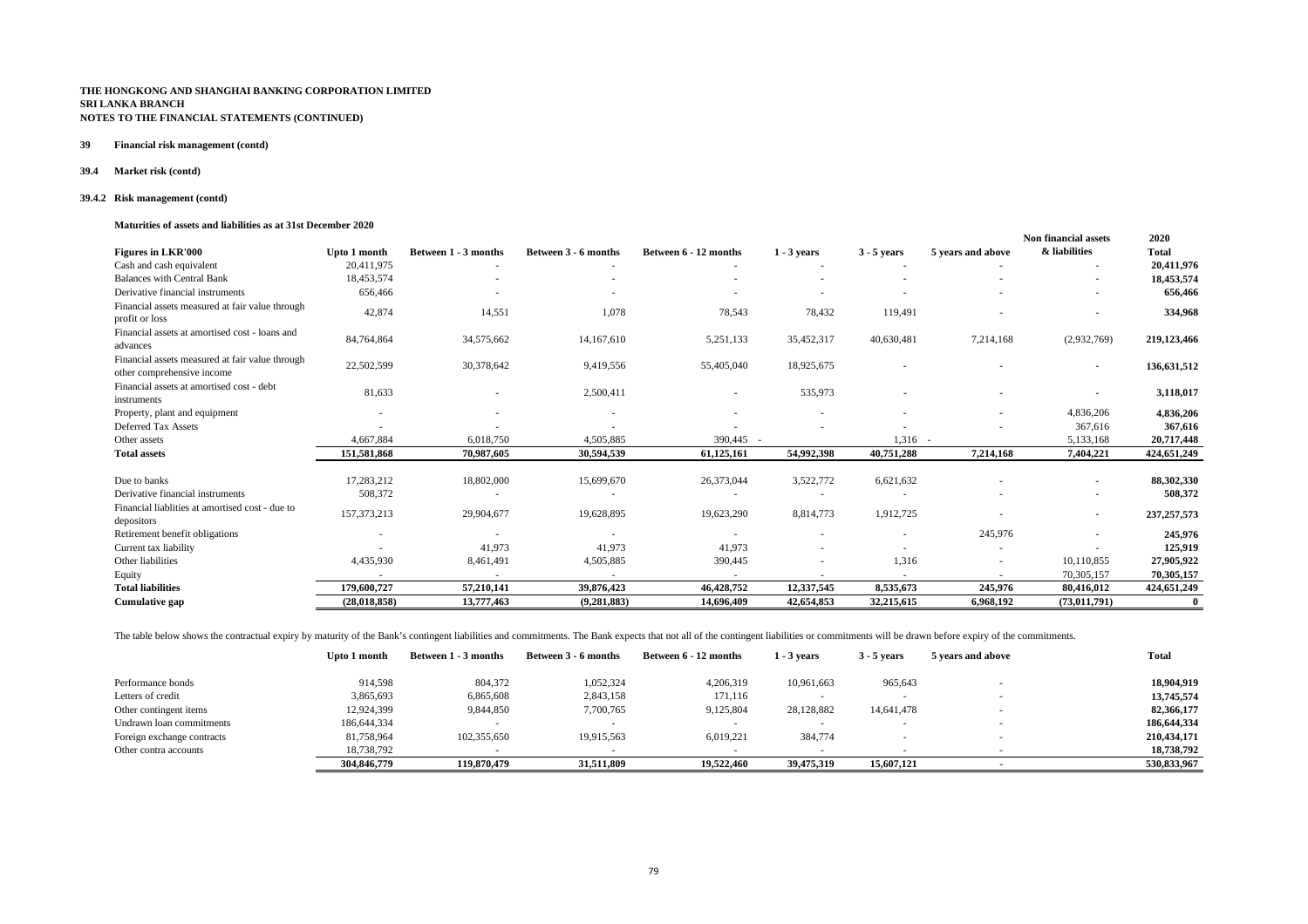#### **39 Financial risk management (contd)**

#### **39.4 Market risk (contd)**

#### **39.4.2 Risk management (contd)**

#### **Interest rate risk -Sensitivity analysis of assets and liabilities as at 31st December 2021**

| <b>Figures in LKR'000</b>                                                        |             | Upto 1 month Between 1 - 3 months Between 3 - 6 months |              | Between 6 - 12 months | $1 - 3$ years            | $3 - 5$ years | 5 years and above        | <b>Non-Sensitive</b> | 2021<br><b>Total</b> |
|----------------------------------------------------------------------------------|-------------|--------------------------------------------------------|--------------|-----------------------|--------------------------|---------------|--------------------------|----------------------|----------------------|
|                                                                                  |             |                                                        |              |                       |                          |               |                          |                      |                      |
| Cash and cash equivalent                                                         | 23,210,450  |                                                        |              |                       |                          |               |                          | 12,249,308           | 35,459,758           |
| <b>Balances with Central Bank</b>                                                | 21,700,000  |                                                        |              |                       |                          |               |                          | 9,359,227            | 31,059,227           |
| Placements with banks                                                            | ٠.          |                                                        |              |                       |                          |               |                          | $\sim$               |                      |
| Derivative financial instruments                                                 | 38,552      |                                                        |              |                       |                          |               |                          |                      | 38,552               |
| Financial assets measured at fair<br>value through profit or loss                | 62,506      |                                                        |              | 27,062                | 47,680                   | 14,740        |                          |                      | 151,989              |
| Financial assets at amortised cost -<br>loans and advances                       | 78,305,731  | 35,556,320                                             | 4,809,876    | 14,361,533            | 47,996,715               | 36,346,734    | 5,133,875                | 1,156,988            | 223,667,772          |
| Financial assets measured at fair<br>value through other comprehensive<br>income | 35,094,892  | 35,483,486                                             | 3,432,454    | 14,294,552            | 49,378,682               |               |                          |                      | 137,684,067          |
| Financial assets at amortised cost -<br>debt instruments                         |             |                                                        |              | 483,595               |                          | 109,017       |                          |                      | 592,611              |
| Retirement benefit obligations<br>surplus                                        |             |                                                        |              |                       |                          |               |                          | 223,570              | 223,570              |
| Property, plant and equipment                                                    |             |                                                        |              |                       |                          |               |                          | 5,342,466            | 5,342,466            |
| Deferred tax assets                                                              |             |                                                        |              |                       |                          |               |                          | 189,348              | 189,348              |
| Other assets                                                                     |             |                                                        |              |                       |                          |               |                          | 23,817,869           | 23,817,869           |
| <b>Total assets</b>                                                              | 158,412,131 | 71,039,806                                             | 8,242,330    | 29,166,742            | 97,423,077               | 36,470,491    | 5,133,875                | 52,338,776           | 458,227,229          |
| Due to banks                                                                     | 22,027,360  | 6,105,358                                              | 6,960,938    | 177,116               | 13,414,967               |               | $\overline{\phantom{a}}$ | 12,099,054           | 60,784,793           |
| Derivative financial instruments                                                 | 286,459     |                                                        |              |                       | ٠                        |               |                          |                      | 286,459              |
| Financial liablities at amortised cost -<br>due to depositors                    | 122,294,829 | 34,653,531                                             | 20,868,845   | 19,252,111            | 4,370,124                | 2,844,199     |                          | 85,726,469           | 290,010,108          |
| Retirement benefit obligations                                                   |             |                                                        |              |                       | $\overline{\phantom{a}}$ |               |                          |                      |                      |
| Deferred tax liability                                                           |             |                                                        |              |                       |                          |               |                          |                      |                      |
| Current tax liability                                                            |             |                                                        |              |                       |                          |               |                          | 2,617,115            | 2,617,115            |
| Other liabilities                                                                |             |                                                        |              |                       |                          |               |                          | 33,865,823           | 33,865,823           |
| Equity                                                                           |             |                                                        |              |                       |                          |               |                          | 70,662,931           | 70,662,931           |
| <b>Total liabilities</b>                                                         | 144,608,648 | 40,758,889                                             | 27,829,782   | 19,429,227            | 17,785,092               | 2,844,199     |                          | 204,971,393          | 458,227,229          |
| Cumulative gap                                                                   | 13,803,483  | 30,280,917                                             | (19,587,452) | 9,737,515             | 79,637,985               | 33,626,292    | 5,133,875                | (152, 632, 617)      | $\blacksquare$       |

#### **Sensitivity Analysis**

The impact of changes in interest rates on Net Innterest Income calculated on interest rate risk profile as at 31-12-2021. 1%, 2% and 2.5% shockes were applied and for the sensitivity and assessed the potential impact on N

| Rate increase by 1%   | 34.343 | Rate decrease by 1%   | $-34.343$ |
|-----------------------|--------|-----------------------|-----------|
| Rate increase by 2%   | 68.686 | Rate decrease by 2%   | $-68.686$ |
| Rate increase by 2.5% | 85.857 | Rate decrease by 2.5% | $-85.857$ |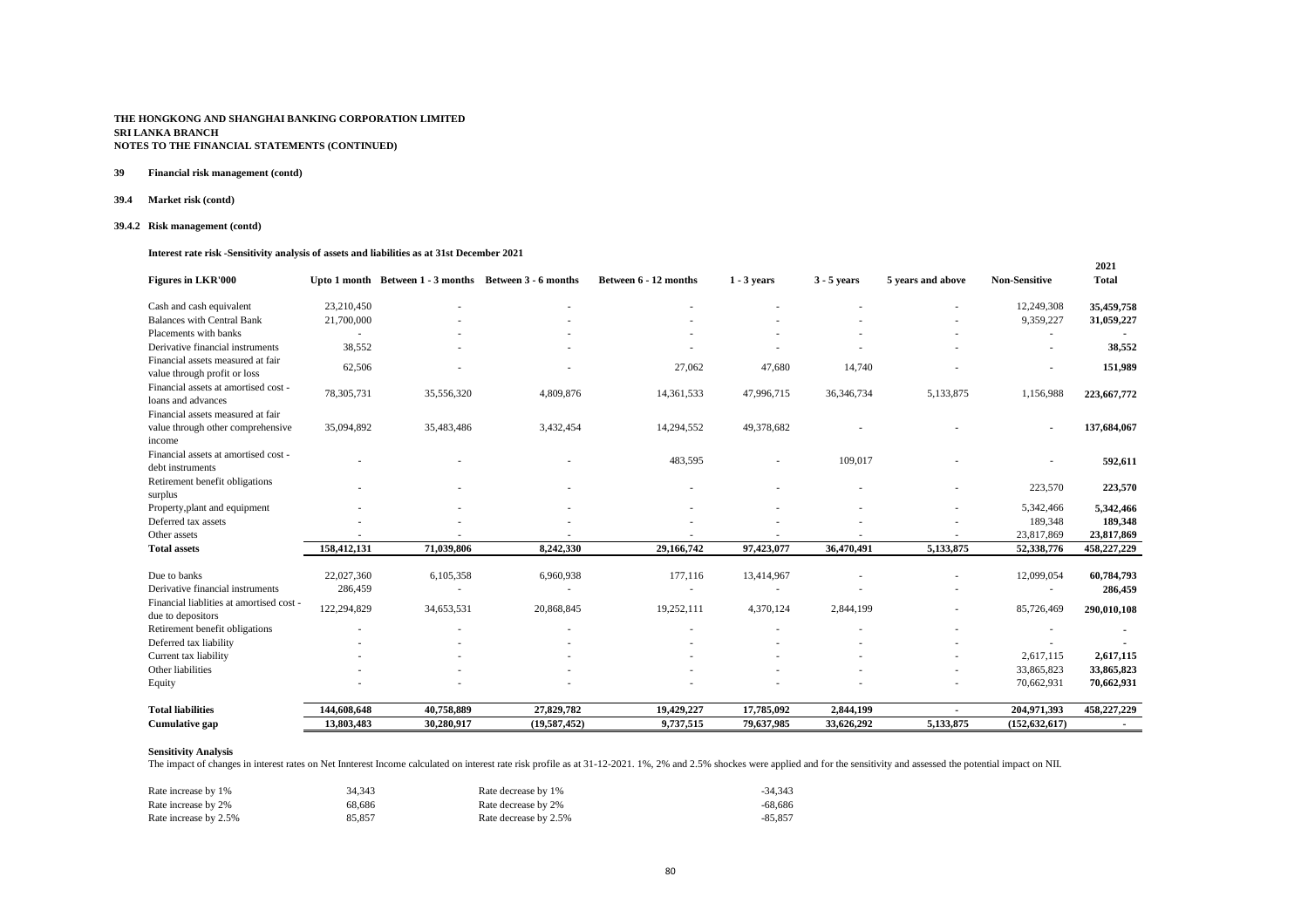#### **39 Financial risk management (contd)**

#### **39.4 Market risk (contd)**

#### **39.4.2 Risk management (contd)**

#### **Interest rate risk -Sensitivity analysis of assets and liabilities as at 31st December 2021**

| <b>Figures in LKR'000</b>                                                        |             | Upto 1 month Between 1 - 3 months Between 3 - 6 months |             | Between 6 - 12 months | $1 - 3$ years | $3 - 5$ years | 5 years and above | <b>Non-Sensitive</b>          | 2020<br><b>Total</b> |
|----------------------------------------------------------------------------------|-------------|--------------------------------------------------------|-------------|-----------------------|---------------|---------------|-------------------|-------------------------------|----------------------|
| Cash and cash equivalent<br><b>Balances with Central Bank</b>                    | 11,657,240  |                                                        |             |                       |               |               |                   | 8,754,736                     | 20,411,976           |
| Placements with banks                                                            | 14,100,000  |                                                        |             |                       |               |               |                   | 4,353,574                     | 18,453,574           |
| Derivative financial instruments                                                 | 656,466     |                                                        |             |                       |               |               |                   | $\overline{\phantom{a}}$<br>٠ | 656,466              |
| Financial assets measured at fair<br>value through profit or loss                | 42,874      | 14,551                                                 | 1,078       | 78,543                | 78,432        | 119,491       |                   | ٠                             | 334,968              |
| Financial assets at amortised cost<br>- loans and advances                       | 129,680,877 | 62,268,251                                             | 4,321,606   | 679,086               | 6,142,781     | 13,759,546    | 593,184           | 1,678,135                     | 219,123,466          |
| Financial assets measured at fair<br>value through other<br>comprehensive income | 22,502,599  | 30,378,642                                             | 9,419,556   | 55,405,040            | 18,925,675    |               |                   | ٠                             | 136,631,512          |
| Financial assets at amortised cost<br>- debt instruments                         | 81,633      |                                                        | 2,500,411   |                       | 535,973       |               |                   | ٠                             | 3,118,017            |
| Property, plant and equipment                                                    |             |                                                        |             |                       |               |               |                   | 4,836,206                     | 4,836,206            |
| Deferred tax assets                                                              |             |                                                        |             |                       |               |               |                   | 367,616                       | 367,616              |
| Other assets                                                                     |             |                                                        |             |                       |               |               |                   | 20,717,448                    | 20,717,448           |
| <b>Total assets</b>                                                              | 178,721,688 | 92,661,444                                             | 16,242,650  | 56,162,669            | 25,682,862    | 13,879,037    | 593,184           | 40,707,715                    | 424,651,249          |
| Due to banks                                                                     | 29,374,024  | 30,203,221                                             | 2,820,300   | 6,787,377             | 977,414       | 6,621,659     |                   | 11,518,335                    | 88,302,330           |
| Derivative financial instruments                                                 | 508,372     | ٠                                                      |             |                       |               | ٠             |                   | $\overline{\phantom{a}}$      | 508,372              |
| Financial liablities at amortised<br>cost - due to depositors                    | 93,770,782  | 29,904,677                                             | 19,628,895  | 19,623,290            | 8,814,773     | 1,912,725     |                   | 63,602,432                    | 237, 257, 573        |
| Retirement benefit obligations                                                   |             |                                                        |             |                       |               |               |                   | 245,976                       | 245,976              |
| Current tax liability                                                            |             |                                                        |             |                       |               |               |                   | 125,919                       | 125,919              |
| Other liabilities                                                                |             |                                                        |             |                       |               |               |                   | 27,905,922                    | 27,905,922           |
| Equity                                                                           |             |                                                        |             |                       |               |               |                   | 70,305,157                    | 70,305,157           |
| <b>Total liabilities</b>                                                         | 123,653,178 | 60,107,898                                             | 22,449,195  | 26,410,667            | 9,792,187     | 8,534,384     | $\blacksquare$    | 173,703,740                   | 424,651,249          |
| Cumulative gap                                                                   | 55,068,511  | 32,553,546                                             | (6,206,545) | 29,752,002            | 15,890,675    | 5,344,653     | 593,184           | (132,996,025)                 |                      |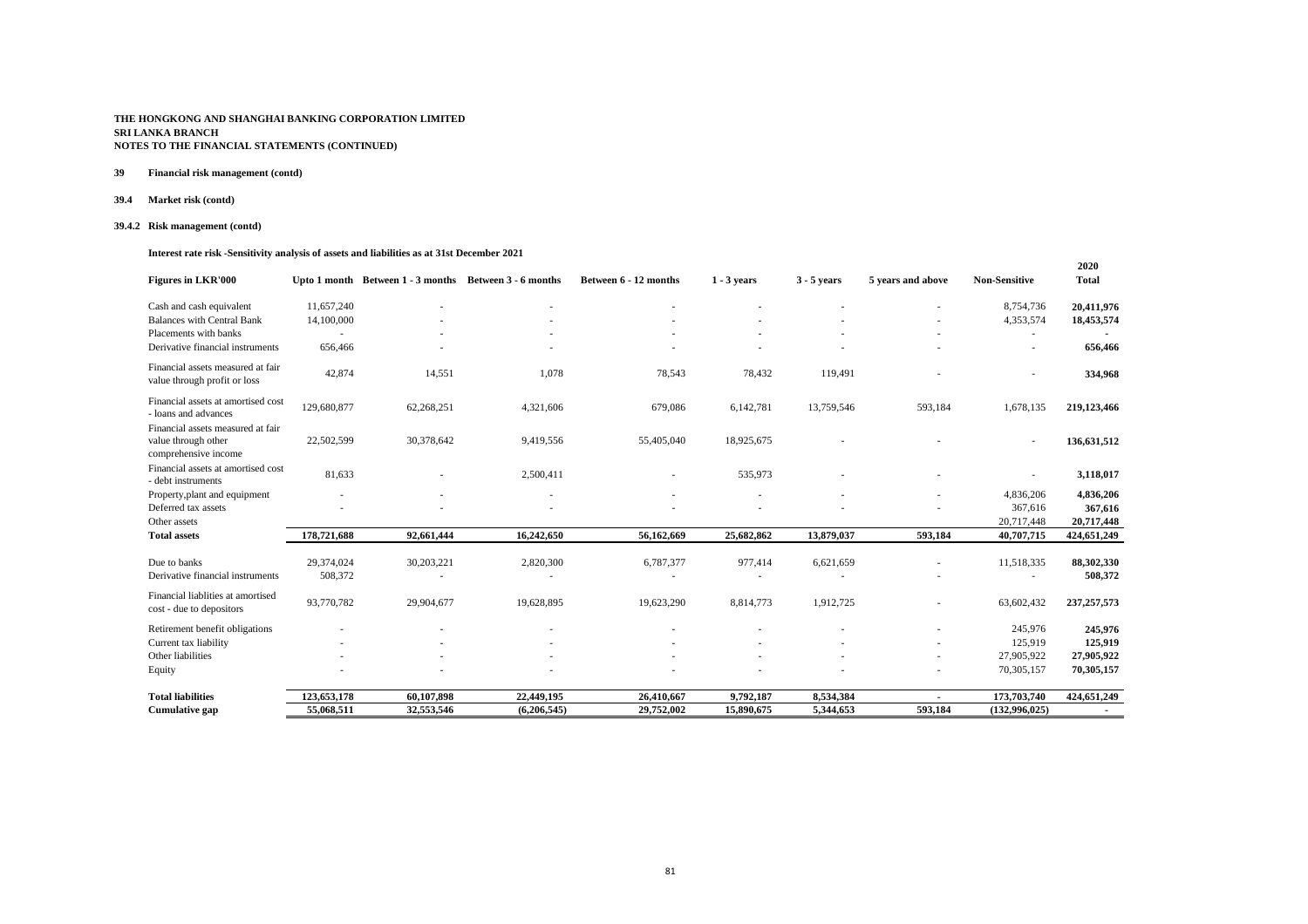## **39 Financial risk management (contd)**

### **39.5 Operational risk**

The objective of our operational risk management is to manage and control operational risk in a cost effective manner within targeted levels of operational risk consistent with our risk appetite.

A formal governance structure provides oversight over the management of operational risk. A country level Risk Management Meeting (RMM) is held on a monthly basis to discuss key risk issues and review the effective implementation of our operational risk management framework.

Risk and Control Owners supported by Risk Stewards are responsible for maintaining an acceptable level of internal control, commensurate with the scale and nature of operations. They are responsible for identifying and assessing risks, designing controls and monitoring the effectiveness of these controls. The Risk Management Framework helps management to fulfil these responsibilities by defining a standard risk assessment methodology and providing a tool for the systematic reporting of operational loss data.

Some of the key action taken to mitigate operational risk include the following:

Risk and Control Assessment process is in place that facilitates the assessment of risk and the associated control environment for all operational risks faced by the bank.

Classification of all information based on the potential risk to the Branch, its customers and related parties. This classification is used to invoke policies and procedures to protect the confidentiality and integrity of information.

Vendor management process is in place where due diligence performed by business departments forms part of the risk assessment process. Selecting a financially viable and non sanctioned vendor with appropriate capability, skills and experience is essential part of the HSBC vendor due diligence process in managing risk.

The Branch has also undertaken steps to mitigate the risk of continuation of business through comprehensive Business Continuity Planning, taking into account the risks to the business, impact analysis, resource requirements etc. The Business Continuity Plans are updated regularly, tested and approved. The plans describe how normal business can be resumed following an adverse event or business interruption ensuring minimum impact to the business and customers.

With regard to outsourcing of activities, HSBC Group policy is to outsource activities either internally to Global Service Centre's (GSCs) and affiliates or externally to third parties, where this enables the work to be performed more efficiently gaining economies of scale within the business, due to lack of specialist knowledge or resource constraints. Guidance on the outsourcing of work is contained in the Group policies & procedures and the outsource direction issued by Central Bank of Sri Lanka and Hong Kong Monetary Authority.

Group Insurable Risk (IR) is mandated by the Group Management Board (GMB) to arrange global insurance policies covering: Crime, Civil & Cyber Liability (CCC), Directors' & Officers' Liability including Outside Directors' & Officers' (D&O/ODL), Pension Trustees Liability (PTL). Collectively the three policies are the "Financial Lines Insurance Programmes/Policies". Cover is provided for HSBC Holdings plc and all wholly and majority owned subsidiaries. Policies are placed with insurers in the UK, US, Bermuda and other international markets by the Group's global insurance broker (Aon).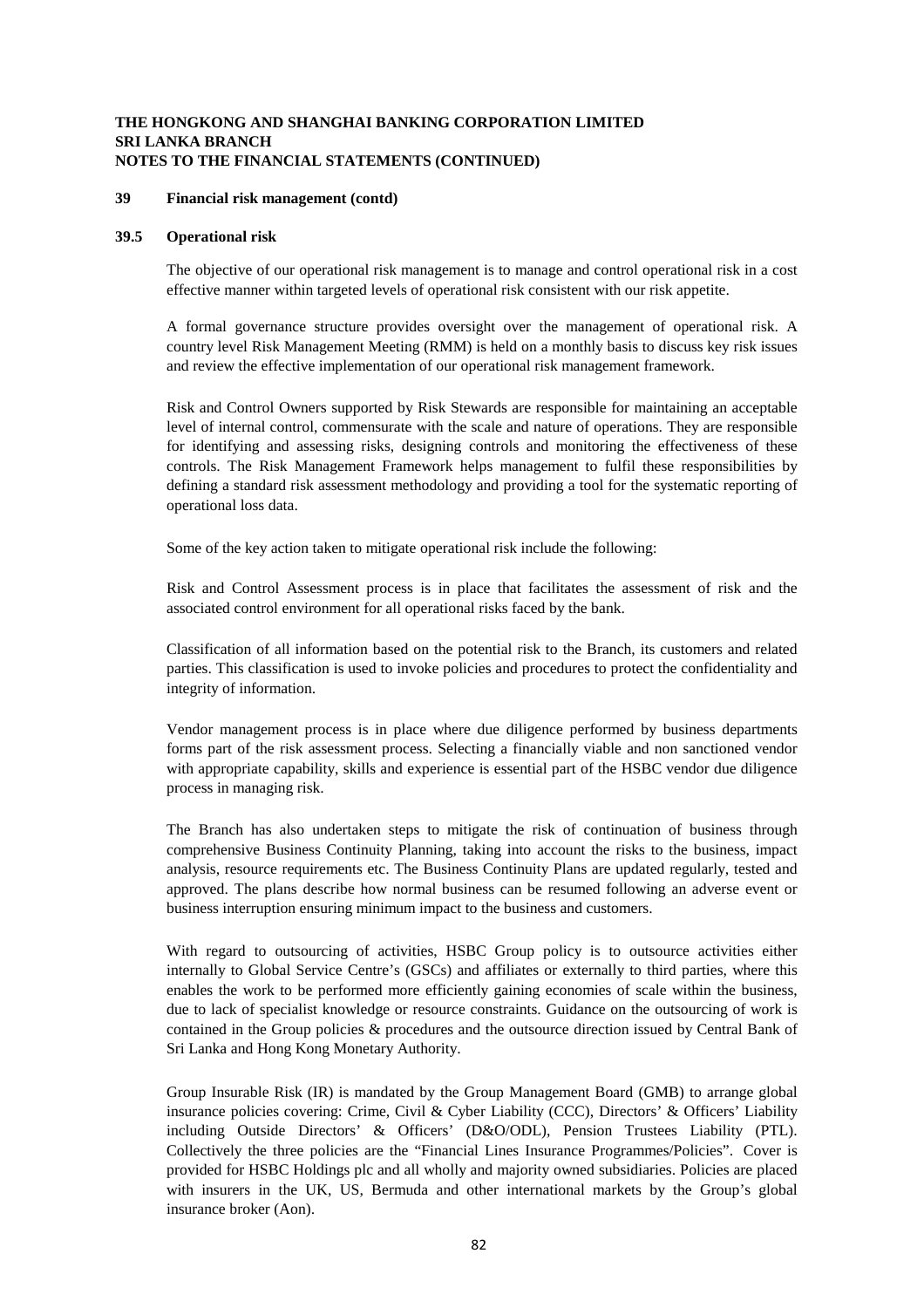## **AS AT 31 DECEMBER**

## **39 Financial risk management (contd)**

## **39.5 Operational risk (contd)**

The Branch is investing in digital technology to improve the service it provides to customers and stay competitive. The mobile apps are one of the ways the Branch helps customers to manage their money more quickly, conveniently and safely.

Cybersecurity continues to be a focus area and is routinely reported at the Board level to ensure appropriate visibility, governance and executive support for the ongoing cybersecurity activities. The branch continues to strengthen and invest significantly in both business and technical controls in order to prevent, detect and respond to an increasingly hostile cyber threat environment. These include enhancing controls to protect against advanced malware, data leakage, infiltration of payments systems and denial of service attacks.

The Branch has given priority for the Baseline Security Standards introduced by Central Bank of Sri Lanka and compliant with relevant requirements to assure the level of security to customers and regulator.

The Branch continues to monitor and improve service resilience across its technology infrastructure, enhancing problem diagnosis/resolution and change execution capabilities to reduce service disruption to the customers .

A centralized database is used to record the results of the operational risk management process. Operational risk self-assessments are input and maintained by business units. Risk and Control Assessments are input and maintained by Risk Owners. To ensure that operational risk losses are consistently reported and monitored at HSBC Group level, all branches are required to report individual material losses in excess of a particular threshold which are monitored against risk appetites set.

Total operational losses for the Branch in the year 2021 was Rs. 19,048,331/-

## **39.6 Capital management**

### **Qualitative disclosures**

Capital adequacy ratio (CAR) is calculated based on the Central Bank of Sri Lanka (CBSL) directions stemming from Basel III accord. These guidelines require the Bank to maintain a CAR not less than 8.5% with minimum Tier 1 capital with buffers in relation to total risk weighted assets and a minimum total CAR with buffers of 12.5% in relation to total risk weighted assets.

### **Tier 1 Capital – Core Capital**

This includes assigned capital, statutory reserve fund, published retained profits, accumulated other comprehensive income, general and other reserves. The assigned capital is the amount provided by HSBC Asia Pacific to conduct its operation in Sri Lanka. In order to avoid stress on capital and in line with the guidance given by the Basel Committee on Banking Supervision, licensed banks can stagger audited additional credit loss provisions arising from SLFRS 9 when compared with credit loss provisions under LKAS 39 as at first day of adoption of SLFRS 9, net of any other adjustment on first day impact to retained earnings and net of tax effects, throughout a transitional period of four years for the purpose of calculating CAR under Banking Act Directions No. 01 of 2016 on Capital Requirements under Basel III.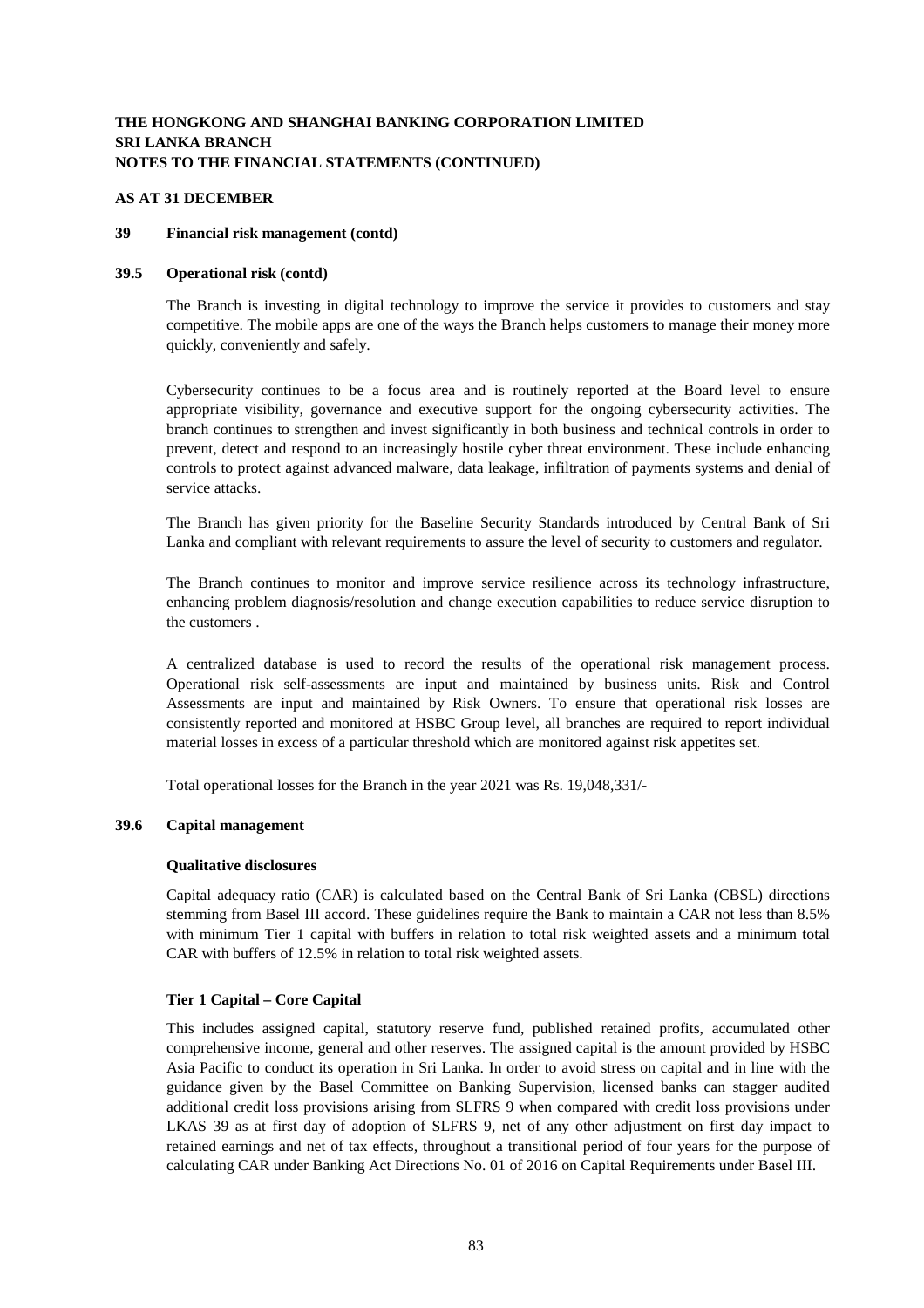## **AS AT 31 DECEMBER**

## **39 Financial risk management (contd)**

## **39.6 Capital management (contd)**

## **Tier 2 Capital – Supplementary capital**

Revaluation gains and general provision are the only constituents of supplementary capital for the Branch. As per the CBSL regulations a prudential revaluation is done reflecting the full possibility of price fluctuations and forced sale, with prior approval from CBSL, which is then subject to a discount of 50%. According to explanatory note no. 03 of 2019 on intepretations of Banking Act Directions no.01 on capital requirements under Basel III for licensed commerical banks and licensed specialized banks; general provisions consist of impaired assets from stage 1 and 2 on the proportion of 100% and 50% respectively. This is subject to 1.25% of risk weighted assets on credit risk under the standardized approach shall be applicable for Tier 2 capital.

## **Quantative disclosures**

| Composition of regulatory capital (audited)                            | 2021          | 2020          |
|------------------------------------------------------------------------|---------------|---------------|
|                                                                        | <b>Rs'000</b> | <b>Rs'000</b> |
| Equity capital or stated capital/assigned capital                      | 3,152,358     | 3,152,358     |
| Reserve fund                                                           | 2,782,644     | 2,649,711     |
| Published retained earnings                                            | 49,712,612    | 48,138,924    |
| Accumulated other comprehensive income (OCI)                           | 5,644,396     | 5,708,686     |
| General and other disclosed reserves                                   | 796,348       | 3,145,865     |
| <b>Total Common Equity Tier I (CET1) Capital</b>                       | 62,088,358    | 62,795,544    |
| Deductions to tier 1 capital                                           | (32,360)      | 410,290       |
| Revaluation losses of property, plant and equipment                    |               | 106,000       |
| Net deferred tax assets                                                |               | 367,616       |
| Amounts due to head office and branches outside Sri Lanka in Sri Lanka | (32,360)      | (63, 326)     |
| Rupees $(-)$                                                           |               |               |
| <b>Total Tier 1 Capital</b>                                            | 62,120,718    | 62,385,254    |
| <b>Components of tier 2 capital</b>                                    |               |               |
| Revaluation reserves (as approved by CBSL)                             | 1,049,765     | 1,049,765     |
| General provisions*                                                    | 1,881,791     | 1,680,562     |
| Total qualifying tier 2 capital prior to deductions                    | 2,931,556     | 2,730,327     |
| <b>Total Capital</b>                                                   | 65,052,274    | 65,115,581    |

*\* Please refer qualitative disclosure on tier 2 capital for explanation*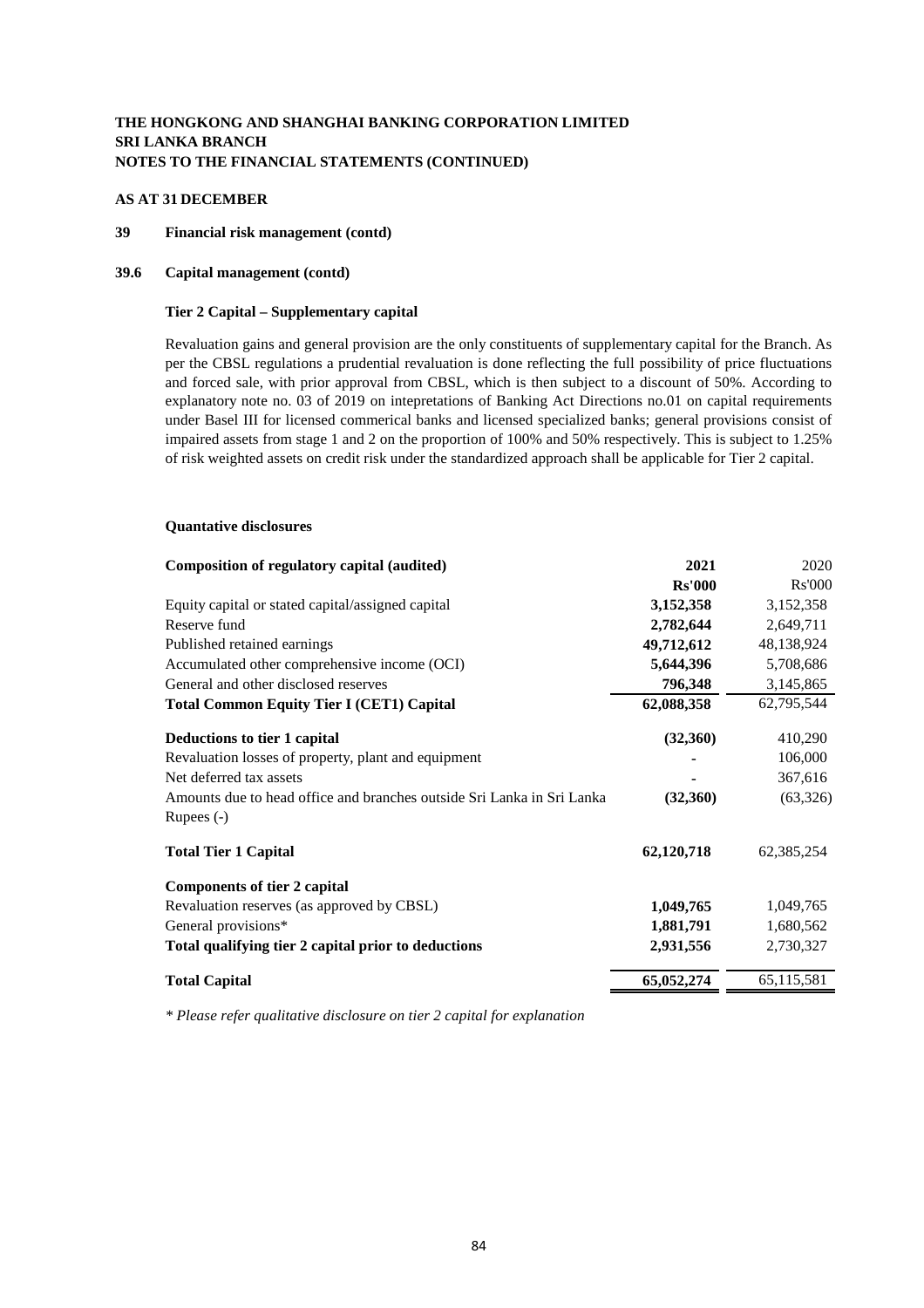## **AS AT 31 DECEMBER**

## **39 Financial risk management (contd)**

## **39.6 Capital management(contd)**

## **Capital adequacy**

The Branch follows the Capital Planning and Guidance as set out by its Group Office, while ensuring that all requirements as set out by the local regulator are complied with.

All growth measures as targeted in the Rolling Operating Plan (ROP) are reviewed in line with impact to Capital Adequacy Ratio (CAR) limits set by CBSL. Any remittance of profit to Regional offices is evaluated in terms of impact to CAR. Further, exchange rate fluctuations to a maximum of 20% are taken into account when forecasting CAR, which is carried out on a monthly basis. HSBC Sri Lanka will ensure that all business growth and profit remittances are carried out in full compliance with the prudential limits set by CBSL, while ensuring sufficient capital to absorb the impact of a 20% movement in foreign exchange rates. The minimum expected CAR will ensure optimal Single Borrower Limits, optimal Deposit Insurance fee levels and also ensure ability to continue derivative trading activity.

|                                    | 2021   | 2020   |
|------------------------------------|--------|--------|
| <b>Capital ratios</b>              |        |        |
| Common Equity Tier 1 Capital Ratio | 19.68% | 20.55% |
| Tier 1 ratio                       | 19.68% | 20.55% |
| Total capital ratio                | 20.61% | 21.45% |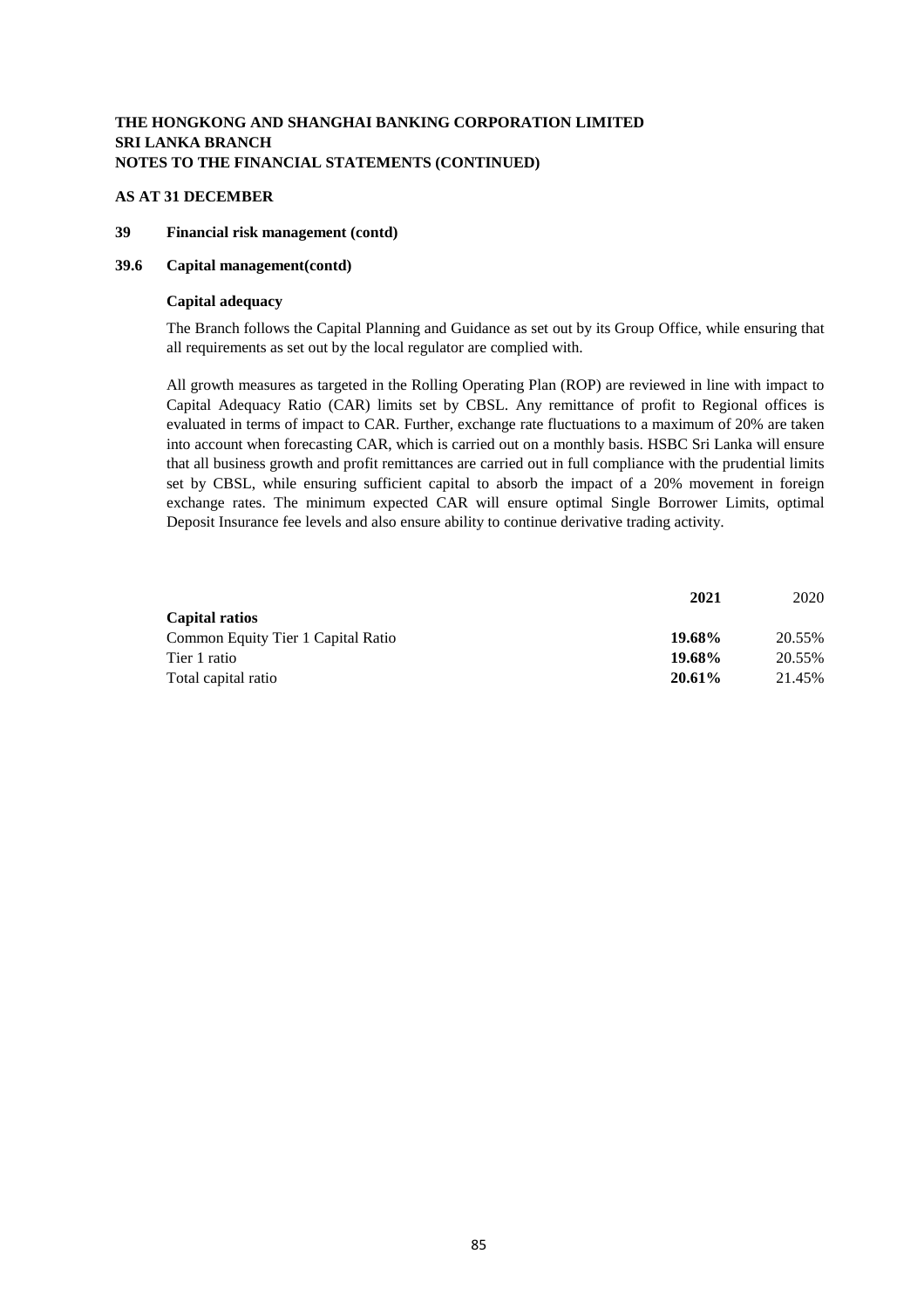## **AS AT 31 DECEMBER**

## **40 Fair value of financial assets and liabilities**

## **40.1 Fair value of financial instruments not carried at fair value**

|                                                                                  | 2021                                   |                                    | 2020                            |                             |  |
|----------------------------------------------------------------------------------|----------------------------------------|------------------------------------|---------------------------------|-----------------------------|--|
| <b>Assets</b>                                                                    | <b>Carrying value</b><br><b>Rs'000</b> | <b>Fair value</b><br><b>Rs'000</b> | Carrying value<br><b>Rs'000</b> | Fair value<br><b>Rs'000</b> |  |
| Cash and cash<br>equivalents<br><b>Balances with Central</b>                     | 35,459,758                             | 35,459,758                         | 20,411,976                      | 20,411,976                  |  |
| Bank<br>Placements with banks                                                    | 31,059,227                             | 31,059,227                         | 18,453,574                      | 18,453,574                  |  |
| Financial assets at<br>amortised cost - loans<br>Acceptances and<br>endorsements | 223,667,772<br>18,196,453              | 229,383,537<br>18,196,453          | 219, 123, 466<br>14,591,857     | 224,483,126<br>14,591,857   |  |
| <b>Liabilities</b>                                                               |                                        |                                    |                                 |                             |  |
| Due to banks<br>Financial liablities at<br>amortised cost - due to               | 60,784,793                             | 60,784,793                         | 88,302,331                      | 88,302,331                  |  |
| depositors<br>Acceptances and                                                    | 290,010,108                            | 290,010,108                        | 237, 257, 573                   | 237, 257, 573               |  |
| endorsements                                                                     | 18,196,453                             | 18,196,453                         | 14,591,857                      | 14,591,857                  |  |

## **Note:**

For financial instruments other than "Loans and receivables to other customers", carrying amount is a reasonable approximation of fair value because, for example, they are short term in nature or re-price to current market rates frequently.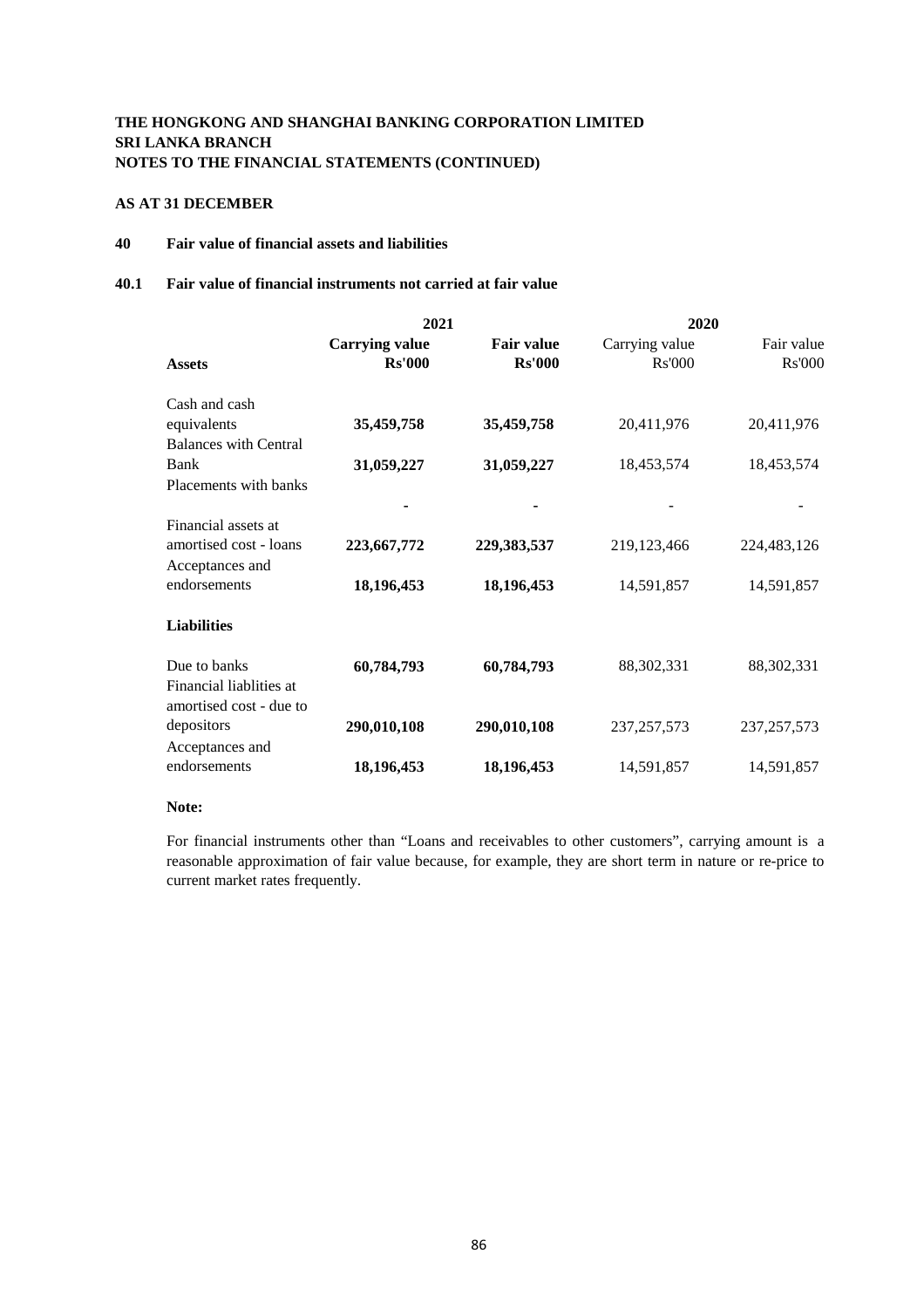## **AS AT 31 DECEMBER**

**40 Fair value of financial assets and liabilities (contd)**

## **40.2 Fair value of financial instruments carried at fair value**

### **40.2.1 Fair value hierarchy**

Fair values of financial assets and liabilities are determined according to the following hierarchy:

- Level 1 – valuation technique using quoted market price: financial instruments with quoted prices for identical instruments in active markets that the Branch can access at the measurement date.
- Level 2 – valuation technique using observable inputs: financial instruments with quoted prices for similar instruments in active markets or quoted prices for identical or valued using models where all significant inputs are observable.
- Level 3 – valuation technique with significant unobservable inputs: financial instruments valued using valuation techniques where one or more significant inputs are unobservable.

## **Financial instruments carried at fair value and bases of valuation**

| As at 31 December 2021                                                        | <b>Level 1</b><br><b>Rs'000</b> | Level 2<br><b>Rs'000</b> | Level 3<br><b>Rs'000</b> |
|-------------------------------------------------------------------------------|---------------------------------|--------------------------|--------------------------|
| <b>Assets</b>                                                                 |                                 |                          |                          |
| Financial assets measured at fair value through profit or                     |                                 |                          |                          |
| loss                                                                          |                                 | 151,989                  |                          |
| Derivatives                                                                   | 2,504                           | 36,048                   |                          |
| Financial assets measured at fair value through other<br>comprehensive income |                                 | 137,684,067              |                          |
| Financial assets at amortised cost - debt instruments                         |                                 |                          |                          |
|                                                                               | 2,504                           | 137,872,104              |                          |
| <b>Liabilities</b>                                                            |                                 |                          |                          |
| Derivatives                                                                   | 1,089                           | 285,370                  |                          |
|                                                                               | 1,089                           | 285,370                  |                          |
| As at 31 December 2020                                                        |                                 |                          |                          |
| <b>Assets</b>                                                                 |                                 |                          |                          |
| Financial assets measured at fair value through                               |                                 |                          |                          |
| profit or loss                                                                |                                 | 334,968                  |                          |
| Derivatives                                                                   | 2,440                           | 654,026                  |                          |
| Financial assets measured at fair value through other<br>comprehensive income |                                 | 132,008,827              | 4,622,685                |
| Financial assets at amortised cost - debt instruments                         |                                 | 3,118,017                |                          |
|                                                                               | 2.440                           | 136,115,838              | 4,622,685                |
| <b>Liabilities</b>                                                            |                                 |                          |                          |
| Derivative financial instruments                                              | 200                             | 508,172                  |                          |
|                                                                               | 200                             | 508,172                  |                          |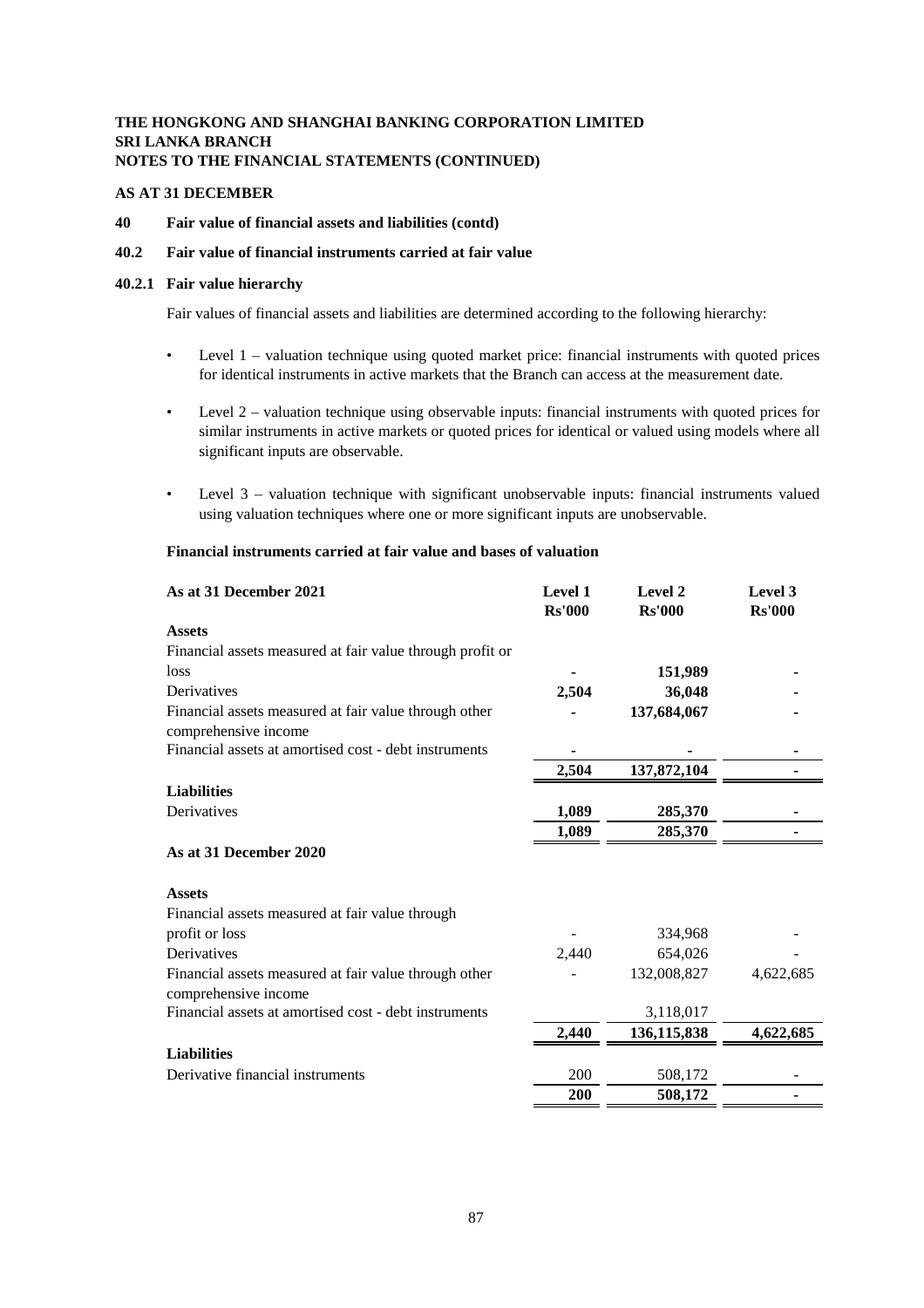## **AS AT 31 DECEMBER**

- **40 Fair value of financial assets and liabilities (contd)**
- **40.2 Fair value of financial instruments carried at fair value (contd)**
- **40.2.1 Fair value hierarchy (contd)**

## **Movement in Level 3 financial instruments**

|                                          | <b>Assets</b> | <b>Liabilities</b> |  |
|------------------------------------------|---------------|--------------------|--|
|                                          | <b>Rs'000</b> | <b>Rs'000</b>      |  |
| As at 1 January                          | (4,622,685)   |                    |  |
| <b>Settlements</b>                       | 4,622,685     |                    |  |
| As at 31 December                        |               |                    |  |
|                                          | 2020          |                    |  |
|                                          | Assets        | Liabilities        |  |
|                                          | <b>Rs'000</b> | <b>Rs'000</b>      |  |
| As at 1 January                          |               |                    |  |
| Total gains recognised in profit or loss | 17,226,008    |                    |  |
| Settlements                              | (12,603,323)  |                    |  |
| As at 31 December                        | 4.622.685     |                    |  |

**2021**

### **40.2.2 Valuation of financial instruments**

The best evidence of fair value is a quoted price in an actively traded principal market. The fair values of financial instruments that are quoted in active markets are based on bid prices for assets held and offer prices for liabilities issued. Where a financial instrument has a quoted price in an active market, the fair value of the total holding of the financial instrument is calculated as the product of the number of units and quoted price. The judgment as to whether a market is active may include, but is not restricted to, the consideration of factors such as the magnitude and frequency of trading activity, the availability of prices and the size of bid/offer spreads. The bid/offer spread represents the difference in prices at which a market participant would be willing to buy compared with the price at which they would be willing to sell. Valuation techniques may incorporate assumptions about factors that other market participants would use in their valuations, including:

• the likelihood and expected timing of future cash flows on the instrument. Judgement may be required to assess the counterparty's ability to service the instrument in accordance with its contractual terms. Future cash flows may be sensitive to changes in market rates;

• selecting an appropriate discount rate for the instrument. Judgement is required to assess what a market participant would regard as the appropriate spread of the rate for an instrument over the appropriate riskfree rate;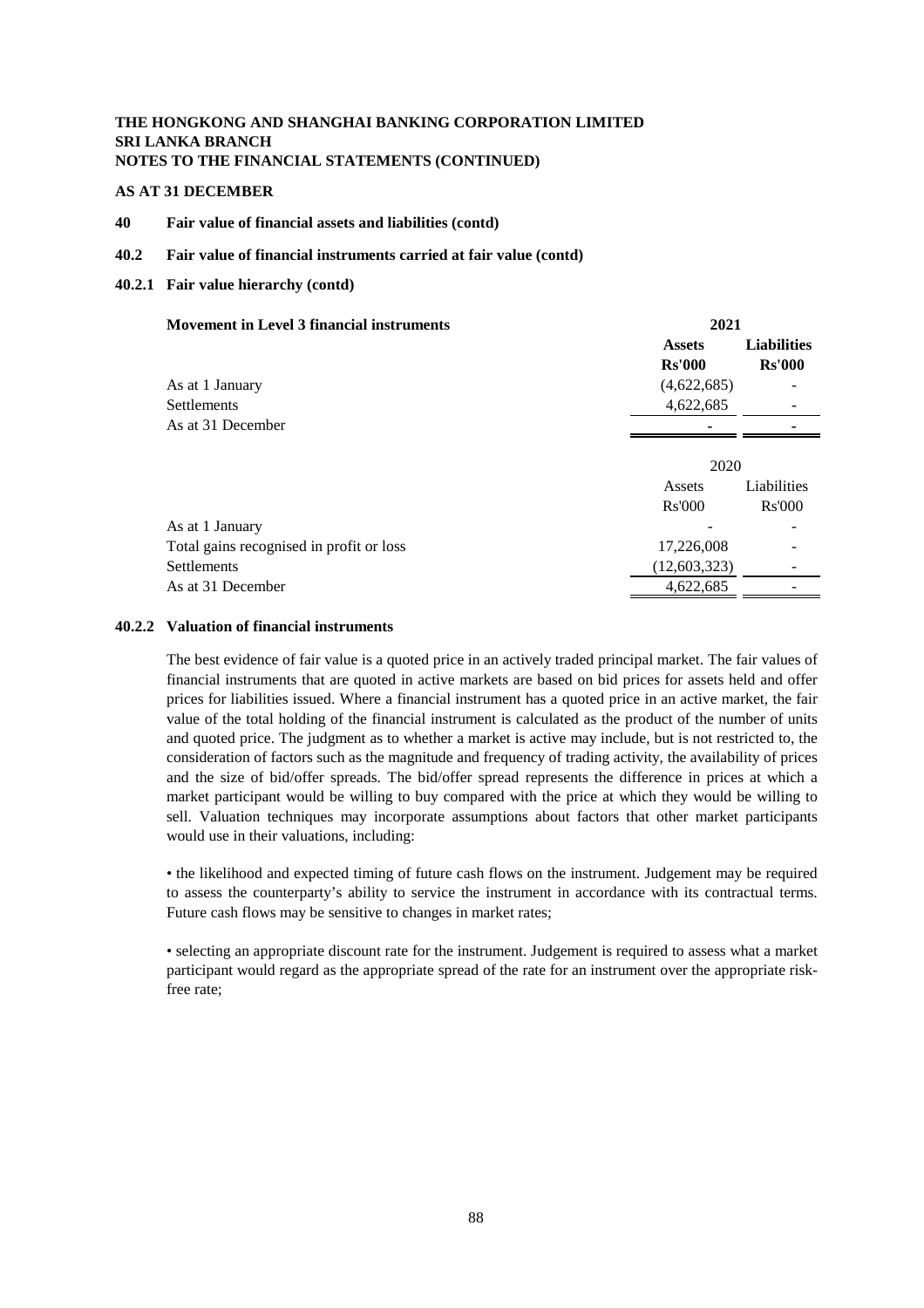## **AS AT 31 DECEMBER**

### **40 Fair value of financial assets and liabilities (contd)**

### **40.2 Fair value of financial instruments carried at fair value (contd)**

### **40.2.2 Valuation of financial instruments (contd)**

• judgement to determine what model to use to calculate fair value in areas where the choice of valuation model is particularly subjective, for example, when valuing complex derivative products. A range of valuation techniques is employed, dependent on the instrument type and available market data. Most valuation techniques are based upon discounted cash flow analyses, in which expected future cash flows are calculated and discounted to present value using a discounting curve. Prior to considering credit risk, the expected future cash flows may be known, as would be the case for the fixed leg of an interest rate swap, or may be uncertain and require projection, as would be the case for the floating leg of an interest rate swap.

The majority of valuation techniques employ only observable market data. However, certain financial instruments are valued on the basis of valuation techniques that feature one or more significant market inputs that are unobservable, and for them the measurement of fair value is more judgemental. In developing unobservable inputs, the reporting entity need not undertake all possible efforts to obtain information about market participant assumptions. However, the reporting entity shall not ignore information about market participant assumptions that is reasonably available without undue cost and effort. Therefore, the reporting entity's own data used to develop unobservable inputs shall be adjusted if information is reasonably available without undue cost and effort that indicates that market participants would use different assumptions.

### **Control framework**

Fair values are subject to a control framework designed to ensure that they are either determined or validated by a function independent of the risk-taker.

For all financial instruments where fair values are determined by reference to externally quoted prices or observable pricing inputs to models, independent price determination or validation is utilised. In inactive markets branch will source alternative market information to validate the financial instrument's fair value, with greater weight given to information that is considered to be more relevant and reliable. The factors that are considered in this regard are, inter alia:

- the extent to which prices may be expected to represent genuine traded or tradable prices;
- the degree of similarity between financial instruments;
- the degree of consistency between different sources;
- the process followed by the pricing provider to derive the data;
- the elapsed time between the date to which the market data relates and the balance sheet date;
- the manner in which the data was sourced.

#### **Fair value adjustments**

Fair value adjustments are adopted when Branch considers that there are additional factors that would be considered by a market participant which are not incorporated within the valuation model. The Branch classifies fair value adjustments as either 'risk-related' or 'model-related'. Movements in the level of fair value adjustments do not necessarily result in the recognition of profits or losses within the income statement. For example, as models are enhanced, fair value adjustments may no longer be required. Similarly, fair value adjustments will decrease when the related positions are unwound, but this may not result in profit or loss.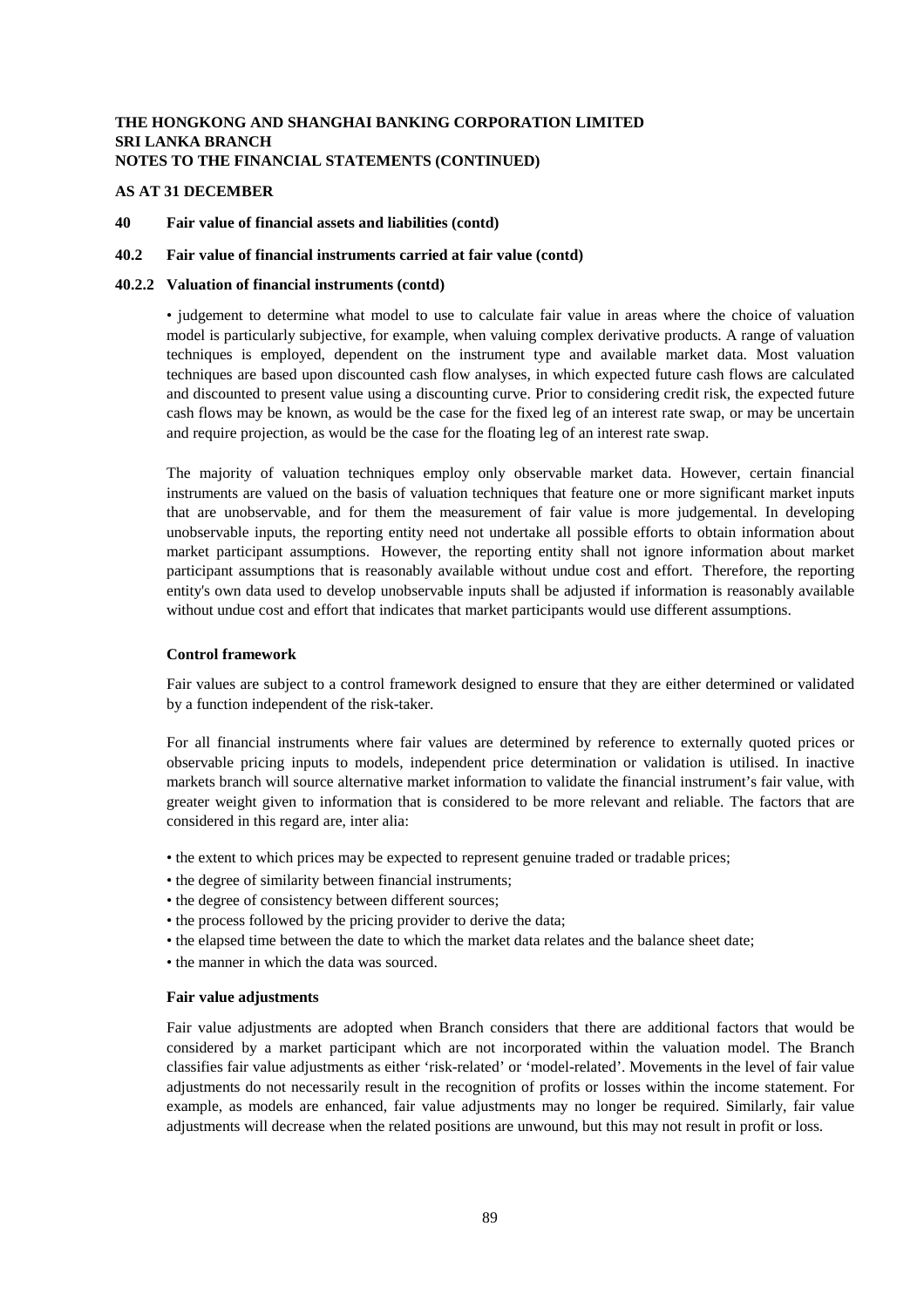## **41 Impact from COVID19 pandemic**

## **41.1 Liquidity and Funding**

• The Branch's strategic business units frequently monitor the liquidity demands in order to ensure the bank preserve the customer relationships while enhancing controls. The branch enhanced the monitoring mechanisms during the pandemic to regularly track internal/external variables that can affect the bank as well as customers and maintained strong engagement with the regional teams for expert guidance.

•The Branch was able to manage liquidity risk within the banks risk appetite regardless/irrespective of leeway's provided by Central Bank of Sri Lanka in their circulars surrounding extraordinary measure on COVID 19.

## **41.1 Credit Risk - Mitigation, Recognition and Measurement**

In response to the COVID-19 outbreak, governments and regulators around the world have introduced a number of support measures for both personal and wholesale customers in market-wide schemes. In relation to personal lending, the majority of relief measures, including payment holidays, relate to existing lending, while in wholesale lending the relief measures comprise payment holidays, refinancing of existing facilities and new lending under government-backed schemes.

The recognition and measurement of Expected Credit Losses (ECL) involves the use of significant judgement and estimation. The Branch form multiple economic scenarios based on economic forecasts, apply these assumptions to credit risk models to estimate future credit losses, and probability-weight the results to determine an unbiased ECL estimate. Management judgemental adjustments are used to address late-breaking events, data and model limitations, model deficiencies and expert credit judgements. Economic scenarios have been used to capture the exceptional nature of the current economic environment and to articulate management's view of the range of potential outcomes. Scenarios produced to calculate ECL are aligned to HSBC's top and emerging risks. Senarios are drawn from consensus forecasts and distributional estimates. The central scenario is deemed the 'most likely' scenario, and usually attracts the largest probability weighting, while the outer scenarios represent the tails of the distribution, which are less likely to occur. The central scenario is created using the average of a panel of external forecasters, while consensus upside and downside scenarios are created with reference to distributions for select markets that capture forecasters' views of the entire range of outcomes.. The economic assumptions presented in this section have been formed by HSBC with reference to external forecasts specifically for the purpose of calculating ECL. Economic forecasts are subject to a high degree of uncertainty in the current environment. Limitations of forecasts and economic models require a greater reliance on management judgement in addressing both the error inherent in economic forecasts and in assessing associated ECL outcomes. The Branch's central scenario features an improvement in economic growth in 2021 as activity and employment gradually return to the levels experienced prior to the outbreak of COVID19.

Compared with the consensus central scenario, the consensus upside scenario features a faster recovery in economic activity during the first two years, before converging to long-run trends In the consensus downside scenario, economic recovery is considerably weaker compared with the central scenario. GDP growth remains weak, unemployment rates stay elevated and asset and commodity prices fall before gradually recovering towards their long-run trends.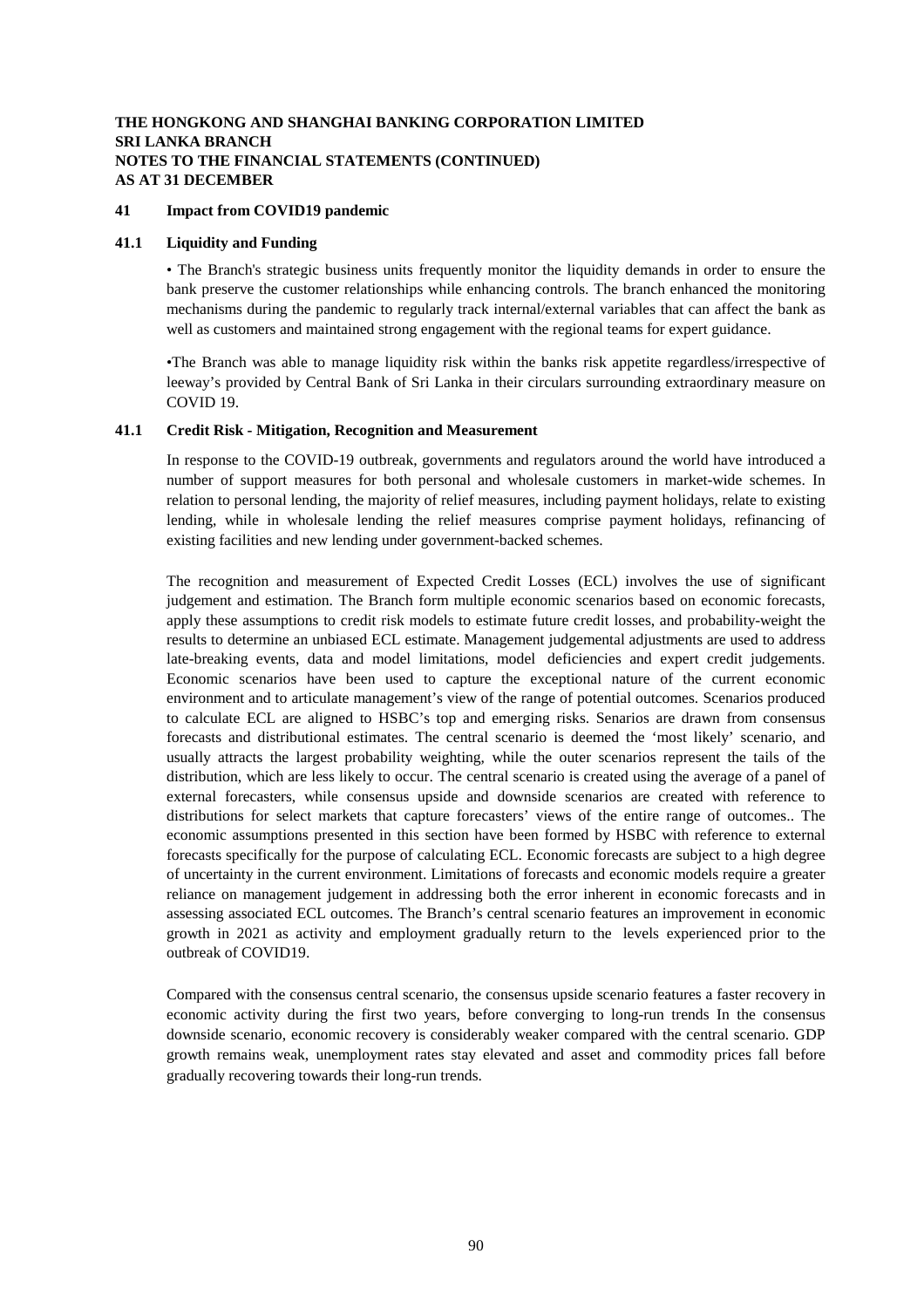## **AS AT 31 DECEMBER**

## **41 Impact from COVID19 pandemic**

### **41.1 Credit Risk - Mitigation, Recognition and Measurement (contd)**

The calculation of ECL under IFRS 9 involves significant judgements, assumptions and estimates. The level of estimation uncertainty and judgement has increased during 2020 as a result of the economic effects of the COVID19 outbreak, including significant judgements relating to: the selection and weighting of economic scenarios, given rapidly changing economic conditions in an unprecedented manner, uncertainty as to the effect of government and central bank support measures designed to alleviate adverse economic impacts, and a wider distribution of economic forecasts than before the pandemic. The key judgements are the length of time over which the economic effects of the pandemic will occur, the speed and shape of recovery. The main factors include the effectiveness of pandemic containment measures, the pace of rollout and effectiveness of vaccines, and the emergence of new variants of the virus, plus a range of geopolitical uncertainties, which together represent a very high degree of estimation uncertainty, particularly in assessing downside scenarios.

- estimating the economic effects of those scenarios on ECL, where there is no observable historical trend that can be reflected in the models that will accurately represent the effects of the economic changes of the severity and speed brought about by the COVID19 outbreak. Modelled assumptions and linkages between economic factors and credit losses may underestimate or overestimate ECL in these conditions, and there is significant uncertainty in the estimation of parameters such as collateral values and loss severity; and
- the identification of customers experiencing significant increases in credit risk and credit impairment, particularly where those customers have accepted payment deferrals and other reliefs designed to address short-term liquidity issues given muted default experience to date. The use of segmentation techniques for indicators of significant increases in credit risk involves significant estimation uncertainty. Models are used to reflect economic scenarios on ECL estimates. As described above, modelled assumptions and linkages based on historical information could not alone produce relevant information. Under the unprecedented conditions experienced in 2020, and it was necessary to place greater emphasis on judgemental adjustments to modelled outcomes than in previous years. We have developed globally consistent methodologies for the application of forward economic guidance into the calculation of ECL for WSB and WPB credit risk. These standard approaches are described below, followed by the management judgemental adjustments made, including those to reflect the circumstances experienced in 2020.

For wholesale, a global methodology is used for the estimation of the term structure of probability of default ('PD') and loss given default ('LGD'). For PDs, we consider the correlation of forward economic guidance to default rates for a particular industry in a country. For LGD calculations, we consider the correlation of forward economic guidance to collateral values and realization rates for a particular country and industry. PDs and LGDs are estimated for the entire term structure of each instrument. For impaired loans, LGD estimates take into account independent recovery valuations provided by external consultants where available or internal forecasts corresponding to anticipated economic conditions and individual company conditions. In estimating the ECL on impaired loans that are individually considered not to be significant, we incorporate forward economic guidance proportionate to the probability-weighted outcome and the central scenario outcome for non-stage 3 populations. For WPB, the impact of economic scenarios on PD is modelled at a portfolio level.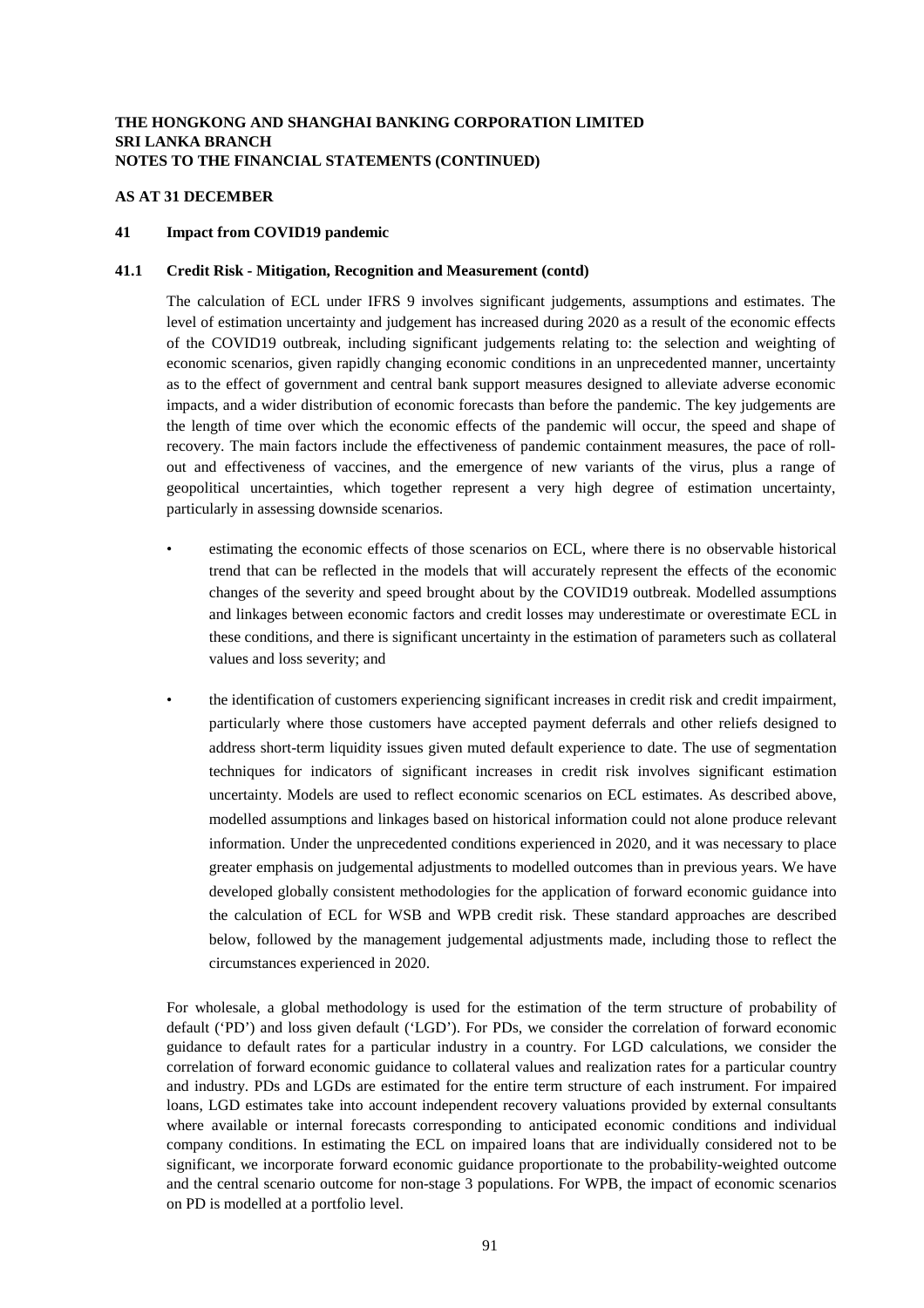## **AS AT 31 DECEMBER**

## **41 Impact from COVID19 pandemic**

## **41.1 Credit Risk - Mitigation, Recognition and Measurement (contd)**

Historical relationships between observed default rates and macroeconomic variables are integrated into IFRS 9 ECL estimates by using economic response models. The impact of these scenarios on PD is modelled over a period equal to the remaining maturity of the underlying asset or assets. The impact on LGD is modelled for mortgage portfolios by forecasting future loan-to-value ('LTV') profiles for the remaining maturity of the asset by using national level forecasts of the house price index and applying the corresponding LGD expectation. These models are based largely on historical observations and correlations with default rates.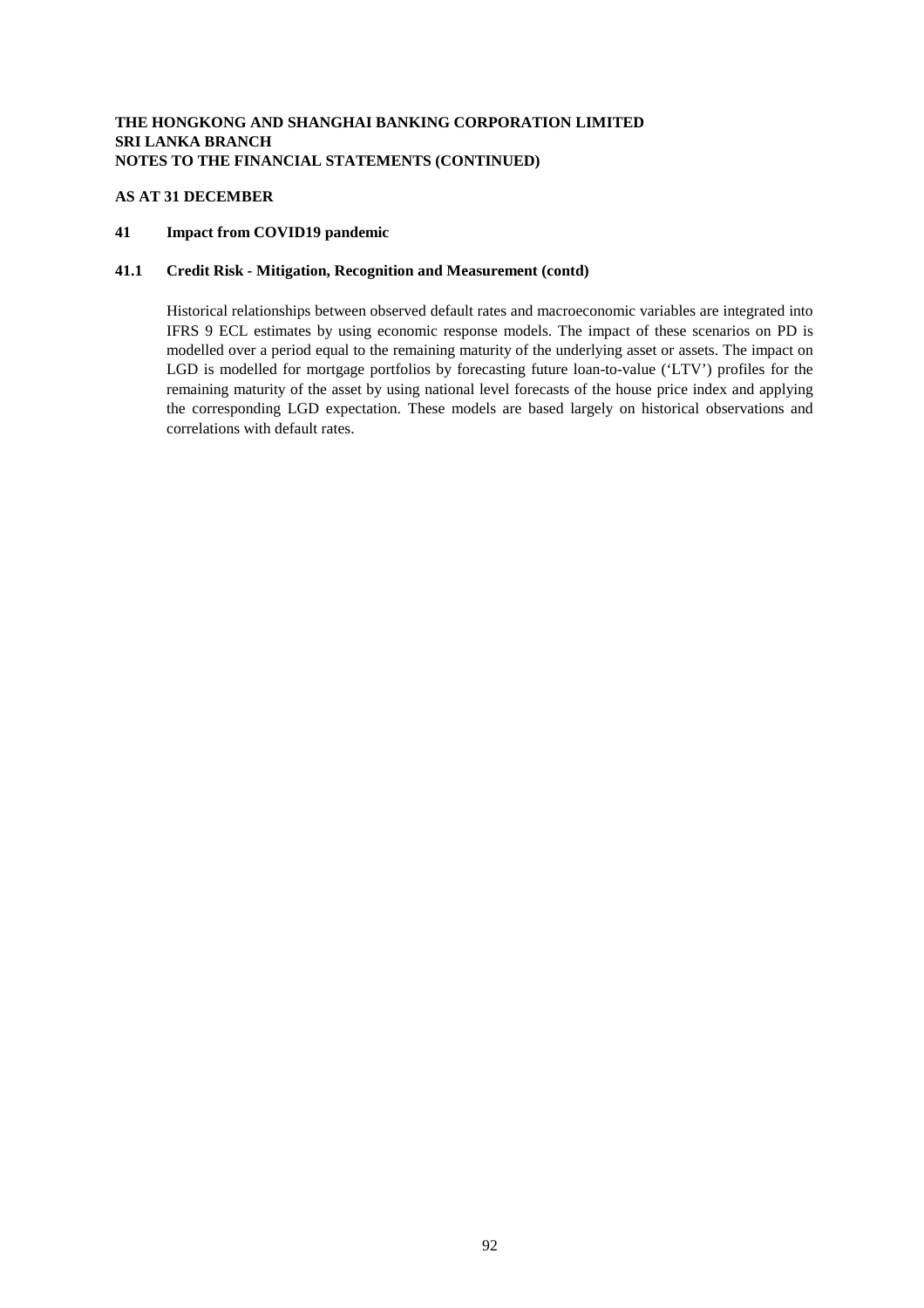## **AS AT 31 DECEMBER**

## **Pillar III disclosures as per Basel III**

## **Key Regulatory Ratios - Capital and Liquidity**

| <b>Regulatory Capital Adequacy</b>                 | 2021        | 2020          |
|----------------------------------------------------|-------------|---------------|
| Common Equity Tier 1, Rs. '000                     | 62,120,718  | 62,385,254    |
| Tier 1 Capital, Rs. '000                           | 62,120,718  | 62, 385, 254  |
| Total Capital, Rs. '000                            | 65,052,274  | 65,115,581    |
| Credit risk                                        | 275,264,999 | 264, 327, 111 |
| Market risk                                        | 15,547,613  | 12,667,295    |
| Operational risk                                   | 24,871,689  | 26,510,200    |
| Total risk-weighted assets                         | 315,684,300 | 303,504,606   |
| Common Equity Tier 1 Capital Ratio, as % of Risk   |             |               |
| Weighted Assets (Minimum Requirement, 6.5%)        | 19.68%      | 20.55%        |
| Tier 1 Capital Ratio, as % of Risk Weighted Assets |             |               |
| (Minimum Requirement, 8.0%)                        | 19.68%      | 20.55%        |
| Total Capital Ratio, as % of Risk Weighted Assets  |             |               |
| (Minimum Requirement, 12.0%)                       | 20.61%      | 21.45%        |
|                                                    |             |               |

|                                             | 2021        | 2020        |
|---------------------------------------------|-------------|-------------|
| <b>Regulatory Liquidity</b>                 |             |             |
| Statutory Liquid Assets, Rs.'000            |             |             |
| Domestic Banking unit                       | 160,087,130 | 148,237,430 |
| <b>Off-Shore Banking Unit</b>               | 35,053,027  | 29,940,230  |
| <b>Statutory Liquid Assets Ratio,%</b>      |             |             |
| (Minimum Requirement, 20%)                  |             |             |
| Domestic Banking Unit                       | 58.02%      | 66.30%      |
| <b>Off-Shore Banking Unit</b>               | 29.80%      | 23.19%      |
| Liquidity Coverage Ratio (%) - Rupee        |             |             |
| (Minimum Requirement, 100%)                 | 320.57%     | 424.02%     |
| Liquidity Coverage Ratio (%) - All currency |             |             |
| (Minimum Requirement, 100%)                 | 356.74%     | 316.12%     |
| Leverage Ratio (%)                          | 10.66%      | 12.26%      |
| (Minimum Requirement 3%)                    |             |             |
| Net Stable Funding Ratio (%)                | 148.94%     | 129.66%     |
| (Minimum Requirement 100%)                  |             |             |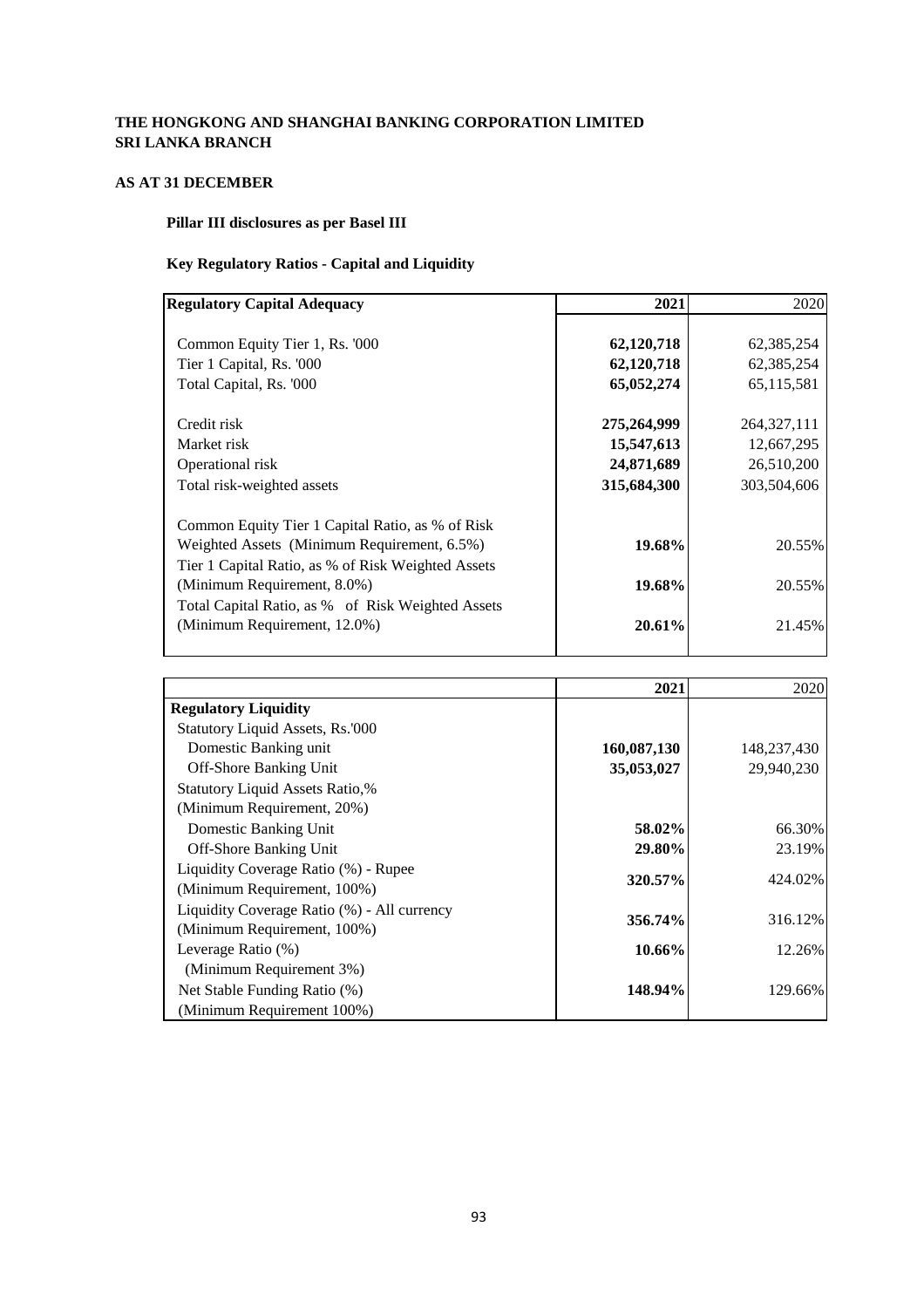## **AS AT 31 DECEMBER 2021**

## **Pillar III disclosures as per Basel III (contd.)**

**Computation of capital adequacy ratio**

| <b>Item</b>                                                         | Rs. '000    |
|---------------------------------------------------------------------|-------------|
| <b>Common Equity Tier I (CETI) Capital after Adjustments</b>        | 62,120,718  |
| <b>Total Common Equity Tier I (CET1) Capital</b>                    | 62,088,358  |
| Equity capital or stated capital/assigned capital                   | 3,152,358   |
| Reserve fund                                                        | 2,782,644   |
| Published retained earnings/(accumulated retained losses)           | 49,712,612  |
| Accumulated other comprehensive income (OCI)                        | 5,644,396   |
| General and other disclosed reserves                                | 796,348     |
| <b>Total Adjustments to CET1 Capital</b>                            | (32, 360)   |
| Revaluation losses of property, plant and equipment                 |             |
| Deferred tax assets (net)                                           |             |
| Amount due to head office & branches outside Sri Lanka in Sri Lanka | (32, 360)   |
| Rupees                                                              |             |
| <b>Tier 2 Capital after Adjustments</b>                             | 2,931,556   |
| <b>Total Tier 2 Capital</b>                                         | 2,931,556   |
| Revaluation gains                                                   | 1,049,765   |
| General provisions                                                  | 1,881,791   |
| <b>Total Adjustments to Tier 2 Capital</b>                          |             |
| <b>Total Tier 1 Capital</b>                                         | 62,120,718  |
| <b>Total Capital</b>                                                | 65,052,274  |
| <b>Total Risk Weighted Assets (RWA)</b>                             | 315,684,300 |
| <b>RWAs for Credit Risk</b>                                         | 275,264,999 |
| <b>RWAs for Market Risk</b>                                         | 15,547,613  |
| <b>RWAs for Operational Risk</b>                                    | 24,871,689  |
| <b>CET1 Capital Ratio (including Capital Conservation Buffer,</b>   |             |
| Countercyclical Capital Buffer & Surcharge on D-SIBs) (%)           | 19.68%      |
| of which: Capital Conservation Buffer (%)                           | 1.25%       |
| of which: Countercyclical Buffer (%)                                |             |
| of which: Capital Surcharge on D-SIBs (%)                           |             |
| Total Tier 1 Capital Ratio (%)                                      | 19.68%      |
| <b>Total Capital Ratio (including Capital Conservation Buffer,</b>  | 20.61%      |
| Countercyclical                                                     |             |
| Capital Buffer & Surcharge on D-SIBs) (%)                           |             |
| of which: Capital Conservation Buffer (%)                           | 1.25%       |
| of which: Countercyclical Buffer (%)                                |             |
| of which: Capital Surcharge on D-SIBs (%)                           |             |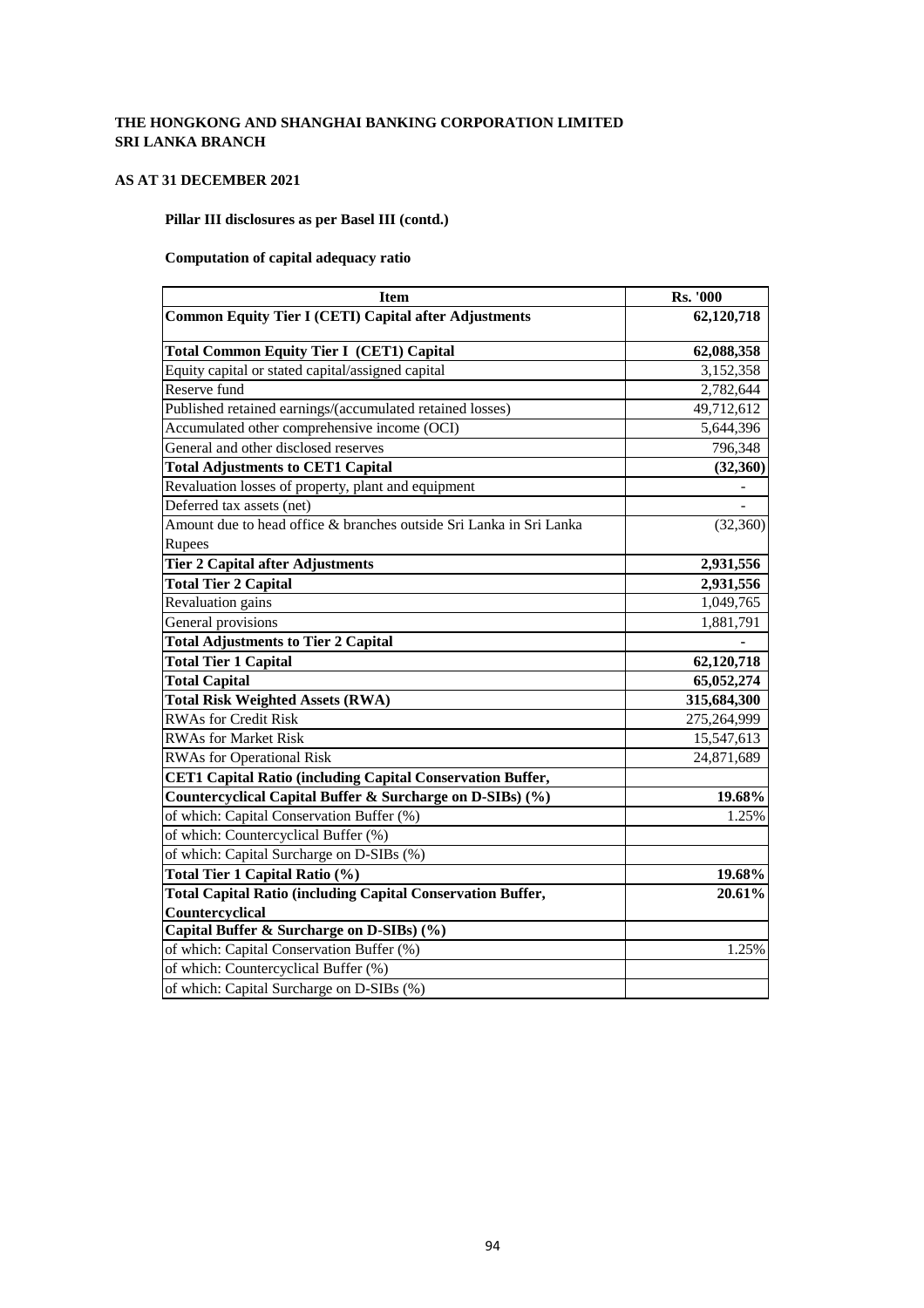## **AS AT 31 DECEMBER**

## **Pillar III disclosures as per Basel III (contd.)**

## **Computation of Leverage Ratio**

| <b>Item</b>                                                  | <b>Amount in Rs.'000</b> |             |  |
|--------------------------------------------------------------|--------------------------|-------------|--|
|                                                              | 2021                     | 2020        |  |
| Tier 1 Capital                                               | 56,642,034               | 59,762,024  |  |
| <b>Total Exposures</b>                                       | 531,105,298              | 487,650,818 |  |
| On Balance Sheet Items (Excluding Derivatives and Securities | 460,436,646              | 426,578,558 |  |
| Financing Transactions, but including Collateral)            |                          |             |  |
| Derivative Exposures                                         | 511,231                  | 2,357,762   |  |
| <b>Securities Financing Transaction Exposures</b>            |                          |             |  |
| Other Off-Balance Sheet Exposures                            | 70,157,421               | 58,714,498  |  |
| <b>Basel III Leverage Ratio</b>                              | 10.66%                   | 12.26%      |  |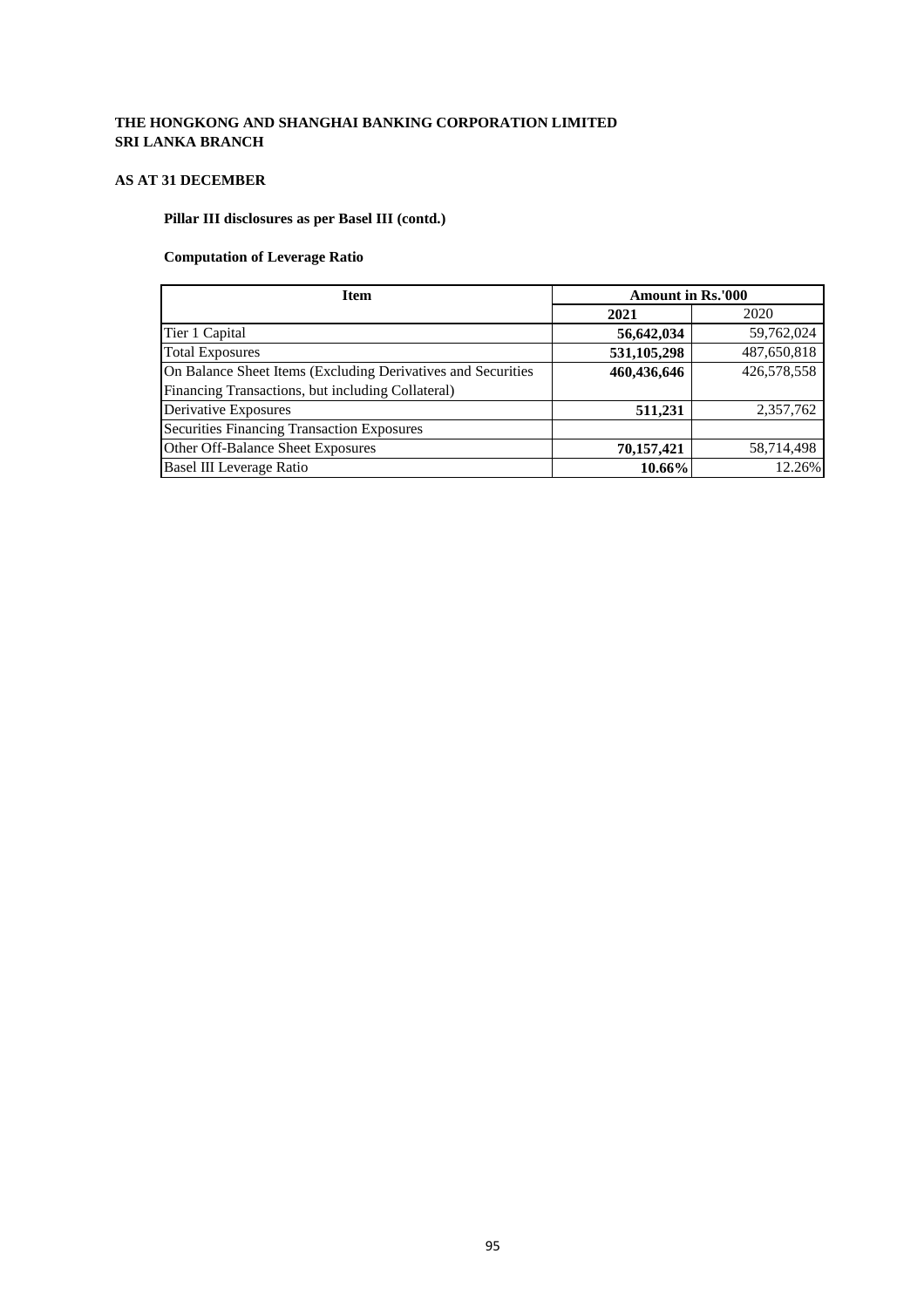## **AS AT 31 DECEMBER**

**Capital management (contd.)**

**Pillar III disclosures as per Basel III (contd.)**

**Computation of Liquidity Coverage Ratio (All Currency)**

| <b>Item</b>                                                                 | <b>Rs.'000</b> |              | Rs.'000     |             |  |
|-----------------------------------------------------------------------------|----------------|--------------|-------------|-------------|--|
|                                                                             | 2021           |              | 2020        |             |  |
|                                                                             | <b>Total</b>   | <b>Total</b> | Total       | Total       |  |
|                                                                             | Un-weighted    | Weighted     | Un-weighted | Weighted    |  |
|                                                                             | <b>Value</b>   | <b>Value</b> | Value       | Value       |  |
| <b>Total Stock of High-Quality Liquid Assets (HQLA)</b>                     | 135,277,146    | 135,277,146  | 125,764,328 | 125,764,328 |  |
| <b>Total Adjusted Level 1A Assets</b>                                       | 135,277,146    | 135,277,146  | 125,764,328 | 125,764,328 |  |
| <b>Level 1 Assets</b>                                                       | 135,277,146    | 135,277,146  | 125,764,328 | 125,764,328 |  |
| <b>Total Adjusted Level 2A Assets</b>                                       |                |              |             |             |  |
| <b>Level 2A Assets</b>                                                      | $\blacksquare$ |              |             |             |  |
| <b>Total Adjusted Level 2B Assets</b>                                       | $\blacksquare$ |              | ۳           |             |  |
| <b>Level 2B Assets</b>                                                      |                |              |             |             |  |
| <b>Total Cash Outflows</b>                                                  | 661,971,714    | 100,184,908  | 582,198,839 | 83,696,958  |  |
| Deposits                                                                    | 124,397,425    | 12,439,742   | 114,430,106 | 11,443,011  |  |
| <b>Unsecured Wholesale Funding</b>                                          | 177,604,431    | 70,635,008   | 139,873,169 | 58,929,230  |  |
| <b>Secured Funding Transactions</b>                                         |                |              |             |             |  |
| Undrawn Portion of Committed (Irrevocable) Facilities and Other Contingent  | 345,714,700    | 2,854,999    | 316,253,008 | 1,682,161   |  |
| <b>Funding Obligations</b>                                                  |                |              |             |             |  |
| <b>Additional Requirements</b>                                              | 14,255,158     | 14,255,158   | 11,642,556  | 11,642,556  |  |
| <b>Total Cash Inflows</b>                                                   | 89,836,695     | 62,264,846   | 70,352,607  | 43,912,682  |  |
| Maturing Secured Lending Transactions Backed by Collateral                  |                |              |             |             |  |
| <b>Committed Facilities</b>                                                 |                |              |             |             |  |
| Other Inflows by Counterparty which are Maturing within 30 Days             | 74,895,484     | 60,802,967   | 56,538,359  | 41,147,799  |  |
| <b>Operational Deposits</b>                                                 | 12,629,865     |              | 8,680,353   |             |  |
| Other Cash Inflows                                                          | 2,311,346      | 1,461,880    | 5,133,895   | 2,764,883   |  |
| Liquidity Coverage Ratio (%) (Stock of High Quality Liquid Assets/Total Net |                | 356.74%      |             | 316.12%     |  |
| Cash Outflows over the Next 30 Calendar Days) * 100                         |                |              |             |             |  |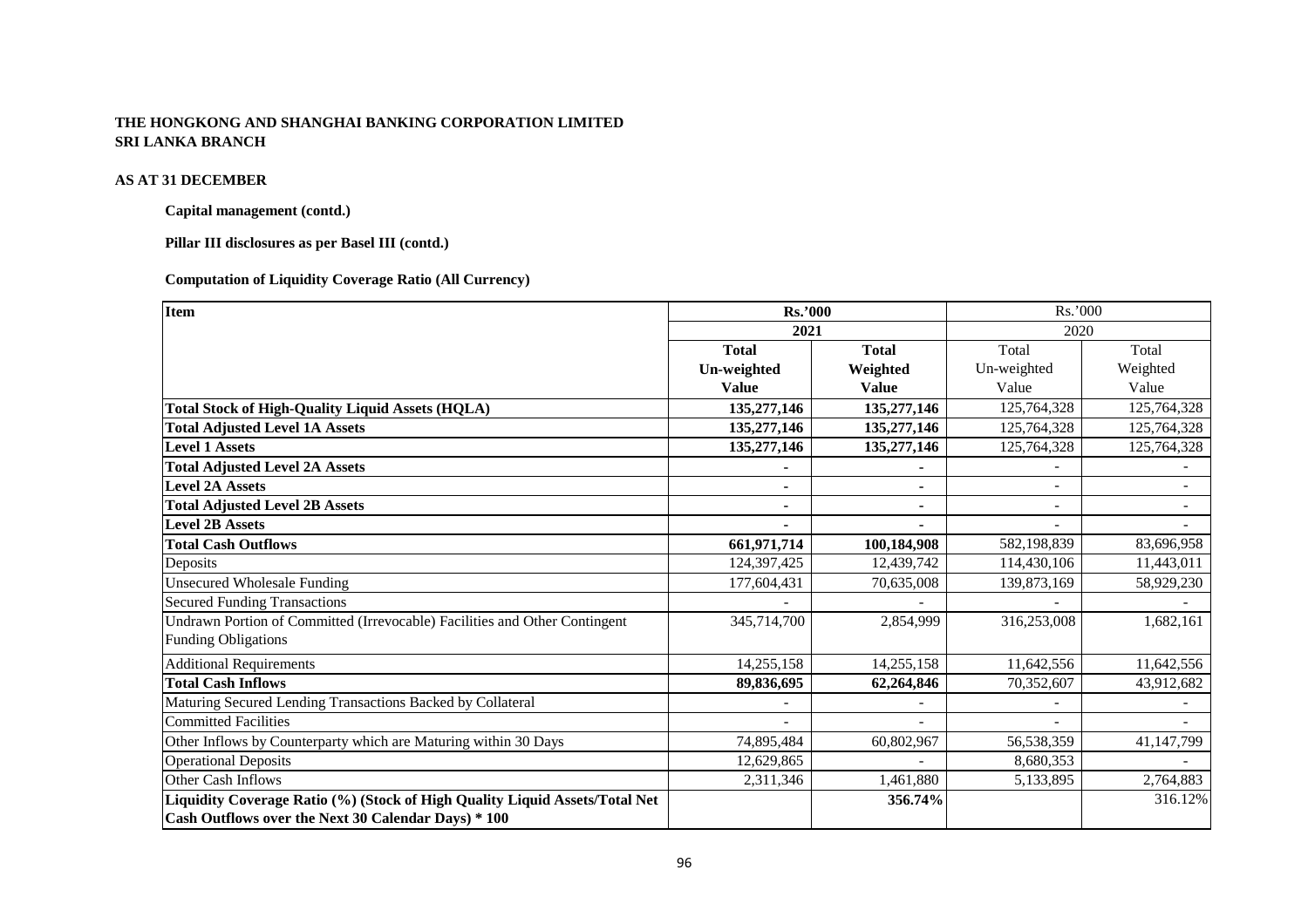## **AS AT 31 DECEMBER 2021**

**Capital management (contd.)**

**Pillar III disclosures as per Basel III (contd.)**

**Main Features of Regulatory Capital Instruments - This elaborated in note 39.6 under capital management.**

**Summary discussion on Adequacy/Meeting Current and Future Capital Requirements - Covered through note 39.6 under capital management.**

**Credit Risk under standardised approach - credit risk exposures and credit risk mitigation (CRM) effects**

|                                                                |                          |                          | <b>Rs.'000</b>            |                |                          |             |  |  |
|----------------------------------------------------------------|--------------------------|--------------------------|---------------------------|----------------|--------------------------|-------------|--|--|
|                                                                | <b>Exposures before</b>  |                          | <b>Exposures post CCF</b> |                | <b>RWA and RWA</b>       |             |  |  |
|                                                                | <b>Credit Conversion</b> |                          | and CRM                   |                | Density $(\% )$          |             |  |  |
| <b>Asset Class</b>                                             | On-                      | Off-                     | On-                       | Off-           |                          |             |  |  |
|                                                                | <b>Balance</b>           | <b>Balance</b>           | <b>Balance</b>            | <b>Balance</b> |                          |             |  |  |
|                                                                | <b>Sheet</b>             | <b>Sheet</b>             | <b>Sheet</b>              | <b>Sheet</b>   |                          | <b>RWA</b>  |  |  |
|                                                                | Amount                   | Amount                   | Amount                    | Amount         | <b>RWA</b>               | Density(ii) |  |  |
| Claims on Central Government and CBSL                          | 167,957,983              | 120,129                  | 167,957,983               | 4,320          | 212,569                  | 0.13%       |  |  |
| Claims on Foreign Sovereigns and their Central Banks           |                          |                          | $\overline{\phantom{a}}$  |                |                          |             |  |  |
| Claims on Public Sector Entities                               |                          | $\overline{\phantom{a}}$ | $\overline{\phantom{a}}$  |                | $\overline{\phantom{a}}$ |             |  |  |
| Claims on Official Entities and Multilateral Development Banks |                          |                          |                           |                |                          |             |  |  |
| Claims on Banks Exposures                                      | 7,876,038                | 80,643,082               | 7,876,038                 | 22,538,047     | 7,020,439                | 23.08%      |  |  |
| Claims on Financial Institutions                               | 1,800,000                | 1,690,204                | 1,800,000                 | 250,000        | 1,025,000                | 50.00%      |  |  |
| Claims on Corporates                                           | 165,439,970              | 236,381,972              | 165,228,961               | 44,136,532     | 209,308,427              | 99.97%      |  |  |
| <b>Retail Claims</b>                                           | 32,776,215               | 51,477,706               | 28,198,427                | 78,907         | 21,283,474               | 75.27%      |  |  |
| Claims Secured by Residential Property                         | 2,515,057                |                          | 2,515,057                 |                | 2,515,057                | 100.00%     |  |  |
| Claims Secured by Commercial Real Estate                       | 22,759,637               | 183                      | 22,759,637                | 183            | 22,759,820               | 100.00%     |  |  |
| Non-Performing Assets (NPAs)                                   | 565,808                  | 109,301,861              | 565,808                   |                | 604,768                  | 106.89%     |  |  |
| Higher-risk Categories                                         |                          | $\overline{\phantom{a}}$ |                           |                |                          |             |  |  |
| <b>Cash Items and Other Assets</b>                             | 12,711,654               |                          | 12,711,654                |                | 10,535,445               | 82.88%      |  |  |
| <b>Total</b>                                                   | 414,402,363              | 479,615,136              | 409,613,565               | 67,007,988     | 275,264,999              |             |  |  |

*Note : RWA Density – Total RWA/Exposures post CCF and CRM.*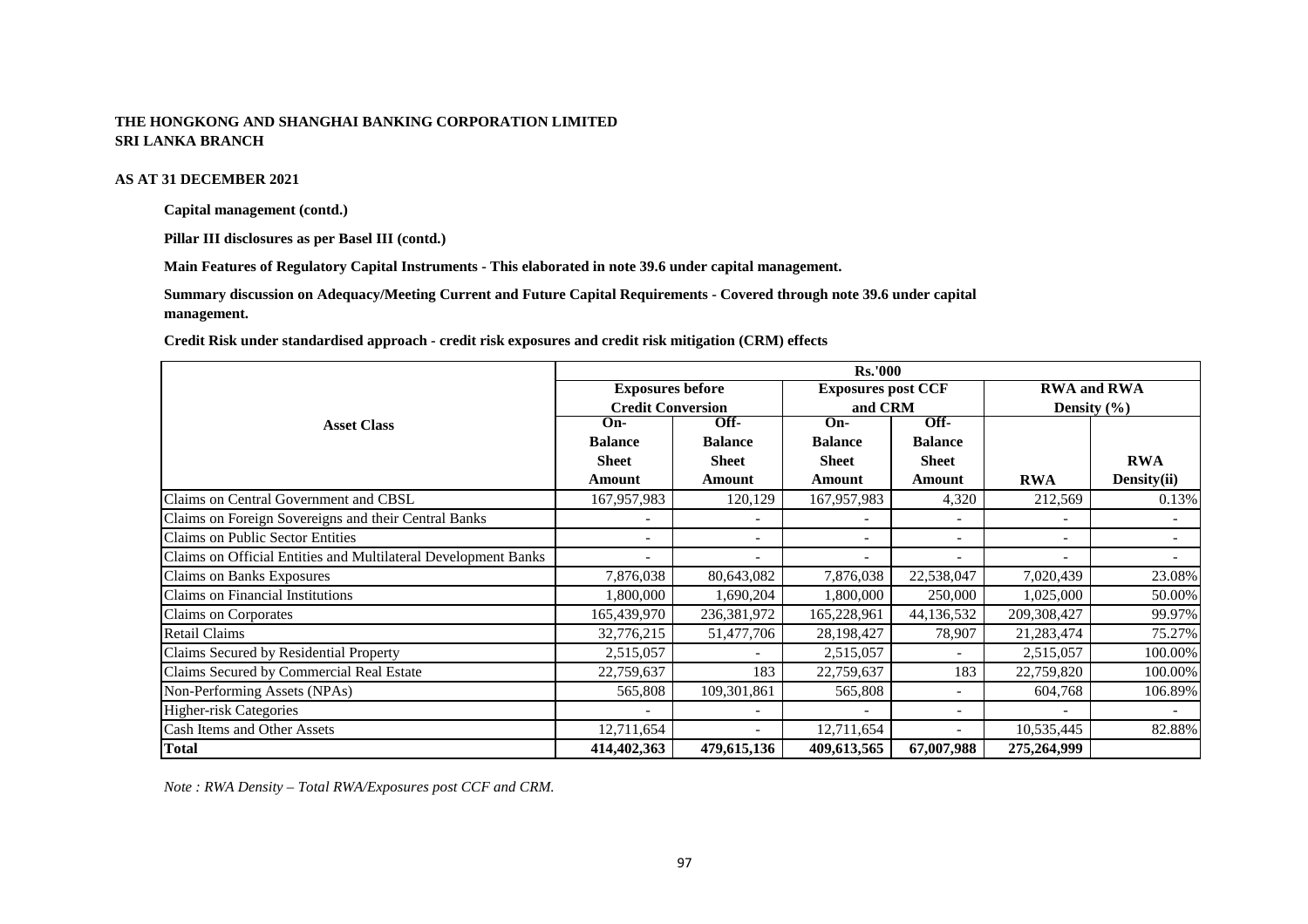#### **AS AT 31 DECEMBER 2021**

#### **Capital management (contd.)**

#### **Pillar III disclosures as per Basel III (contd.)**

## **Credit risk under standardised approach: exposures by asset classes and risk weights**

| <b>Description</b>                                                |                          |                |                          | <b>Rs.'000</b>           |                          |                          |                          |                                                          |
|-------------------------------------------------------------------|--------------------------|----------------|--------------------------|--------------------------|--------------------------|--------------------------|--------------------------|----------------------------------------------------------|
| <b>Risk Weight</b><br><b>Asset classes</b>                        | $0\%$                    | 20%            | 50%                      | <b>75%</b>               | 100%                     | 150%                     | $>150\%$                 | <b>Total Credit</b><br><b>Exposures</b><br><b>Amount</b> |
| Claims on Central Government and Central Bank of<br>Sri Lanka     | 165,836,612              | 2,125,692      |                          | $\overline{\phantom{a}}$ | $\overline{\phantom{a}}$ | $\overline{\phantom{a}}$ | $\overline{\phantom{a}}$ | 167,962,303                                              |
| Claims on Foreign Sovereigns and their Central<br><b>Banks</b>    |                          |                |                          | $\overline{\phantom{a}}$ |                          | $\overline{\phantom{a}}$ |                          |                                                          |
| Claims on Public Sector Entities                                  | $\sim$                   | $\overline{a}$ | $\sim$                   | $\overline{a}$           | $\sim$                   | $\overline{a}$           | $\overline{\phantom{a}}$ |                                                          |
| Claims on Official Entities and Multilateral<br>Development Banks |                          |                |                          | $\overline{\phantom{a}}$ | $\overline{\phantom{a}}$ |                          | ٠                        |                                                          |
| Claims on Banks Exposures                                         | $\overline{\phantom{a}}$ | 27,297,008     | 3,112,080                | $\overline{\phantom{a}}$ | 4,998                    | $\overline{\phantom{a}}$ | $\overline{\phantom{a}}$ | 30,414,085                                               |
| Claims on Financial Institutions                                  |                          |                | 2,050,000                | $\overline{\phantom{a}}$ |                          |                          | $\overline{\phantom{0}}$ | 2,050,000                                                |
| Claims on Corporates                                              |                          | 71,332         |                          | $\overline{\phantom{a}}$ | 209,294,161              |                          | ۰                        | 209, 365, 493                                            |
| <b>Retail Claims</b>                                              | $\overline{\phantom{0}}$ |                | $\overline{\phantom{a}}$ | 27,975,440               | 301,894                  | $\overline{\phantom{a}}$ | $\overline{\phantom{a}}$ | 28,277,334                                               |
| Claims Secured by Residential Property                            |                          | $\overline{a}$ | $\sim$                   | $\overline{a}$           | 2,515,057                | $\overline{\phantom{a}}$ | $\overline{\phantom{0}}$ | 2,515,057                                                |
| Claims Secured by Commercial Real Estate                          |                          |                |                          | $\overline{\phantom{a}}$ | 22,759,820               |                          | ۰                        | 22,759,820                                               |
| Non-Performing Assets (NPAs)                                      | $\sim$                   | $\overline{a}$ | 13,970                   | $\overline{\phantom{a}}$ | 459,950                  | 91,889                   | $\overline{\phantom{a}}$ | 565,808                                                  |
| Higher-risk Categories                                            |                          |                |                          | $\overline{\phantom{a}}$ |                          |                          | $\overline{\phantom{0}}$ |                                                          |
| Cash Items and Other Assets                                       | 1,039,868                | 1,420,426      |                          | $\overline{\phantom{a}}$ | 10,251,360               |                          | $\overline{\phantom{0}}$ | 12,711,654                                               |
| <b>Total</b>                                                      | 166,876,480              | 30,914,456     | 5,176,050                | 27,975,440               | 245,587,238              | 91,889                   | ۰                        | 476,621,553                                              |

*Figures are subjected to credit conversion factors and credit risk mitigation*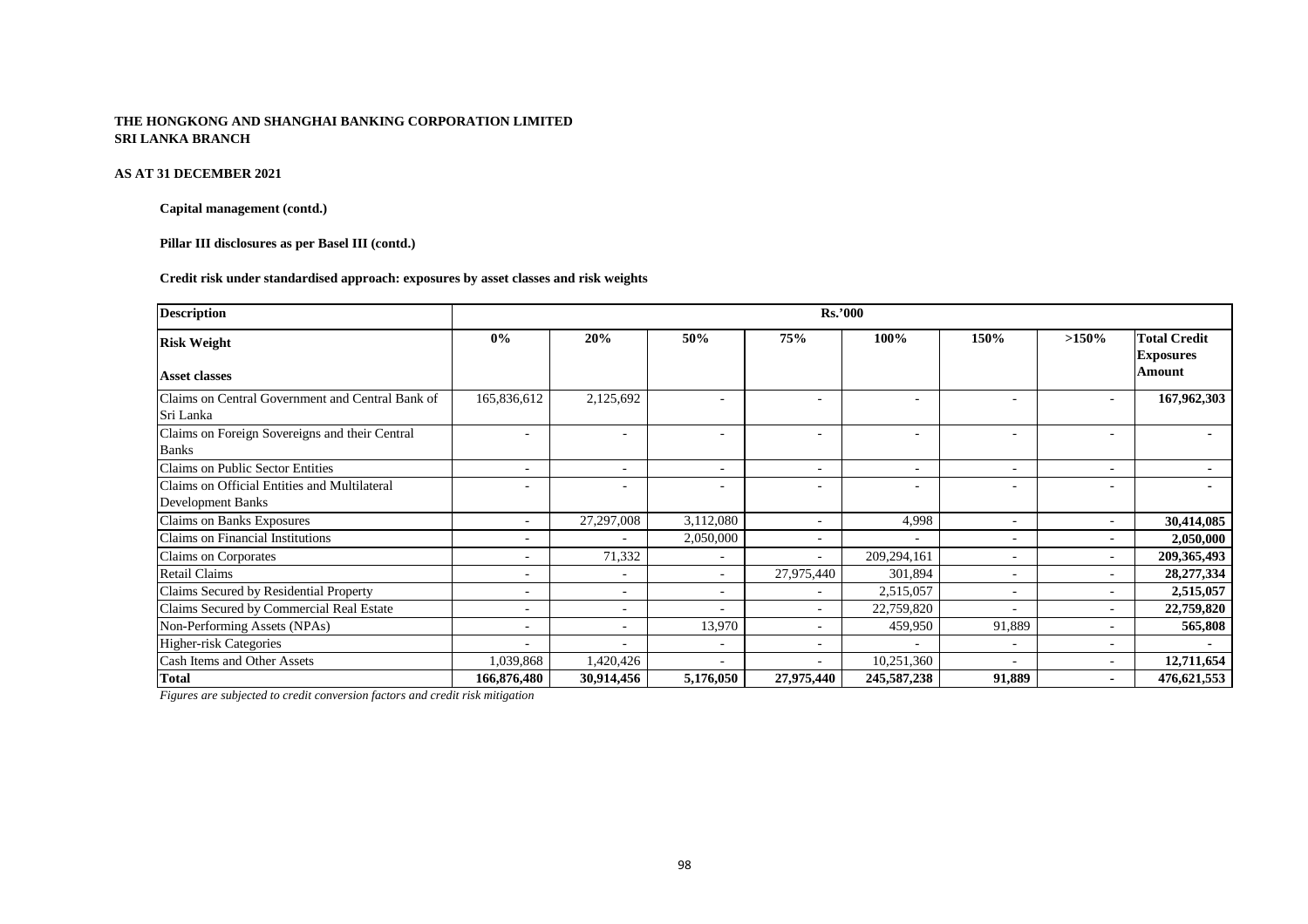## **AS AT 31 DECEMBER 2021**

**Capital management (contd.)**

## **Pillar III disclosures as per Basel III (contd.)**

**Market risk under standardised measurement method**

| <b>Item</b>                                                   | <b>Rs.'000</b> |
|---------------------------------------------------------------|----------------|
| (a) RWA for Interest Rate Risk                                | 1,564,616      |
| <b>General Interest Rate Risk</b>                             |                |
| (i) Net Long or Short Position                                | 1,564,616      |
| (ii) Horizontal Disallowance                                  |                |
| (iii) Vertical Disallowance                                   |                |
| (iv) Options                                                  |                |
| Specific Interest Rate Risk                                   |                |
| (b) RWA for Equity                                            |                |
| (i) General Equity Risk                                       |                |
| (ii) Specific Equity Risk                                     |                |
| (c) RWA for Foreign Exchange & Gold                           | 378,835        |
| Capital Charge for Market Risk $[(a) + (b) +$<br>$(c)]$ * CAR | 15,547,613     |

**Operational risk under basic indicator approach**

|                                                  | Capital       |            | <b>Gross Income</b> |            |
|--------------------------------------------------|---------------|------------|---------------------|------------|
|                                                  | <b>Charge</b> |            | <b>Rs.'000</b>      |            |
|                                                  | Factor        | 1st Year   | 2nd Year            | 3rd Year   |
| The Basic Indicator Approach                     | 15%           | 19,205,536 | 19,981,034          | 22,992,653 |
| <b>Capital Charges for Operational Risk</b>      |               |            |                     |            |
| (LKR'000)                                        |               |            |                     |            |
| The Basic Indicator Approach                     | 3,108,961     |            |                     |            |
| <b>Risk Weighted Amount for Operational Risk</b> |               |            |                     |            |
| (LKR'000)                                        |               |            |                     |            |
| The Basic Indicator Approach                     | 24,871,689    |            |                     |            |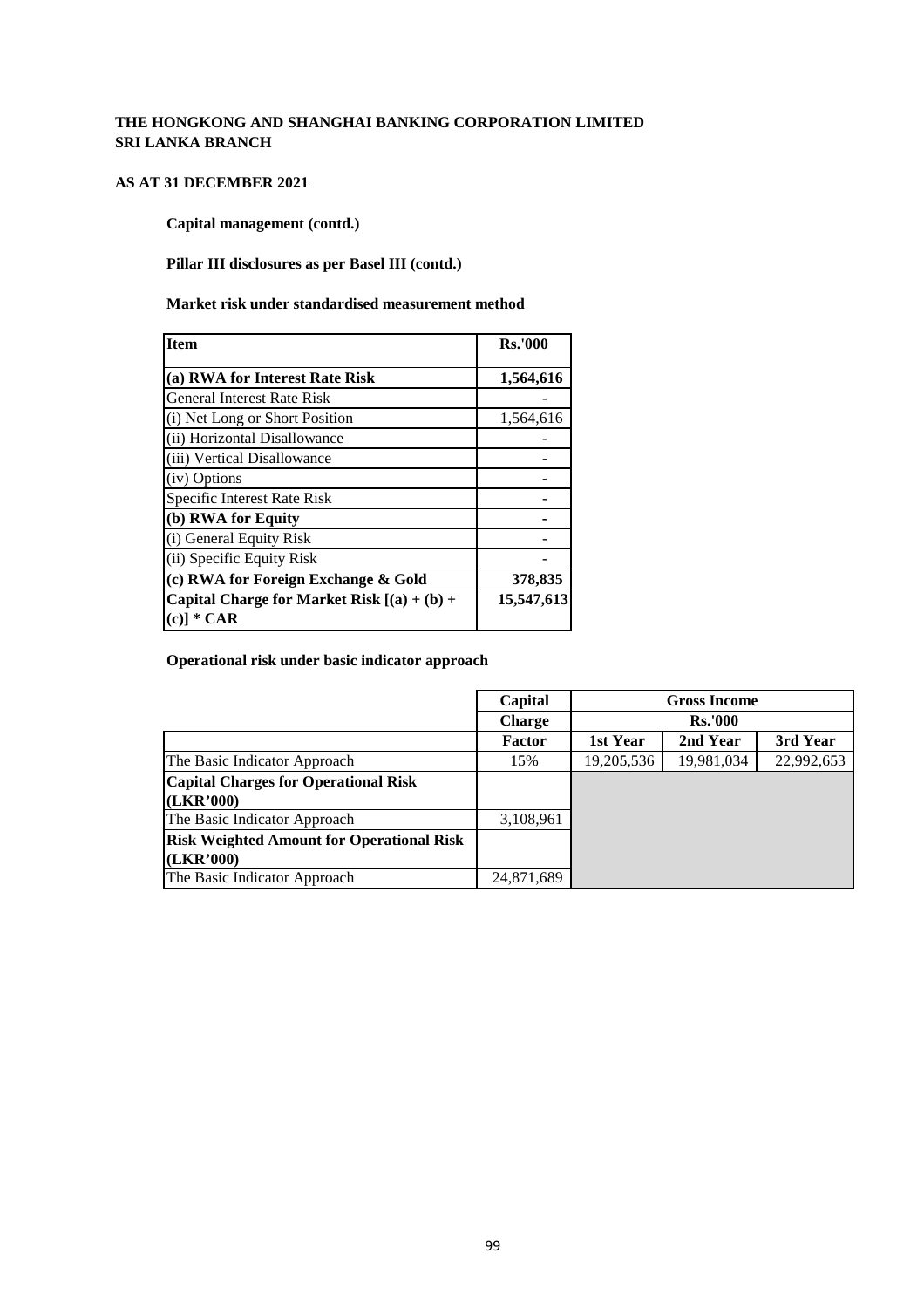### **AS AT 31 DECEMBER 2021**

**Capital management (contd.)**

**Pillar III disclosures as per Basel III (contd.)**

**Differences between accounting and regulatory scopes and mapping of financial statement categories with regulatory risk categories – bank only**

| Item                                                        |                  |                          | Rs.'000                  |                          |                          |
|-------------------------------------------------------------|------------------|--------------------------|--------------------------|--------------------------|--------------------------|
|                                                             | a                | b                        | $\mathbf c$              | d                        | e                        |
|                                                             | Carrying         | Carrying                 | Subject to               | Subject to               | Not subject to           |
|                                                             | <b>Values as</b> | <b>Values</b>            | <b>Credit Risk</b>       | <b>Market</b>            | Capital                  |
|                                                             | <b>Reported</b>  | under                    | <b>Framework</b>         | <b>Risk</b>              | <b>Requirements</b>      |
|                                                             | in               | Scope of                 |                          | Framework                | or Subject to            |
|                                                             | <b>Published</b> | <b>Regulatory</b>        |                          |                          | <b>Deduction</b>         |
|                                                             | <b>Financial</b> |                          |                          |                          |                          |
|                                                             | Statements       | <b>Reporting</b>         |                          |                          | from Capital             |
| <b>Assets</b>                                               |                  |                          |                          |                          |                          |
| Cash and Cash Equivalents                                   | 35,459,758       | 27,386,558               | 8,915,907                |                          | 18,470,651               |
| <b>Balances with Central Banks</b>                          | 31,059,227       | 31,059,227               | 31,059,227               | $\sim$                   |                          |
| <b>Placements with Banks</b>                                |                  | 23,210,450               |                          | $\sim$                   | 23,210,450               |
| Derivative Financial Instruments                            | 38,552           | 38.552                   | 38.552                   | $\overline{\phantom{a}}$ |                          |
| Other Financial Assets Held-For-Trading                     | 151,989          | 136,294,542              |                          | 136,294,542              | $\sim$                   |
| Financial Assets Designated at Fair Value through Profit or |                  |                          |                          |                          |                          |
| Loss                                                        |                  |                          |                          |                          |                          |
| Loans and Receivables to Banks                              |                  |                          |                          |                          |                          |
| Loans and Receivables to Other Customers                    | 223,667,772      | 225,139,966              | 224,034,096              | $\overline{\phantom{a}}$ | 1,881,791                |
| Financial assets measured at fair value through other       | 137,684,067      | $\sim$                   |                          | $\sim$                   |                          |
| comprehensive income                                        |                  |                          |                          |                          |                          |
| Financial assets at amortised cost - debt instruments       | 592,611          | 606,344                  | 606,344                  | $\sim$                   | $\sim$                   |
| <b>Investments in Subsidiaries</b>                          |                  |                          |                          |                          |                          |
| Investments in Associates and Joint Ventures                | $\blacksquare$   |                          |                          | $\overline{\phantom{a}}$ |                          |
| Property, Plant and Equipment                               | 5,342,466        | 5.330.622                | 5.330.622                | $\overline{\phantom{a}}$ | $\overline{\phantom{a}}$ |
| <b>Investment Properties</b>                                | $\omega$         | $\omega$                 | $\sim$                   | $\omega$                 | $\sim$                   |
| Goodwill and Intangible Assets                              |                  |                          | $\overline{\phantom{a}}$ |                          |                          |
| <b>Deferred Tax Assets</b>                                  | 189,348          | $\sim$                   | $\mathbf{r}$             | $\bar{\phantom{a}}$      | $\omega$                 |
| <b>Other Assets</b>                                         | 24,041,439       | 6,300,481                | 6,300,481                | $\sim$                   | $\overline{\phantom{a}}$ |
| <b>Liabilities</b>                                          |                  |                          |                          |                          |                          |
| Due to Banks                                                | 60,784,793       | 75,703,453               | $\blacksquare$           | $\overline{\phantom{a}}$ | $\overline{\phantom{a}}$ |
| Derivative Financial Instruments                            | 286,459          | 286,459                  | $\overline{\phantom{a}}$ | $\overline{\phantom{a}}$ | $\overline{\phantom{a}}$ |
| Other Financial Liabilities Held-For-Trading                |                  |                          | L,                       | $\sim$                   | $\overline{\phantom{a}}$ |
| Financial Liabilities Designated at Fair Value Through      | $\sim$           | $\sim$                   | $\ddot{\phantom{1}}$     | $\sim$                   | $\overline{a}$           |
| Profit or Loss                                              |                  |                          |                          |                          |                          |
| Due to Other Customers                                      | 290,010,108      | 290,229,388              | $\overline{\phantom{a}}$ | $\overline{\phantom{a}}$ |                          |
| Other Borrowings                                            |                  |                          |                          | $\overline{\phantom{a}}$ | $\overline{\phantom{a}}$ |
| <b>Retirement Benefit Obligations</b>                       | $\blacksquare$   | $\overline{\phantom{a}}$ | $\blacksquare$           | $\overline{\phantom{a}}$ | $\overline{\phantom{a}}$ |
| <b>Current Tax Liabilities</b>                              | 2,617,115        | 2,549,893                | $\sim$                   | $\sim$                   | ÷                        |
| Deferred Tax Liabilities                                    | $\sim$           | $\sim$                   | $\sim$                   | $\sim$                   | $\sim$                   |
| <b>Other Provisions</b>                                     |                  |                          | $\tilde{\phantom{a}}$    | $\overline{a}$           | $\sim$                   |
| Other Liabilities                                           | 33,865,822       | 16,016,950               |                          | $\sim$                   |                          |
| Due to Subsidiaries                                         |                  |                          |                          |                          |                          |
| <b>Subordinated Term Debts</b>                              |                  |                          |                          |                          |                          |
| <b>Off-Balance Sheet Liabilities</b>                        |                  |                          |                          |                          |                          |
| Guarantees                                                  | 84,808,435       | 84,808,435               | 84,808,435               |                          | $\sim$                   |
| Performance Bonds                                           | 26,528,825       | 26,528,825               | 26.528.825               | $\sim$                   | $\sim$                   |
| Letters of Credit                                           | 26,278,907       | 26,278,907               | 26,278,907               | $\overline{\phantom{a}}$ |                          |
| Other Contingent Items                                      |                  | 18,196,453               | 18,196,453               | $\overline{\phantom{a}}$ | $\overline{\phantom{a}}$ |
| <b>Undrawn Loan Commitments</b>                             | 189,902,071      | 189,902,071              | 189,902,071              | $\overline{\phantom{a}}$ | $\overline{\phantom{a}}$ |
| <b>Other Commitments</b>                                    | 63,715,559       | 88,797,139               | 26,511,473               | $\overline{\phantom{a}}$ | $\sim$                   |
| <b>Shareholders' Equity</b>                                 |                  |                          |                          |                          |                          |
| Equity Capital (Stated Capital)/Assigned Capital            | 3,152,358        | 3,152,358                | 3,152,358                | $\overline{\phantom{a}}$ | $\blacksquare$           |
| of which Amount Eligible for CET1                           |                  |                          | 3,152,358                |                          |                          |
| of which Amount Eligible for AT1                            | $\blacksquare$   | $\overline{\phantom{a}}$ |                          | $\overline{\phantom{a}}$ | $\overline{\phantom{a}}$ |
| <b>Retained Earnings</b>                                    | 49,404,066       | 49,595,254               | 49,712,612               | $\overline{\phantom{a}}$ | $\overline{\phantom{a}}$ |
| Accumulated Other Comprehensive Income                      | 11,582,819       |                          | 5,644,396                | $\blacksquare$           | $\blacksquare$           |
| Statutory reserve fund                                      | 2,782,644        | 2,649,714                | 2,782,644                |                          |                          |
| <b>Other Reserves</b>                                       | 3,741,046        | 15,183,274               | 796,348                  | $\bar{\phantom{a}}$      | $\sim$                   |
| <b>Total Shareholders' Equity</b>                           | 70,662,933       | 70,580,599               | 62,088,358               | $\blacksquare$           | $\overline{\phantom{a}}$ |

Notes :

- Items subject to both credit risk and market risk are reported in both columns, therefore in such instances sum of column c to e may be greater than column b

- Amounts reported in column 'Subject to credit risk framework' under Shareholders' Equity represent the position of regulatory capital as at 31 December 2021 computed based on Banking Act Direction No. 01 of 2016 - Capital requirements under Basel III